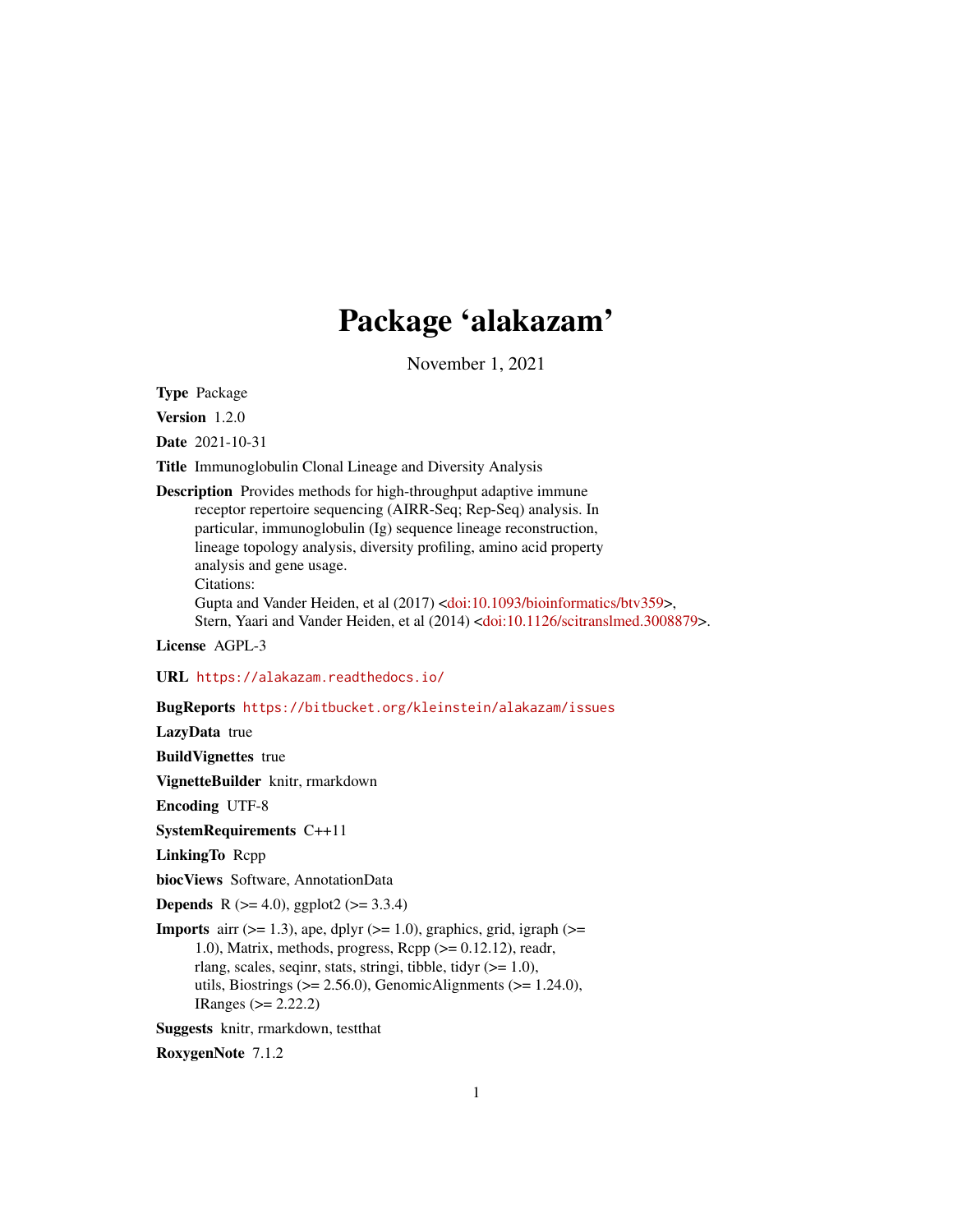Collate 'Alakazam.R' 'AminoAcids.R' 'Classes.R' 'Core.R' 'Data.R' 'Diversity.R' 'Deprecated.R' 'Fastq.R' 'Gene.R' 'Lineage.R' 'RcppExports.R' 'Sequence.R' 'Topology.R'

# NeedsCompilation yes

Author Namita Gupta [aut], Susanna Marquez [aut], Nima Nouri [aut], Ruoyi Jiang [aut], Julian Zhou [aut], Kenneth Hoehn [aut], Daniel Gadala-Maria [ctb], Edel Aron [ctb], Jason Vander Heiden [cre, aut], Steven Kleinstein [aut, cph]

Maintainer Jason Vander Heiden <jason.vanderheiden@gmail.com>

Repository CRAN

Date/Publication 2021-11-01 16:10:16 UTC

# R topics documented:

|          | $\overline{4}$ |
|----------|----------------|
|          | $\overline{4}$ |
| alakazam | 5              |
|          | $\overline{7}$ |
|          | $\mathbf{8}$   |
|          | 10             |
|          | 12             |
|          | 13             |
|          | 15             |
|          | 16             |
|          | 17             |
|          | 18             |
|          | 19             |
|          | 20             |
|          | 21             |
|          | 23             |
|          | 24             |
|          | 26             |
|          | 27             |
|          | 28             |
|          | 29             |
|          | 30             |
|          | 31             |
|          | 32             |
|          | 33             |
|          |                |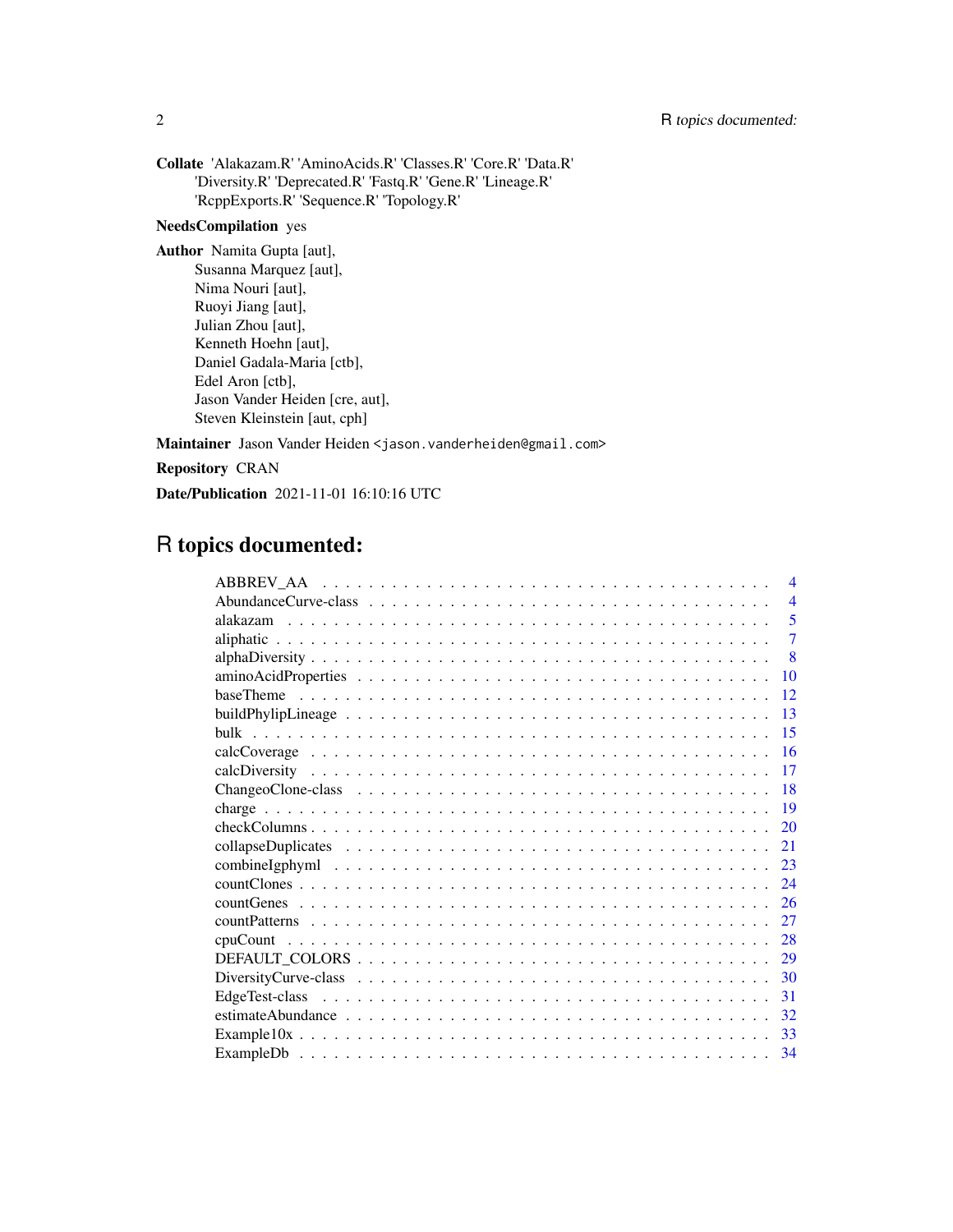|                                                                                                                      | 35  |
|----------------------------------------------------------------------------------------------------------------------|-----|
|                                                                                                                      | 36  |
|                                                                                                                      |     |
|                                                                                                                      | 37  |
|                                                                                                                      | 38  |
|                                                                                                                      |     |
|                                                                                                                      | 40  |
|                                                                                                                      |     |
|                                                                                                                      |     |
|                                                                                                                      |     |
|                                                                                                                      |     |
|                                                                                                                      |     |
|                                                                                                                      |     |
|                                                                                                                      |     |
|                                                                                                                      |     |
|                                                                                                                      |     |
|                                                                                                                      | 52  |
|                                                                                                                      | 53  |
|                                                                                                                      | 56  |
|                                                                                                                      | 57  |
|                                                                                                                      | 58  |
|                                                                                                                      |     |
|                                                                                                                      |     |
|                                                                                                                      |     |
|                                                                                                                      | 61  |
|                                                                                                                      | 62  |
|                                                                                                                      | 63  |
|                                                                                                                      | 64  |
|                                                                                                                      | 64  |
| $phyloToGraph \dots \dots \dots \dots \dots \dots \dots \dots \dots \dots \dots \dots \dots \dots \dots \dots \dots$ | 65  |
|                                                                                                                      | 66  |
|                                                                                                                      | 68  |
|                                                                                                                      | 69  |
|                                                                                                                      | 70  |
|                                                                                                                      | 72  |
|                                                                                                                      | -73 |
|                                                                                                                      | 75  |
|                                                                                                                      | 76  |
| rarefyDiversity                                                                                                      | 76  |
| readChangeoDb                                                                                                        | 78  |
|                                                                                                                      | 79  |
| readIgphyml                                                                                                          | 81  |
| seqDist                                                                                                              | 83  |
| seqEqual.                                                                                                            | 84  |
| SingleDb                                                                                                             | 85  |
| sortGenes                                                                                                            | 86  |
| stoufferMeta .                                                                                                       | 87  |
| summarizeSubtrees                                                                                                    | 87  |
|                                                                                                                      | 88  |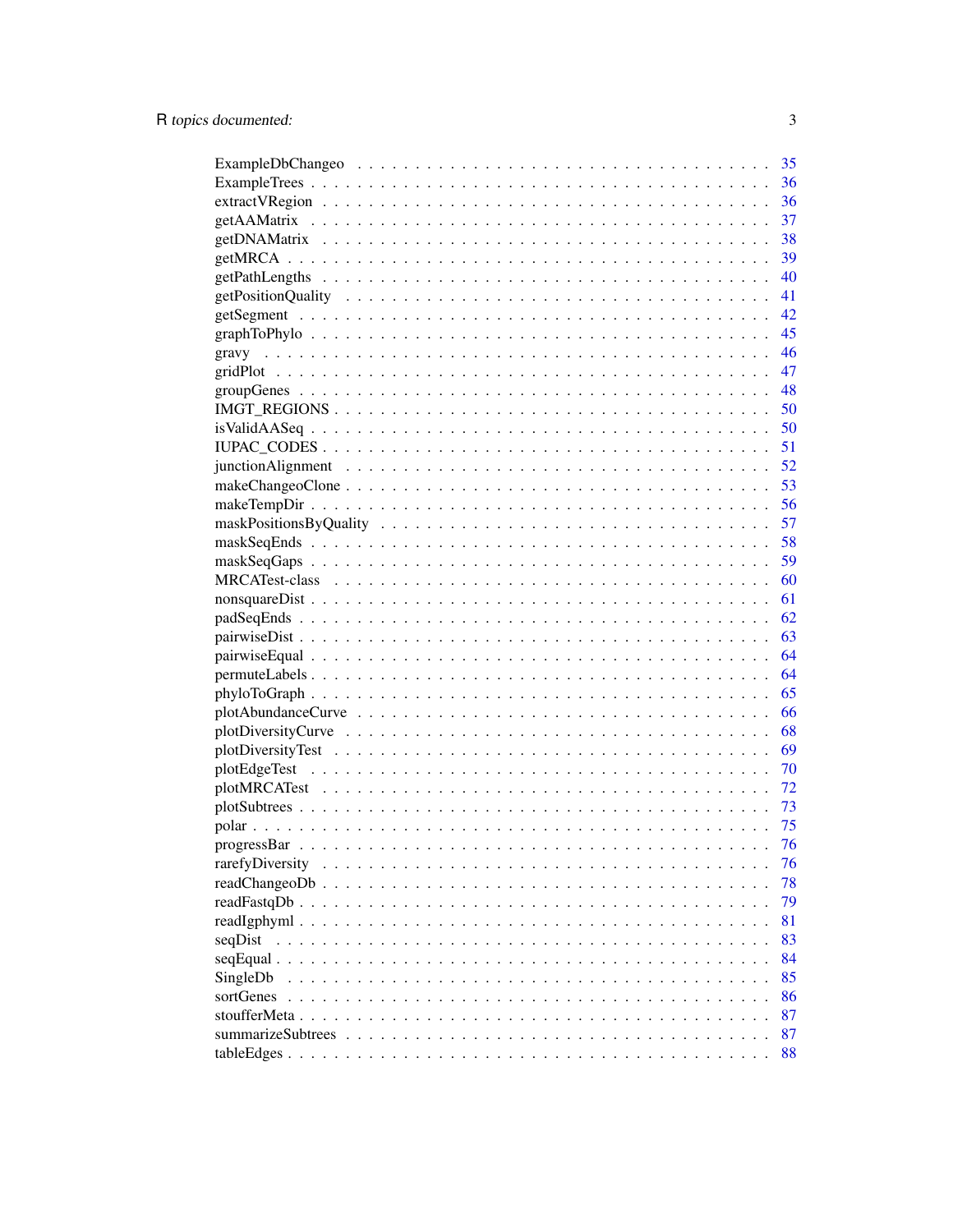ABBREV\_AA *Amino acid abbreviation translations*

# Description

Mappings of amino acid abbreviations.

# Usage

ABBREV\_AA

# Format

Named character vector defining single-letter character codes to three-letter abbreviation mappings.

#### Examples

```
aa <- c("Ala", "Ile", "Trp")
translateStrings(aa, ABBREV_AA)
```
AbundanceCurve-class *S4 class defining a clonal abundance curve*

# <span id="page-3-1"></span>Description

AbundanceCurve defines clonal abundance values.

# Usage

```
## S4 method for signature 'AbundanceCurve'
print(x)
## S4 method for signature 'AbundanceCurve,missing'
plot(x, y, ...)
```
<span id="page-3-0"></span>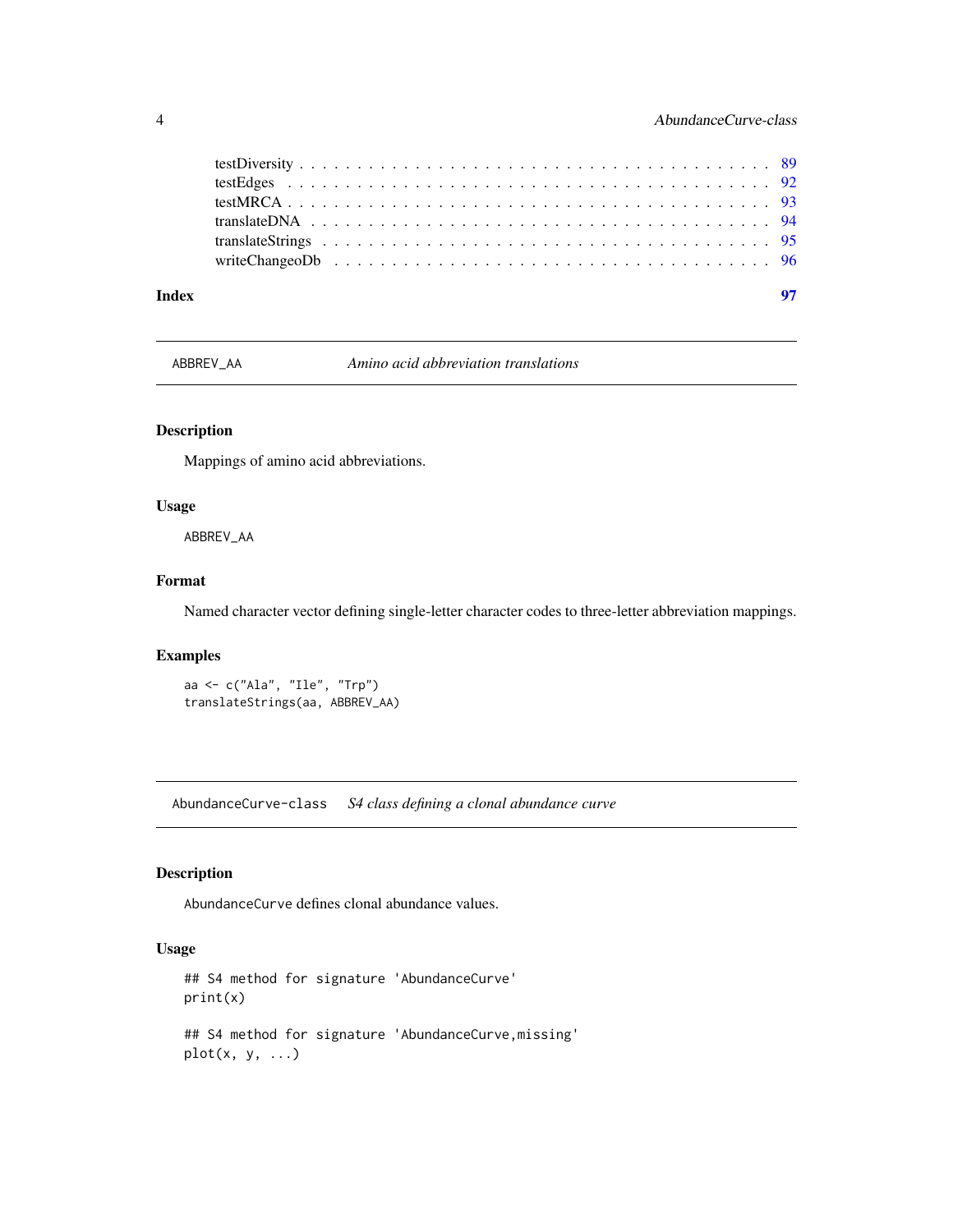#### <span id="page-4-0"></span>alakazam 5

#### Arguments

| х       | AbundanceCurve object                    |
|---------|------------------------------------------|
|         | ignored.                                 |
| $\cdot$ | arguments to pass to plotDiversityCurve. |

#### **Slots**

abundance data.frame with relative clonal abundance data and confidence intervals, containing the following columns:

- group: group identifier.
- clone\_id or CLONE: clone identifier.
- p: relative abundance of the clone.
- lower: lower confidence inverval bound.
- upper: upper confidence interval bound.
- rank: the rank of the clone abundance.

bootstrap data.frame of bootstrapped clonal distributions.

clone\_by string specifying the name of the clone column.

group\_by string specifying the name of the grouping column.

groups vector specifying the names of unique groups in group column.

n numeric vector indication the number of sequences sampled in each group.

nboot numeric specifying the number of bootstrap iterations to use.

ci confidence interval defining the upper and lower bounds (a value between 0 and 1).

alakazam *The alakazam package*

#### Description

alakazam in a member of the Immcantation framework of tools and serves five main purposes:

- Providing core functionality for other R packages in Immcantation. This includes common tasks such as file I/O, basic DNA sequence manipulation, and interacting with V(D)J segment and gene annotations.
- Providing an R interface for interacting with the output of the pRESTO and Change-O tool suites.
- Performing clonal abundance and diversity analysis on lymphocyte repertoires.
- Performing lineage reconstruction on clonal populations of immunoglobulin (Ig) sequences.
- Performing physicochemical property analyses of lymphocyte receptor sequences.

For additional details regarding the use of the alakazam package see the vignettes: browseVignettes("alakazam")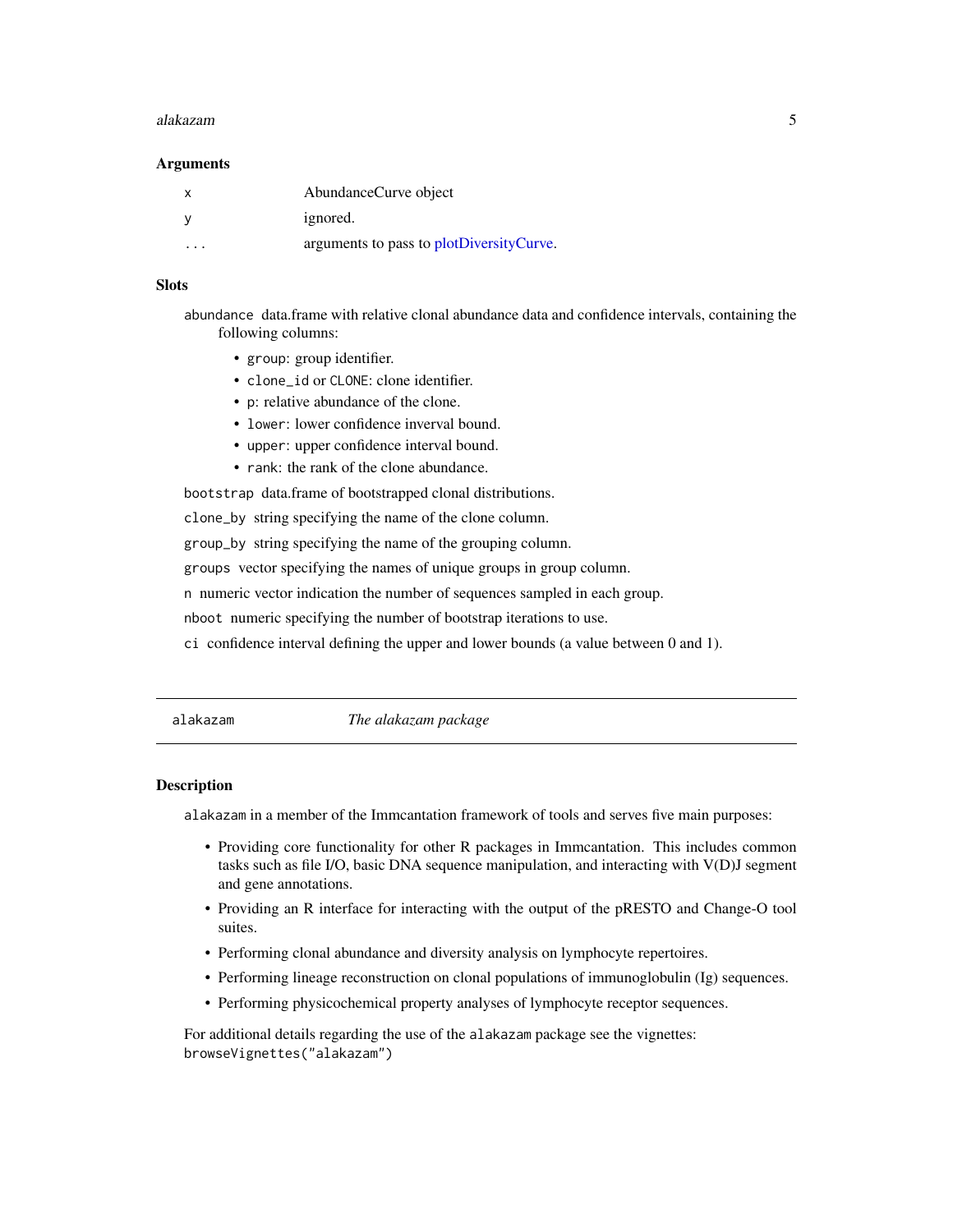#### 6 alakazam

# File I/O

- [readChangeoDb:](#page-77-1) Input Change-O style files.
- [writeChangeoDb:](#page-95-1) Output Change-O style files.

#### Sequence cleaning

- [maskSeqEnds:](#page-57-1) Mask ragged ends.
- [maskSeqGaps:](#page-58-1) Mask gap characters.
- [collapseDuplicates:](#page-20-1) Remove duplicate sequences.

# Lineage reconstruction

- [makeChangeoClone:](#page-52-1) Clean sequences for lineage reconstruction.
- [buildPhylipLineage:](#page-12-1) Perform lineage reconstruction of Ig sequences.

#### Lineage topology analysis

- [tableEdges:](#page-87-1) Tabulate annotation relationships over edges.
- [testEdges:](#page-91-1) Significance testing of annotation edges.
- [testMRCA:](#page-92-1) Significance testing of MRCA annotations.
- [summarizeSubtrees:](#page-86-1) Various summary statistics for subtrees.
- [plotSubtrees:](#page-72-1) Plot distributions of summary statistics for a population of trees.

#### Diversity analysis

- [countClones:](#page-23-1) Calculate clonal abundance.
- [estimateAbundance:](#page-31-1) Bootstrap clonal abundance curves.
- [alphaDiversity:](#page-7-1) Generate clonal alpha diversity curves.
- [plotAbundanceCurve:](#page-65-1) Plot clone size distribution as a rank-abundance
- [plotDiversityCurve:](#page-67-1) Plot clonal diversity curves.
- [plotDiversityTest:](#page-68-1) Plot testing at given diversity hill indicex.

#### Ig and TCR sequence annotation

- [countGenes:](#page-25-1) Calculate Ig and TCR allele, gene and family usage.
- [extractVRegion:](#page-35-1) Extract CDRs and FWRs sub-sequences.
- [getAllele:](#page-41-1) Get V(D)J allele names.
- [getGene:](#page-41-1) Get V(D)J gene names.
- [getFamily:](#page-41-1) Get V(D)J family names.
- [junctionAlignment:](#page-51-1) Junction alignment properties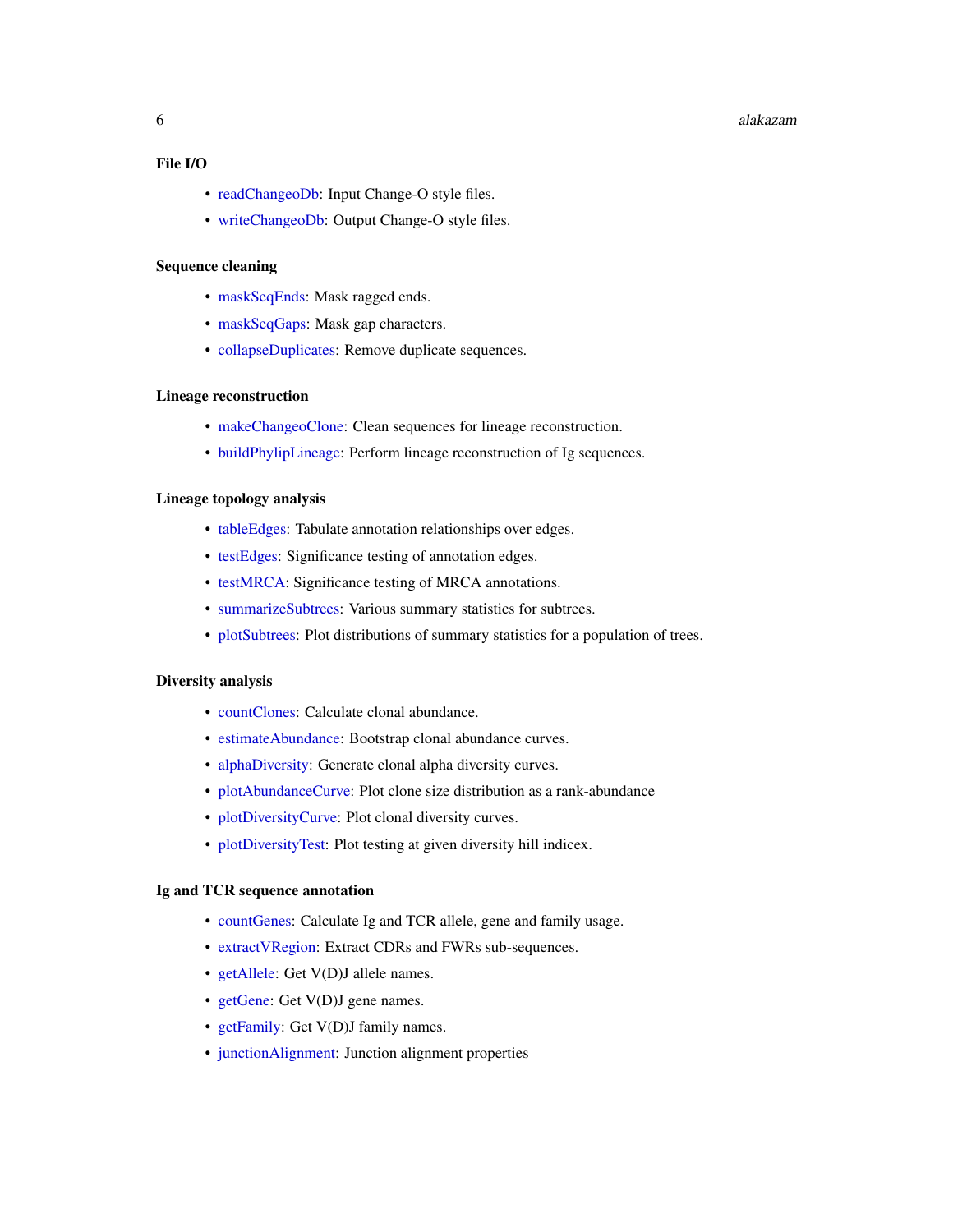#### <span id="page-6-0"></span>aliphatic 2008 and 2008 and 2008 and 2008 and 2008 and 2008 and 2008 and 2008 and 2008 and 2008 and 2008 and 200

#### Sequence distance calculation

- [seqDist:](#page-82-1) Calculate Hamming distance between two sequences.
- [seqEqual:](#page-83-1) Test two sequences for equivalence.
- [pairwiseDist:](#page-62-1) Calculate a matrix of pairwise Hamming distances for a set of sequences.
- [pairwiseEqual:](#page-63-1) Calculate a logical matrix of pairwise equivalence for a set of sequences.

# Amino acid propertes

- [translateDNA:](#page-93-1) Translate DNA sequences to amino acid sequences.
- [aminoAcidProperties:](#page-9-1) Calculate various physicochemical properties of amino acid sequences.
- [countPatterns:](#page-26-1) Count patterns in sequences.

# References

- 1. Vander Heiden JA, Yaari G, et al. pRESTO: a toolkit for processing high-throughput sequencing raw reads of lymphocyte receptor repertoires. Bioinformatics. 2014 30(13):1930-2.
- 2. Stern JNH, Yaari G, Vander Heiden JA, et al. B cells populating the multiple sclerosis brain mature in the draining cervical lymph nodes. Sci Transl Med. 2014 6(248):248ra107.
- 3. Wu Y-CB, et al. Influence of seasonal exposure to grass pollen on local and peripheral blood IgE repertoires in patients with allergic rhinitis. J Allergy Clin Immunol. 2014 134(3):604-12.
- 4. Gupta NT, Vander Heiden JA, et al. Change-O: a toolkit for analyzing large-scale B cell immunoglobulin repertoire sequencing data. Bioinformatics. 2015 Oct 15;31(20):3356-8.

<span id="page-6-1"></span>aliphatic *Calculates the aliphatic index of amino acid sequences*

#### Description

aliphatic calculates the aliphatic index of amino acid sequences using the method of Ikai. Noninformative positions are excluded, where non-informative is defined as any character in  $c("X", "-", "..", "*").$ 

# Usage

```
aliphatic(seq, normalize = TRUE)
```
# Arguments

| seg       | vector of strings containing amino acid sequences.                                                                                                                                                                                                                   |
|-----------|----------------------------------------------------------------------------------------------------------------------------------------------------------------------------------------------------------------------------------------------------------------------|
| normalize | if TRUE then divide the aliphatic index of each amino acid sequence by the<br>number of informative positions. Non-informative position are defined by the<br>presence any character in $c("X", "-"", ", "*, "*)$ . If FALSE then return the raw<br>aliphatic index. |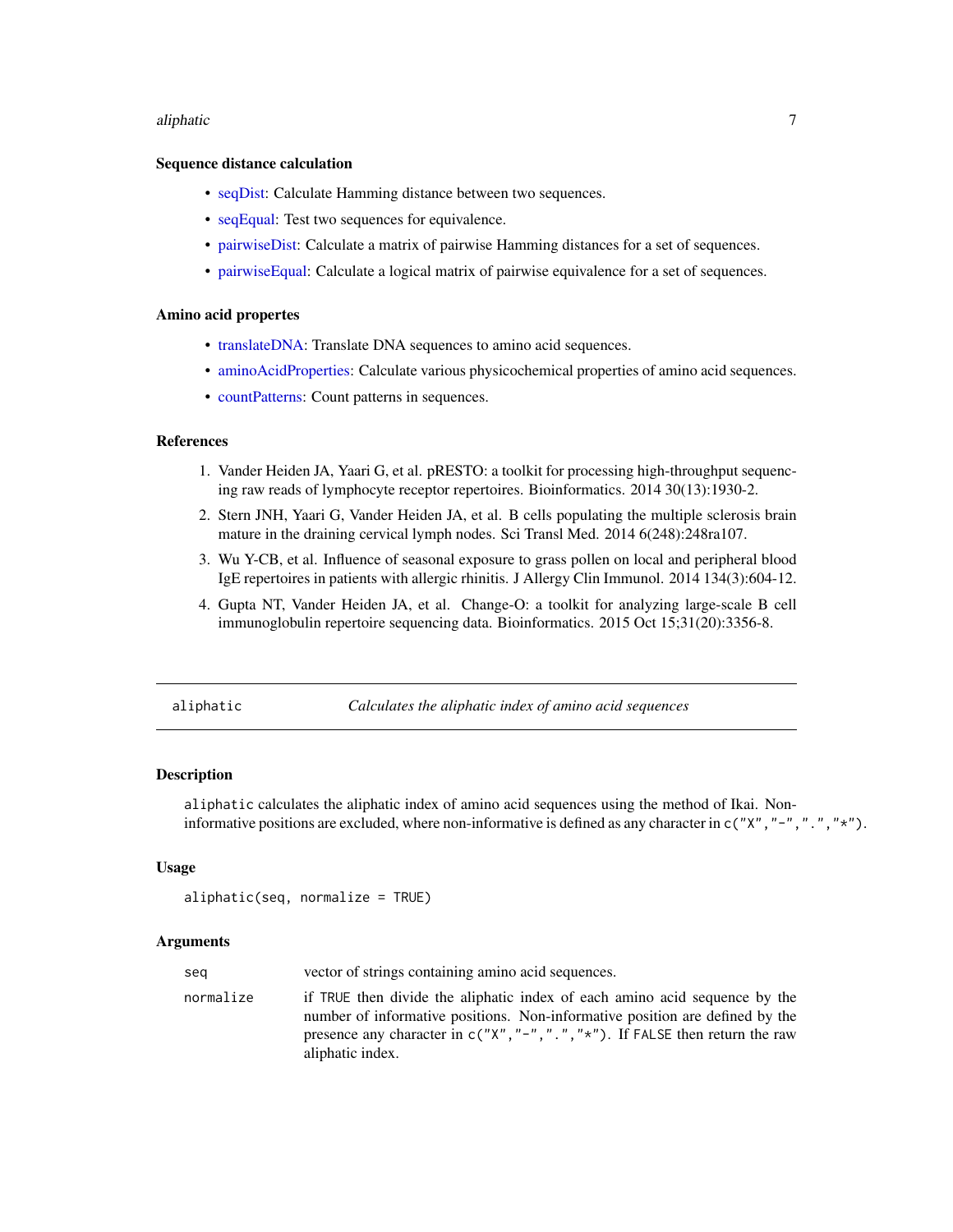# <span id="page-7-0"></span>Value

A vector of the aliphatic indices for the sequence(s).

#### References

1. Ikai AJ. Thermostability and aliphatic index of globular proteins. J Biochem. 88, 1895-1898 (1980).

#### Examples

```
seq <- c("CARDRSTPWRRGIASTTVRTSW", NA, "XXTQMYVRT")
aliphatic(seq)
```
<span id="page-7-1"></span>alphaDiversity *Calculate clonal alpha diversity*

#### Description

alphaDiversity takes in a data.frame or [AbundanceCurve](#page-3-1) and computes diversity scores  $(D)$  over an interval of diversity orders  $(q)$ .

# Usage

```
alphaDiversity(data, min_q = 0, max_q = 4, step_q = 0.1, ci = 0.95, ...)
```
#### Arguments

| data    | data.frame with Change-O style columns containing clonal assignments or a<br>AbundanceCurve generate by estimateAbundance object containing a previously<br>calculated bootstrap distributions of clonal abundance. |
|---------|---------------------------------------------------------------------------------------------------------------------------------------------------------------------------------------------------------------------|
| $min_q$ | minimum value of $q$ .                                                                                                                                                                                              |
| $max_q$ | maximum value of $q$ .                                                                                                                                                                                              |
| step_q  | value by which to increment $q$ .                                                                                                                                                                                   |
| ci      | confidence interval to calculate; the value must be between 0 and 1.                                                                                                                                                |
|         | additional arguments to pass to estimate Abundance. Additional arguments are<br>ignored if a AbundanceCurve is provided as input.                                                                                   |

# Details

Clonal diversity is calculated using the generalized diversity index (Hill numbers) proposed by Hill (Hill, 1973). See [calcDiversity](#page-16-1) for further details.

To generate a smooth curve, D is calculated for each value of q from  $\min_q$  to  $\max_q$  incremented by step\_q. When uniform=TRUE variability in total sequence counts across unique values in the group column is corrected by repeated resampling from the estimated complete clonal distribution to a common number of sequences. The complete clonal abundance distribution that is resampled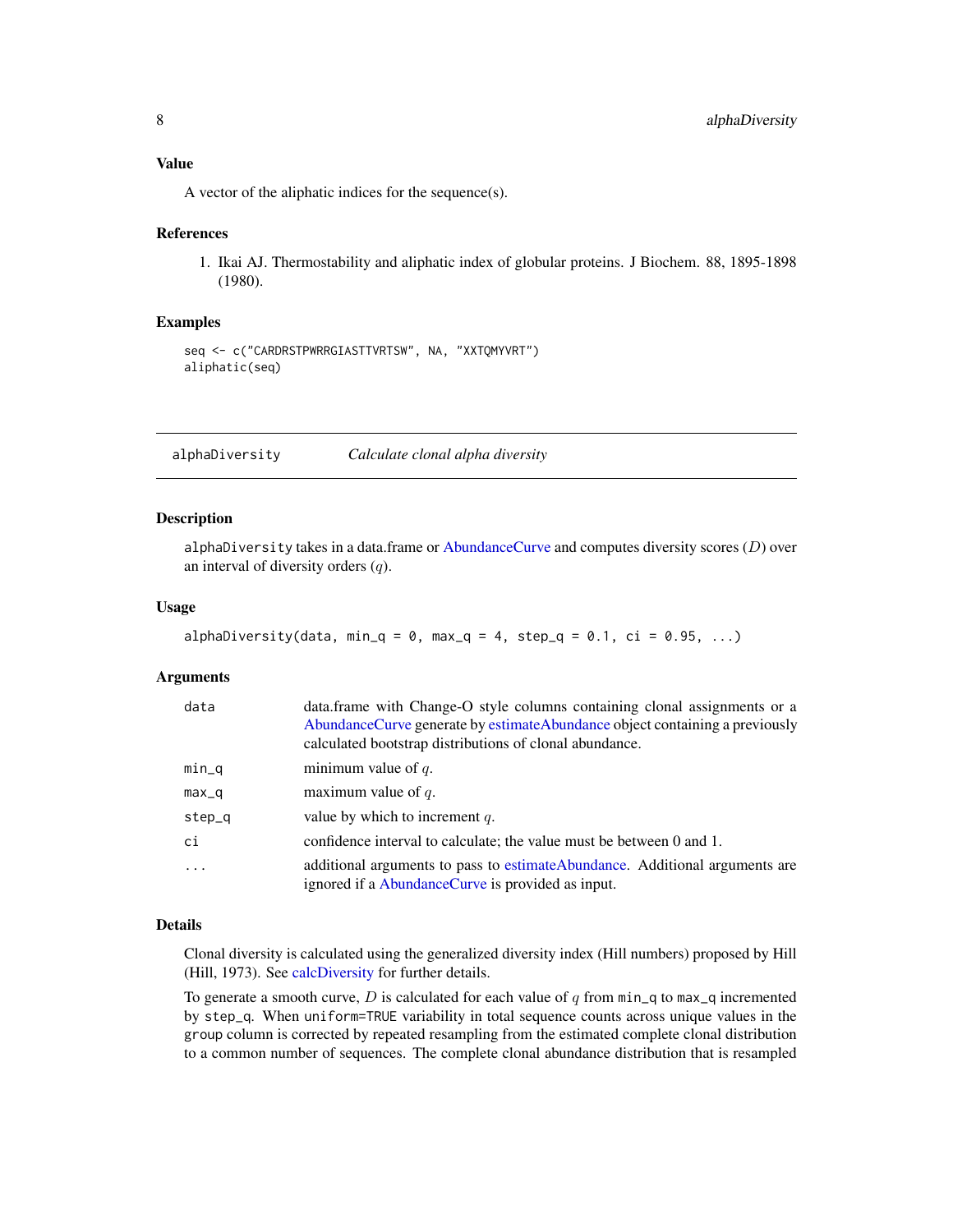# alphaDiversity 9

from is inferred by using the Chao1 estimator to infer the number of unseen clones, followed by applying the relative abundance correction and unseen clone frequencies described in Chao et al, 2015.

The diversity index  $(D)$  for each group is the mean value of over all resampling realizations. Confidence intervals are derived using the standard deviation of the resampling realizations, as described in Chao et al, 2015.

Significance of the difference in diversity index (D) between groups is tested by constructing a bootstrap delta distribution for each pair of unique values in the group column. The bootstrap delta distribution is built by subtracting the diversity index Da in group a from the corresponding value  $Db$ in group b, for all bootstrap realizations, yielding a distribution of nboot total deltas; where group a is the group with the greater mean D. The p-value for hypothesis Da != Db is the value of  $P(\emptyset)$ from the empirical cumulative distribution function of the bootstrap delta distribution, multiplied by 2 for the two-tailed correction.

Note, this method may inflate statistical significance when clone sizes are uniformly small, such as when most clones sizes are 1, sample size is small, and  $max_n$  is near the total count of the smallest data group. Use caution when interpreting the results in such cases.

#### Value

A [DiversityCurve](#page-29-1) object summarizing the diversity scores.

#### References

- 1. Hill M. Diversity and evenness: a unifying notation and its consequences. Ecology. 1973 54(2):427-32.
- 2. Chao A. Nonparametric Estimation of the Number of Classes in a Population. Scand J Stat. 1984 11, 265270.
- 3. Chao A, et al. Rarefaction and extrapolation with Hill numbers: A framework for sampling and estimation in species diversity studies. Ecol Monogr. 2014 84:45-67.
- 4. Chao A, et al. Unveiling the species-rank abundance distribution by generalizing the Good-Turing sample coverage theory. Ecology. 2015 96, 11891201.

#### See Also

See [calcDiversity](#page-16-1) for the basic calculation and [DiversityCurve](#page-29-1) for the return object. See [plotDiver](#page-67-1)[sityCurve](#page-67-1) for plotting the return object.

### Examples

```
# Group by sample identifier in two steps
abund <- estimateAbundance(ExampleDb, group="sample_id", nboot=100)
div <- alphaDiversity(abund, step_q=1, max_q=10)
plotDiversityCurve(div, legend_title="Sample")
# Grouping by isotype rather than sample identifier in one step
div <- alphaDiversity(ExampleDb, group="c_call", min_n=40, step_q=1, max_q=10,
                     nboot=100)
plotDiversityCurve(div, legend_title="Isotype")
```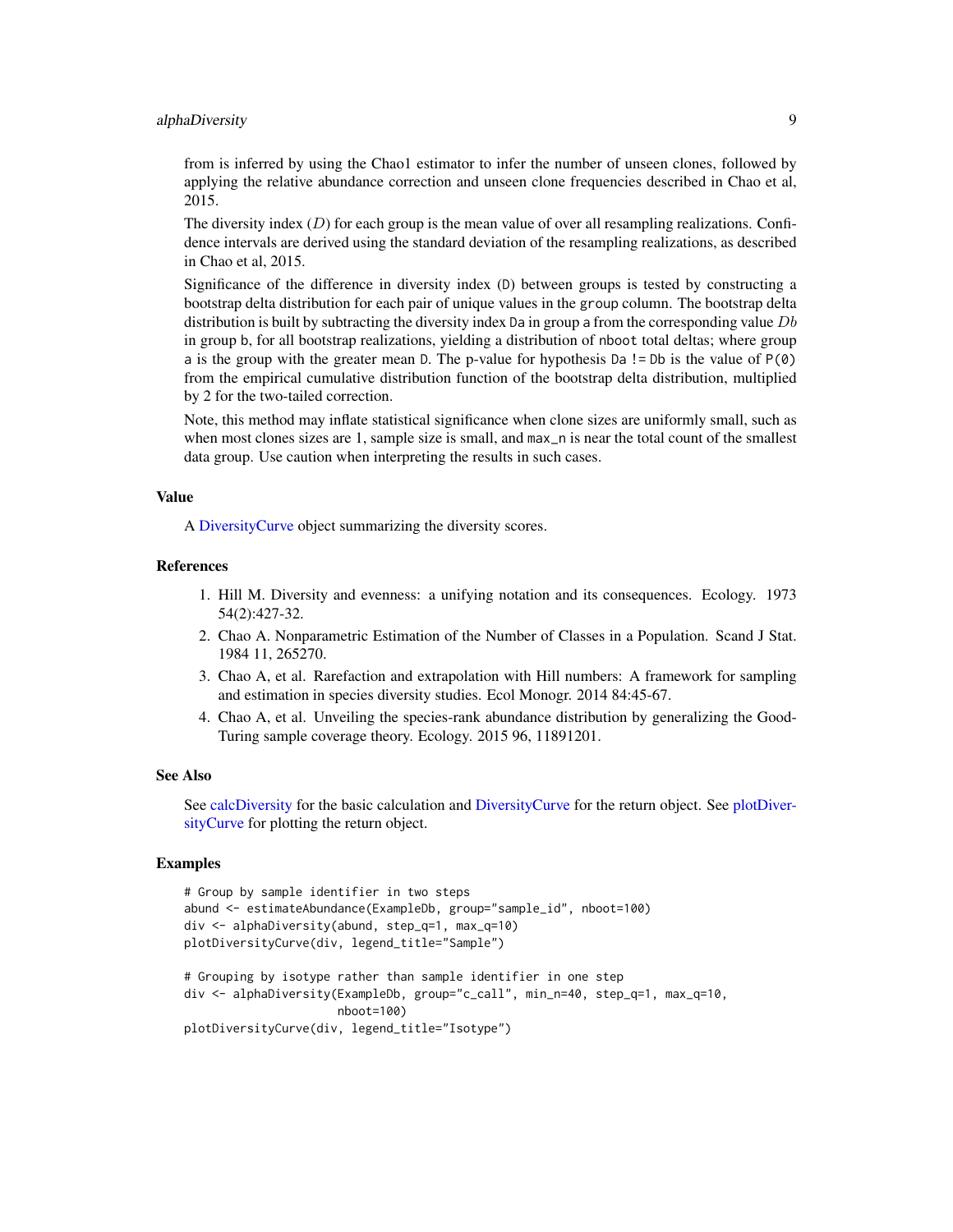<span id="page-9-1"></span><span id="page-9-0"></span>aminoAcidProperties *Calculates amino acid chemical properties for sequence data*

#### Description

aminoAcidProperties calculates amino acid sequence physicochemical properties, including length, hydrophobicity, bulkiness, polarity, aliphatic index, net charge, acidic residue content, basic residue content, and aromatic residue content.

#### Usage

```
aminoAcidProperties(
  data,
 property = c("length", "gravy", "bulk", "aliphatic", "polarity", "charge", "basic",
    "acidic", "aromatic"),
  seq = "junction",
 nt = TRUE,trim = FALSE,
  label = NULL,...
)
```
# Arguments

| data      | data. frame containing sequence data.                                                                                                            |
|-----------|--------------------------------------------------------------------------------------------------------------------------------------------------|
| property  | vector strings specifying the properties to be calculated. Defaults to calculating<br>all defined properties.                                    |
| seq       | character name of the column containing input sequences.                                                                                         |
| nt        | boolean, TRUE if the sequences (or sequence) are DNA and will be translated.                                                                     |
| trim      | if TRUE remove the first and last codon/amino acids from each sequence before<br>calculating properties. If FALSE do not modify input sequences. |
| label     | name of sequence region to add as prefix to output column names.                                                                                 |
| $\ddotsc$ | additional named arguments to pass to the functions gravy, bulk, aliphatic, polar<br>or charge.                                                  |

# Details

For all properties except for length, non-informative positions are excluded, where non-informative is defined as any character in  $c("X", "-", "..", "*").$ 

The scores for gravy, bulkiness and polarity are calculated as simple averages of the scores for each informative positions. The basic, acid and aromatic indices are calculated as the fraction of informative positions falling into the given category.

The aliphatic index is calculated using the Ikai, 1980 method.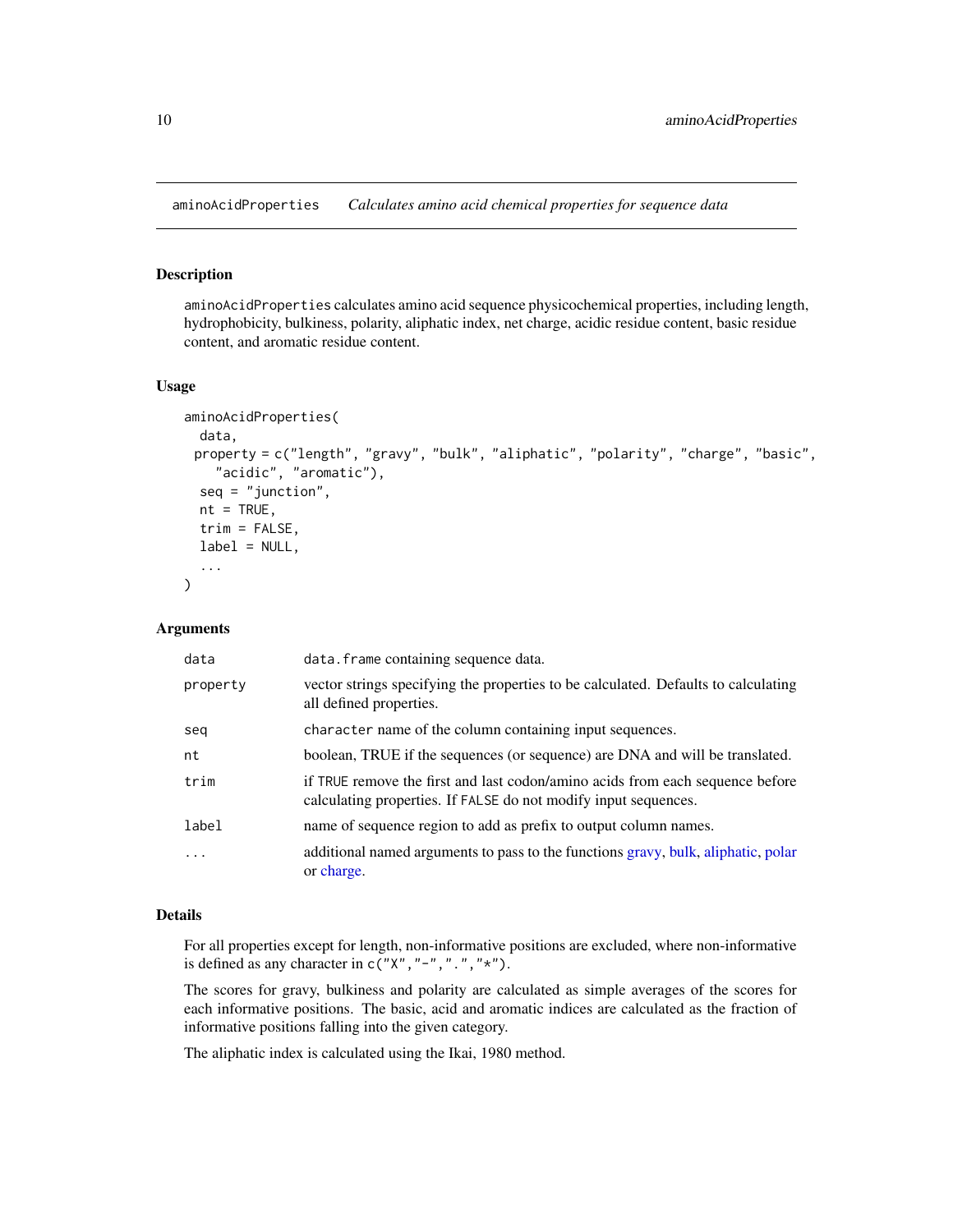#### aminoAcidProperties 11

The net charge is calculated using the method of Moore, 1985, excluding the N-terminus and Cterminus charges, and normalizing by the number of informative positions. The default pH for the calculation is 7.4.

The following data sources were used for the default property scores:

- hydropathy: Kyte & Doolittle, 1982.
- bulkiness: Zimmerman et al, 1968.
- polarity: Grantham, 1974.
- pK: EMBOSS.

#### Value

A modified data data.frame with the following columns:

- \*\_aa\_length: number of amino acids.
- \*\_aa\_gravy: grand average of hydrophobicity (gravy) index.
- \*\_aa\_bulk: average bulkiness of amino acids.
- \*\_aa\_aliphatic: aliphatic index.
- \*\_aa\_polarity: average polarity of amino acids.
- \*\_aa\_charge: net charge.
- \*\_aa\_basic: fraction of informative positions that are Arg, His or Lys.
- \*\_aa\_acidic: fraction of informative positions that are Asp or Glu.
- \*\_aa\_aromatic: fraction of informative positions that are His, Phe, Trp or Tyr.

Where  $*$  is the value from label or the name specified for seq if label=NULL.

#### References

- 1. Zimmerman JM, Eliezer N, Simha R. The characterization of amino acid sequences in proteins by statistical methods. J Theor Biol 21, 170-201 (1968).
- 2. Grantham R. Amino acid difference formula to help explain protein evolution. Science 185, 862-864 (1974).
- 3. Ikai AJ. Thermostability and aliphatic index of globular proteins. J Biochem 88, 1895-1898 (1980).
- 4. Kyte J, Doolittle RF. A simple method for displaying the hydropathic character of a protein. J Mol Biol 157, 105-32 (1982).
- 5. Moore DS. Amino acid and peptide net charges: A simple calculational procedure. Biochem Educ 13, 10-11 (1985).
- 6. Wu YC, et al. High-throughput immunoglobulin repertoire analysis distinguishes between human IgM memory and switched memory B-cell populations. Blood 116, 1070-8 (2010).
- 7. Wu YC, et al. The relationship between CD27 negative and positive B cell populations in human peripheral blood. Front Immunol 2, 1-12 (2011).
- 8. <http://emboss.sourceforge.net/apps/cvs/emboss/apps/iep.html>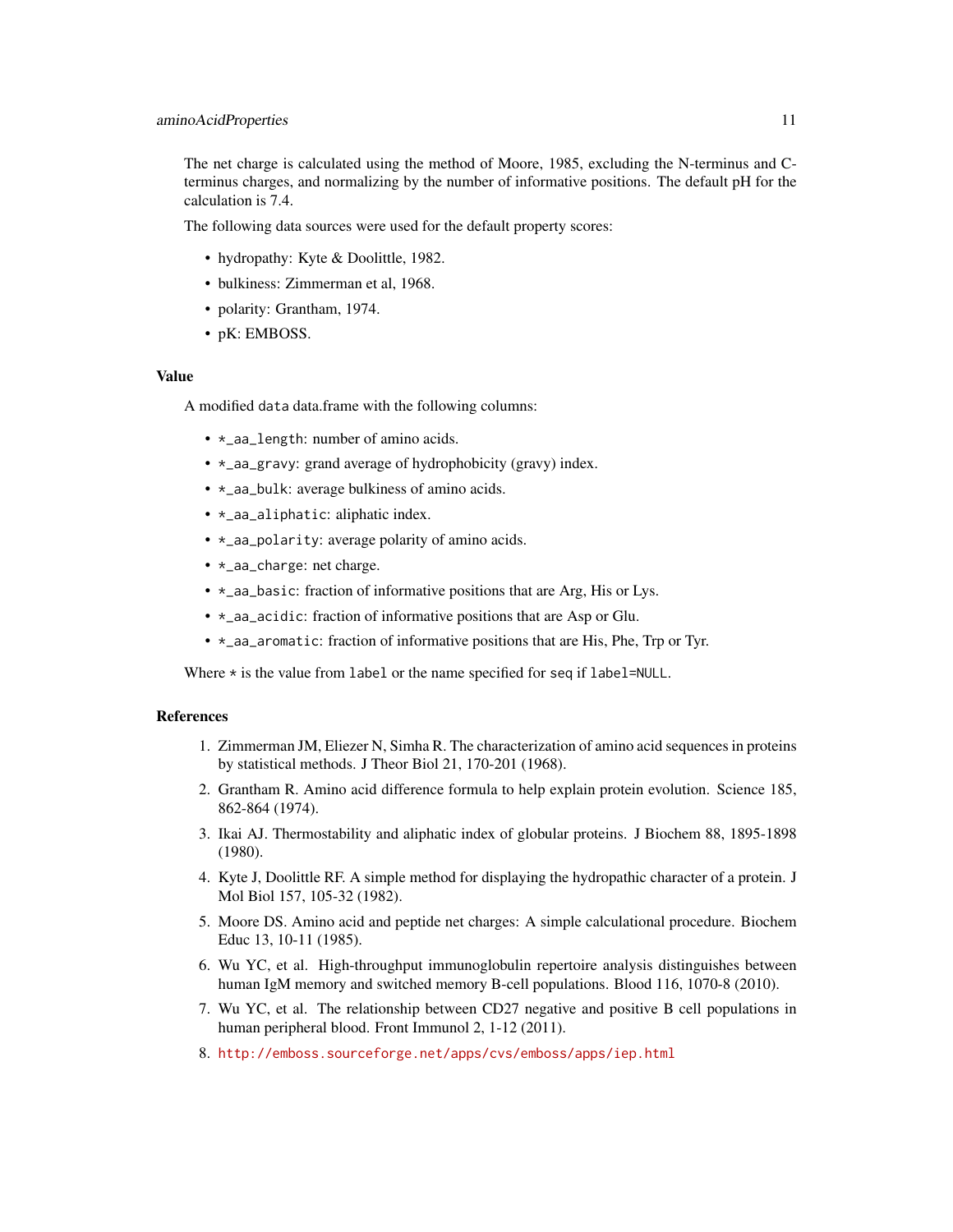# <span id="page-11-0"></span>See Also

See [countPatterns](#page-26-1) for counting the occurance of specific amino acid subsequences. See [gravy,](#page-45-1) [bulk,](#page-14-1) [aliphatic,](#page-6-1) [polar](#page-74-1) and [charge](#page-18-1) for functions that calculate the included properties individually.

#### Examples

```
# Subset example data
db <- ExampleDb[c(1,10,100), c("sequence_id", "junction")]
# Calculate default amino acid properties from DNA sequences
aminoAcidProperties(db, seq="junction")
# Calculate default amino acid properties from amino acid sequences
# Use a custom output column prefix
db$junction_aa <- translateDNA(db$junction)
aminoAcidProperties(db, seq="junction_aa", label="junction", nt=FALSE)
# Use the Grantham, 1974 side chain volume scores from the seqinr package
# Set pH=7.0 for the charge calculation
# Calculate only average volume and charge
# Remove the head and tail amino acids from the junction, thus making it the CDR3
library(seqinr)
data(aaindex)
x <- aaindex[["GRAR740103"]]$I
# Rename the score vector to use single-letter codes
names(x) <- translateStrings(names(x), ABBREV_AA)
# Calculate properties
aminoAcidProperties(db, property=c("bulk", "charge"), seq="junction",
                    trim=TRUE, label="cdr3", bulkiness=x, pH=7.0)
```
baseTheme *Standard ggplot settings*

#### Description

baseTheme defines common ggplot theme settings for plotting.

#### Usage

```
baseTheme(sizing = c("figure", "window"))
```
#### Arguments

| sizing | defines the style and sizing of the theme. One of c ("figure", "window") where |
|--------|--------------------------------------------------------------------------------|
|        | sizing="figure" is appropriately sized for pdf export at 7 to 7.5 inch width,  |
|        | and sizing="window" is sized for an interactive session.                       |

# Value

A ggplot2 object.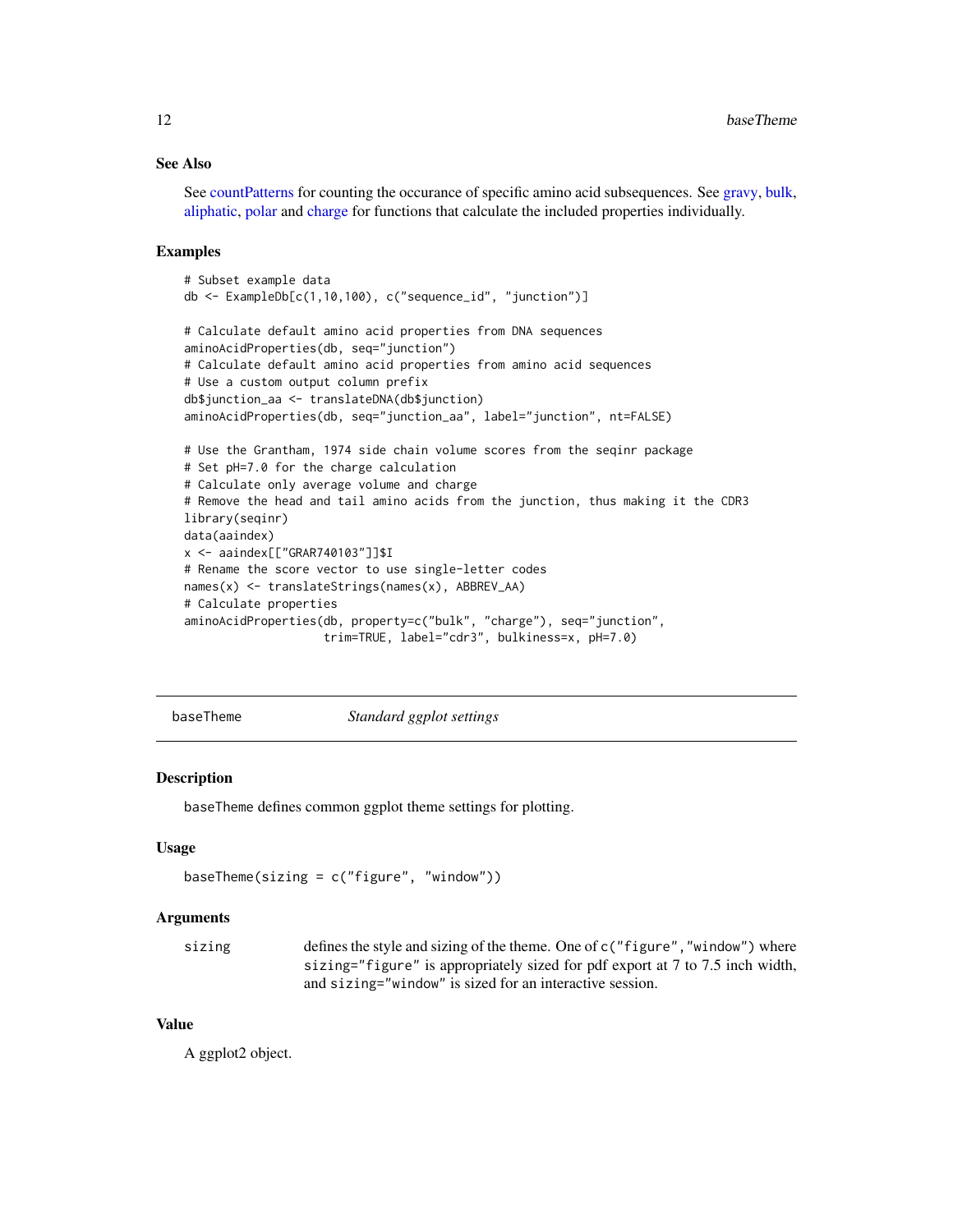# <span id="page-12-0"></span>buildPhylipLineage 13

# See Also

[theme.](#page-0-0)

<span id="page-12-1"></span>buildPhylipLineage *Infer an Ig lineage using PHYLIP*

# Description

buildPhylipLineage reconstructs an Ig lineage via maximum parsimony using the dnapars application, or maximum liklihood using the dnaml application of the PHYLIP package.

## Usage

```
buildPhylipLineage(
 clone,
 phylip_exec,
 dist_mat = getDMMatrix(gap = 0),
  rm_temp = FALSE,
 verbose = FALSE,
  temp_path = NULL,
  onetree = FALSE,
 branch_length = c("mutations", "distance")
\mathcal{L}
```
# Arguments

| clone         | ChangeoClone object containing clone data.                                                                                                                                                                                                                                                                                                                                                                                                                                                                                              |
|---------------|-----------------------------------------------------------------------------------------------------------------------------------------------------------------------------------------------------------------------------------------------------------------------------------------------------------------------------------------------------------------------------------------------------------------------------------------------------------------------------------------------------------------------------------------|
| phylip_exec   | absolute path to the PHYLIP dnapars executable.                                                                                                                                                                                                                                                                                                                                                                                                                                                                                         |
| dist_mat      | character distance matrix to use for reassigning edge weights. Defaults to a<br>Hamming distance matrix returned by getDNAMatrix with gap=0. If gap char-<br>acters, $c("--",".")$ , are assigned a value of -1 in dist_mat then contiguous<br>gaps of any run length, which are not present in both sequences, will be counted<br>as a distance of 1. Meaning, indels of any length will increase the sequence dis-<br>tance by 1. Gap values other than -1 will return a distance that does not consider<br>indels as a special case. |
| rm_temp       | if TRUE delete the temporary directory after running dnapars; if FALSE keep the<br>temporary directory.                                                                                                                                                                                                                                                                                                                                                                                                                                 |
| verbose       | if FALSE suppress the output of dnapars; if TRUE STDOUT and STDERR of<br>dnapars will be passed to the console.                                                                                                                                                                                                                                                                                                                                                                                                                         |
| temp_path     | specific path to temp directory if desired.                                                                                                                                                                                                                                                                                                                                                                                                                                                                                             |
| onetree       | if TRUE save only one tree.                                                                                                                                                                                                                                                                                                                                                                                                                                                                                                             |
| branch_length | specifies how to define branch lengths; one of "mutations" or "distance".<br>If set to "mutations" (default), then branch lengths represent the number of<br>mutations between nodes. If set to "distance", then branch lengths represent<br>the expected number of mutations per site, unaltered from PHYLIP output.                                                                                                                                                                                                                   |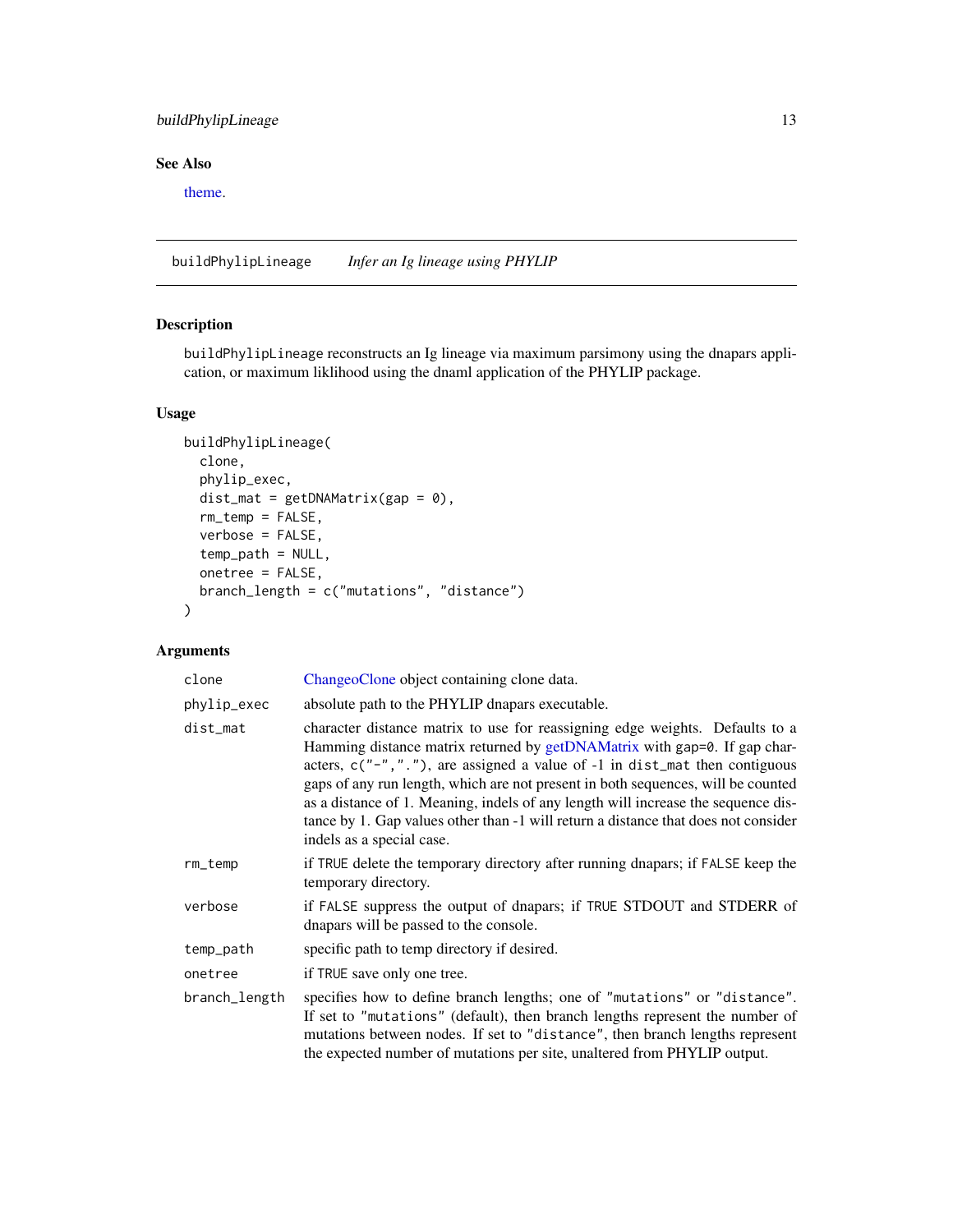#### Details

buildPhylipLineage builds the lineage tree of a set of unique Ig sequences via maximum parsimony through an external call to the dnapars application of the PHYLIP package. dnapars is called with default algorithm options, except for the search option, which is set to "Rearrange on one best tree". The germline sequence of the clone is used for the outgroup.

Following tree construction using dnapars, the dnapars output is modified to allow input sequences to appear as internal nodes of the tree. Intermediate sequences inferred by dnapars are replaced by children within the tree having a Hamming distance of zero from their parent node. With the default dist\_mat, the distance calculation allows IUPAC ambiguous character matches, where an ambiguous character has distance zero to any character in the set of characters it represents. Distance calculation and movement of child nodes up the tree is repeated until all parent-child pairs have a distance greater than zero between them. The germline sequence (outgroup) is moved to the root of the tree and excluded from the node replacement processes, which permits the trunk of the tree to be the only edge with a distance of zero. Edge weights of the resultant tree are assigned as the distance between each sequence.

#### Value

An igraph graph object defining the Ig lineage tree. Each unique input sequence in clone is a vertex of the tree, with additional vertices being either the germline (root) sequences or inferred intermediates. The graph object has the following attributes.

Vertex attributes:

- name: value in the sequence\_id column of the data slot of the input clone for observed sequences. The germline (root) vertex is assigned the name "Germline" and inferred intermediates are assigned names with the format "Inferred1", "Inferred2", ....
- sequence: value in the sequence column of the data slot of the input clone for observed sequences. The germline (root) vertex is assigned the sequence in the germline slot of the input clone. The sequence of inferred intermediates are extracted from the dnapars output.
- label: same as the name attribute.

Additionally, each other column in the data slot of the input clone is added as a vertex attribute with the attribute name set to the source column name. For the germline and inferred intermediate vertices, these additional vertex attributes are all assigned a value of NA.

Edge attributes:

- weight: Hamming distance between the sequence attributes of the two vertices.
- label: same as the weight attribute.

Graph attributes:

- clone: clone identifier from the clone slot of the input ChangeoClone.
- v\_gene: V-segment gene call from the v\_gene slot of the input ChangeoClone.
- j\_gene: J-segment gene call from the j\_gene slot of the input ChangeoClone.
- junc\_len: junction length (nucleotide count) from the junc\_len slot of the input ChangeoClone. Alternatively, this function will return an phylo object, which is compatible with the ape package. This object will contain reconstructed ancestral sequences in nodes attribute.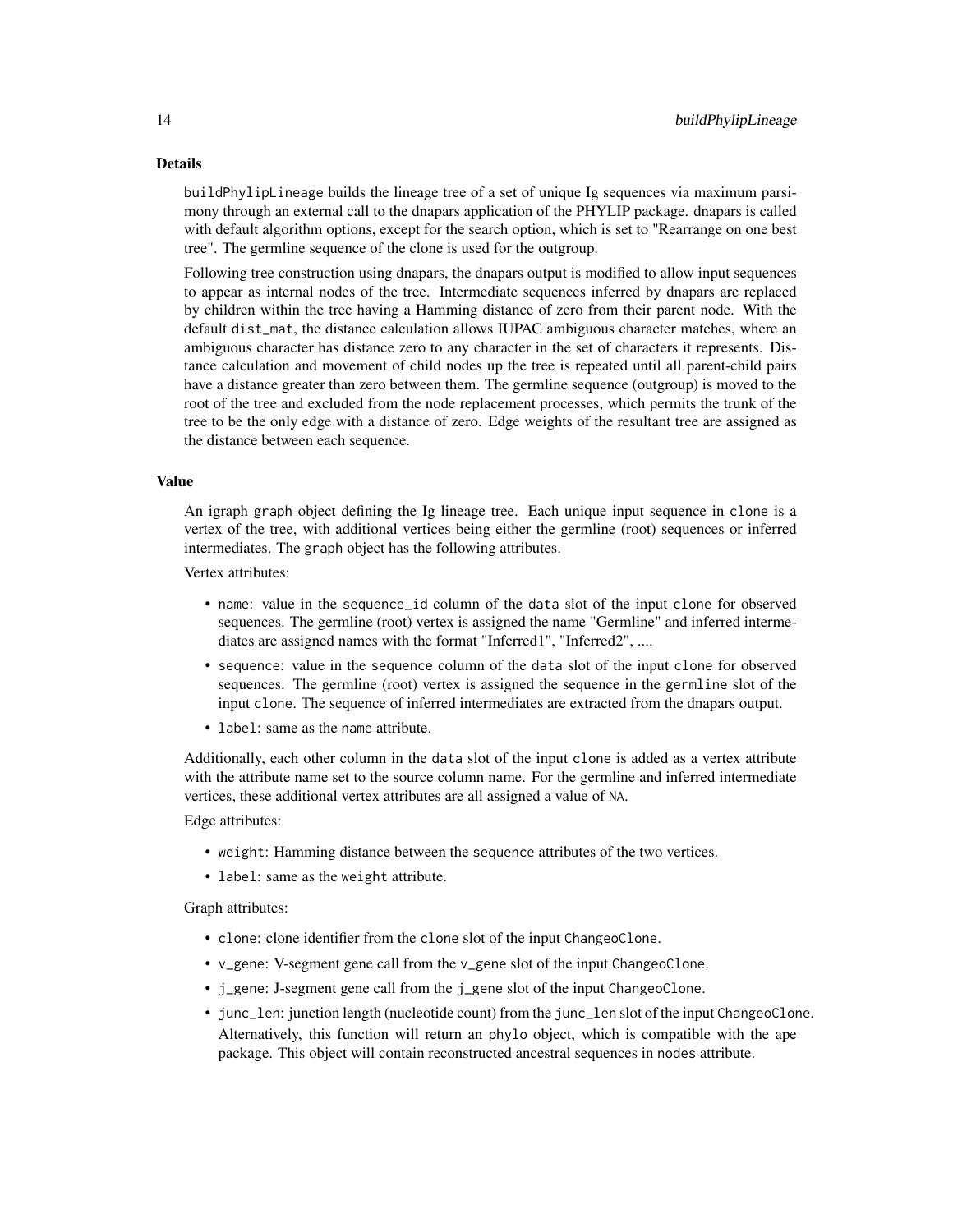<span id="page-14-0"></span>bulk the contract of the contract of the contract of the contract of the contract of the contract of the contract of the contract of the contract of the contract of the contract of the contract of the contract of the contr

#### References

- 1. Felsenstein J. PHYLIP Phylogeny Inference Package (Version 3.2). Cladistics. 1989 5:164- 166.
- 2. Stern JNH, Yaari G, Vander Heiden JA, et al. B cells populating the multiple sclerosis brain mature in the draining cervical lymph nodes. Sci Transl Med. 2014 6(248):248ra107.

# See Also

Takes as input a [ChangeoClone.](#page-17-1) Temporary directories are created with [makeTempDir.](#page-55-1) Distance is calculated using [seqDist.](#page-82-1) See the igraph [graph](#page-0-0) documentation for how to work with graph objects.

#### Examples

```
## Not run:
# Preprocess clone
db <- subset(ExampleDb, clone_id == 3138)
clone <- makeChangeoClone(db, text_fields=c("sample_id", "c_call"),
                          num_fields="duplicate_count")
# Run PHYLIP and process output
phylip_exec <- "~/apps/phylip-3.695/bin/dnapars"
graph <- buildPhylipLineage(clone, phylip_exec, rm_temp=TRUE)
# Plot graph with a tree layout
library(igraph)
plot(graph, layout=layout_as_tree, vertex.label=V(graph)$c_call,
     vertex.size=50, edge.arrow.mode=0, vertex.color="grey80")
# To consider each indel event as a mutation, change the masking character
# and distance matrix
clone <- makeChangeoClone(db, text_fields=c("sample_id", "c_call"),
                          num_fields="duplicate_count", mask_char="-")
graph <- buildPhylipLineage(clone, phylip_exec, dist_mat=getDNAMatrix(gap=-1),
                            rm_temp=TRUE)
```
## End(Not run)

<span id="page-14-1"></span>bulk *Calculates the average bulkiness of amino acid sequences*

#### **Description**

bulk calculates the average bulkiness score of amino acid sequences. Non-informative positions are excluded, where non-informative is defined as any character in  $c("X", "-"", "." "," "*)$ .

#### Usage

bulk(seq, bulkiness = NULL)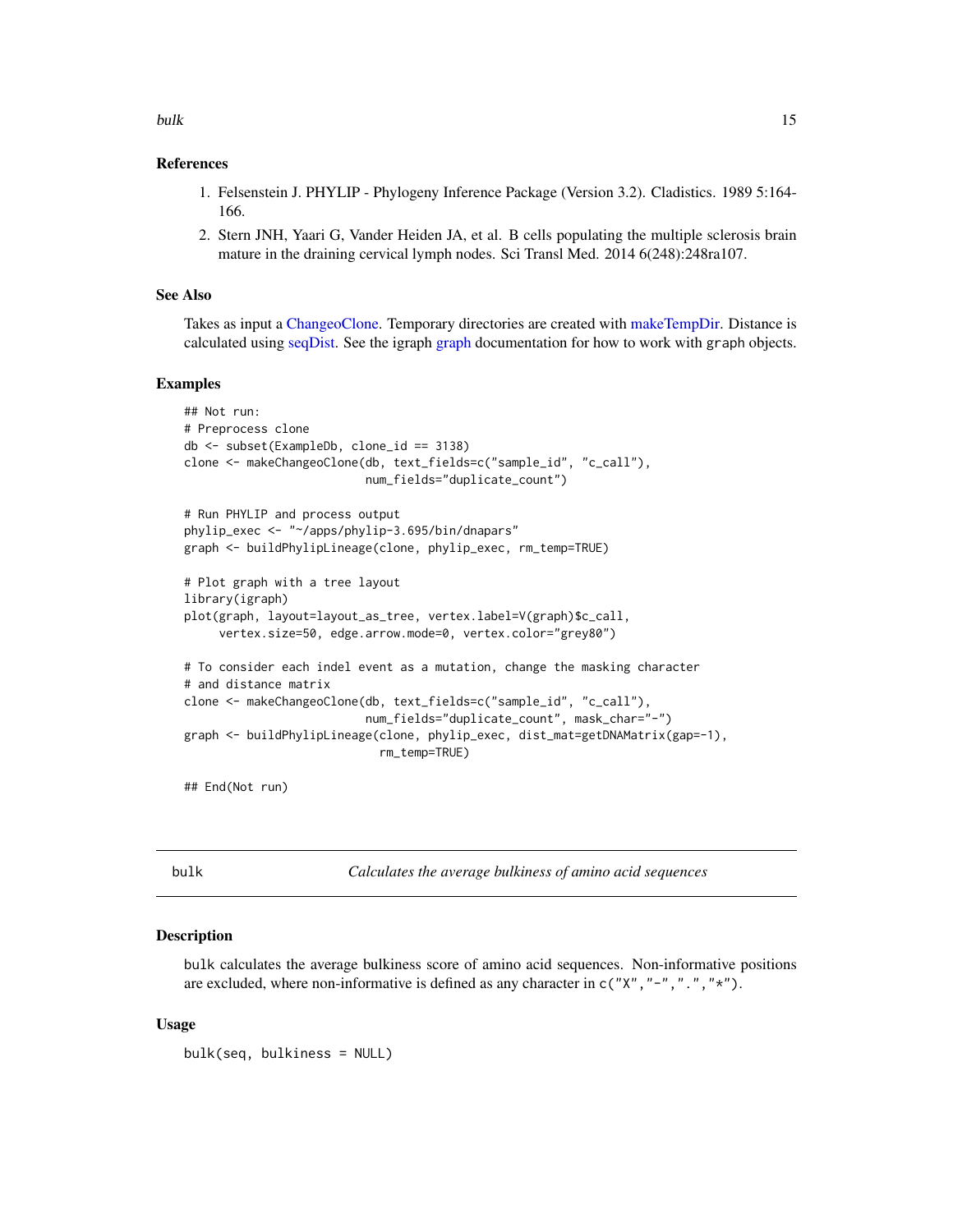# <span id="page-15-0"></span>Arguments

| sea       | vector of strings containing amino acid sequences.                            |
|-----------|-------------------------------------------------------------------------------|
| bulkiness | named numerical vector defining bulkiness scores for each amino acid, where   |
|           | names are single-letter amino acid character codes. If NULL, then the Zimmer- |
|           | man et al. 1968 scale is used.                                                |

# Value

A vector of bulkiness scores for the sequence(s).

# References

1. Zimmerman JM, Eliezer N, Simha R. The characterization of amino acid sequences in proteins by statistical methods. J Theor Biol 21, 170-201 (1968).

# See Also

For additional size related indices see [aaindex.](#page-0-0)

# Examples

```
# Default bulkiness scale
seq <- c("CARDRSTPWRRGIASTTVRTSW", "XXTQMYVRT")
bulk(seq)
# Use the Grantham, 1974 side chain volumn scores from the seqinr package
library(seqinr)
data(aaindex)
x <- aaindex[["GRAR740103"]]$I
# Rename the score vector to use single-letter codes
names(x) <- translateStrings(names(x), ABBREV_AA)
# Calculate average volume
bulk(seq, bulkiness=x)
```
calcCoverage *Calculate sample coverage*

# Description

calcCoverage calculates the sample coverage estimate, a measure of sample completeness, for varying orders using the method of Chao et al, 2015, falling back to the Chao1 method in the first order case.

#### Usage

 $calcCoverage(x, r = 1)$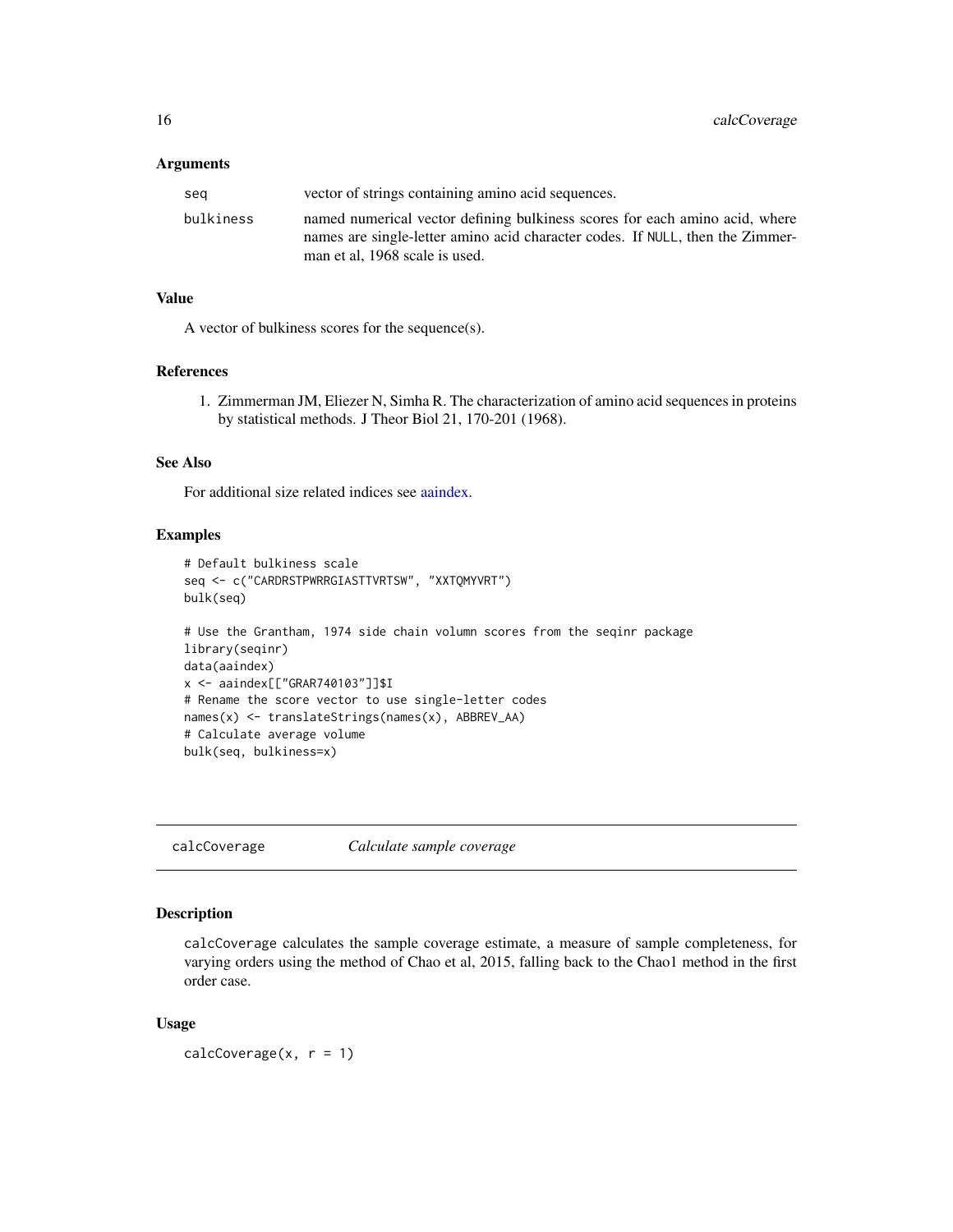# <span id="page-16-0"></span>calcDiversity 17

#### Arguments

| X | numeric vector of abundance counts. |
|---|-------------------------------------|
|   | coverage order to calculate.        |

# Value

The sample coverage of the given order r.

# References

- 1. Chao A. Nonparametric Estimation of the Number of Classes in a Population. Scand J Stat. 1984 11, 265270.
- 2. Chao A, et al. Unveiling the species-rank abundance distribution by generalizing the Good-Turing sample coverage theory. Ecology. 2015 96, 11891201.

# See Also

Used by [alphaDiversity.](#page-7-1)

# Examples

```
# Calculate clone sizes
clones <- countClones(ExampleDb, groups="sample_id")
```

```
# Calculate 1first order coverage for a single sample
calcCoverage(clones$seq_count[clones$sample_id == "+7d"])
```
<span id="page-16-1"></span>calcDiversity *Calculate the diversity index*

#### Description

calcDiversity calculates the clonal diversity index for a vector of diversity orders.

#### Usage

calcDiversity(p, q)

#### Arguments

| numeric vector of clone (species) counts or proportions. |
|----------------------------------------------------------|
| numeric vector of diversity orders.                      |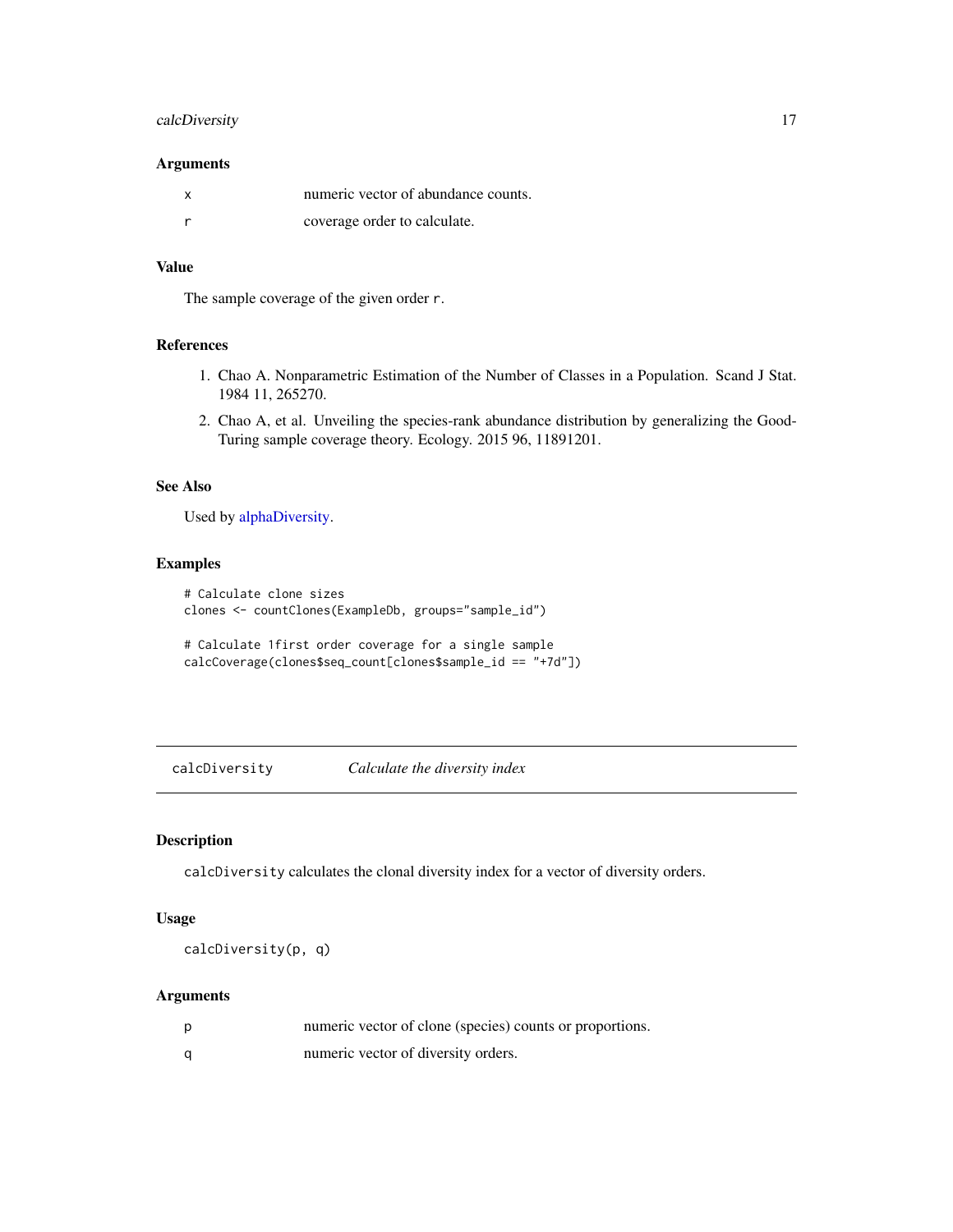# <span id="page-17-0"></span>Details

This method, proposed by Hill (Hill, 1973), quantifies diversity as a smooth function  $(D)$  of a single parameter q. Special cases of the generalized diversity index correspond to the most popular diversity measures in ecology: species richness  $(q = 0)$ , the exponential of the Shannon-Weiner index (q approaches 1), the inverse of the Simpson index ( $q = 2$ ), and the reciprocal abundance of the largest clone (q approaches  $+\infty$ ). At  $q = 0$  different clones weight equally, regardless of their size. As the parameter q increase from 0 to  $+\infty$  the diversity index (D) depends less on rare clones and more on common (abundant) ones, thus encompassing a range of definitions that can be visualized as a single curve.

Values of  $q < 0$  are valid, but are generally not meaningful. The value of D at  $q = 1$  is estimated by *D* at  $q = 0.9999$ .

#### Value

A vector of diversity scores  $D$  for each  $q$ .

#### References

1. Hill M. Diversity and evenness: a unifying notation and its consequences. Ecology. 1973 54(2):427-32.

#### See Also

Used by [alphaDiversity.](#page-7-1)

#### Examples

```
# May define p as clonal member counts
p <- c(1, 1, 3, 10)
q \leftarrow c(\emptyset, 1, 2)calcDiversity(p, q)
# Or proportional abundance
p <- c(1/15, 1/15, 1/5, 2/3)
```

```
calcDiversity(p, q)
```
ChangeoClone-class *S4 class defining a clone*

# <span id="page-17-1"></span>**Description**

ChangeoClone defines a common data structure for perform lineage recontruction from Change-O data.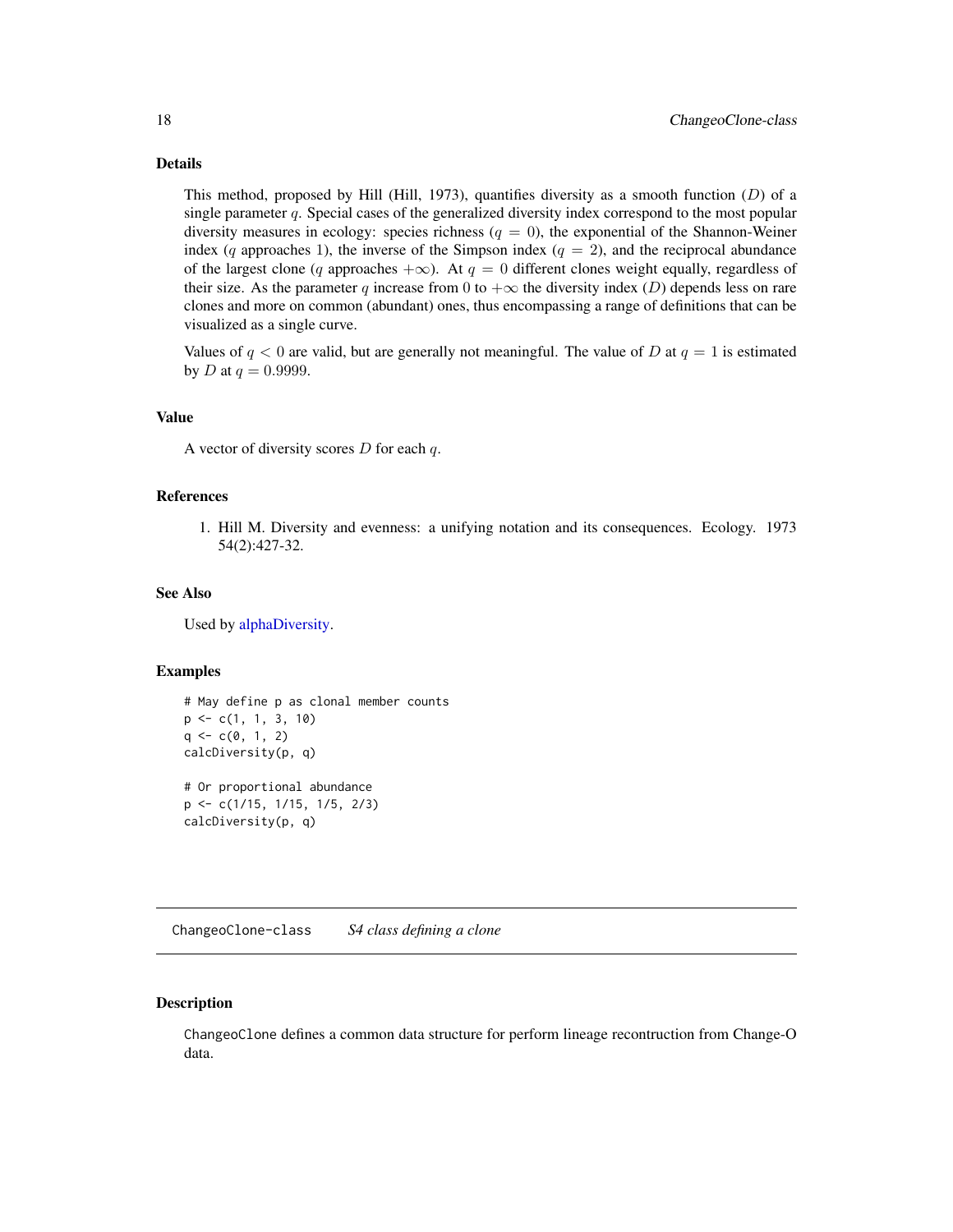#### <span id="page-18-0"></span>charge the charge that the charge the charge of the charge  $19$

# Slots

data data.frame containing sequences and annotations. Contains the columns SEQUENCE\_ID and SEQUENCE, as well as any additional sequence-specific annotation columns.

clone string defining the clone identifier.

germline string containing the germline sequence for the clone.

v\_gene string defining the V segment gene call.

j\_gene string defining the J segment gene call.

junc\_len numeric junction length (nucleotide count).

# See Also

See [makeChangeoClone](#page-52-1) and [buildPhylipLineage](#page-12-1) for use.

<span id="page-18-1"></span>

| nar | c |
|-----|---|
|-----|---|

e *Calculates the net charge of amino acid sequences.* 

# Description

charge calculates the net charge of amino acid sequences using the method of Moore, 1985, with exclusion of the C-terminus and N-terminus charges.

#### Usage

charge(seq,  $pH = 7.4$ ,  $pK = NULL$ , normalize = FALSE)

#### Arguments

| seq       | vector strings defining of amino acid sequences.                                                                                                                                                                                                      |
|-----------|-------------------------------------------------------------------------------------------------------------------------------------------------------------------------------------------------------------------------------------------------------|
| рH        | environmental pH.                                                                                                                                                                                                                                     |
| рK        | named vector defining pK values for each charged amino acid, where names are<br>the single-letter amino acid character codes $c("R", "H", "K", "D", "E", "C", "Y"))$ .<br>If NULL, then the EMBOSS scale is used.                                     |
| normalize | if TRUE then divide the net charge of each amino acid sequence by the number<br>of informative positions. Non-informative position are defined by the presence<br>any character in $c("X", "-", "."," "*)$ . If FALSE then return the raw net charge. |

#### Value

A vector of net charges for the sequence(s).

#### References

- 1. Moore DS. Amino acid and peptide net charges: A simple calculational procedure. Biochem Educ. 13, 10-11 (1985).
- 2. <http://emboss.sourceforge.net/apps/cvs/emboss/apps/iep.html>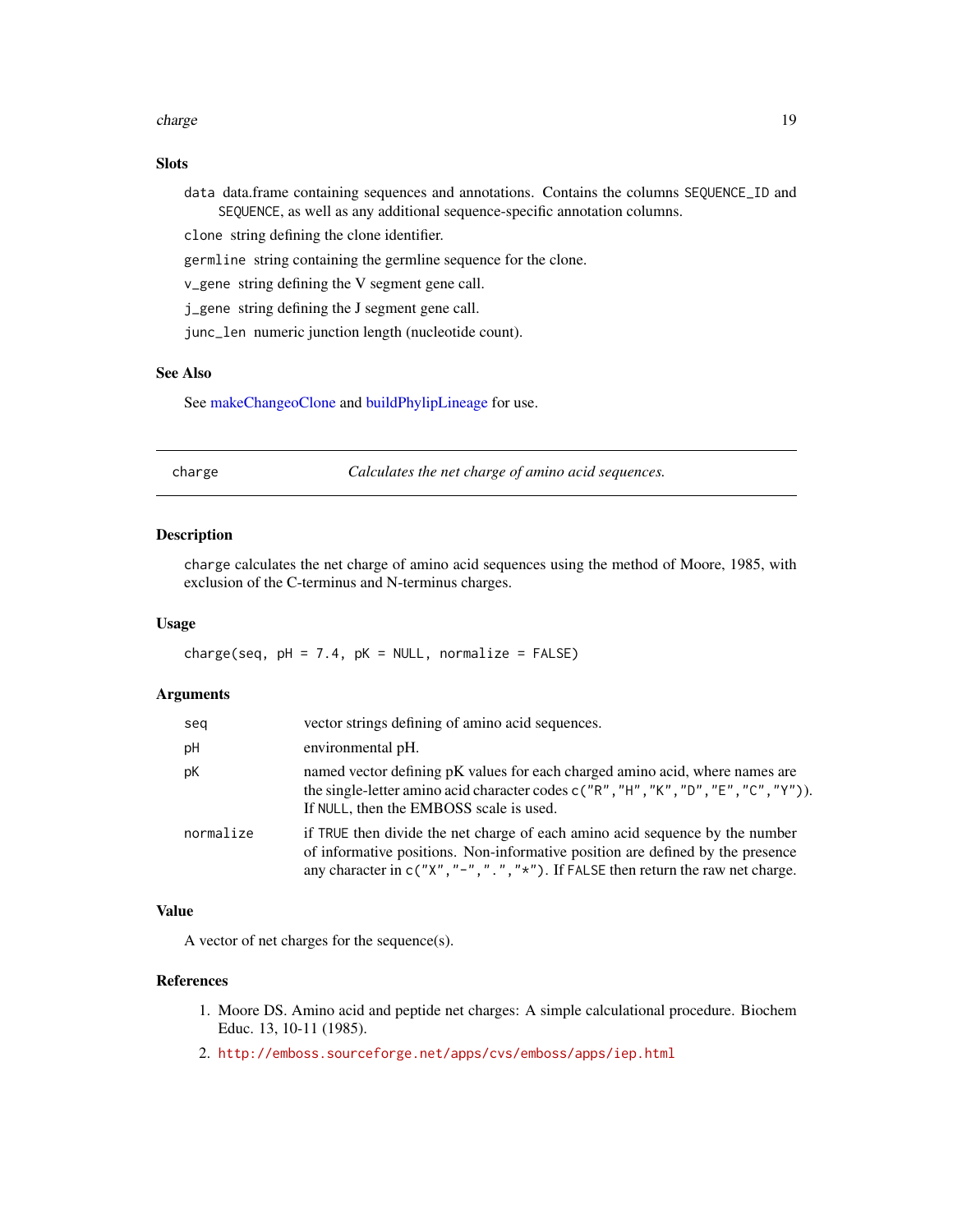# See Also

For additional pK scales see [pK](#page-0-0).

#### Examples

```
seq <- c("CARDRSTPWRRGIASTTVRTSW", "XXTQMYVRT")
# Unnormalized charge
charge(seq)
# Normalized charge
charge(seq, normalize=TRUE)
# Use the Murray et al, 2006 scores from the seqinr package
library(seqinr)
data(pK)
x <- setNames(pK[["Murray"]], rownames(pK))
# Calculate charge
charge(seq, pK=x)
```
checkColumns *Check data.frame for valid columns and issue message if invalid*

## Description

Check data.frame for valid columns and issue message if invalid

#### Usage

```
checkColumns(data, columns, logic = c("all", "any"))
```
#### Arguments

| data    | data.frame to check.                                                                                           |
|---------|----------------------------------------------------------------------------------------------------------------|
| columns | vector of column names to check.                                                                               |
| logic   | one of "all" or "any" controlling whether all, or at least one, of the columns<br>must be valid, respectively. |

#### Value

TRUE if columns are valid and a string message if not.

# Examples

```
df <- data.frame(A=1:3, B=4:6, C=rep(NA, 3))
checkColumns(df, c("A", "B"), logic="all")
checkColumns(df, c("A", "B"), logic="any")
checkColumns(df, c("A", "C"), logic="all")
checkColumns(df, c("A", "C"), logic="any")
```
<span id="page-19-0"></span>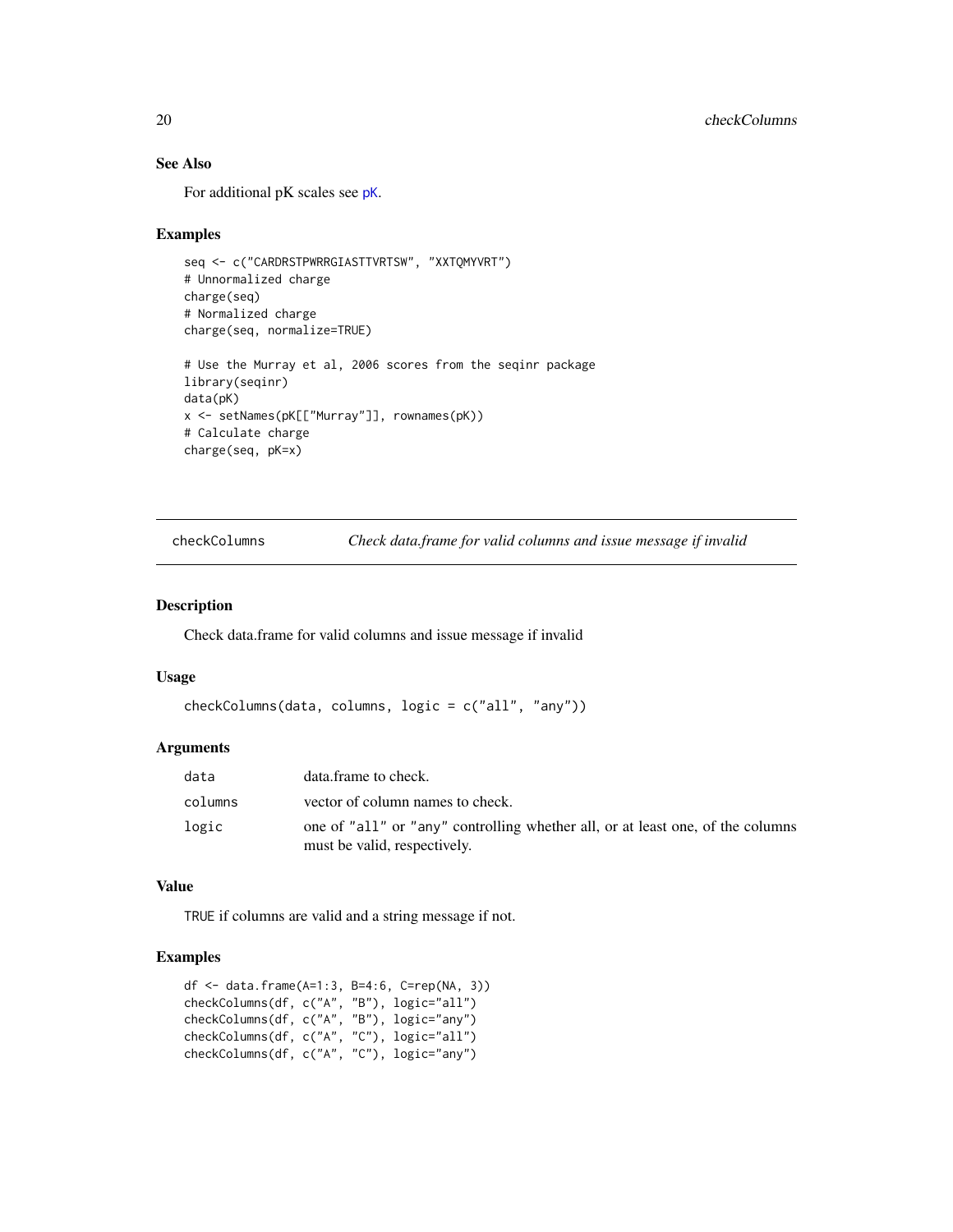```
checkColumns(df, c("A", "D"), logic="all")
checkColumns(df, c("A", "D"), logic="any")
```
<span id="page-20-1"></span>collapseDuplicates *Remove duplicate DNA sequences and combine annotations*

# Description

collapseDuplicates identifies duplicate DNA sequences, allowing for ambiguous characters, removes the duplicate entries, and combines any associated annotations.

# Usage

```
collapseDuplicates(
  data,
  id = "sequence_id",
  seq = "sequence_alignment",
  text_fields = NULL,
  num_fields = NULL,
  seq_fields = NULL,
  add_count = FALSE,
  ignore = c("N", "-"", "."", "?"),sep = ","dry = FALSE,
  verbose = FALSE
\mathcal{L}
```
# Arguments

| data        | data.frame containing Change-O columns. The data.frame must contain, at a<br>minimum, a unique identifier column and a column containg a character vector<br>of DNA sequences.                                                                                                                              |
|-------------|-------------------------------------------------------------------------------------------------------------------------------------------------------------------------------------------------------------------------------------------------------------------------------------------------------------|
| id          | name of the column containing sequence identifiers.                                                                                                                                                                                                                                                         |
| seq         | name of the column containing DNA sequences.                                                                                                                                                                                                                                                                |
| text_fields | character vector of textual columns to collapse. The textual annotations of du-<br>plicate sequences will be merged into a single string with each unique value<br>alphabetized and delimited by sep.                                                                                                       |
| num_fields  | vector of numeric columns to collapse. The numeric annotations of duplicate<br>sequences will be summed.                                                                                                                                                                                                    |
| seq_fields  | vector of nucletoide sequence columns to collapse. The sequence with the<br>fewest numer of non-informative characters will be retained. Where a non-<br>informative character is one of $c("N", "-", "."," "?")$ . Note, this is distinct from<br>the seq parameter which is used to determine duplicates. |
| add_count   | if TRUE add the column collpase_count that indicates the number of sequences<br>that were collapsed to build each unique entry.                                                                                                                                                                             |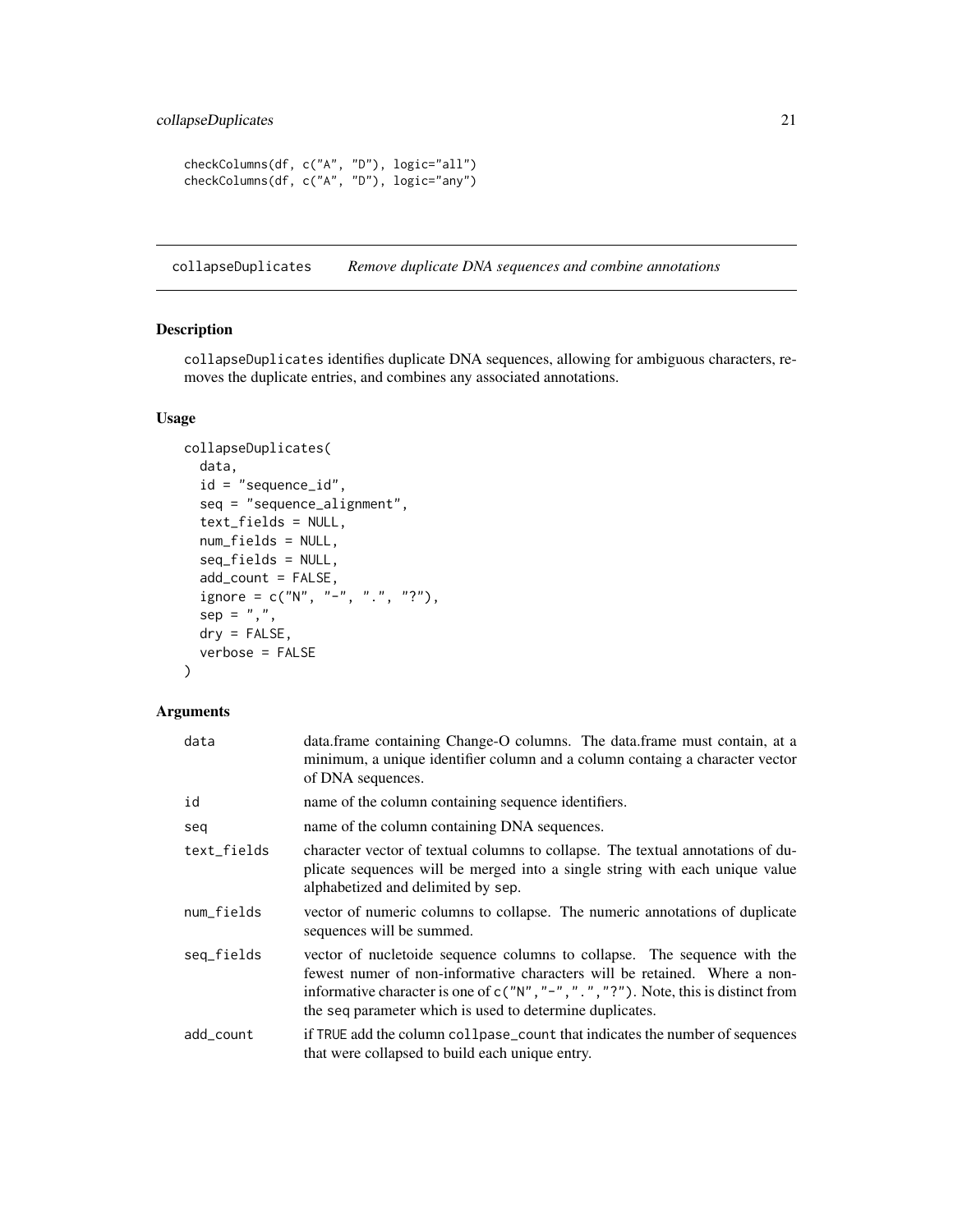| ignore  | vector of characters to ignore when testing for equality.                                                                         |
|---------|-----------------------------------------------------------------------------------------------------------------------------------|
| sep     | character to use for delimiting collapsed annotations in the text fields columns.<br>Defines both the input and output delimiter. |
| dry     | if TRUE perform dry run. Only labels the sequences without collapsing them.                                                       |
| verbose | if TRUE report the number input, discarded and output sequences; if FALSE pro-<br>cess sequences silently.                        |

### Details

collapseDuplicates identifies duplicate sequences in the seq column by testing for character identity, with consideration of IUPAC ambiguous nucleotide codes. A cluster of sequences are considered duplicates if they are all equivalent, and no member of the cluster is equivalent to a sequence in a different cluster.

Textual annotations, specified by text\_fields, are collapsed by taking the unique set of values within in each duplicate cluster and delimiting those values by sep. Numeric annotations, specified by num\_fields, are collapsed by summing all values in the duplicate cluster. Sequence annotations, specified by seq\_fields, are collapsed by retaining the first sequence with the fewest number of N characters.

Columns that are not specified in either text\_fields, num\_fields, or seq\_fields will be retained, but the value will be chosen from a random entry amongst all sequences in a cluster of duplicates.

An ambiguous sequence is one that can be assigned to two different clusters, wherein the ambiguous sequence is equivalent to two sequences which are themselves non-equivalent. Ambiguous sequences arise due to ambiguous characters at positions that vary across sequences, and are discarded along with their annotations when dry=FALSE. Thus, ambiguous sequences are removed as duplicates of some sequence, but do not create a potential false-positive annotation merger. Ambiguous sequences are not included in the collapse\_count annotation that is added when add\_count=TRUE.

If dry=TRUE sequences will not be removed from the input. Instead, the following columns will be appended to the input defining the collapse action that would have been performed in the dry=FALSE case.

- collapse\_id: an identifer for the group of identical sequences.
- collapse\_class: string defining how the sequence matches to the other in the set. one of "duplicated" (has duplicates), "unique" (no duplicates), "ambiguous\_duplicate" (no duplicates after ambiguous sequences are removed), or "ambiguous" (matches multiple nonduplicate sequences).
- collapse\_pass: TRUE for the sequences that would be retained.

# Value

A modified data data.frame with duplicate sequences removed and annotation fields collapsed if dry=FALSE. If dry=TRUE, sequences will be labeled with the collapse action, but the input will be otherwise unmodifed (see Details).

#### See Also

Equality is tested with [seqEqual](#page-83-1) and [pairwiseEqual.](#page-63-1) For IUPAC ambiguous character codes see [IUPAC\\_DNA.](#page-50-1)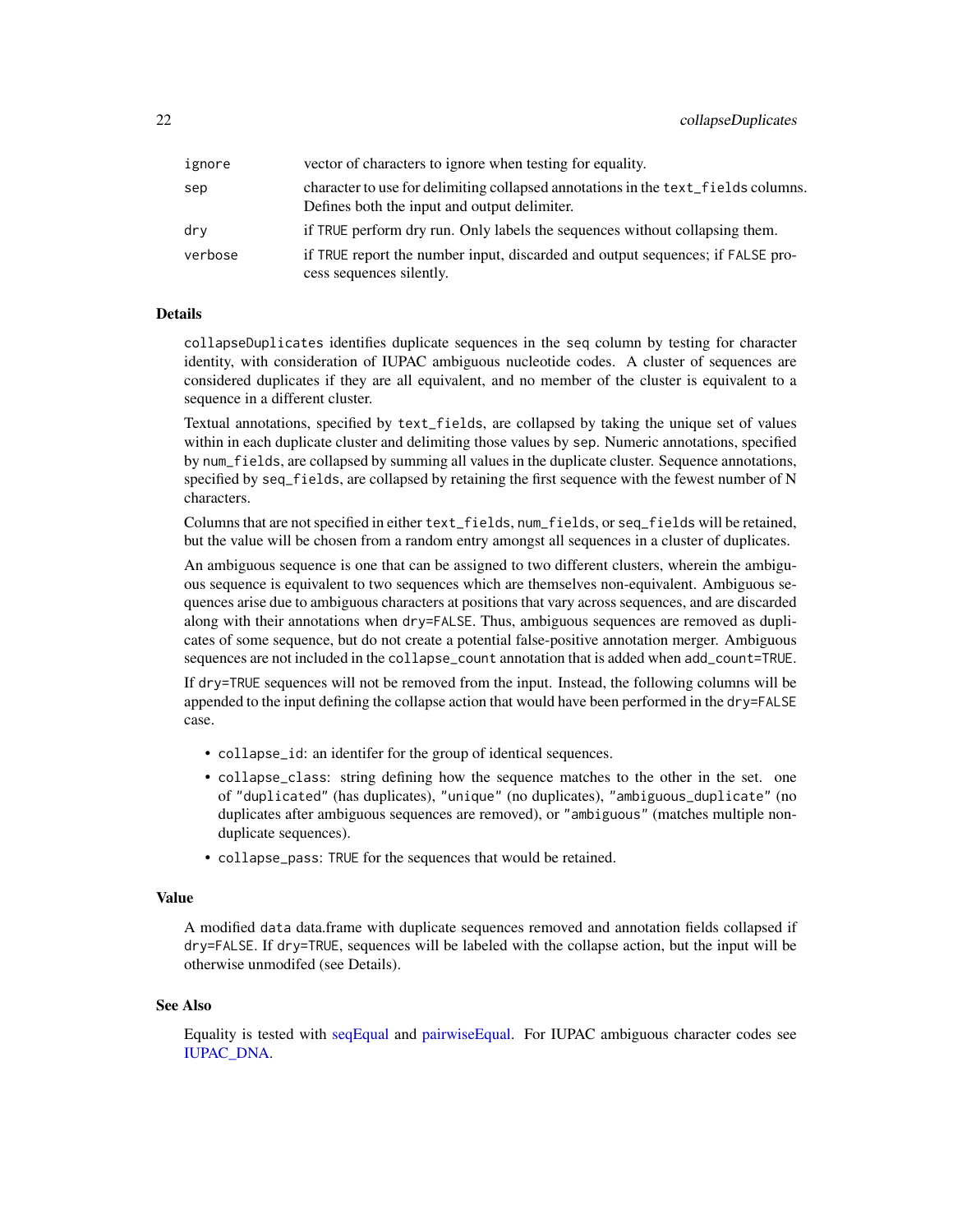# <span id="page-22-0"></span>combineIgphyml 23

#### Examples

```
# Example data.frame
db <- data.frame(sequence_id=LETTERS[1:4],
                 sequence_alignment=c("CCCCTGGG", "CCCCTGGN", "NAACTGGN", "NNNCTGNN"),
                 c_call=c("IGHM", "IGHG", "IGHG", "IGHA"),
                 sample_id=c("S1", "S1", "S2", "S2"),
                 duplicate_count=1:4,
                 stringsAsFactors=FALSE)
# Annotations are not parsed if neither text_fields nor num_fields is specified
# The retained sequence annotations will be random
collapseDuplicates(db, verbose=TRUE)
# Unique text_fields annotations are combined into a single string with ","
# num_fields annotations are summed
# Ambiguous duplicates are discarded
collapseDuplicates(db, text_fields=c("c_call", "sample_id"), num_fields="duplicate_count",
                   verbose=TRUE)
# Use alternate delimiter for collapsing textual annotations
collapseDuplicates(db, text_fields=c("c_call", "sample_id"), num_fields="duplicate_count",
                   sep="/", verbose=TRUE)
# Add count of duplicates
collapseDuplicates(db, text_fields=c("c_call", "sample_id"), num_fields="duplicate_count",
                   add_count=TRUE, verbose=TRUE)
# Masking ragged ends may impact duplicate removal
db$sequence_alignment <- maskSeqEnds(db$sequence_alignment)
collapseDuplicates(db, text_fields=c("c_call", "sample_id"), num_fields="duplicate_count",
                   add_count=TRUE, verbose=TRUE)
```
combineIgphyml *Combine IgPhyML object parameters into a dataframe*

#### **Description**

combineIgphyml combines IgPhyML object parameters into a data.frame.

#### Usage

```
combineIgphyml(iglist, format = c("wide", "long"))
```
#### Arguments

iglist list of igphyml objects returned by [readIgphyml.](#page-80-1) Each must have an id column in its param attribute, which can be added automatically using the id option of readIgphyml.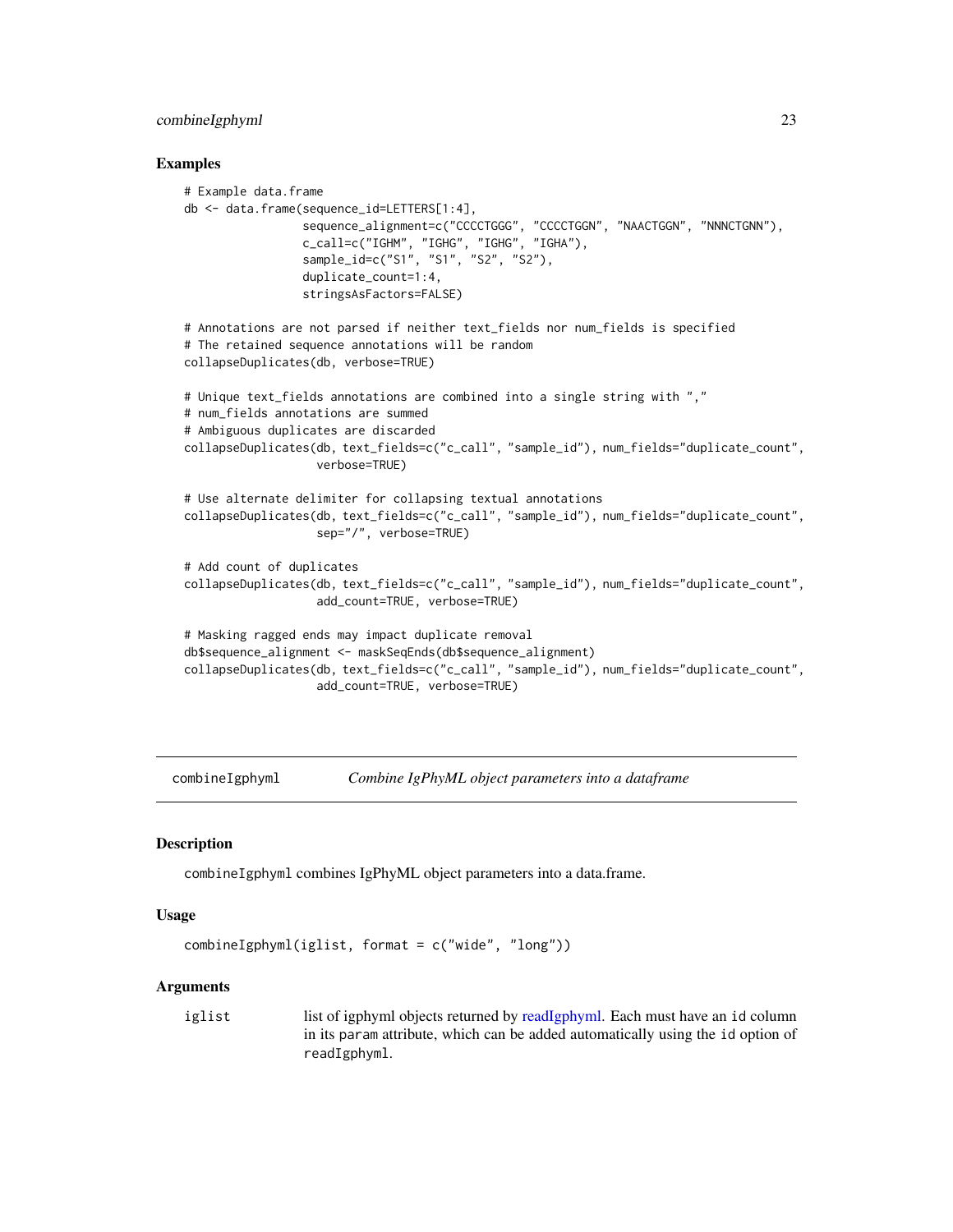<span id="page-23-0"></span>format string specifying whether each column of the resulting data.frame should represent a parameter (wide) or if there should only be three columns; i.e. id, varable, and value (long).

# Details

combineIgphyml combines repertoire-wide parameter estimates from mutliple igphyml objects produced by readIgphyml into a dataframe that can be easily used for plotting and other hypothesis testing analyses.

All igphyml objects used must have an "id" column in their param attribute, which can be added automatically from the id flag of readIgphyml.

# Value

A data.frame containing HLP model parameter estimates for all igphyml objects. Only parameters shared among all objects will be returned.

#### References

- 1. Hoehn KB, Lunter G, Pybus OG A Phylogenetic Codon Substitution Model for Antibody Lineages. Genetics 2017 206(1):417-427 https://doi.org/10.1534/genetics.116.196303
- 2. Hoehn KB, Vander Heiden JA, Zhou JQ, Lunter G, Pybus OG, Kleinstein SHK Repertoirewide phylogenetic models of B cell molecular evolution reveal evolutionary signatures of aging and vaccination. bioRxiv 2019 https://doi.org/10.1101/558825

# See Also

[readIgphyml](#page-80-1)

#### Examples

```
## Not run:
  # Read in and combine two igphyml runs
   s1 <- readIgphyml("IB+7d_lineages_gy.tsv_igphyml_stats_hlp.tab", id="+7d")
   s2 <- readIgphyml("IB+7d_lineages_gy.tsv_igphyml_stats_hlp.tab", id="s2")
   combineIgphyml(list(s1, s2))
```
## End(Not run)

<span id="page-23-1"></span>countClones *Tabulates clones sizes*

#### Description

countClones determines the number of sequences and total copy number of clonal groups.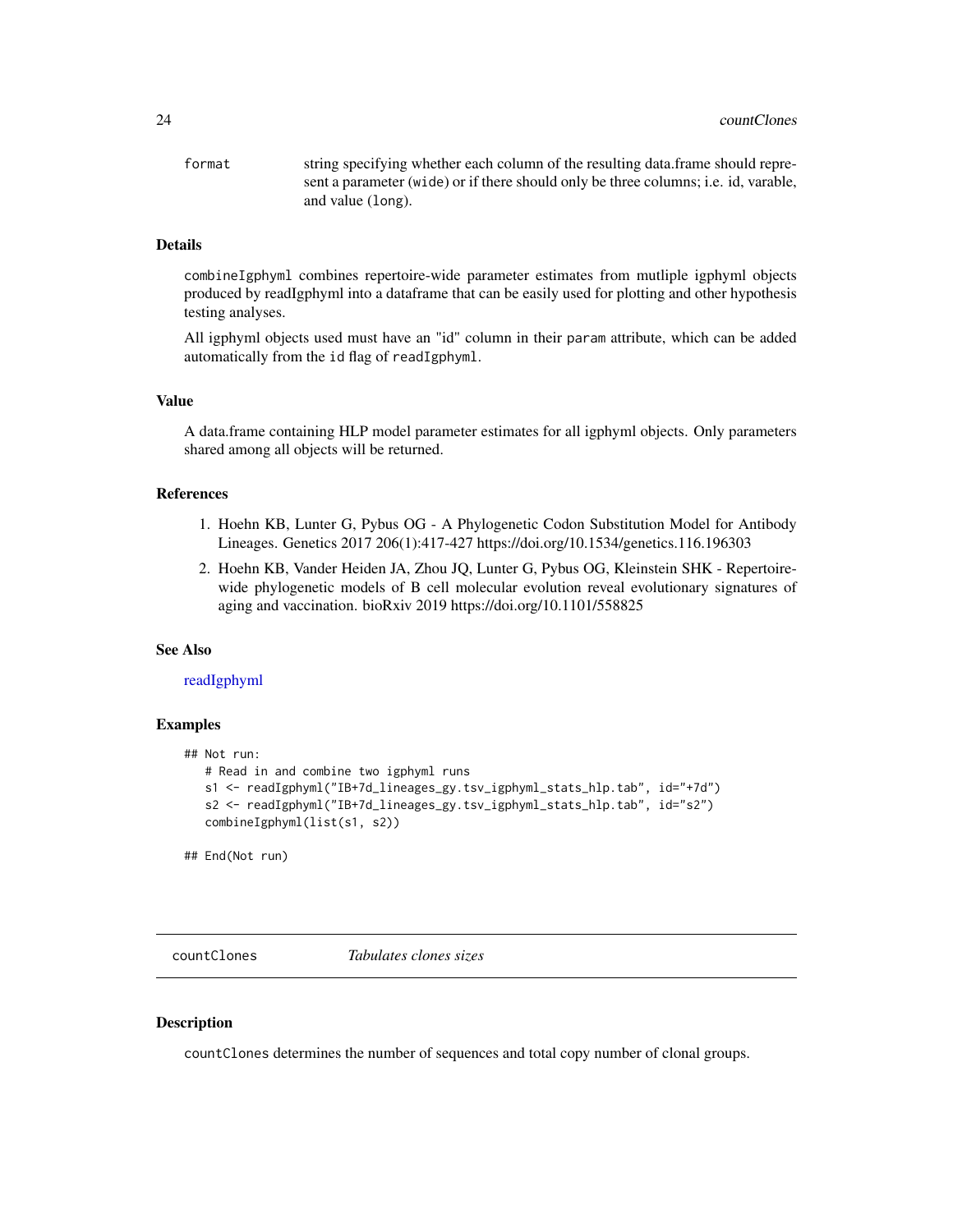#### countClones 25

# Usage

```
countClones(
  data,
  groups = NULL,
  copy = NULL,clone = "clone_id",
  remove_na = TRUE
)
```
## Arguments

| data      | data. frame with columns containing clonal assignments.                                                                                                                                           |
|-----------|---------------------------------------------------------------------------------------------------------------------------------------------------------------------------------------------------|
| groups    | character vector defining data columns containing grouping variables. If groups=NULL,<br>then do not group data.                                                                                  |
| copy      | name of the data column containing copy numbers for each sequence. If this<br>value is specified, then total copy abundance is determined by the sum of copy<br>numbers within each clonal group. |
| clone     | name of the data column containing clone identifiers.                                                                                                                                             |
| remove_na | removes rows with NA values in the clone column if TRUE and issues a warning.<br>Otherwise, keeps those rows and considers NA as a clone in the final counts and<br>relative abundances.          |

# Value

A data.frame summarizing clone counts and frequencies with columns:

- clone\_id: clone identifier. This is the default column name, specified with clone='clone\_id'. If the function call uses Change-O formatted data and clone='CLONE', this column will have name CLONE.
- seq\_count: total number of sequences for the clone.
- seq\_freq: frequency of the clone as a fraction of the total number of sequences within each group.
- copy\_count: sum of the copy counts in the copy column. Only present if the copy argument is specified.
- copy\_freq: frequency of the clone as a fraction of the total copy number within each group. Only present if the copy argument is specified.

Also includes additional columns specified in the groups argument.

# Examples

```
# Without copy numbers
clones <- countClones(ExampleDb, groups="sample_id")
# With copy numbers and multiple groups
clones <- countClones(ExampleDb, groups=c("sample_id", "c_call"), copy="duplicate_count")
```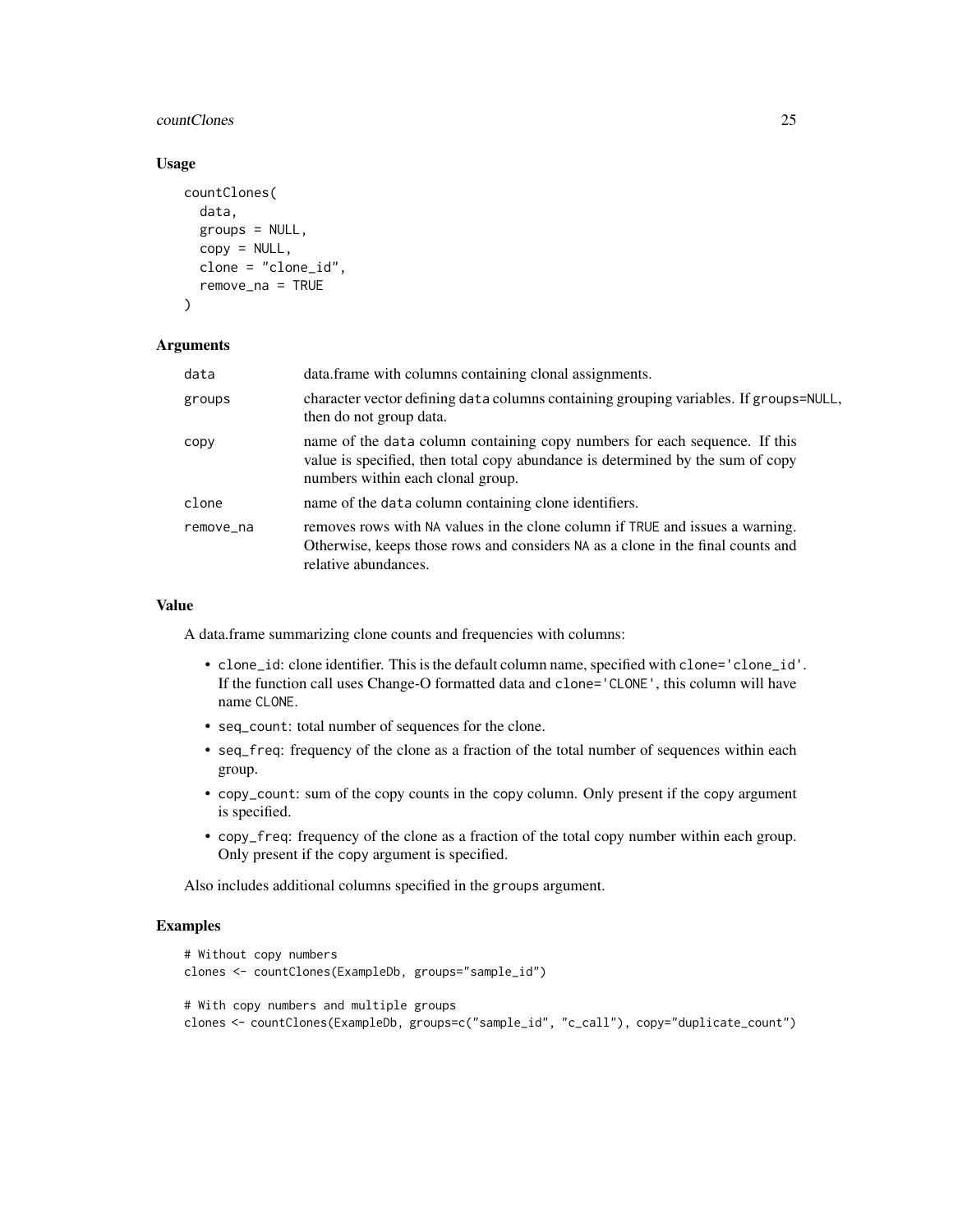<span id="page-25-1"></span><span id="page-25-0"></span>

# Description

Determines the count and relative abundance of V(D)J alleles, genes or families within groups.

# Usage

```
countGenes(
 data,
 gene,
 groups = NULL,
 copy = NULL,clone = NULL,
 fill = FALSE,mode = c("gene", "allele", "family", "asis"),
 remove_na = TRUE
)
```
# Arguments

| data      | data.frame with AIRR-format or Change-O style columns.                                                                                                                                                                                                                                                                             |
|-----------|------------------------------------------------------------------------------------------------------------------------------------------------------------------------------------------------------------------------------------------------------------------------------------------------------------------------------------|
| gene      | column containing allele assignments. Only the first allele in the column will be<br>considered when mode is "gene", "family" or "allele". The value will be used as<br>it is with mode="asis".                                                                                                                                    |
| groups    | columns containing grouping variables. If NULL do not group.                                                                                                                                                                                                                                                                       |
| copy      | name of the data column containing copy numbers for each sequence. If this<br>value is specified, then total copy abundance is determined by the sum of copy<br>numbers within each gene. This argument is ignored if clone is specified.                                                                                          |
| clone     | name of the data column containing clone identifiers for each sequence. If this<br>value is specified, then one gene will be considered for each clone. Note, this is<br>accomplished by using the most common gene within each clone identifier. As<br>such, ambiguous alleles within a clone will not be accurately represented. |
| fill      | logical of c(TRUE, FALSE) specifying when if groups (when specified) lacking a<br>particular gene should be counted as 0 if TRUE or not (omitted)                                                                                                                                                                                  |
| mode      | one of c("gene","family","allele","asis") defining the degree of speci-<br>ficity regarding allele calls. Determines whether to return counts for genes (call-<br>ing getGene), families (calling getFamily), alleles (calling getAllele) or us-<br>ing the value as it is in the column gene, without any processing.             |
| remove_na | removes rows with NA values in the gene column if TRUE and issues a warning.<br>Otherwise, keeps those rows and considers NA as a gene in the final counts and<br>relative abundances.                                                                                                                                             |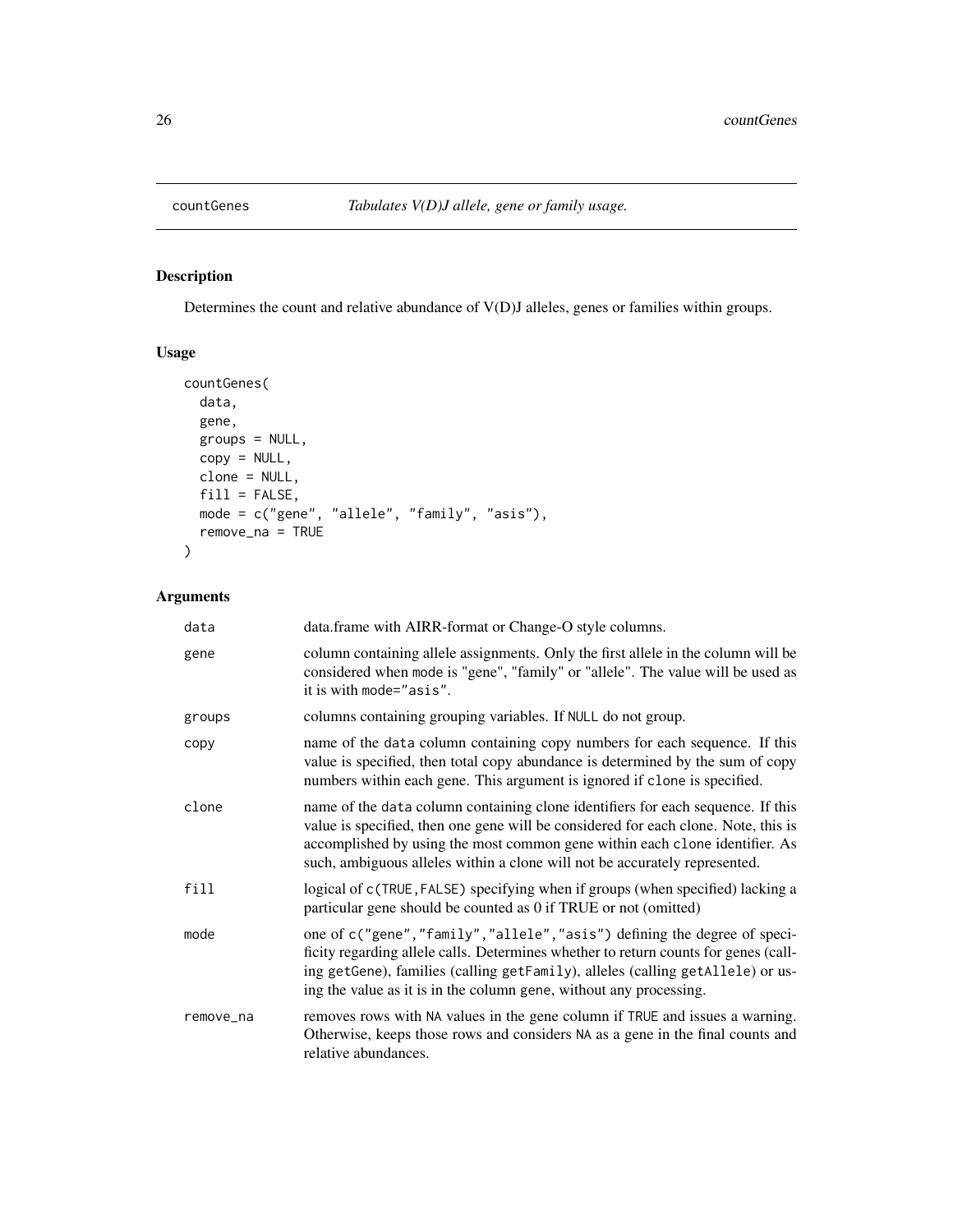#### <span id="page-26-0"></span>countPatterns 27

#### Value

A data.frame summarizing family, gene or allele counts and frequencies with columns:

- gene: name of the family, gene or allele.
- seq\_count: total number of sequences for the gene.
- seq\_freq: frequency of the gene as a fraction of the total number of sequences within each grouping.
- copy\_count: sum of the copy counts in the copy column. for each gene. Only present if the copy argument is specified.
- copy\_freq: frequency of the gene as a fraction of the total copy number within each group. Only present if the copy argument is specified.
- clone\_count: total number of clones for the gene. Only present if the clone argument is specified.
- clone\_freq: frequency of the gene as a fraction of the total number of clones within each grouping. Only present if the clone argument is specified.

Additional columns defined by the groups argument will also be present.

#### Examples

```
# Without copy numbers
genes <- countGenes(ExampleDb, gene="v_call", groups="sample_id", mode="family")
genes <- countGenes(ExampleDb, gene="v_call", groups="sample_id", mode="gene")
genes <- countGenes(ExampleDb, gene="v_call", groups="sample_id", mode="allele")
# With copy numbers and multiple groups
genes <- countGenes(ExampleDb, gene="v_call", groups=c("sample_id", "c_call"),
                   copy="duplicate_count", mode="family")
# Count by clone
genes <- countGenes(ExampleDb, gene="v_call", groups=c("sample_id", "c_call"),
                    clone="clone_id", mode="family")
# Count absent genes
genes <- countGenes(ExampleDb, gene="v_call", groups="sample_id",
                    mode="allele", fill=TRUE)
```
<span id="page-26-1"></span>countPatterns *Count sequence patterns*

#### Description

countPatterns counts the fraction of times a set of character patterns occur in a set of sequences.

#### Usage

```
countPatterns(seq, patterns, nt = TRUE, trim = FALSE, label = "region")
```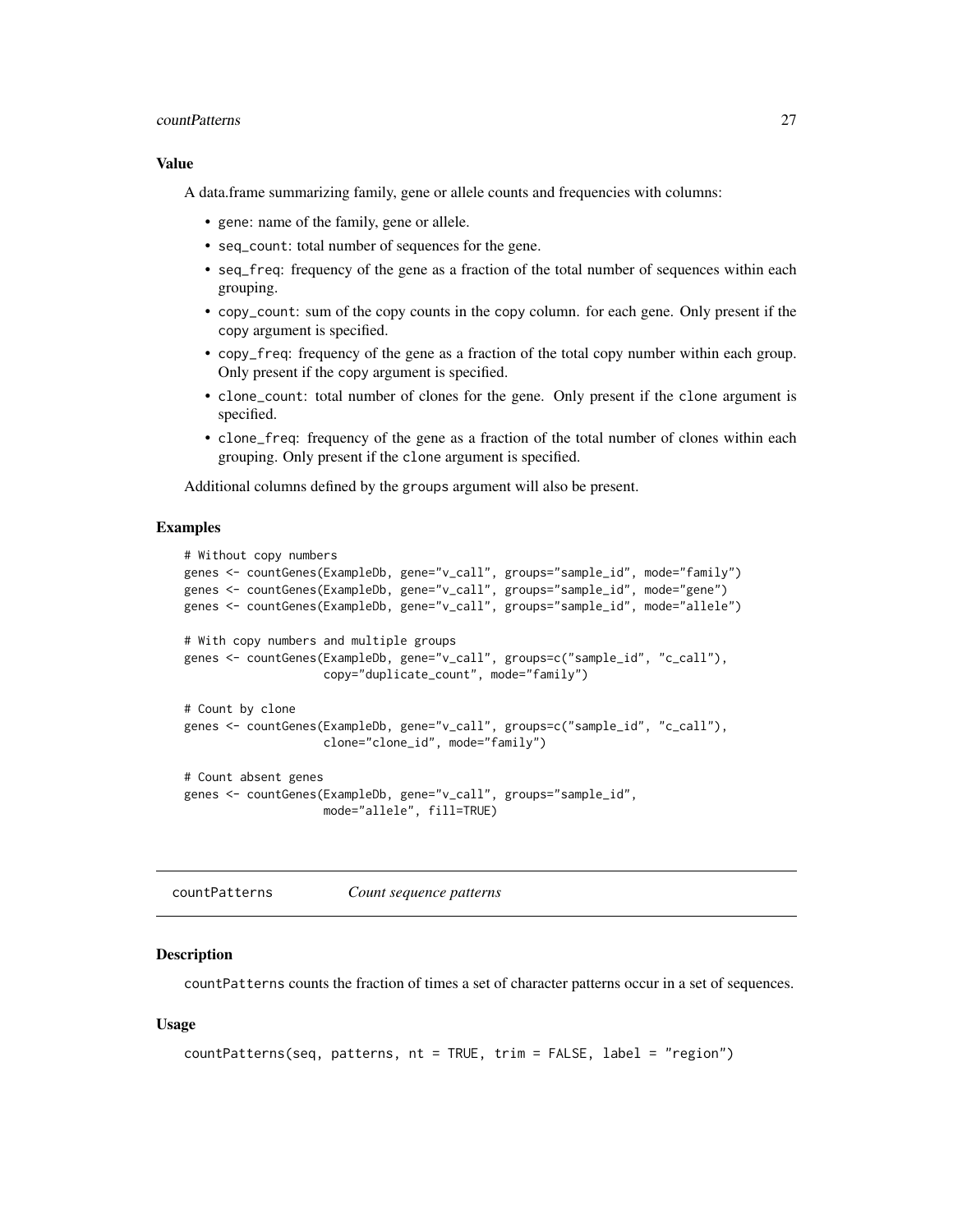# <span id="page-27-0"></span>Arguments

| seg      | character vector of either DNA or amino acid sequences.                                                                                             |
|----------|-----------------------------------------------------------------------------------------------------------------------------------------------------|
| patterns | list of sequence patterns to count in each sequence. If the list is named, then<br>names will be assigned as the column names of output data.frame. |
| nt       | if TRUE then seq are DNA sequences and and will be translated before perform-<br>ing the pattern search.                                            |
| trim     | if TRUE remove the first and last codon or amino acid from each sequence before<br>the pattern search. If FALSE do not modify the input sequences.  |
| label    | string defining a label to add as a prefix to the output column names.                                                                              |

# Value

A data.frame containing the fraction of times each sequence pattern was found.

# Examples

```
seq <- c("TGTCAACAGGCTAACAGTTTCCGGACGTTC",
         "TGTCAGCAATATTATATTGCTCCCTTCACTTTC",
         "TGTCAAAAGTATAACAGTGCCCCCTGGACGTTC")
patterns <- c("A", "V", "[LI]")
names(patterns) <- c("arg", "val", "iso_leu")
countPatterns(seq, patterns, trim=TRUE, label="cdr3")
```

| cpuCount |
|----------|
|          |

```
Available CPU cores
```
# Description

cpuCount determines the number of CPU cores available.

# Usage

cpuCount()

# Value

Count of available cores. Returns 1 if undeterminable.

# Examples

cpuCount()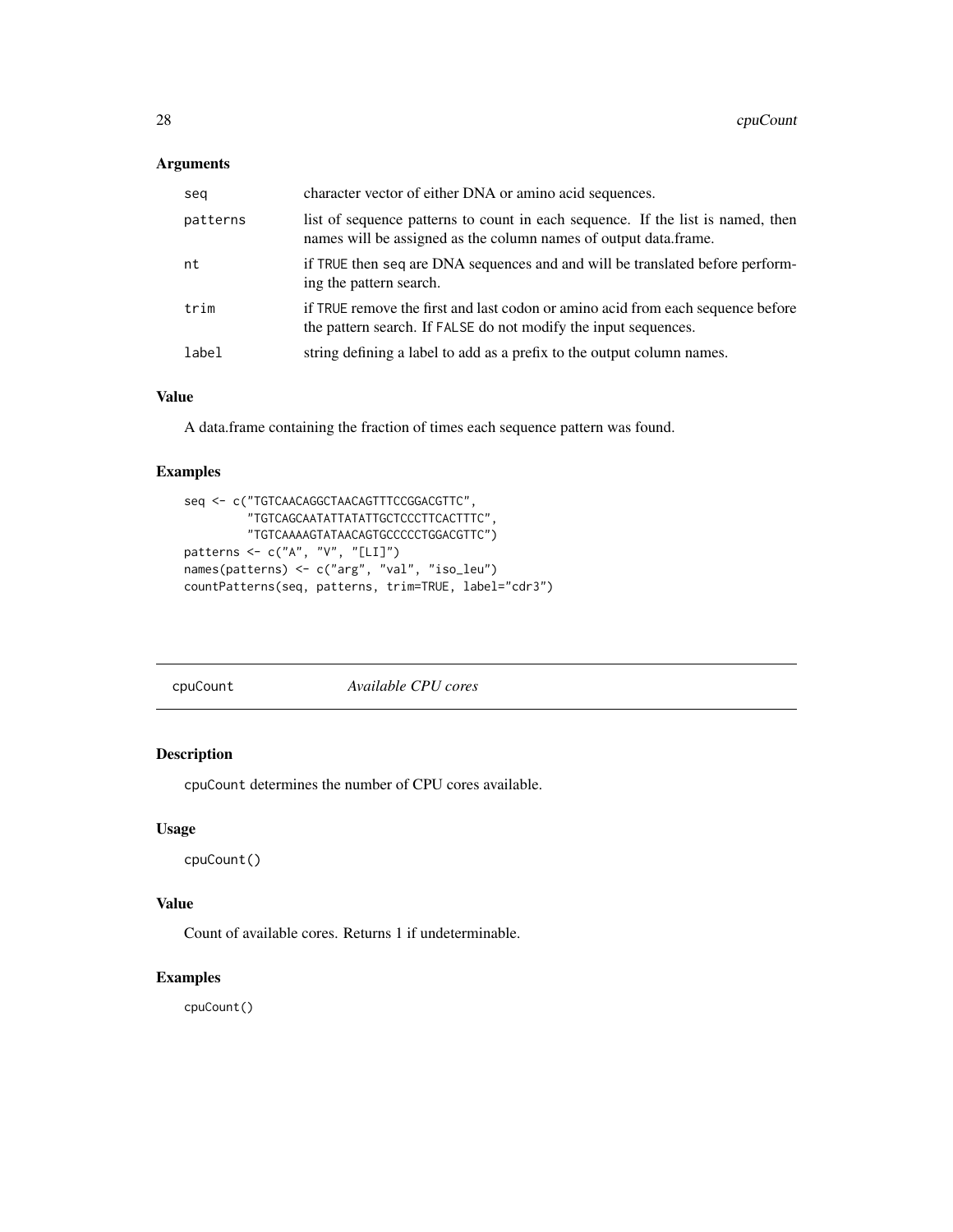<span id="page-28-0"></span>DEFAULT\_COLORS *Default colors*

#### Description

Default color palettes for DNA characters, Ig isotypes, and TCR chains.

# Usage

DNA\_COLORS

IG\_COLORS

TR\_COLORS

# Format

Named character vectors with hexcode colors as values.

- DNA\_COLORS: DNA character colors c("A","C","G","T").
- IG\_COLORS: Ig isotype colors c("IGHA","IGHD","IGHE","IGHG","IGHM","IGHK","IGHL").
- TR\_COLORS: TCR chain colors c("TRA","TRB","TRD","TRG").

An object of class character of length 4.

An object of class character of length 7.

An object of class character of length 4.

# Examples

```
# IG_COLORS as an isotype color set for ggplot
isotype <- c("IGHG", "IGHM", "IGHM", "IGHA")
db <- data.frame(x=1:4, y=1:4, iso=isotype)
g1 <- ggplot(db, aes(x=x, y=y, color=iso)) +
    scale_color_manual(name="Isotype", values=IG_COLORS) +
    geom_point(size=10)
plot(g1)
# DNA_COLORS to translate nucleotide values to a vector of colors
# for use in base graphics plots
seq <- c("A", "T", "T", "C")
colors <- translateStrings(seq, setNames(names(DNA_COLORS), DNA_COLORS))
plot(1:4, 1:4, col=colors, pch=16, cex=6)
```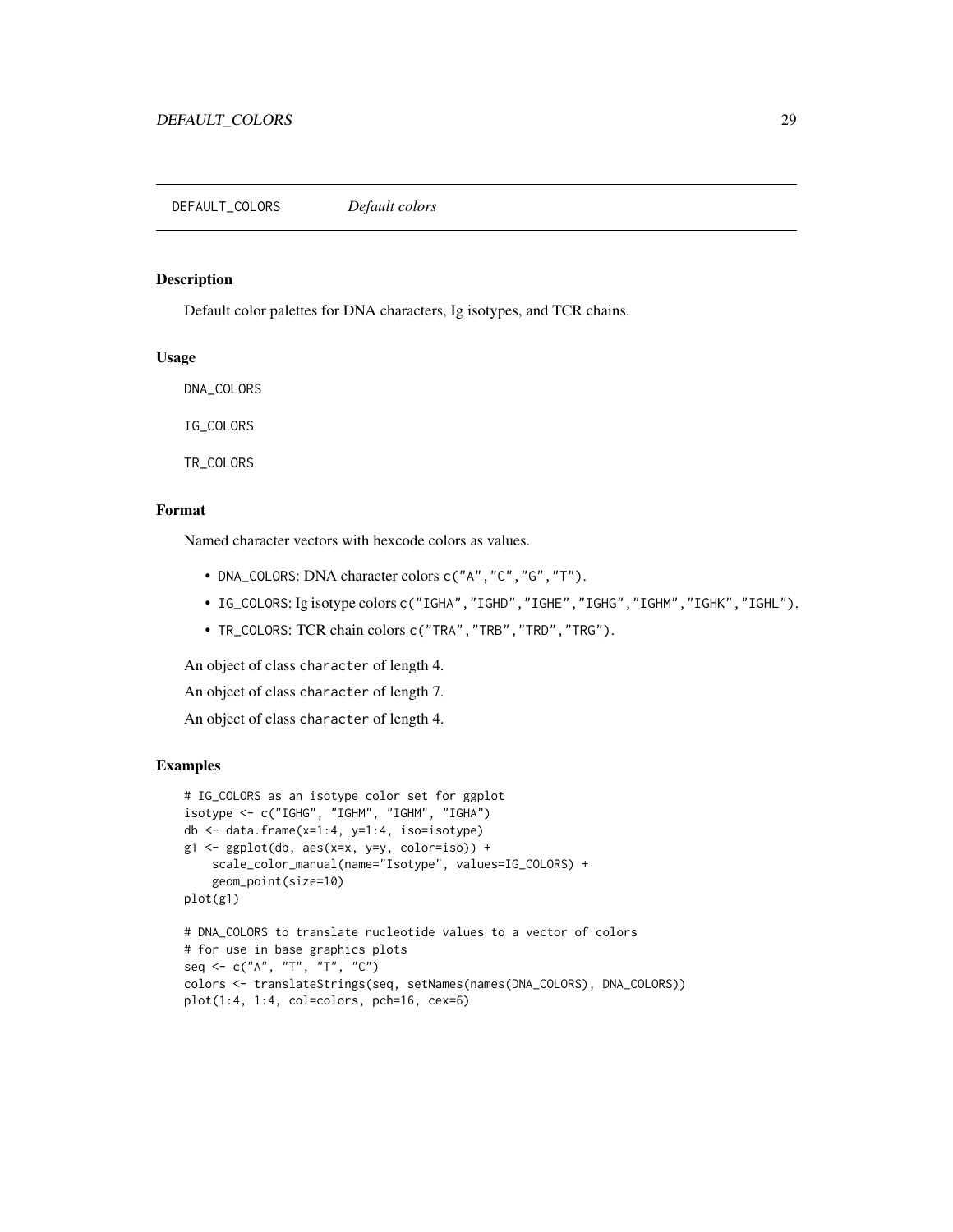<span id="page-29-0"></span>DiversityCurve-class *S4 class defining a diversity curve*

#### <span id="page-29-1"></span>Description

DiversityCurve defines diversity  $(D)$  scores over multiple diversity orders  $(Q)$ .

#### Usage

```
## S4 method for signature 'DiversityCurve'
print(x)
## S4 method for signature 'DiversityCurve,missing'
plot(x, y, ...)
## S4 method for signature 'DiversityCurve,numeric'
plot(x, y, \ldots)
```
# Arguments

| x       | DiversityCurve object                                         |
|---------|---------------------------------------------------------------|
| v       | diversity order to plot $(q)$ .                               |
| $\cdot$ | arguments to pass to plotDiversityCurve or plotDiversityTest. |

# **Slots**

diversity data.frame defining the diversity curve with the following columns:

- group: group label.
- q: diversity order.
- d: mean diversity index over all bootstrap realizations.
- d\_sd: standard deviation of the diversity index over all bootstrap realizations.
- d\_lower: diversity lower confidence inverval bound.
- d\_upper: diversity upper confidence interval bound.
- e: evenness index calculated as D divided by D at Q=0.
- e\_lower: evenness lower confidence inverval bound.
- e\_upper: eveness upper confidence interval bound.

tests data.frame describing the significance test results with columns:

- test: string listing the two groups tested.
- delta\_mean: mean of the  $D$  bootstrap delta distribution for the test.
- delta\_sd: standard deviation of the  $D$  bootstrap delta distribution for the test.
- pvalue: p-value for the test.

group\_by string specifying the name of the grouping column in diversity calculation.

groups vector specifying the names of unique groups in group column in diversity calculation.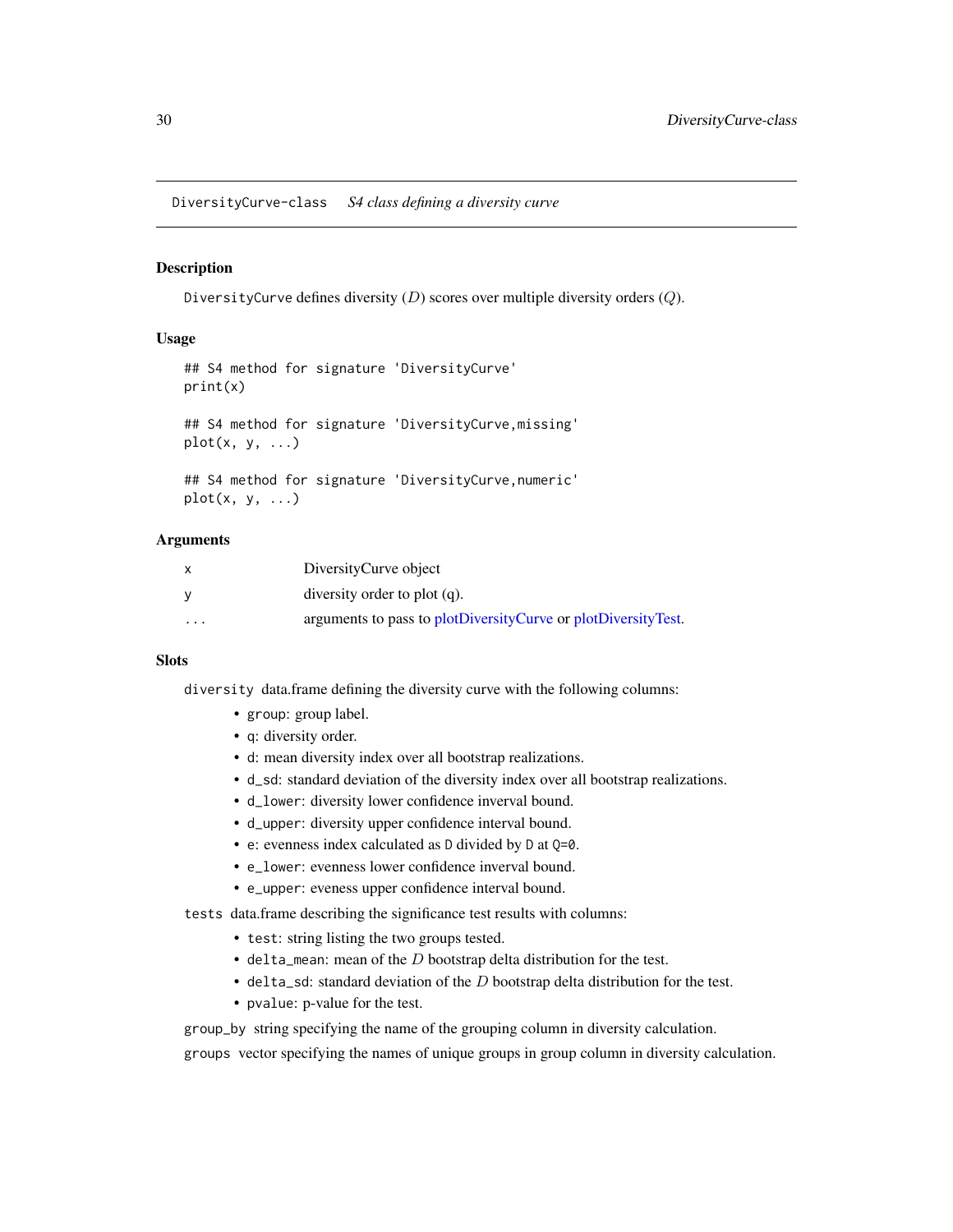<span id="page-30-0"></span>method string specifying the type of diversity calculated.

- q vector of diversity hill diversity indices used for computing diversity.
- n numeric vector indication the number of sequences sampled in each group.
- ci confidence interval defining the upper and lower bounds (a value between 0 and 1).

EdgeTest-class *S4 class defining edge significance*

# Description

EdgeTest defines the significance of parent-child annotation enrichment.

#### Usage

```
## S4 method for signature 'EdgeTest'
print(x)
```
## S4 method for signature 'EdgeTest,missing'  $plot(x, y, \ldots)$ 

#### Arguments

|         | EdgeTest object.                   |
|---------|------------------------------------|
|         | ignored.                           |
| $\cdot$ | arguments to pass to plotEdgeTest. |

#### **Slots**

tests data.frame describing the significance test results with columns:

- parent: parent node annotation.
- child: child node annotation
- count: count of observed edges with the given parent-child annotation set.
- expected: mean count of expected edges for the given parent-child relationship.
- pvalue: one-sided p-value for the hypothesis that the observed edge abundance is greater than expected.

permutations data.frame containing the raw permutation test data with columns:

- parent: parent node annotation.
- child: child node annotation
- count: count of edges with the given parent-child annotation set.
- iter: numerical index define which permutation realization each observation corresponds to.

nperm number of permutation realizations.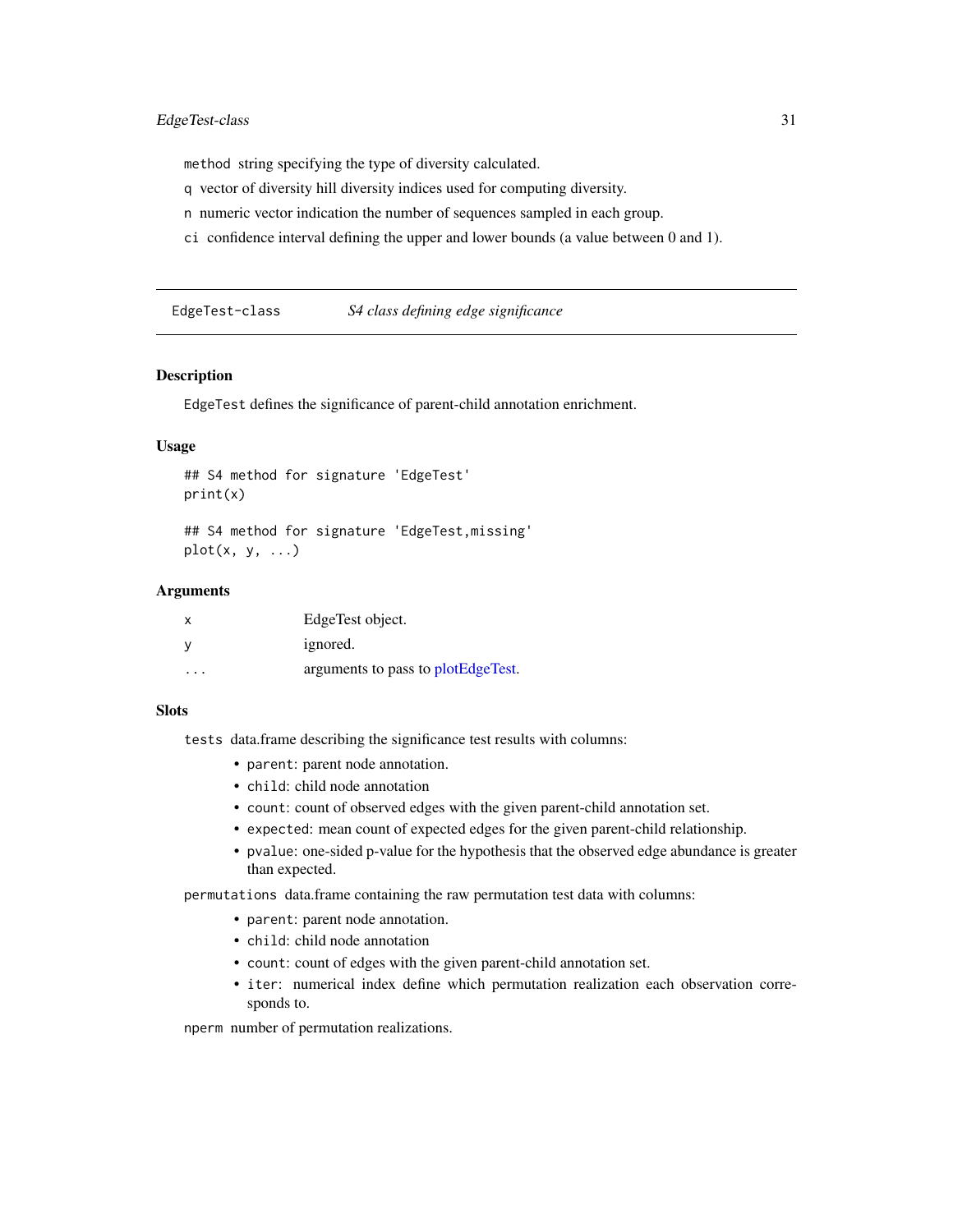<span id="page-31-1"></span><span id="page-31-0"></span>

# Description

estimateAbundance estimates the complete clonal relative abundance distribution and confidence intervals on clone sizes using bootstrapping.

# Usage

```
estimateAbundance(
  data,
  clone = "clone_id",
  copy = NULL,
  group = NULL,
  min_n = 30,
  max_n = NULL,uniform = TRUE,
  ci = 0.95,nboot = 200,progress = FALSE
\mathcal{E}
```
# Arguments

| data     | data. frame with Change-O style columns containing clonal assignments.                                                                                                                                                                                                                         |
|----------|------------------------------------------------------------------------------------------------------------------------------------------------------------------------------------------------------------------------------------------------------------------------------------------------|
| clone    | name of the data column containing clone identifiers.                                                                                                                                                                                                                                          |
| copy     | name of the data column containing copy numbers for each sequence. If copy=NULL<br>(the default), then clone abundance is determined by the number of sequences.<br>If a copy column is specified, then clone abundances is determined by the sum<br>of copy numbers within each clonal group. |
| group    | name of the data column containing group identifiers. If NULL then no grouping<br>is performed and the group column of the output will contain the value NA for<br>each row.                                                                                                                   |
| $min\_n$ | minimum number of observations to sample. A group with less observations<br>than the minimum is excluded.                                                                                                                                                                                      |
| max_n    | maximum number of observations to sample. If NULL then no maximum is set.                                                                                                                                                                                                                      |
| uniform  | if TRUE then uniformly resample each group to the same number of observations.<br>If FALSE then allow each group to be resampled to its original size or, if specified,<br>max_size.                                                                                                           |
| ci       | confidence interval to calculate; the value must be between 0 and 1.                                                                                                                                                                                                                           |
| nboot    | number of bootstrap realizations to generate.                                                                                                                                                                                                                                                  |
| progress | if TRUE show a progress bar.                                                                                                                                                                                                                                                                   |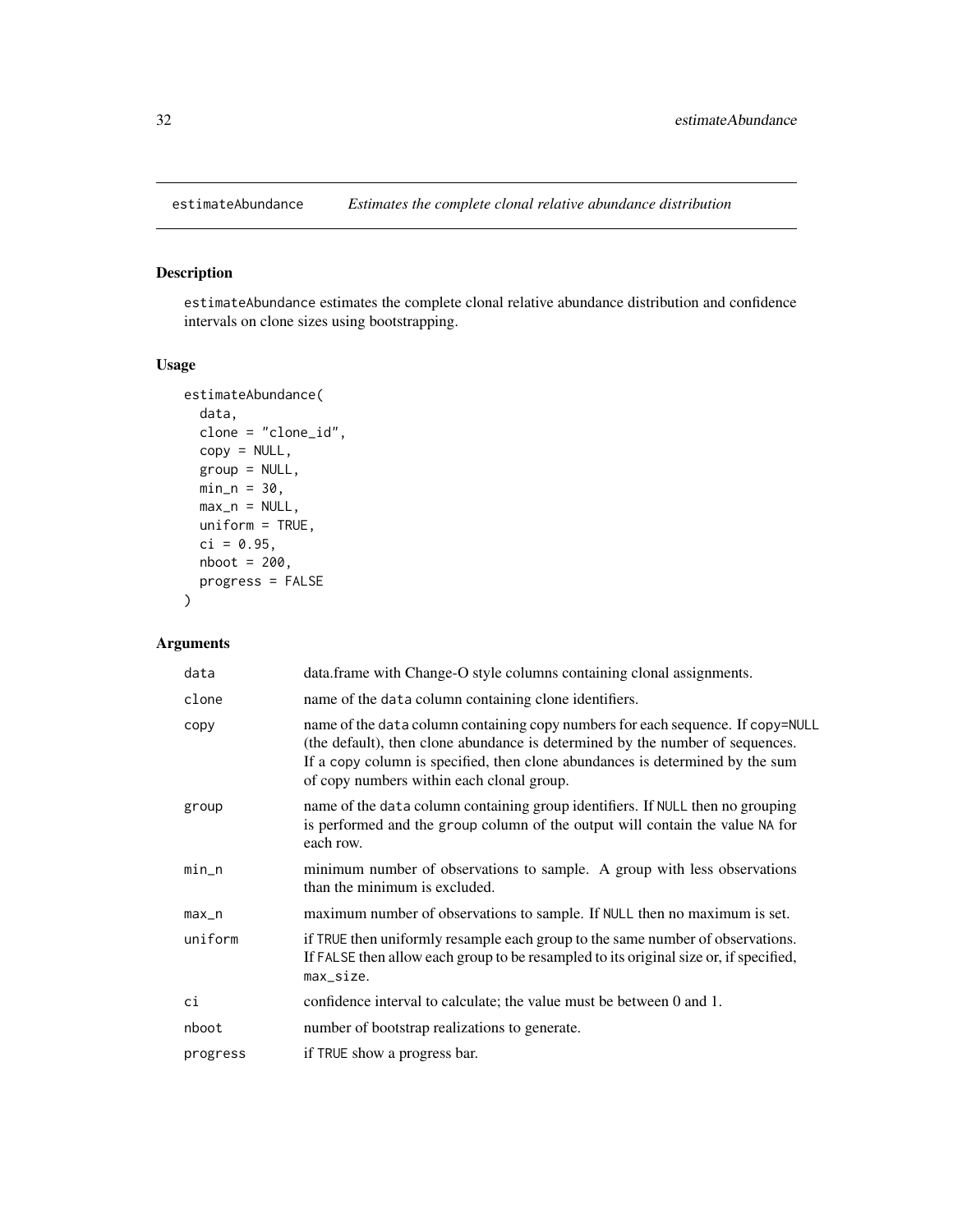# <span id="page-32-0"></span> $Example 10x$  33

# Value

A [AbundanceCurve](#page-3-1) object summarizing the abundances.

#### References

- 1. Chao A. Nonparametric Estimation of the Number of Classes in a Population. Scand J Stat. 1984 11, 265270.
- 2. Chao A, et al. Rarefaction and extrapolation with Hill numbers: A framework for sampling and estimation in species diversity studies. Ecol Monogr. 2014 84:45-67.
- 3. Chao A, et al. Unveiling the species-rank abundance distribution by generalizing the Good-Turing sample coverage theory. Ecology. 2015 96, 11891201.

# See Also

See [plotAbundanceCurve](#page-65-1) for plotting of the abundance distribution. See [alphaDiversity](#page-7-1) for a similar application to clonal diversity.

# Examples

abund <- estimateAbundance(ExampleDb, group="sample\_id", nboot=100)

| Example10x | Small example $10x$ Genomics $Ig$ $V(D)J$ sequences from CD19+ B cells |
|------------|------------------------------------------------------------------------|
|            | isolated from PBMCs of a healthy human donor. Down-sampled from        |
|            | data provided by 10x Genomics under a Creative Commons Attribute       |
|            | license, and processed with their Cell Ranger pipeline.                |
|            |                                                                        |

#### Description

Small example 10x Genomics Ig V(D)J sequences from CD19+ B cells isolated from PBMCs of a healthy human donor. Down-sampled from data provided by 10x Genomics under a Creative Commons Attribute license, and processed with their Cell Ranger pipeline.

#### Usage

Example10x

# Format

A data.frame with the following AIRR style columns:

- sequence\_id: Sequence identifier
- sequence\_alignment: IMGT-gapped observed sequence.
- germline\_alignment: IMGT-gapped germline sequence.
- v\_call: V region allele assignments.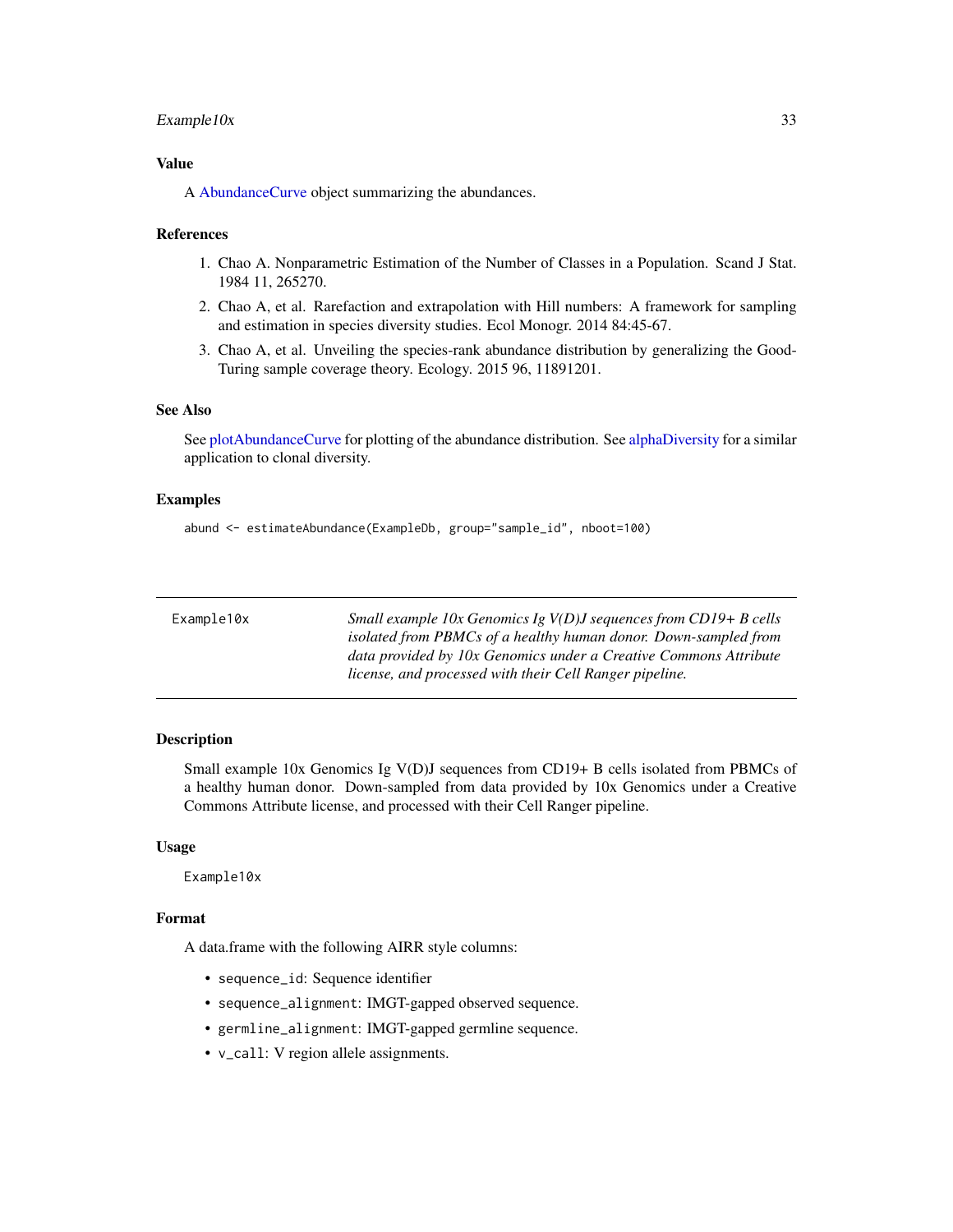- <span id="page-33-0"></span>• d\_call: D region allele assignments.
- j\_call: J region allele assignments.
- c\_call: Isotype (C region) assignment.
- junction: Junction region sequence.
- junction\_length: Length of the junction region in nucleotides.
- np1\_length: Combined length of the N and P regions proximal to the V region.
- np2\_length: Combined length of the N and P regions proximal to the J region.
- umi\_count: Number of unique molecular identifies atttributed to sequence.
- cell\_id: Cell identifier.
- locus: Genomic locus of sequence.

#### References

- 1. Data source: https://support.10xgenomics.com/single-cell-vdj/datasets/2.2.0/vdj\_v1\_hs\_cd19\_b
- 2. License: https://creativecommons.org/licenses/by/4.0/

<span id="page-33-1"></span>ExampleDb *Example AIRR database*

# Description

A small example database subset from Laserson and Vigneault et al, 2014.

#### Usage

ExampleDb

# Format

A data.frame with the following AIRR style columns:

- sequence\_id: Sequence identifier
- sequence\_alignment: IMGT-gapped observed sequence.
- germline\_alignment: IMGT-gapped germline sequence.
- germline\_alignment\_d\_mask: IMGT-gapped germline sequence with N, P and D regions masked.
- v\_call: V region allele assignments.
- v\_call\_genotyped: TIgGER corrected V region allele assignment.
- d\_call: D region allele assignments.
- j\_call: J region allele assignments.
- c\_call: Isotype (C region) assignment.
- junction: Junction region sequence.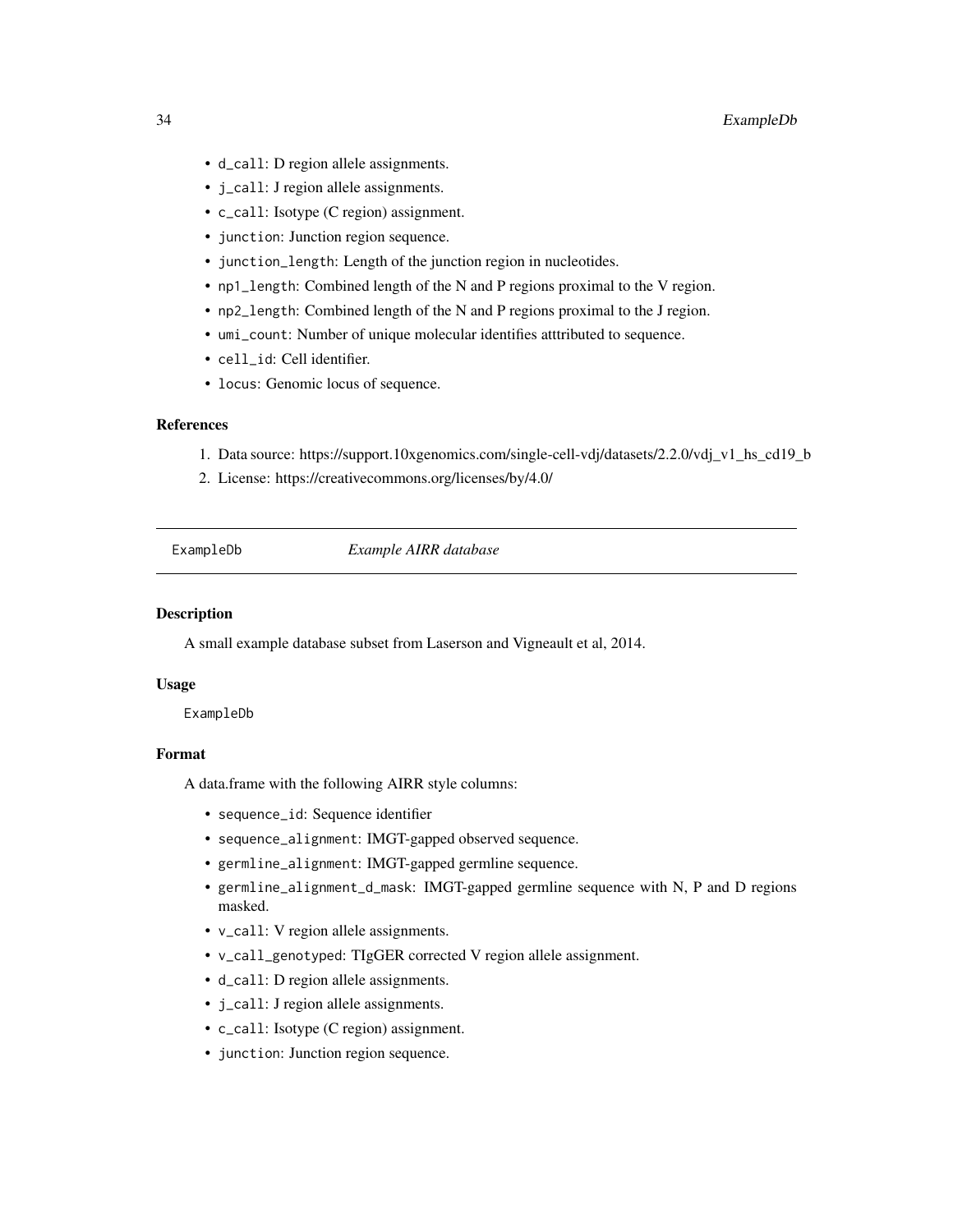# <span id="page-34-0"></span>ExampleDbChangeo 35

- junction\_length: Length of the junction region in nucleotides.
- np1\_length: Combined length of the N and P regions proximal to the V region.
- np2\_length: Combined length of the N and P regions proximal to the J region.
- duplicate\_count: Copy count (number of duplicates) of the sequence.
- clone\_id: Change-O assignment clonal group identifier.
- sample\_id: Sample identifier. Time in relation to vaccination.

#### References

1. Laserson U and Vigneault F, et al. High-resolution antibody dynamics of vaccine-induced immune responses. Proc Natl Acad Sci USA. 2014 111:4928-33.

### See Also

#### [ExampleDbChangeo](#page-34-1) [ExampleTrees](#page-35-2)

<span id="page-34-1"></span>ExampleDbChangeo *Example Change-O database*

#### **Description**

A small example database subset from Laserson and Vigneault et al, 2014.

#### Usage

ExampleDbChangeo

#### Format

A data.frame with the following Change-O style columns:

- SEQUENCE\_ID: Sequence identifier
- SEQUENCE\_IMGT: IMGT-gapped observed sequence.
- GERMLINE\_IMGT\_D\_MASK: IMGT-gapped germline sequence with N, P and D regions masked.
- V\_CALL: V region allele assignments.
- V\_CALL\_GENOTYPED: TIgGER corrected V region allele assignment.
- D\_CALL: D region allele assignments.
- J\_CALL: J region allele assignments.
- JUNCTION: Junction region sequence.
- JUNCTION\_LENGTH: Length of the junction region in nucleotides.
- NP1\_LENGTH: Combined length of the N and P regions proximal to the V region.
- NP2\_LENGTH: Combined length of the N and P regions proximal to the J region.
- SAMPLE: Sample identifier. Time in relation to vaccination.
- ISOTYPE: Isotype assignment.
- DUPCOUNT: Copy count (number of duplicates) of the sequence.
- CLONE: Change-O assignment clonal group identifier.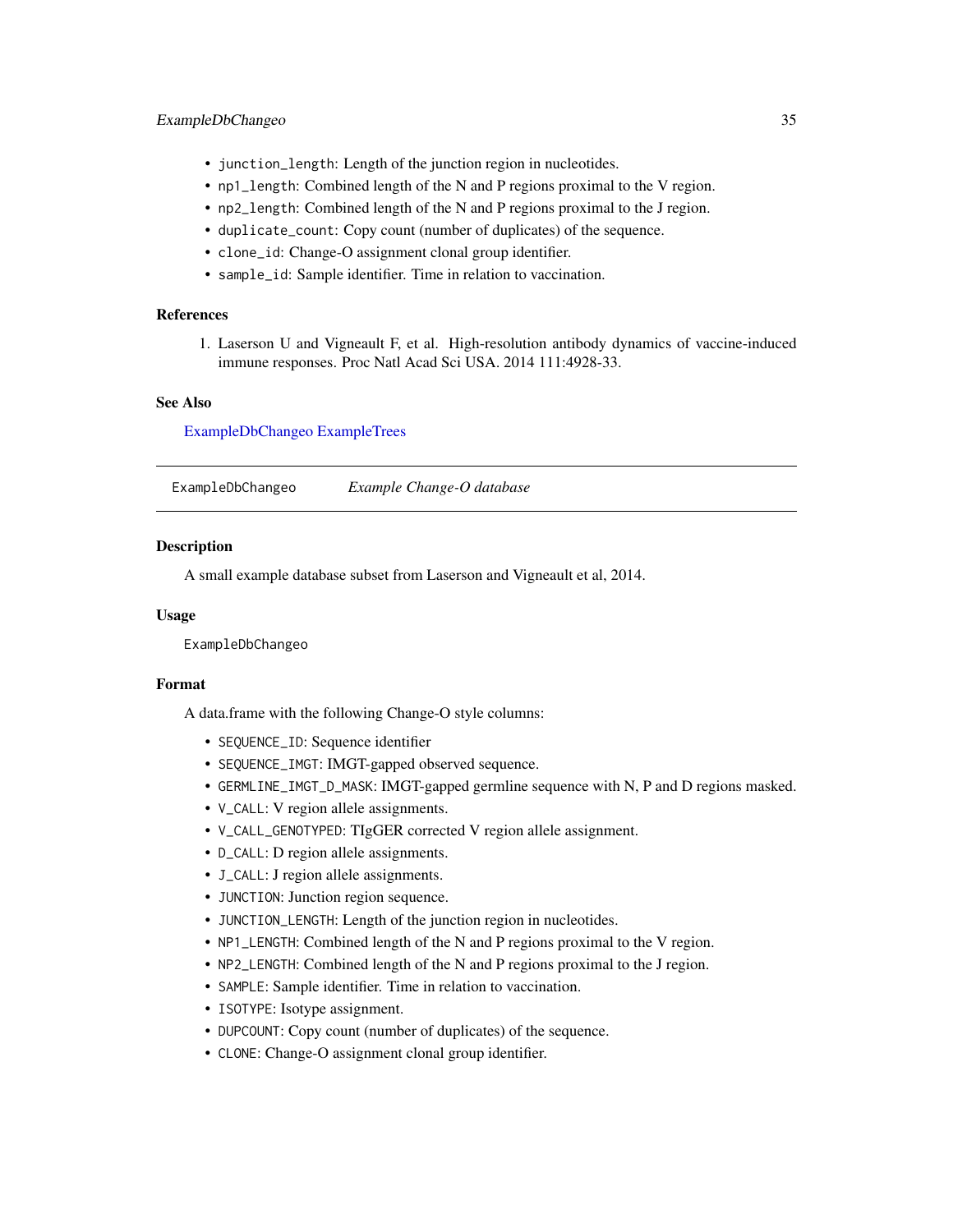#### <span id="page-35-0"></span>References

1. Laserson U and Vigneault F, et al. High-resolution antibody dynamics of vaccine-induced immune responses. Proc Natl Acad Sci USA. 2014 111:4928-33.

#### See Also

[ExampleDb](#page-33-1) [ExampleTrees](#page-35-2)

<span id="page-35-2"></span>ExampleTrees *Example Ig lineage trees*

# Description

A set of Ig lineage trees generated from the ExampleDb file, subset to only those trees with at least four nodes.

#### Usage

ExampleTrees

#### Format

A list of igraph objects output by [buildPhylipLineage.](#page-12-1) Each node of each tree has the following annotations (vertex attributes):

- sample\_id: Sample identifier(s). Time in relation to vaccination.
- c\_call: Isotype assignment(s).
- duplication\_count: Copy count (number of duplicates) of the sequence.

#### See Also

**[ExampleTrees](#page-35-2)** 

<span id="page-35-1"></span>extractVRegion *Extracts FWRs and CDRs from IMGT-gapped sequences*

# Description

extractVRegion extracts the framework and complementarity determining regions of the V segment for IMGT-gapped immunoglobulin (Ig) nucleotide sequences according to the IMGT numbering scheme.

#### Usage

```
extractVRegion(sequences, region = c("fwr1", "cdr1", "fwr2", "cdr2", "fwr3"))
```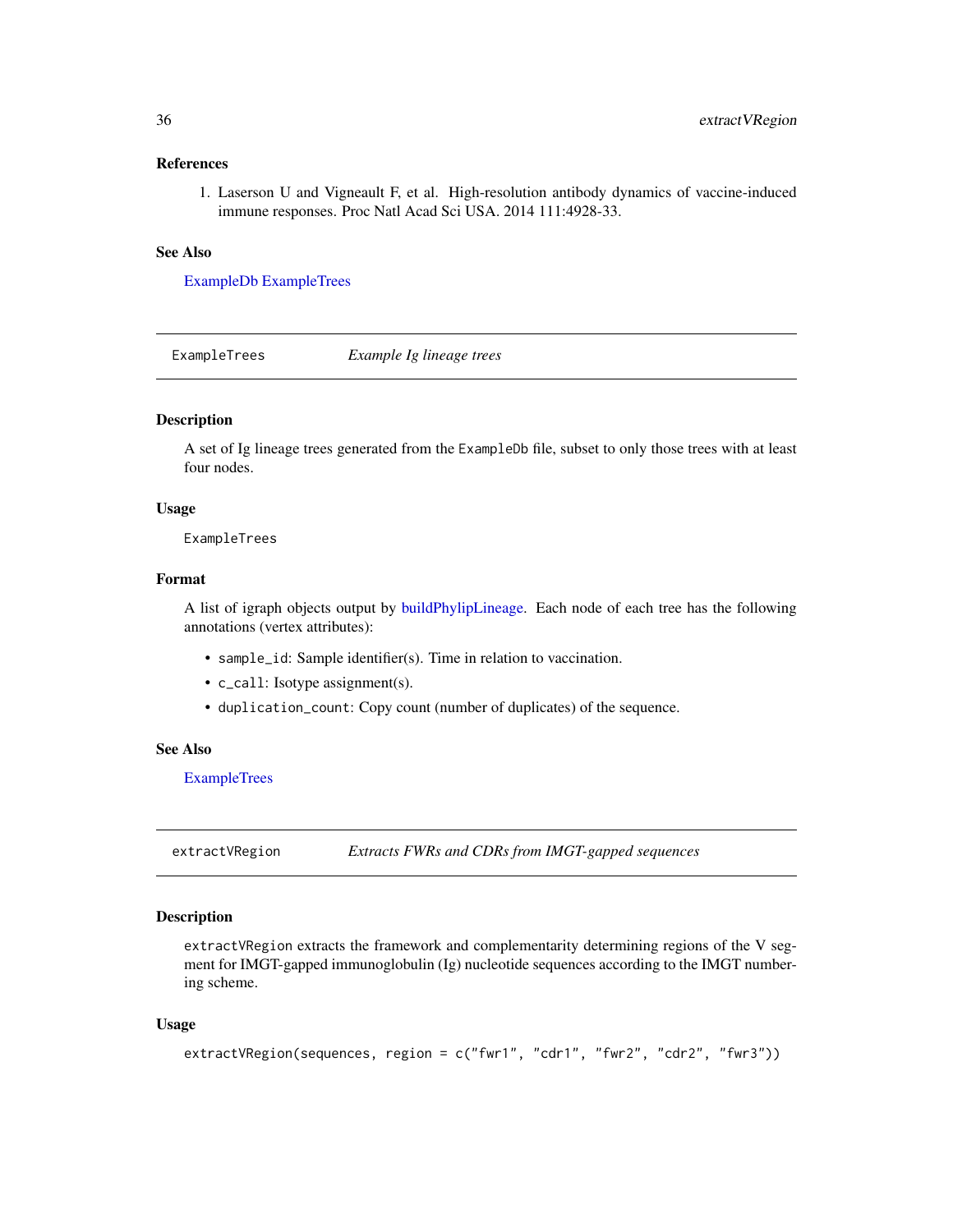## getAAMatrix 37

#### Arguments

| sequences | character vector of IMGT-gapped nucleotide sequences.                                                                                                                                                                  |
|-----------|------------------------------------------------------------------------------------------------------------------------------------------------------------------------------------------------------------------------|
| region    | string defining the region(s) of the V segment to extract. May be a single re-<br>gion or multiple regions (as a vector) from c("fwr1", "cdr1", "fwr2", "cdr2"<br>, "fwr3"). By default, all regions will be returned. |

#### Value

If only one region is specified in the region argument, a character vector of the extracted subsequences will be returned. If multiple regions are specified, then a character matrix will be returned with columns corresponding to the specified regions and a row for each entry in sequences.

## References

1. Lefranc M-P, et al. IMGT unique numbering for immunoglobulin and T cell receptor variable domains and Ig superfamily V-like domains. Dev Comp Immunol. 2003 27(1):55-77.

## See Also

IMGT-gapped region boundaries are defined in [IMGT\\_REGIONS.](#page-49-0)

#### Examples

```
# Assign example clone
clone <- subset(ExampleDb, clone_id == 3138)
# Get all regions
extractVRegion(clone$sequence_alignment)
# Get single region
extractVRegion(clone$sequence_alignment, "fwr1")
# Get all CDRs
```

```
extractVRegion(clone$sequence_alignment, c("cdr1", "cdr2"))
```

```
# Get all FWRs
extractVRegion(clone$sequence_alignment, c("fwr1", "fwr2", "fwr3"))
```
<span id="page-36-0"></span>getAAMatrix *Build an AA distance matrix*

#### Description

getAAMatrix returns a Hamming distance matrix for IUPAC ambiguous amino acid characters.

#### Usage

 $getAAMatrix(gap = 0)$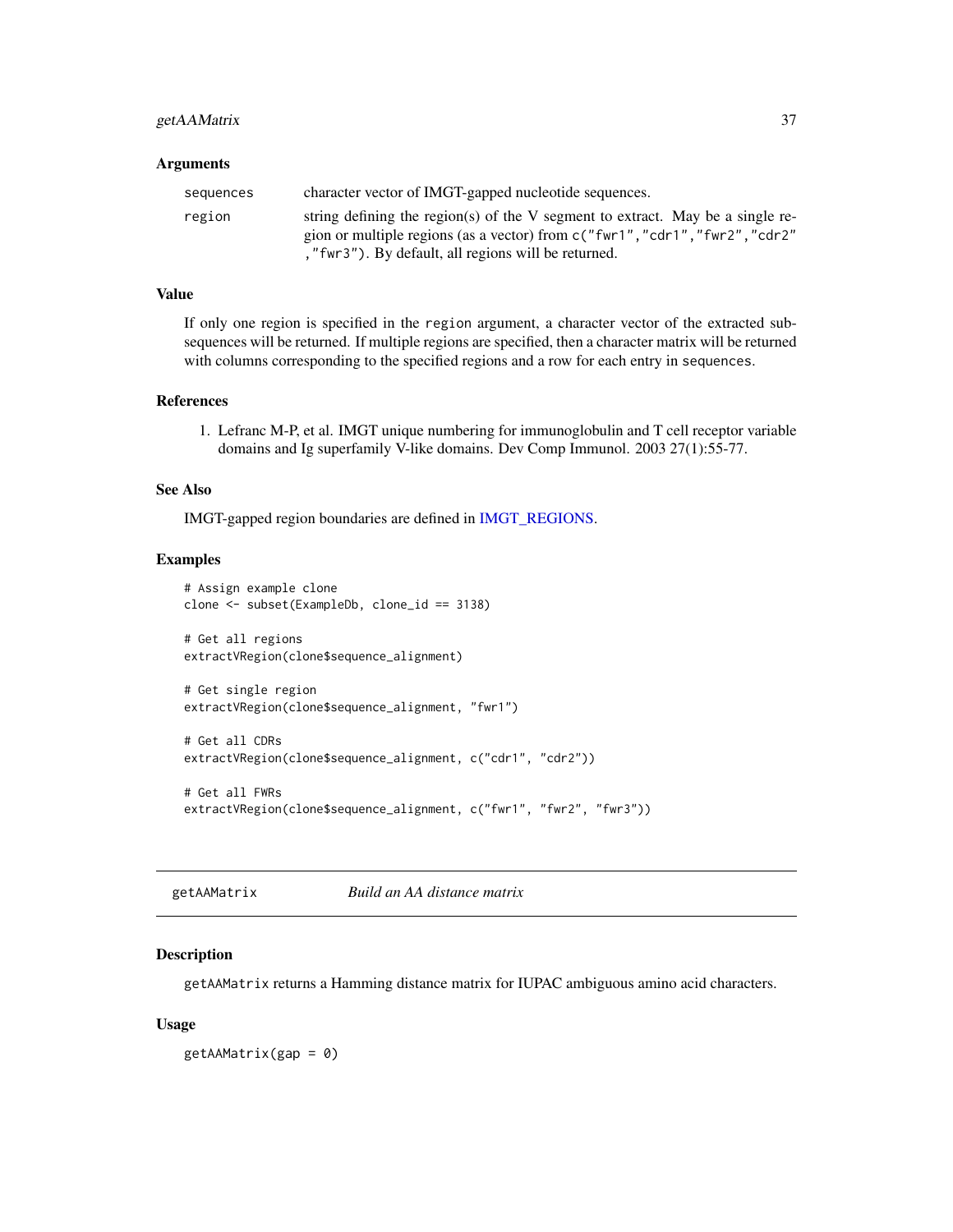#### Arguments

gap value to assign to characters in the set  $c("-",",".")$ .

#### Value

A matrix of amino acid character distances with row and column names indicating the character pair.

#### See Also

Creates an amino acid distance matrix for [seqDist.](#page-82-0) See [getDNAMatrix](#page-37-0) for nucleotide distances.

## Examples

getAAMatrix()

<span id="page-37-0"></span>getDNAMatrix *Build a DNA distance matrix*

#### Description

getDNAMatrix returns a Hamming distance matrix for IUPAC ambiguous DNA characters with modifications for gap,  $c("-", ", ")$ , and missing,  $c("?"')$ , character values.

#### Usage

 $getDNAMatrix(gap = -1)$ 

#### Arguments

gap value to assign to characters in the set  $c("-",",".")$ .

#### Value

A matrix of DNA character distances with row and column names indicating the character pair. By default, distances will be either 0 (equivalent), 1 (non-equivalent or missing), or -1 (gap).

#### See Also

Creates DNA distance matrix for [seqDist.](#page-82-0) See [getAAMatrix](#page-36-0) for amino acid distances.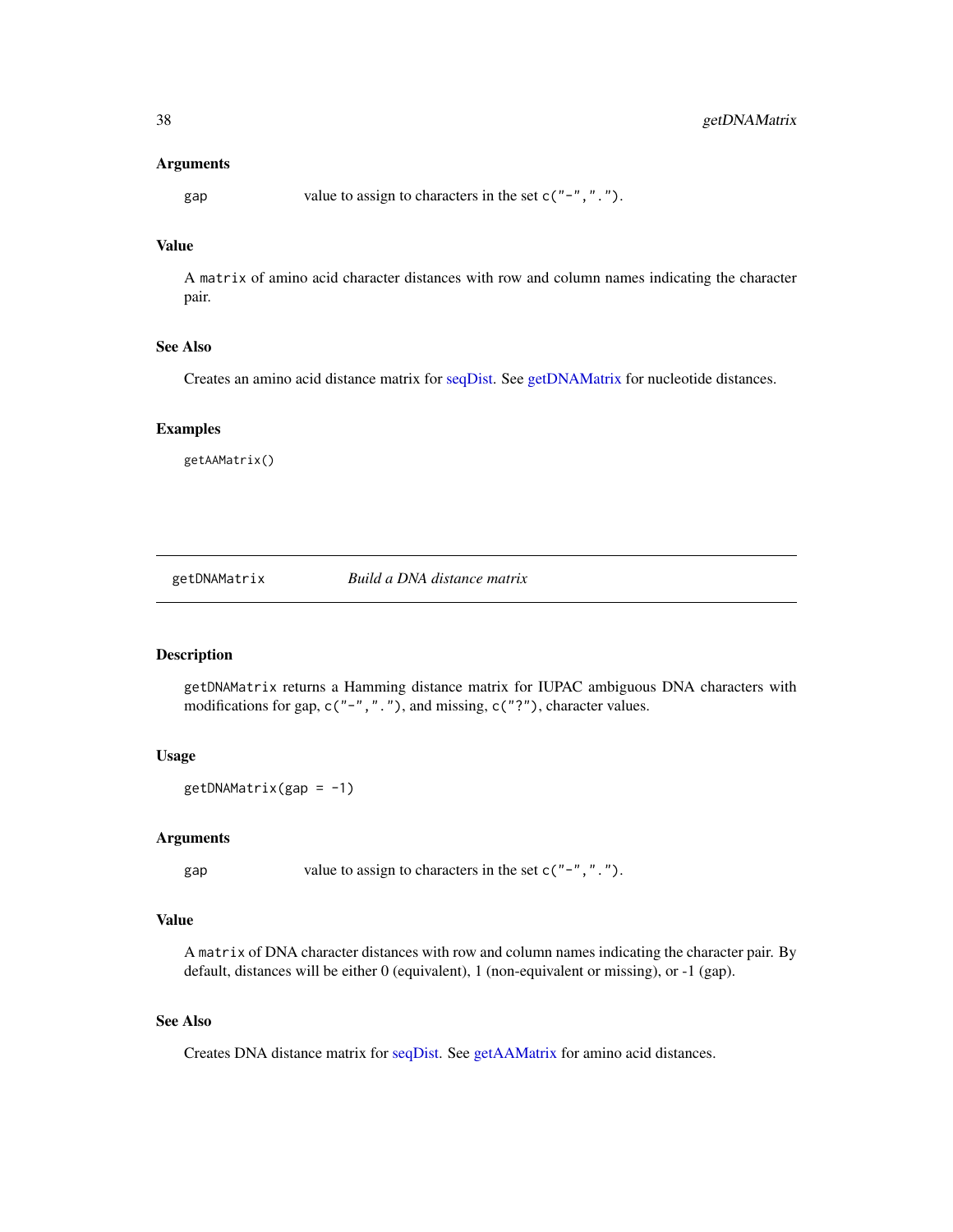# getMRCA 39

#### Examples

```
# Set gap characters to Inf distance
# Distinguishes gaps from Ns
getDNAMatrix()
# Set gap characters to 0 distance
# Makes gap characters equivalent to Ns
getDNAMatrix(gap=0)
```
getMRCA *Retrieve the first non-root node of a lineage tree*

#### Description

getMRCA returns the set of lineage tree nodes with the minimum weighted or unweighted path length from the root (germline) of the lineage tree, allowing for exclusion of specific groups of nodes.

#### Usage

```
getMRCA(
  graph,
 path = c("distance", "steps"),
 root = "Germline",
  field = NULL,
  exclude = NULL
\lambda
```
# Arguments

| graph   | igraph object containing an annotated lineage tree.                                                                                            |
|---------|------------------------------------------------------------------------------------------------------------------------------------------------|
| path    | string defining whether to use unweighted (steps) or weighted (distance) mea-<br>sures for determining the founder node set                    |
| root    | name of the root (germline) node.                                                                                                              |
| field   | annotation field to use for both unweighted path length exclusion and consider-<br>ation as an MRCA node. If NULL do not exclude any nodes.    |
| exclude | vector of annotation values in field to exclude from the potential MRCA set.<br>If NULL do not exclude any nodes. Has no effect if field=NULL. |

#### Value

A data.frame of the MRCA node(s) containing the columns:

- name: node name
- steps: path length as the number of nodes traversed
- distance: path length as the sum of edge weights

Along with additional columns corresponding to the annotations of the input graph.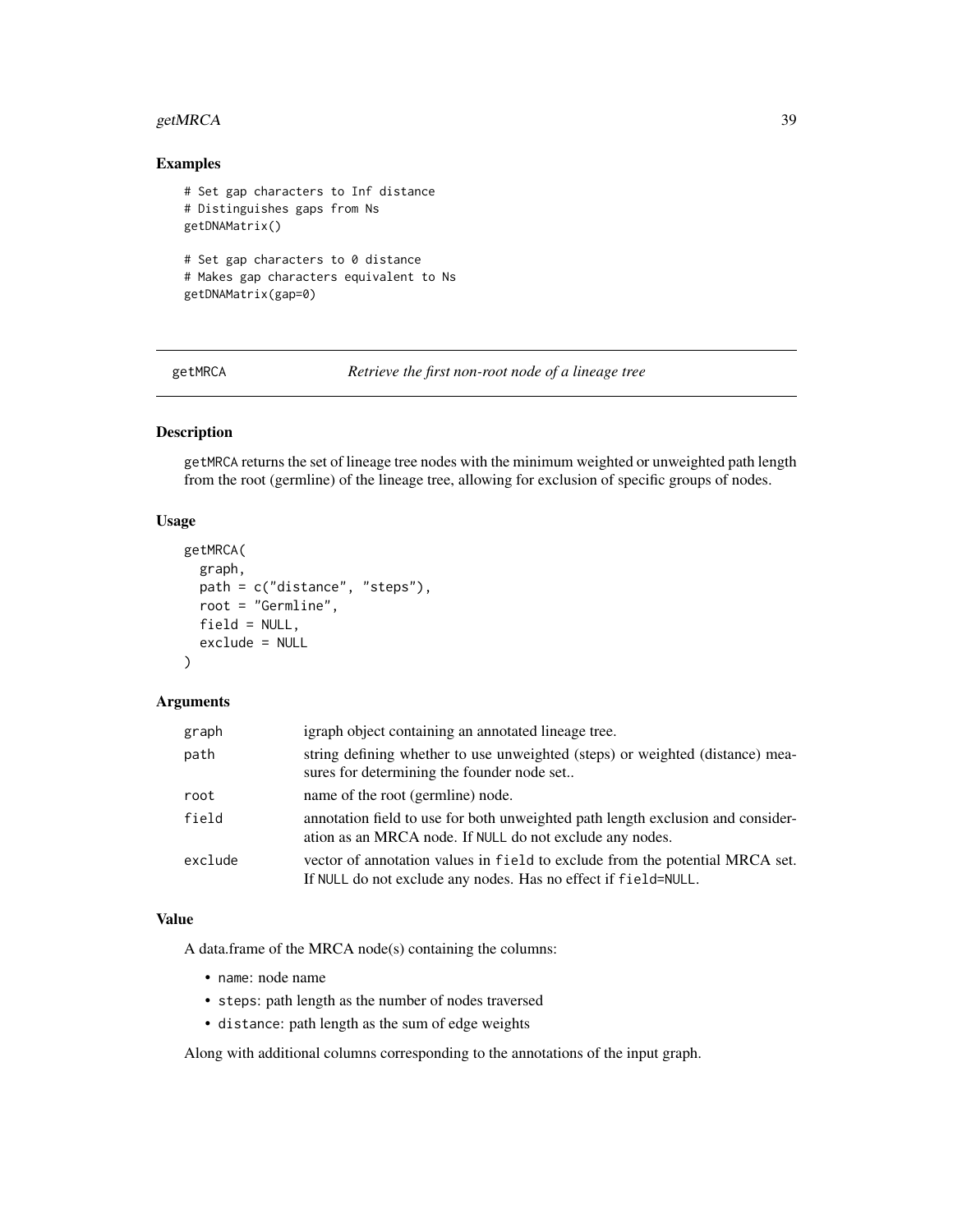## See Also

Path lengths are determined with [getPathLengths.](#page-39-0)

#### Examples

```
# Define example graph
graph <- ExampleTrees[[23]]
# Use unweighted path length and do not exclude any nodes
getMRCA(graph, path="steps", root="Germline")
```

```
# Exclude nodes without an isotype annotation and use weighted path length
getMRCA(graph, path="distance", root="Germline", field="c_call", exclude=NA)
```
<span id="page-39-0"></span>getPathLengths *Calculate path lengths from the tree root*

#### Description

getPathLengths calculates the unweighted (number of steps) and weighted (distance) path lengths from the root of a lineage tree.

#### Usage

```
getPathLengths(graph, root = "Germline", field = NULL, exclude = NULL)
```
#### Arguments

| graph   | igraph object containing an annotated lineage tree.                                                                                                                          |
|---------|------------------------------------------------------------------------------------------------------------------------------------------------------------------------------|
| root    | name of the root (germline) node.                                                                                                                                            |
| field   | annotation field to use for exclusion of nodes from step count.                                                                                                              |
| exclude | annotation values specifying which nodes to exclude from step count. If NULL<br>consider all nodes. This does not affect the weighted (distance) path length<br>calculation. |

## Value

A data.frame with columns:

- name: node name
- steps: path length as the number of nodes traversed
- distance: path length as the sum of edge weights

## See Also

See [buildPhylipLineage](#page-12-0) for generating input trees.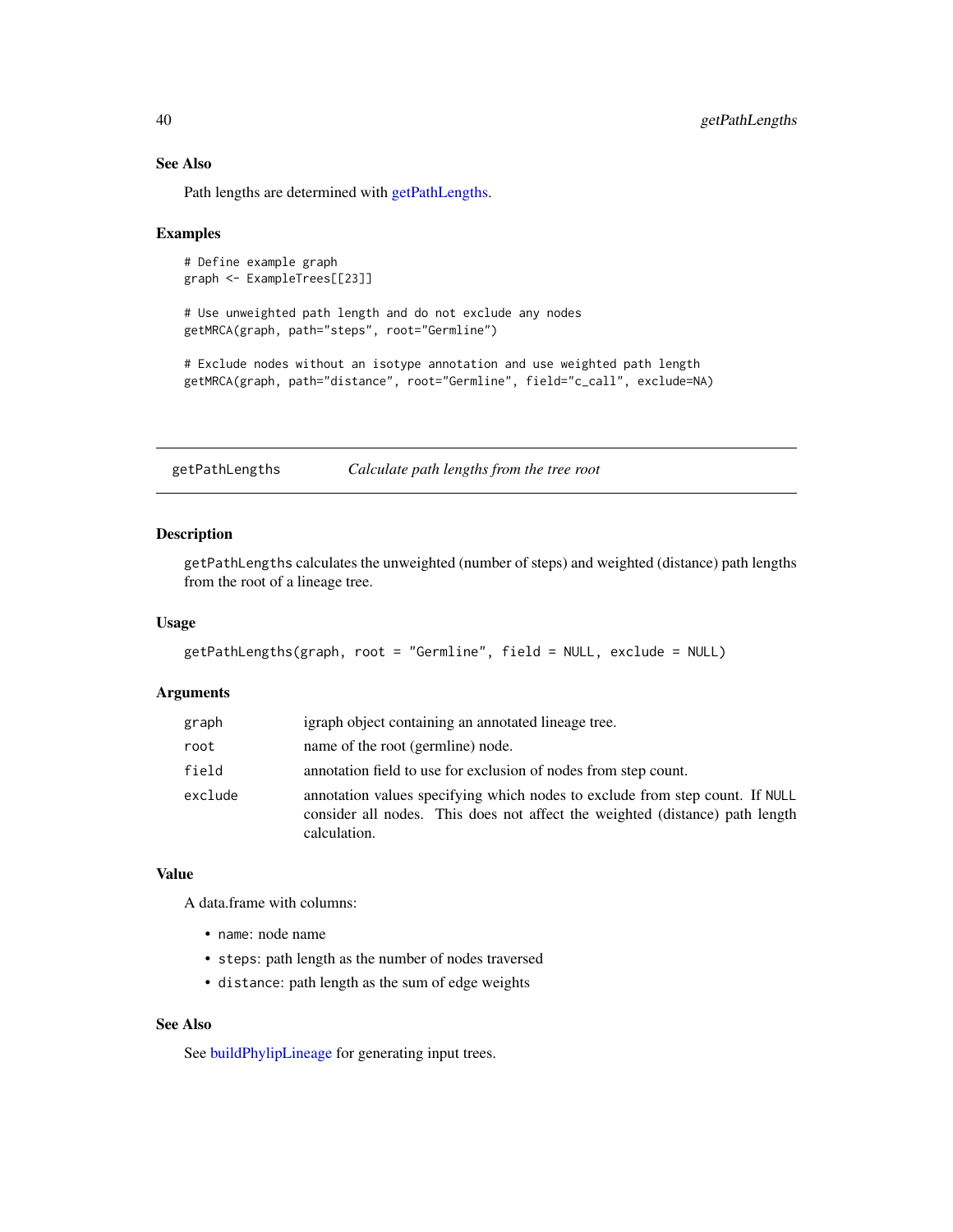## getPositionQuality 41

## Examples

```
# Define example graph
graph <- ExampleTrees[[24]]
# Consider all nodes
getPathLengths(graph, root="Germline")
# Exclude nodes without an isotype annotation from step count
getPathLengths(graph, root="Germline", field="c_call", exclude=NA)
```
<span id="page-40-0"></span>getPositionQuality *Get a data.frame with sequencing qualities per position*

## Description

getPositionQuality takes a data.frame with sequence quality scores in the form of a strings of comma separated numeric values, split the quality scores values by ",", and returns a data.frame with the values for each position.

## Usage

```
getPositionQuality(
  data,
  sequence_id = "sequence_id",
  sequence = "sequence_alignment",
  quality_num = "quality_alignment_num"
)
```
#### Arguments

| data        | data. frame containing sequence data.                                                                 |
|-------------|-------------------------------------------------------------------------------------------------------|
| sequence_id | column in data with sequence identifiers.                                                             |
| sequence    | column in data with sequence data.                                                                    |
| quality_num | column in data with quality scores (as strings of numeric values, comma sepa-<br>rated) for sequence. |

## Value

data with one additional field with masked sequences. The name of this field is created concatenating sequence and '\_masked'.

## See Also

[readFastqDb](#page-78-0) and [maskPositionsByQuality](#page-56-0)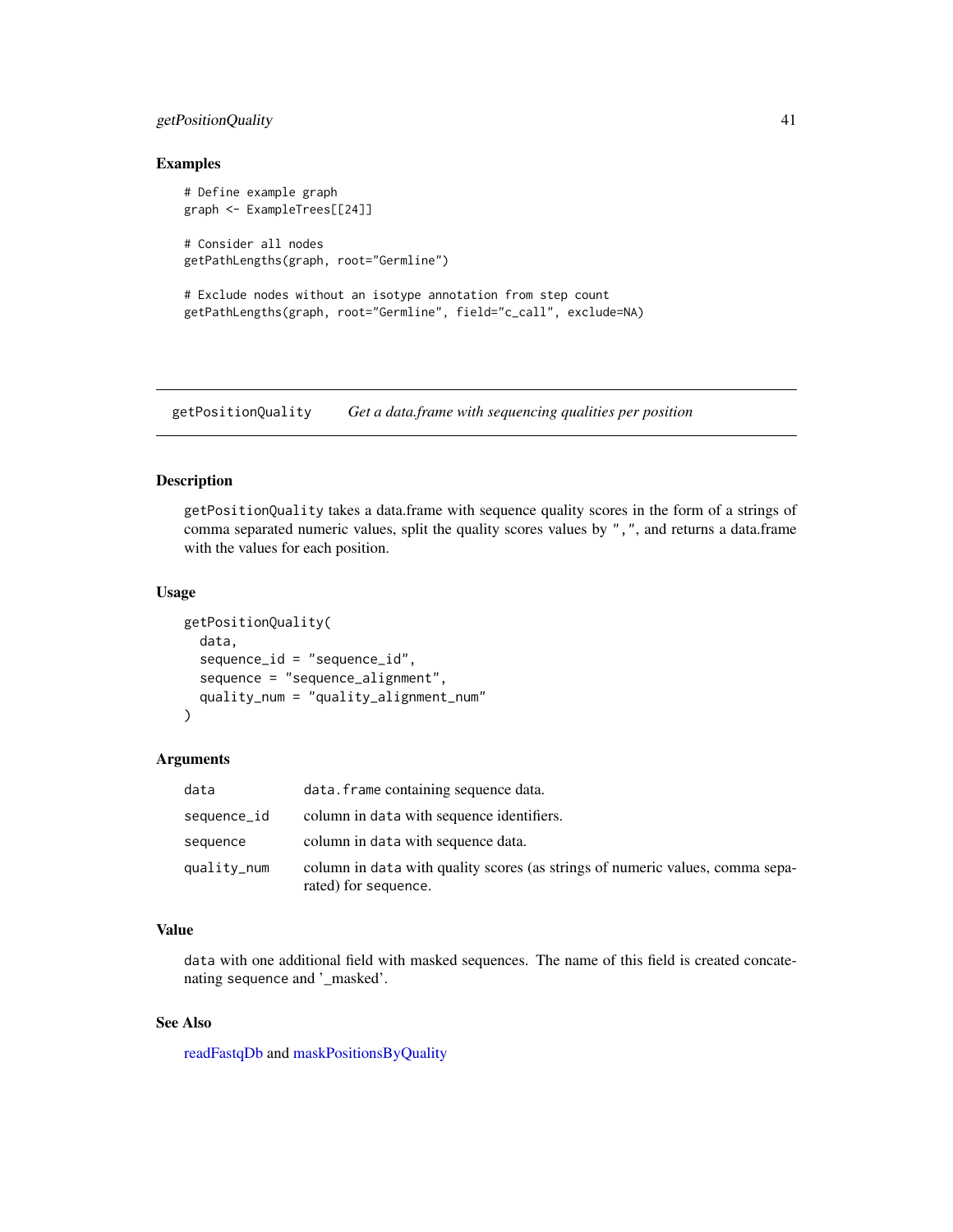#### Examples

```
db <- airr::read_rearrangement(system.file("extdata", "example_quality.tsv", package="alakazam"))
fastq_file <- system.file("extdata", "example_quality.fastq", package="alakazam")
db <- readFastqDb(db, fastq_file, quality_offset=-33)
head(getPositionQuality(db))
```
getSegment *Get Ig segment allele, gene and family names*

#### <span id="page-41-0"></span>Description

getSegment performs generic matching of delimited segment calls with a custom regular expression. [getAllele,](#page-41-0) [getGene](#page-41-0) and [getFamily](#page-41-0) extract the allele, gene and family names, respectively, from a character vector of immunoglobulin (Ig) or TCR segment allele calls in IMGT format.

#### Usage

```
getSegment(
  segment_call,
  segment_regex,
  first = TRUE,collapse = TRUE,
  strip_d = TRUE,omit_nl = FALSE,
  sep = "."
\lambdagetAllele(
  segment_call,
  first = TRUE,
  collapse = TRUE,
  strip_d = TRUE,omit\_nl = FALSE,sep = ",")
getGene(
  segment_call,
  first = TRUE,collapse = TRUE,
  strip_d = TRUE,
  omit_n1 = FALSE,sep = ",")
getFamily(
  segment_call,
```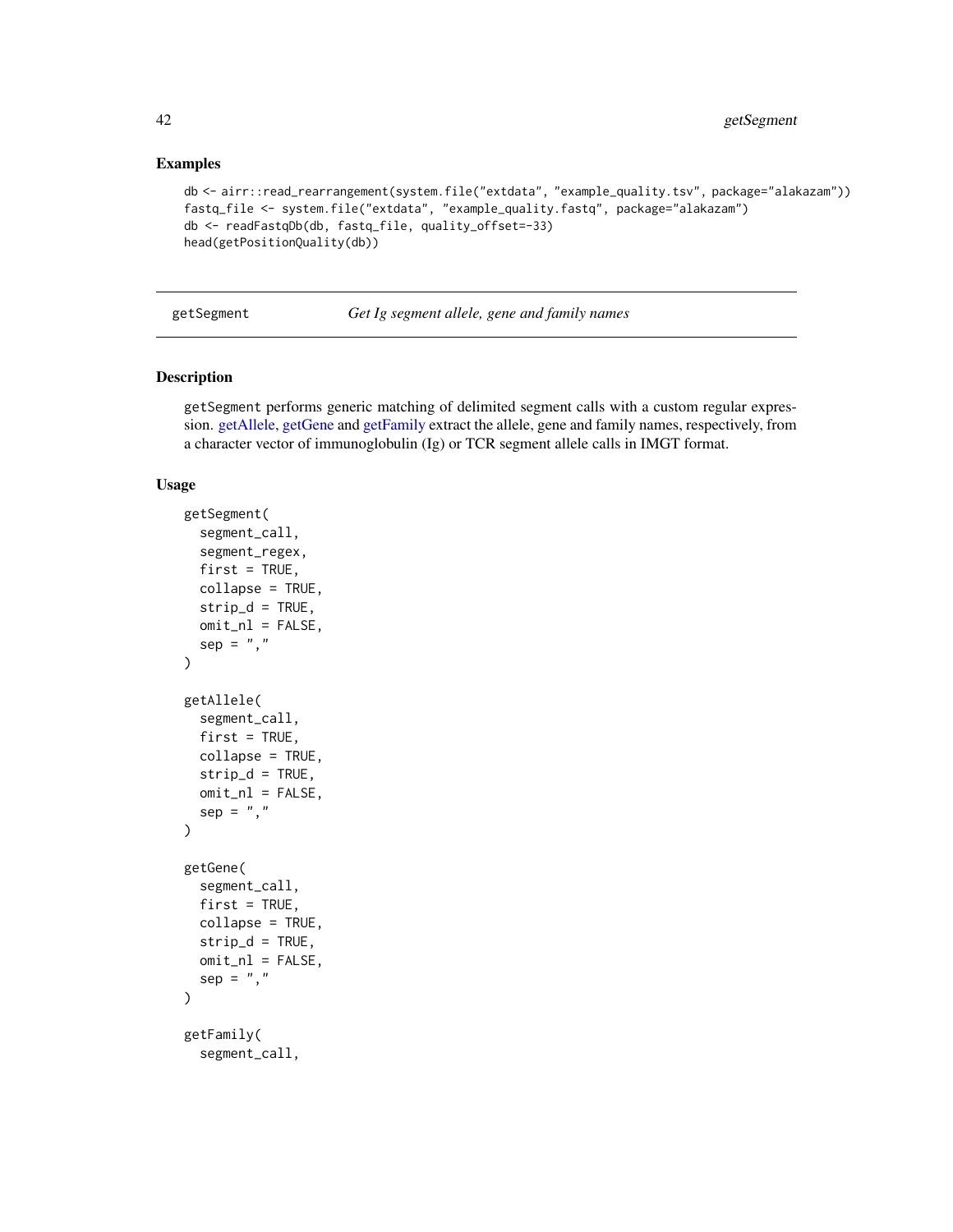# getSegment 43

```
first = TRUE,
 collapse = TRUE,
 strip_d = TRUE,omit\_n1 = FALSE,sep = ","\mathcal{L}getLocus(
  segment_call,
 first = TRUE,collapse = TRUE,
 strip_d = TRUE,omit\_nl = FALSE,sep = ",")
getChain(
  segment_call,
 first = TRUE,
 collapse = TRUE,
 strip_d = TRUE,omit\_nl = FALSE,sep = ","\mathcal{L}
```
## Arguments

| segment_call  | character vector containing segment calls delimited by commas.                                                                                     |
|---------------|----------------------------------------------------------------------------------------------------------------------------------------------------|
| segment_regex | string defining the segment match regular expression.                                                                                              |
| first         | if TRUE return only the first call in segment_call; if FALSE return all calls de-<br>limited by commas.                                            |
| collapse      | if TRUE check for duplicates and return only unique segment assignments; if<br>FALSE return all assignments (faster). Has no effect if first=TRUE. |
| strip_d       | if TRUE remove the "D" from the end of gene annotations (denoting a duplicate<br>gene in the locus); if FALSE do not alter gene names.             |
| omit_nl       | if TRUE remove non-localized (NL) genes from the result. Only applies at the<br>gene or allele level.                                              |
| sep           | character defining both the input and output segment call delimiter.                                                                               |

## Value

A character vector containing allele, gene or family names.

## References

<http://imgt.org>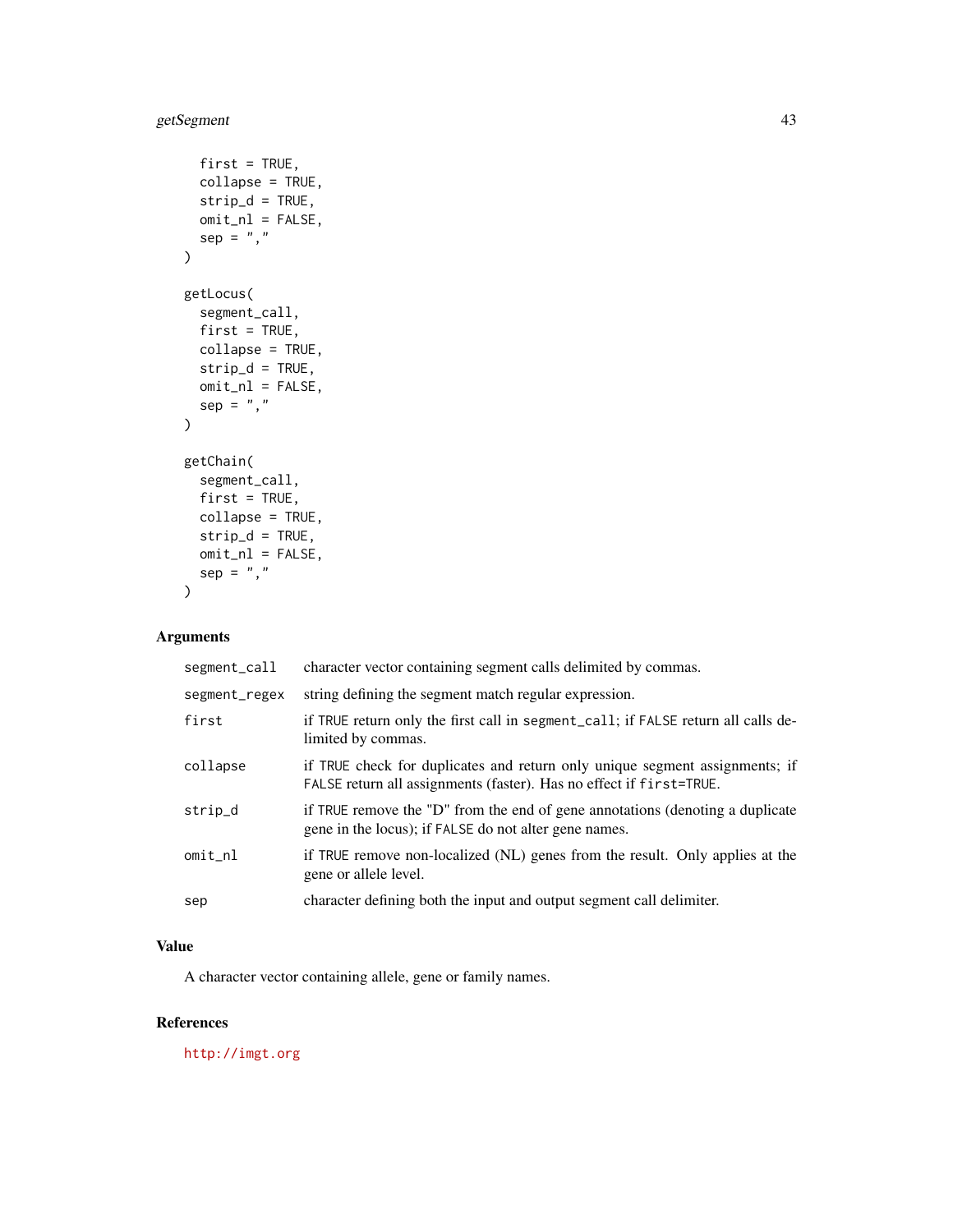#### See Also

[countGenes](#page-25-0)

```
# Light chain examples
kappa_call <- c("Homsap IGKV1D-39*01 F,Homsap IGKV1-39*02 F,Homsap IGKV1-39*01",
                "Homsap IGKJ5*01 F")
getAllele(kappa_call)
getAllele(kappa_call, first=FALSE)
getAllele(kappa_call, first=FALSE, strip_d=FALSE)
getGene(kappa_call)
getGene(kappa_call, first=FALSE)
getGene(kappa_call, first=FALSE, strip_d=FALSE)
getFamily(kappa_call)
getFamily(kappa_call, first=FALSE)
getFamily(kappa_call, first=FALSE, collapse=FALSE)
getFamily(kappa_call, first=FALSE, strip_d=FALSE)
getLocus(kappa_call)
getChain(kappa_call)
# Heavy chain examples
heavy_call <- c("Homsap IGHV1-69*01 F,Homsap IGHV1-69D*01 F",
                "Homsap IGHD1-1*01 F",
                "Homsap IGHJ1*01 F")
getAllele(heavy_call, first=FALSE)
getAllele(heavy_call, first=FALSE, strip_d=FALSE)
getGene(heavy_call, first=FALSE)
getGene(heavy_call, first=FALSE, strip_d=FALSE)
getFamily(heavy_call)
getLocus(heavy_call)
getChain(heavy_call)
# Filtering non-localized genes
nl_call <- c("IGHV3-NL1*01,IGHV3-30-3*01,IGHV3-30*01",
             "Homosap IGHV3-30*01 F,Homsap IGHV3-NL1*01 F",
             "IGHV1-NL1*01")
getAllele(nl_call, first=FALSE, omit_nl=TRUE)
getGene(nl_call, first=FALSE, omit_nl=TRUE)
getFamily(nl_call, first=FALSE, omit_nl=TRUE)
# Temporary designation examples
tmp_call <- c("IGHV9S3*01", "IGKV10S12*01")
```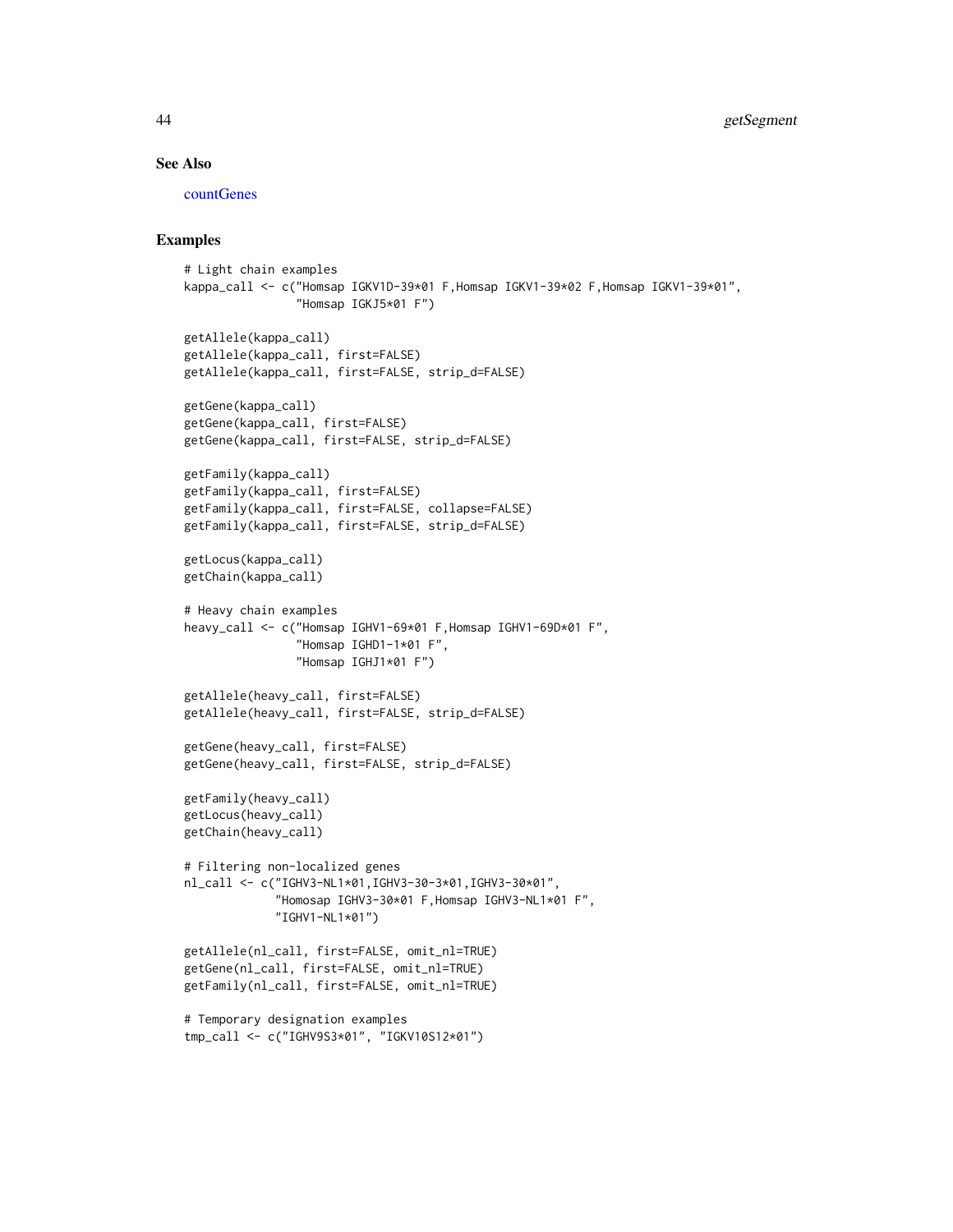```
getAllele(tmp_call)
getGene(tmp_call)
getFamily(tmp_call)
```
graphToPhylo *Convert a tree in igraph* graph *format to ape* phylo *format.*

## Description

graphToPhylo a tree in igraph graph format to ape phylo format.

#### Usage

```
graphToPhylo(graph)
```
#### Arguments

graph An igraph graph object.

#### Details

Convert from igraph graph object to ape phylo object. If graph object was previously rooted with the germline as the direct ancestor, this will re-attach the germline as a descendant node with a zero branch length to a new universal common ancestor (UCA) node and store the germline node ID in the germid attribute and UCA node number in the uca attribute. Otherwise these attributes will not be specified in the phylo object. Using phyloToGraph(phylo,germline=phylo\$germid) creates a graph object with the germline back as the direct ancestor. Tip and internal node names are stored in the tip.label and node.label vectors, respectively.

#### Value

A phylo object representing the input tree. Tip and internal node names are stored in the tip.label and node. label vectors, respectively.

#### References

- 1. Hoehn KB, Lunter G, Pybus OG A Phylogenetic Codon Substitution Model for Antibody Lineages. Genetics 2017 206(1):417-427 https://doi.org/10.1534/genetics.116.196303
- 2. Hoehn KB, Vander Heiden JA, Zhou JQ, Lunter G, Pybus OG, Kleinstein SHK Repertoirewide phylogenetic models of B cell molecular evolution reveal evolutionary signatures of aging and vaccination. bioRxiv 2019 https://doi.org/10.1101/558825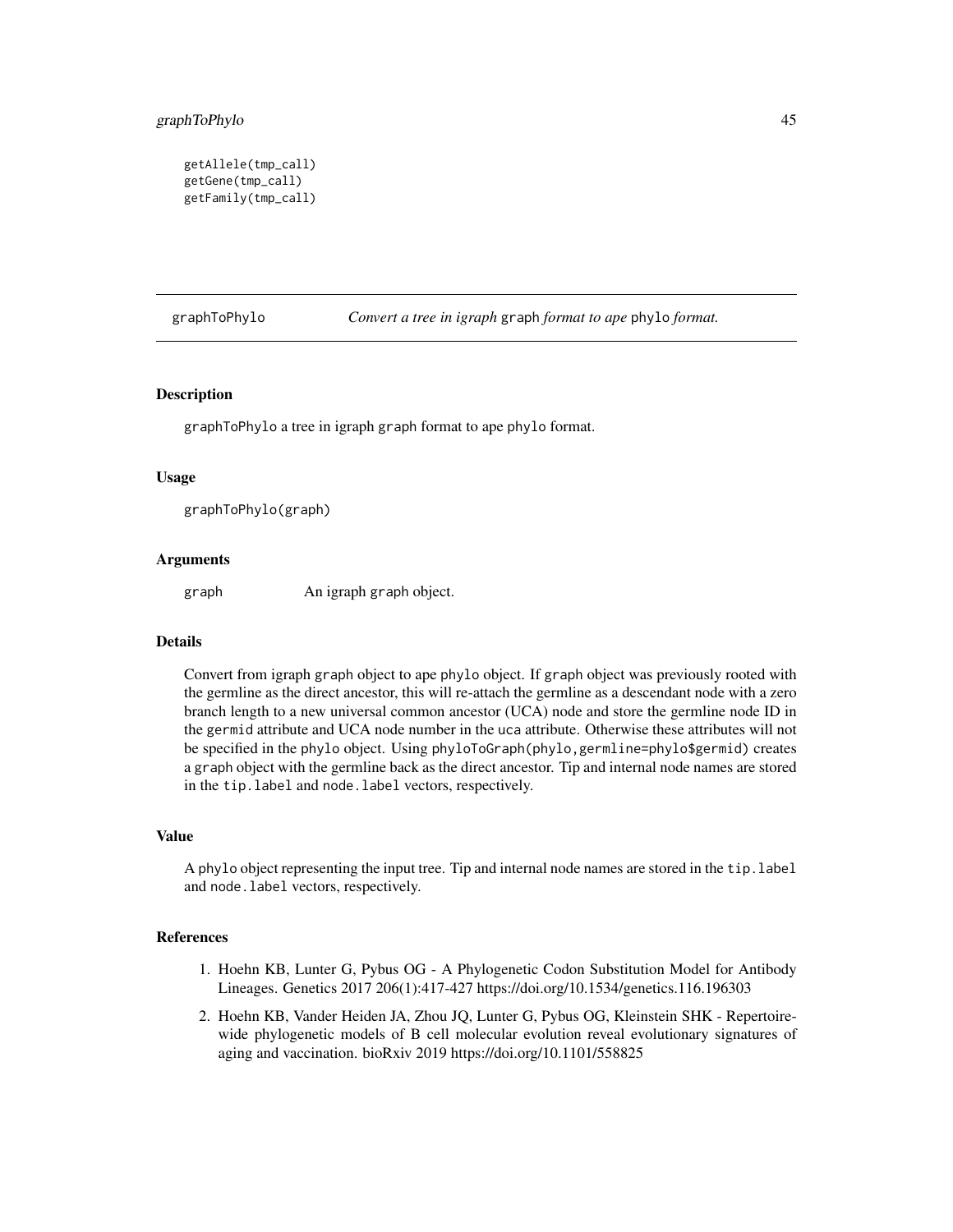## Examples

```
## Not run:
  library(igraph)
  library(ape)
  #convert to phylo
  phylo = graphToPhylo(graph)
  #plot tree using ape
  plot(phylo,show.node.label=TRUE)
  #store as newick tree
  write.tree(phylo,file="tree.newick")
  #read in tree from newick file
  phylo_r = read.tree("tree.newick")
  #convert to igraph
  graph_r = phyloToGraph(phylo_r,germline="Germline")
  #plot graph - same as before, possibly rotated
  plot(graph_r,layout=layout_as_tree)
## End(Not run)
```
gravy *Calculates the hydrophobicity of amino acid sequences*

#### Description

gravy calculates the Grand Average of Hydrophobicity (gravy) index of amino acid sequences using the method of Kyte & Doolittle. Non-informative positions are excluded, where non-informative is defined as any character in  $c("X", "-", "..", "*")$ .

# Usage

gravy(seq, hydropathy = NULL)

#### Arguments

| seg        | vector of strings containing amino acid sequences.                                                                                                                                             |
|------------|------------------------------------------------------------------------------------------------------------------------------------------------------------------------------------------------|
| hydropathy | named numerical vector defining hydropathy index values for each amino acid,<br>where names are single-letter amino acid character codes. If NULL, then the Kyte<br>& Doolittle scale is used. |
|            |                                                                                                                                                                                                |

## Value

A vector of gravy scores for the sequence(s).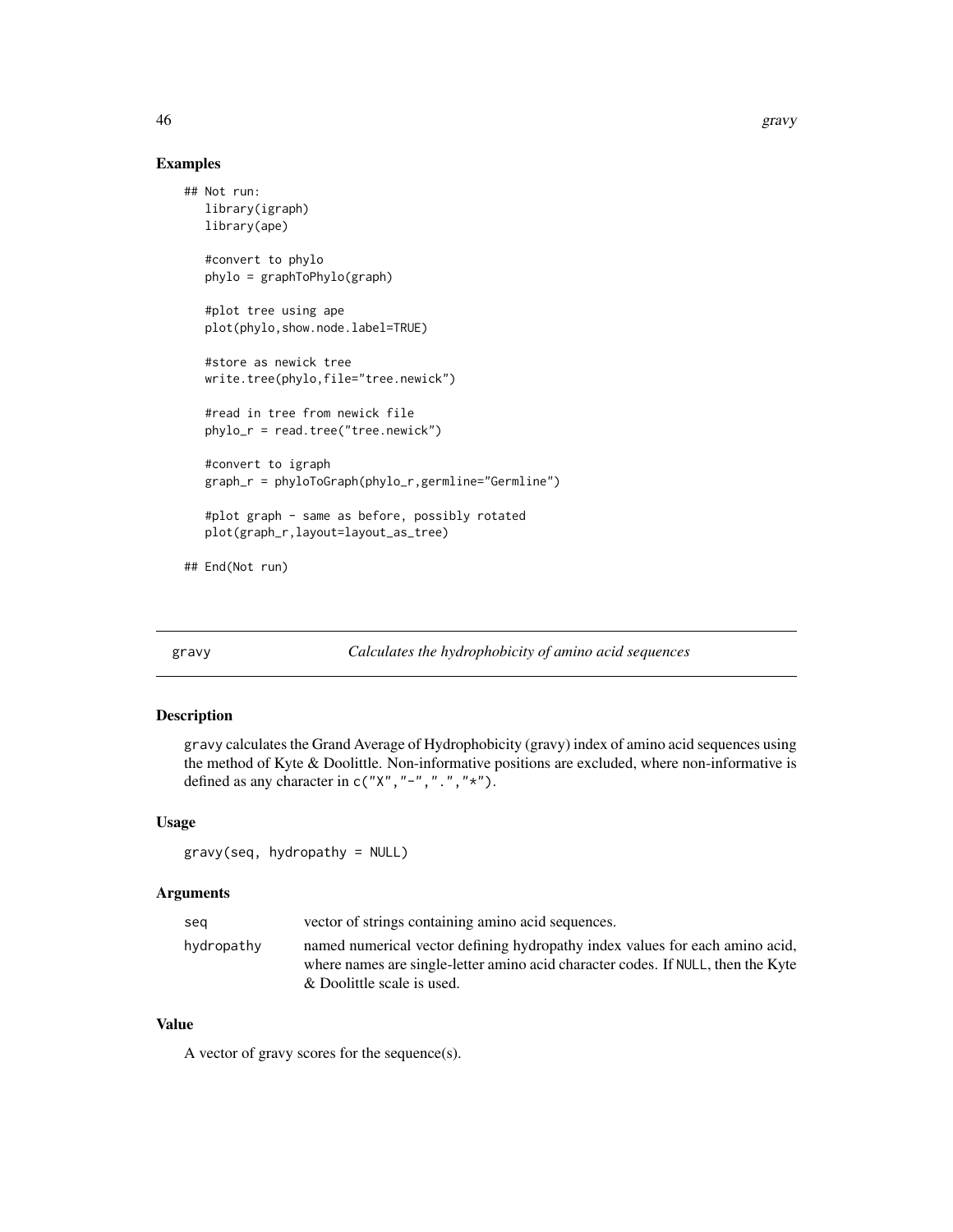#### gridPlot the contract of the contract of the contract of the contract of the contract of the contract of the contract of the contract of the contract of the contract of the contract of the contract of the contract of the c

## References

1. Kyte J, Doolittle RF. A simple method for displaying the hydropathic character of a protein. J Mol Biol. 157, 105-32 (1982).

# See Also

For additional hydrophobicity indices see [aaindex](#page-0-0).

#### Examples

```
# Default scale
seq <- c("CARDRSTPWRRGIASTTVRTSW", "XXTQMYVRT")
gravy(seq)
# Use the Kidera et al, 1985 scores from the seqinr package
library(seqinr)
data(aaindex)
x <- aaindex[["KIDA850101"]]$I
# Rename the score vector to use single-letter codes
names(x) <- translateStrings(names(x), ABBREV_AA)
# Calculate hydrophobicity
gravy(seq, hydropathy=x)
```

| gridPlot | Plot multiple ggplot objects |  |
|----------|------------------------------|--|
|          |                              |  |

# Description

Plots multiple ggplot objects in an equally sized grid.

# Usage

 $gridPlot(..., ncol = 1)$ 

## Arguments

| .    | ggplot objects to plot.        |
|------|--------------------------------|
| ncol | number of columns in the plot. |

# References

Modified from: http://www.cookbook-r.com/Graphs/Multiple\_graphs\_on\_one\_page\_(ggplot2)

#### See Also

[ggplot.](#page-0-0)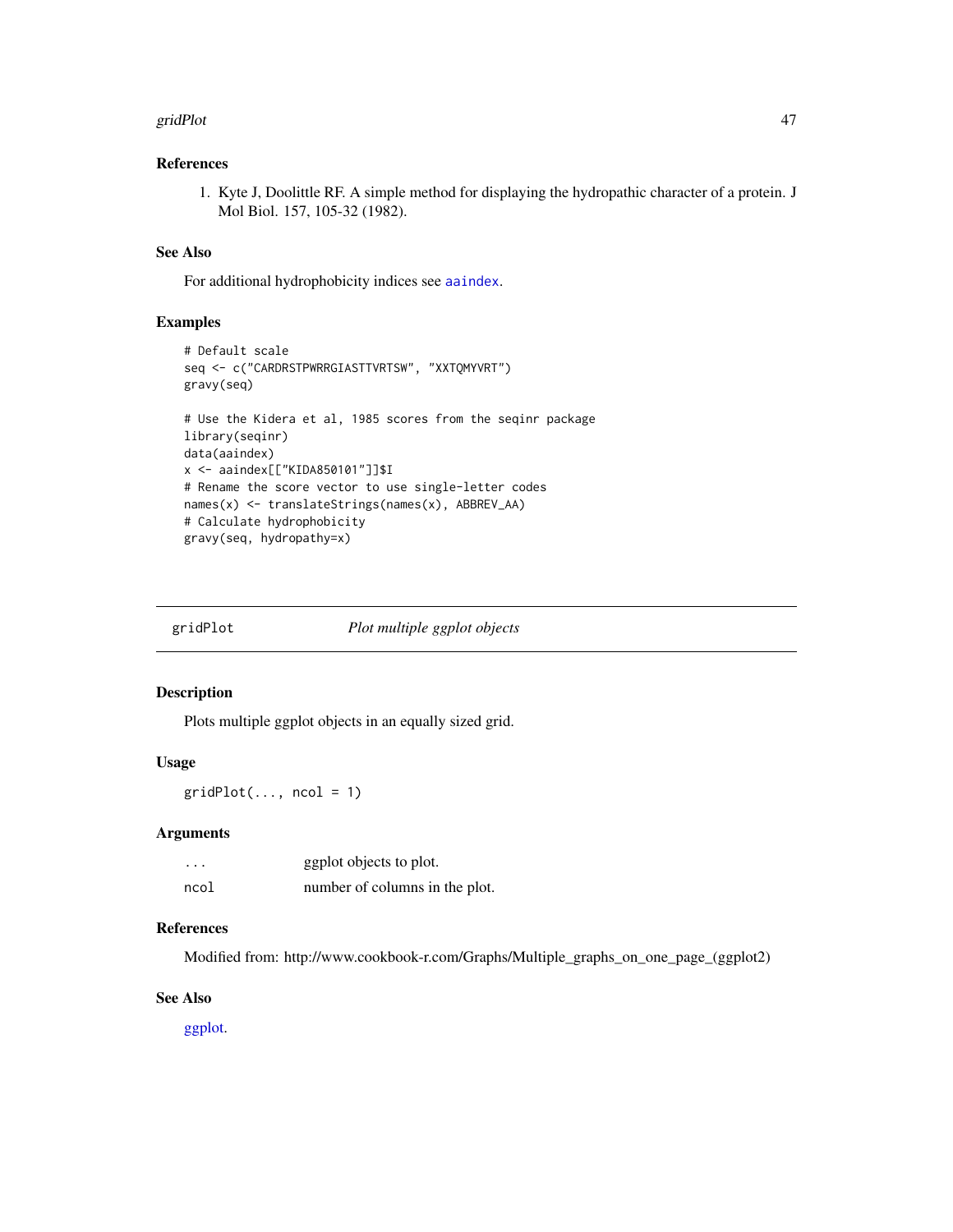groupGenes will group rows by shared V and J gene assignments, and optionally also by junction lengths. IGH:IGK/IGL, TRB:TRA, and TRD:TRG paired single-cell BCR/TCR sequencing and unpaired bulk sequencing (IGH, TRB, TRD chain only) are supported. In the case of ambiguous (multiple) gene assignments, the grouping may be specified to be a union across all ambiguous V and J gene pairs, analogous to single-linkage clustering (i.e., allowing for chaining).

## Usage

```
groupGenes(
  data,
  v_{call} = "v_{call}",
  j<sub>call</sub> = "j<sub>call</sub>",
  junc_len = NULL,
  cell_id = NULL,
  locus = "locus",
  only_heavy = TRUE,
  first = FALSE
\mathcal{L}
```
## Arguments

| data       | data. frame containing sequence data.                                                                                                                                                                                                                          |
|------------|----------------------------------------------------------------------------------------------------------------------------------------------------------------------------------------------------------------------------------------------------------------|
| v_call     | name of the column containing the heavy/long chain V-segment allele calls.                                                                                                                                                                                     |
| j_call     | name of the column containing the heavy/long chain J-segment allele calls.                                                                                                                                                                                     |
| junc_len   | name of column containing the junction length. If NULL then 1-stage partitioning<br>is perform considering only the V and J genes is performed. See Details for<br>further clarification.                                                                      |
| cell_id    | name of the column containing cell identifiers or barcodes. If specified, group-<br>ing will be performed in single-cell mode with the behavior governed by the<br>locus and only_heavy arguments. If set to NULL then the bulk sequencing data<br>is assumed. |
| locus      | name of the column containing locus information. Only applicable to single-cell<br>data. Ignored if cell_id=NULL.                                                                                                                                              |
| only_heavy | use only the IGH (BCR) or TRB/TRD (TCR) sequences for grouping. Only<br>applicable to single-cell data. Ignored if cell_id=NULL.                                                                                                                               |
| first      | if TRUE only the first call of the gene assignments is used. if FALSE the union of<br>ambiguous gene assignments is used to group all sequences with any overlap-<br>ping gene calls.                                                                          |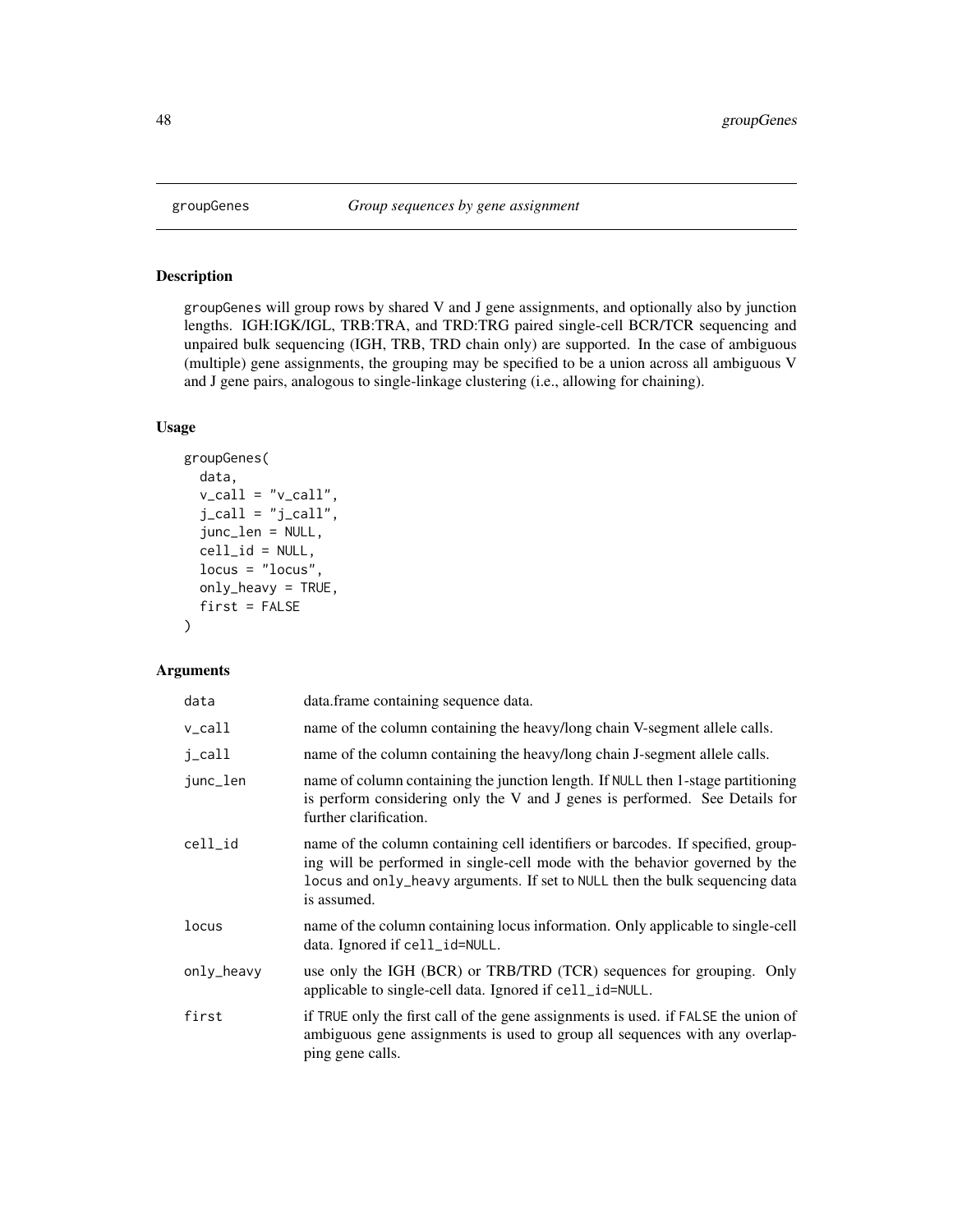## groupGenes 49

#### Details

To invoke single-cell mode the cell\_id argument must be specified and the locus column must be correct. Otherwise, groupGenes will be run with bulk sequencing assumptions, using all input sequences regardless of the values in the locus column.

Values in the locus column must be one of c("IGH", "IGI", "IGK", "IGL") for BCR or c("TRA", "TRB", "TRD", "TRG") for TCR sequences. Otherwise, the function returns an error message and stops.

Under single-cell mode with paired chained sequences, there is a choice of whether grouping should be done by (a) using IGH (BCR) or TRB/TRD (TCR) sequences only or (b) using IGH plus IGK/IGL (BCR) or TRB/TRD plus TRA/TRG (TCR). This is governed by the only\_heavy argument.

Specifying junc\_len will force groupGenes to perform a 1-stage partitioning of the sequences/cells based on V gene, J gene, and junction length simultaneously. If junc\_len=NULL (no column specified), then groupGenes performs only the first stage of a 2-stage partitioning in which sequences/cells are partitioned in the first stage based on V gene and J gene, and then in the second stage further splits the groups based on junction length (the second stage must be performed independently, as this only returns the first stage results).

In the input data, the  $v_{cal}$ call, j\_call, cell\_id, and locus columns, if present, must be of type character (as opposed to factor).

It is assumed that ambiguous gene assignments are separated by commas.

All rows containing NA values in any of the  $v_{\text{1}}$  call,  $j_{\text{2}}$  call, and junc<sub>1</sub> len (if junc<sub>1</sub> len != NULL) columns will be removed. A warning will be issued when a row containing an NA is removed.

#### Value

Returns a modified data.frame with disjoint union indices in a new vj\_group column.

If junc\_len is supplied, the grouping this vj\_group will have been based on V, J, and junction length simultaneously. However, the output column name will remain vj\_group.

The output v\_call, j\_call, cell\_id, and locus columns will be converted to type character if they were of type factor in the input data.

## Expectations for single-cell data

Single-cell paired chain data assumptions:

- every row represents a sequence (chain).
- heavy/long and light/short chains of the same cell are linked by cell\_id.
- the value in locus column indicates whether the chain is the heavy/long or light/short chain.
- each cell possibly contains multiple heavy/long and/or light/short chains.
- every chain has its own V(D)J annotation, in which ambiguous V(D)J annotations, if any, are separated by a comma.

Single-cell example:

- A cell has 1 heavy chain and 2 light chains.
- There should be 3 rows corresponding to this cell.
- One of the light chains may have an ambiguous V annotation which looks like "Homsap IGKV1-39\*01 F,Homsap IGKV1D-39\*01 F".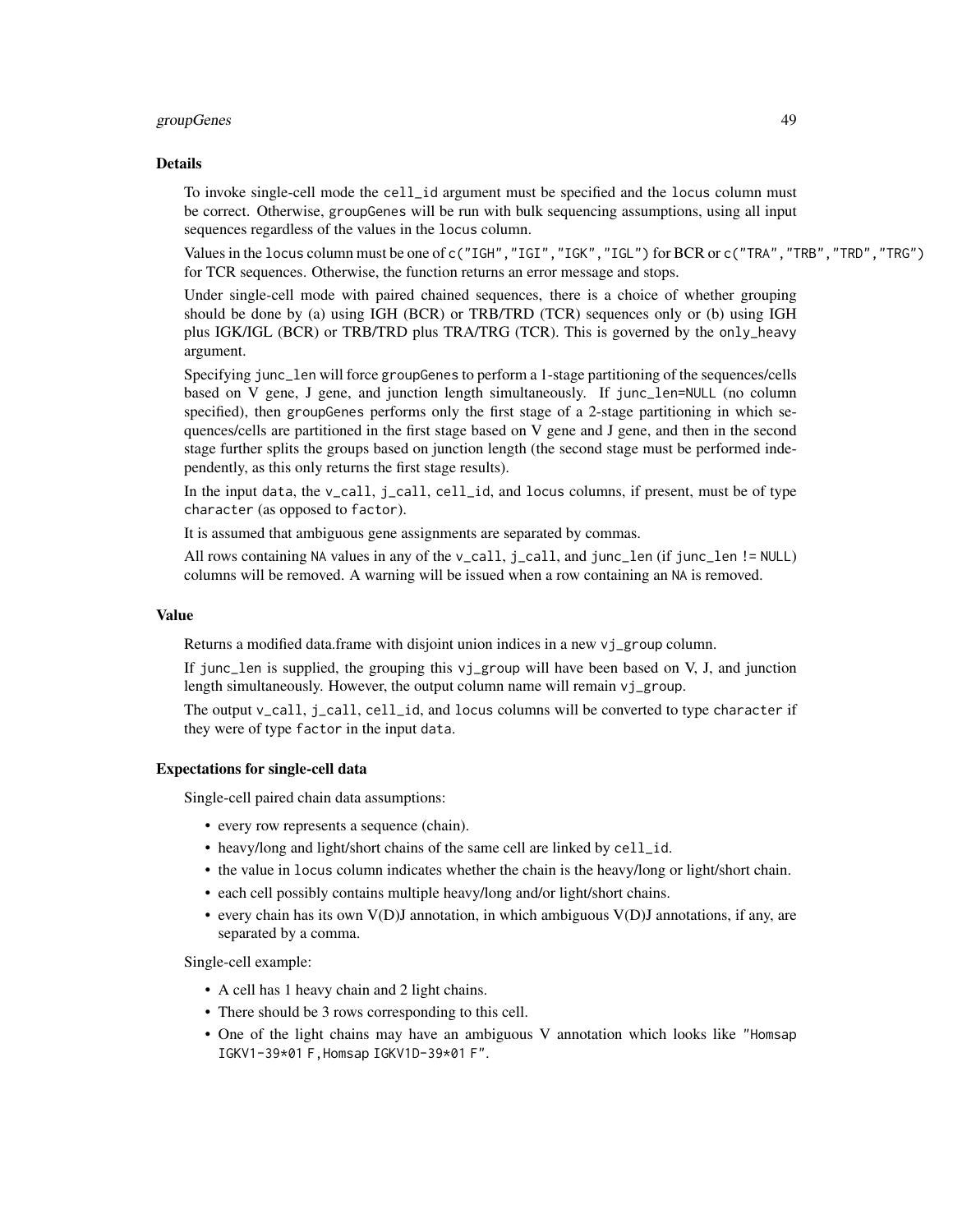#### Examples

```
# Group by genes
db <- groupGenes(ExampleDb)
head(db$vj_group)
```
<span id="page-49-0"></span>IMGT\_REGIONS *IMGT V-segment regions*

#### Description

A list defining the boundaries of V-segment framework regions (FWRs) and complementarity determining regions (CDRs) for IMGT-gapped immunoglobulin (Ig) nucleotide sequences according to the IMGT numbering scheme.

#### Usage

IMGT\_REGIONS

## Format

A list with regions named one of c("fwr1","cdr1","fwr2","cdr2","fwr3") with values containing a numeric vector of length two defining the c(start,end) positions of the named region.

#### References

<http://imgt.org>

isValidAASeq *Validate amino acid sequences*

#### Description

isValidAASeq checks that a set of sequences are valid non-ambiguous amino acid sequences. A sequence is considered valid if it contains only characters in the the non-ambiguous IUPAC character set or any characters in  $c("X", "." "," "-"," "*")$ .

# Usage

isValidAASeq(seq)

#### Arguments

seq character vector of sequences to check.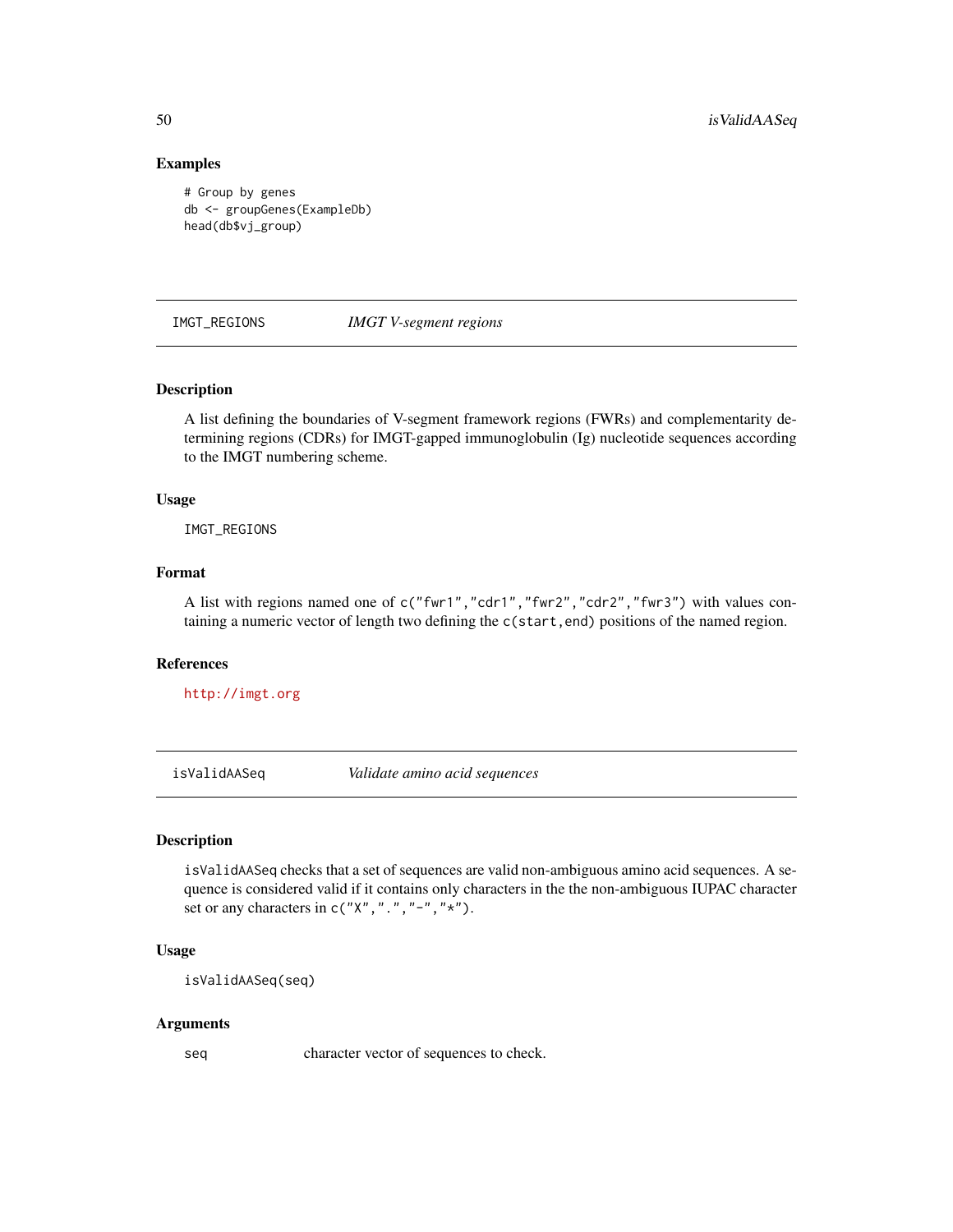## IUPAC\_CODES 51

## Value

A logical vector with TRUE for each valid amino acid sequences and FALSE for each invalid sequence.

## See Also

See [ABBREV\\_AA](#page-3-0) for the set of non-ambiguous amino acid characters. See [IUPAC\\_AA](#page-50-0) for the full set of ambiguous amino acid characters.

## Examples

```
seq <- c("CARDRSTPWRRGIASTTVRTSW", "XXTQMYVR--XX", "CARJ", "10")
isValidAASeq(seq)
```
#### IUPAC\_CODES *IUPAC ambiguous characters*

#### <span id="page-50-0"></span>Description

A translation list mapping IUPAC ambiguous characters code to corresponding nucleotide amino acid characters.

#### Usage

IUPAC\_DNA

IUPAC\_AA

DNA\_IUPAC

## Format

A list with single character codes as names and values containing character vectors that define the set of standard characters that match to each each ambiguous character.

- IUPAC\_DNA: DNA ambiguous character translations.
- IUPAC\_AA: Amino acid ambiguous character translations.
- DNA\_IUPAC: Ordered DNA to ambiguous characters

An object of class list of length 15.

An object of class list of length 25.

An object of class list of length 15.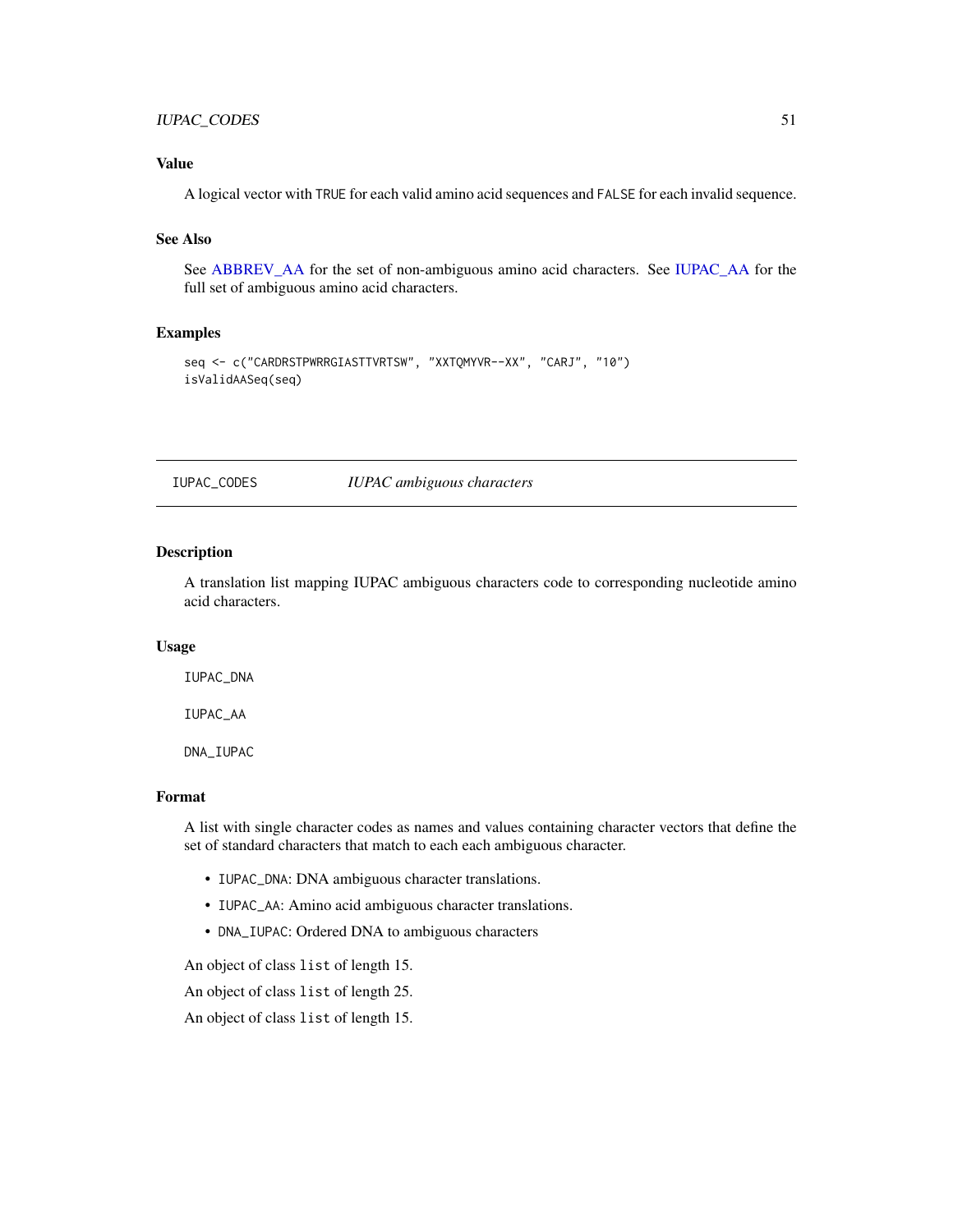junctionAlignment determines the number of deleted germline nucleotides in the junction region and the number of V gene and J gene nucleotides in the CDR3.

#### Usage

```
junctionAlignment(
  data,
  germline_db,
  v_{call} = "v_{call}",
  d_{cal1} = "d_{cal1}".j_{call} = "j_{call}",
  v_germline_start = "v_germline_start",
  v_germline_end = "v_germline_end",
  d_germline_start = "d_germline_start",
  d_germline_end = "d_germline_end",
  j_germline_start = "j_germline_start",
  j_germline_end = "j_germline_end",
  np1_length = "np1_length",
  np2_length = "np2_length",
  junction = "junction",
  junction_length = "junction_length",
  sequence_alignment = "sequence_alignment"
)
```
#### Arguments

| data             | data. frame containing sequence data.                                                              |  |
|------------------|----------------------------------------------------------------------------------------------------|--|
| germline_db      | reference germline database for the V, D and J genes. in data                                      |  |
| v_call           | V gene assignment column.                                                                          |  |
| d_call           | D gene assignment column.                                                                          |  |
| i_call           | J gene assignment column.                                                                          |  |
| v_germline_start |                                                                                                    |  |
|                  | column containing the start position of the alignment in the V reference germline.                 |  |
|                  | $\mu$ segminary and column containing the and neglign of the elignment in the V seference counting |  |

v\_germline\_end column containing the end position of the alignment in the V reference germline. d\_germline\_start

column containing the start position of the alignment in the D reference germline.

d\_germline\_end column containing the start position of the alignment in the D reference germline. j\_germline\_start

column containing the start position of the alignment in the J reference germline.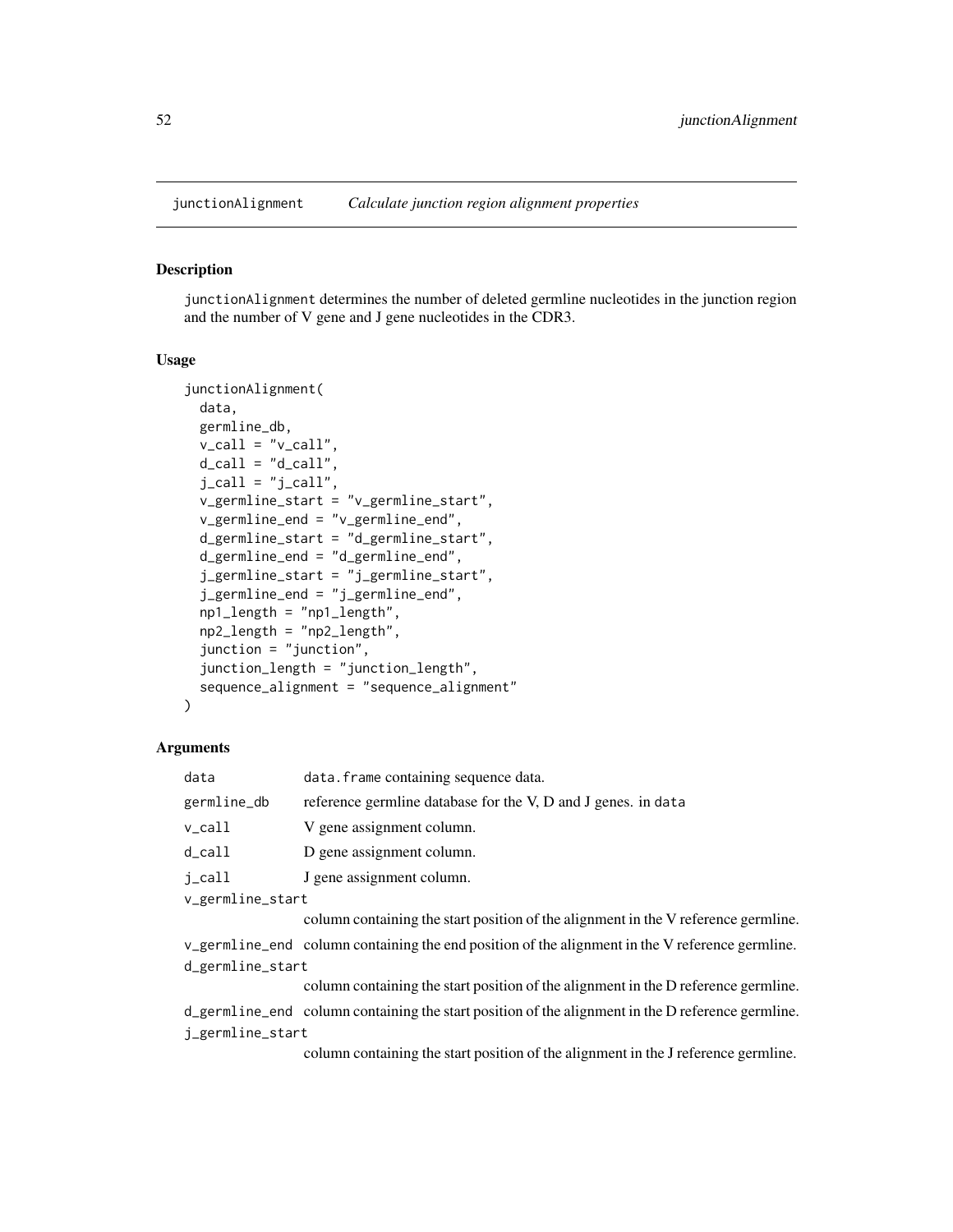|                    | j_germline_end column containing the start position of the alignment in the J reference germline.                     |
|--------------------|-----------------------------------------------------------------------------------------------------------------------|
| np1_length         | combined length of the N and P regions between the V and D regions (heavy<br>chain) or V and J regions (light chain). |
| np2_length         | combined length of the N and P regions between the D and J regions (heavy<br>chain).                                  |
| junction           | column containing the junction sequence.                                                                              |
| junction_length    |                                                                                                                       |
|                    | column containing the length of the junction region in nucleotides.                                                   |
| sequence_alignment |                                                                                                                       |

column containing the aligned sequence.

#### Value

A modified input data.frame with the following additional columns storing junction alignment information:

- 1. e3v\_length: number of 3' V germline nucleotides deleted.
- 2. e5d\_length: number of 5' D germline nucleotides deleted.
- 3. e3d\_length: number of 3' D germline nucleotides deleted.
- 4. e5j\_length: number of 5' J germline nucleotides deleted.
- 5. v\_cdr3\_length: number of sequence\_alignment V nucleotides in the CDR3.
- 6. j\_cdr3\_length: number of sequence\_alignment J nucleotides in the CDR3.

#### Examples

```
germline_db <- list(
"IGHV3-11*05"="CAGGTGCAGCTGGTGGAGTCTGGGGGA...GGCTTGGTCAAGCCTGGAGGGTCCCTGAGACT
CTCCTGTGCAGCCTCTGGATTCACCTTC............AGTGACTACTACATGAGCTGGATCCGCCAGGCTCCAG
GGAAGGGGCTGGAGTGGGTTTCATACATTAGTAGTAGT......AGTAGTTACACAAACTACGCAGACTCTGTGAAG
...GGCCGATTCACCATCTCCAGAGACAACGCCAAGAACTCACTGTATCTGCAAATGAACAGCCTGAGAGCCGAGGA
CACGGCCGTGTATTACTGTGCGAGAGA",
"IGHD3-10*01"="GTATTACTATGGTTCGGGGAGTTATTATAAC",
"IGHJ5*02"="ACAACTGGTTCGACCCCTGGGGCCAGGGAACCCTGGTCACCGTCTCCTCAG"
\mathcal{L}
```

```
db <- junctionAlignment(SingleDb, germline_db)
```
makeChangeoClone *Generate a ChangeoClone object for lineage construction*

#### Description

makeChangeoClone takes a data.frame with AIRR or Change-O style columns as input and masks gap positions, masks ragged ends, removes duplicates sequences, and merges annotations associated with duplicate sequences. It returns a ChangeoClone object which serves as input for lineage reconstruction.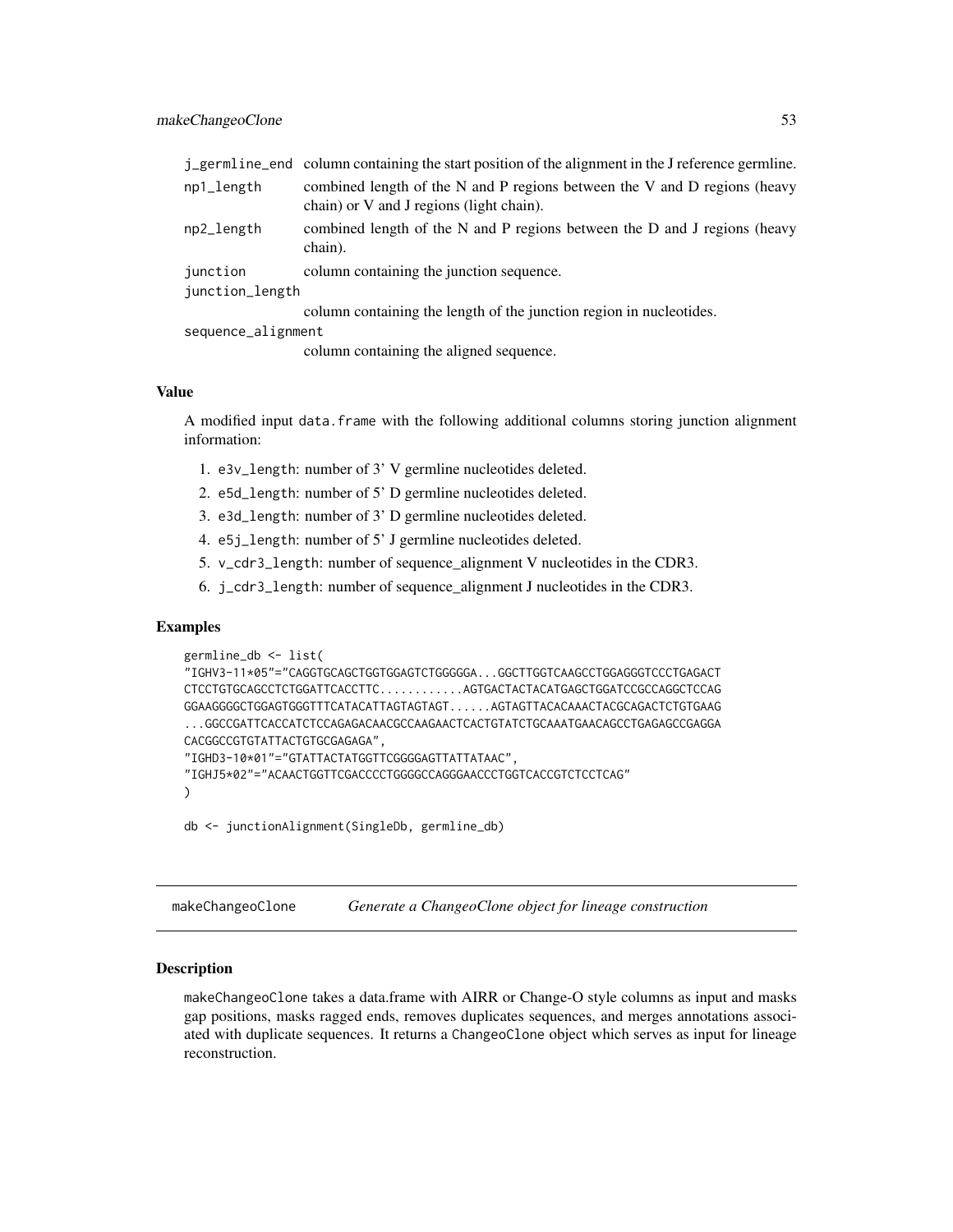# Usage

```
makeChangeoClone(
 data,
  id = "sequence_id",seq = "sequence_alignment",
 germ = "germline_alignment",
 v_{cal} = "v_{cal}]',
 j<sub>call</sub> = "j<sub>call</sub>",
  junc_len = "junction_length",
 clone = "clone_id",
 mask\_char = "N",max\_mask = 0,pad_end = FALSE,
  text_fields = NULL,
  num_fields = NULL,
  seq_fields = NULL,
 add\_count = TRUE,verbose = FALSE
)
```
## Arguments

| data                | data.frame containing the AIRR or Change-O data for a clone. See Details for<br>the list of required columns and their default values.                                                                                                                                                                       |
|---------------------|--------------------------------------------------------------------------------------------------------------------------------------------------------------------------------------------------------------------------------------------------------------------------------------------------------------|
| id                  | name of the column containing sequence identifiers.                                                                                                                                                                                                                                                          |
| seq                 | name of the column containing observed DNA sequences. All sequences in this<br>column must be multiple aligned.                                                                                                                                                                                              |
| germ                | name of the column containing germline DNA sequences. All entries in this col-<br>umn should be identical for any given clone, and they must be multiple aligned<br>with the data in the seq column.                                                                                                         |
| v_call              | name of the column containing V-segment allele assignments. All entries in this<br>column should be identical to the gene level.                                                                                                                                                                             |
| $j$ <sub>call</sub> | name of the column containing J-segment allele assignments. All entries in this<br>column should be identical to the gene level.                                                                                                                                                                             |
| junc_len            | name of the column containing the length of the junction as a numeric value.<br>All entries in this column should be identical for any given clone.                                                                                                                                                          |
| clone               | name of the column containing the identifier for the clone. All entries in this<br>column should be identical.                                                                                                                                                                                               |
| mask_char           | character to use for masking and padding.                                                                                                                                                                                                                                                                    |
| max_mask            | maximum number of characters to mask at the leading and trailing sequence<br>ends. If NULL then the upper masking bound will be automatically determined<br>from the maximum number of observed leading or trailing Ns amongst all se-<br>quences. If set to 0 (default) then masking will not be performed. |
| pad_end             | if TRUE pad the end of each sequence with mask_char to make every sequence<br>the same length.                                                                                                                                                                                                               |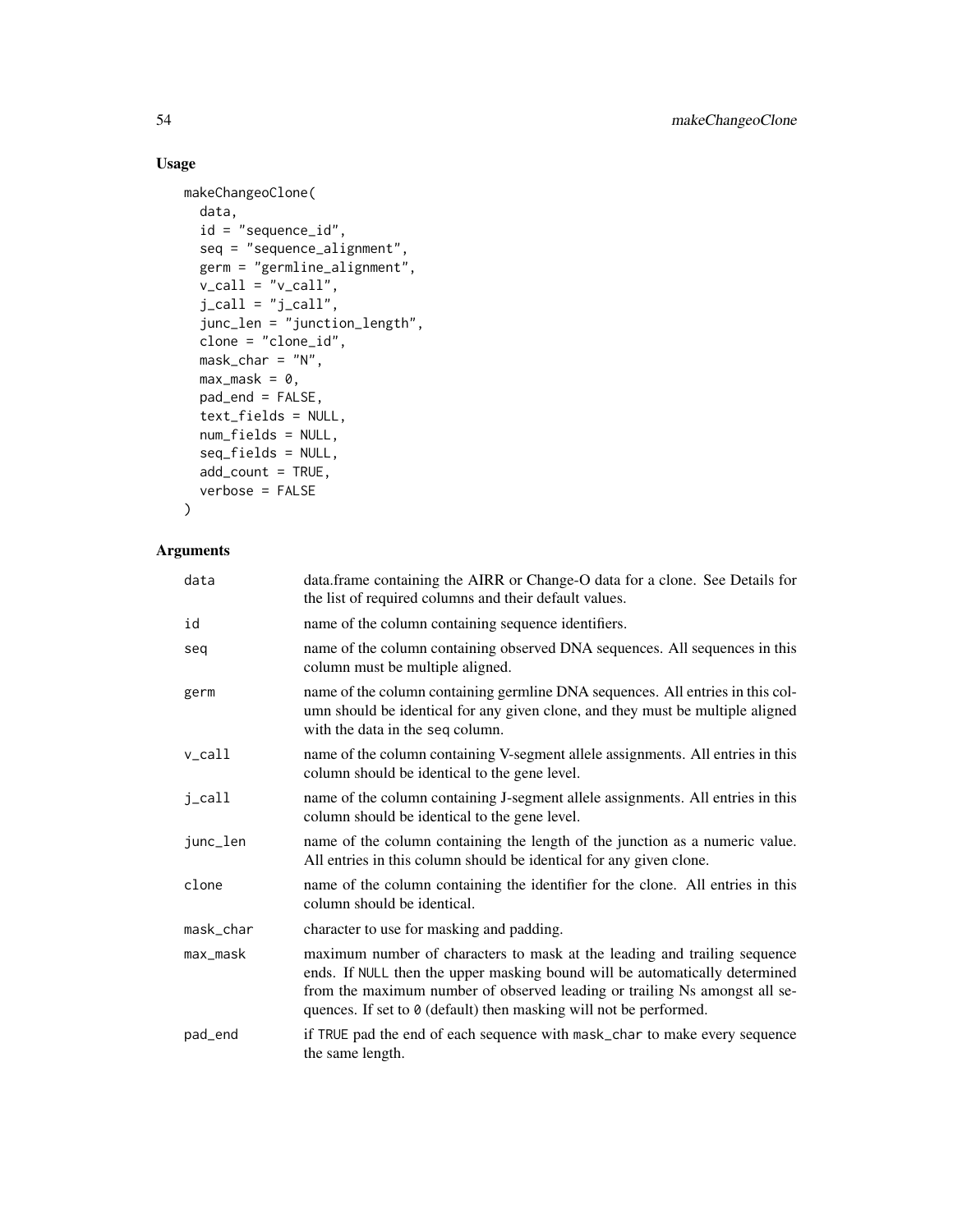| text_fields | text annotation columns to retain and merge during duplicate removal.                                                                                                                                                                           |
|-------------|-------------------------------------------------------------------------------------------------------------------------------------------------------------------------------------------------------------------------------------------------|
| num_fields  | numeric annotation columns to retain and sum during duplicate removal.                                                                                                                                                                          |
| seq_fields  | sequence annotation columns to retain and collapse during duplicate removal.<br>Note, this is distinct from the seq and germ arguments, which contain the pri-<br>mary sequence data for the clone and should not be repeated in this argument. |
| add_count   | if TRUE add an additional annotation column called collapse_count during<br>duplicate removal that indicates the number of sequences that were collapsed.                                                                                       |
| verbose     | passed on to collapseDuplicates. If TRUE, report the numbers of input, dis-<br>carded and output sequences; otherwise, process sequences silently.                                                                                              |

#### Details

The input data.frame (data) must columns for each of the required column name arguments: id, seq, germ, v\_call, j\_call, junc\_len, and clone. The default values are as follows:

- id = "sequence\_id": unique sequence identifier.
- seq = "sequence\_alignment": IMGT-gapped sample sequence.
- germ = "germline\_alignment": IMGT-gapped germline sequence.
- v\_call = "v\_call": V segment allele call.
- j\_call = "j\_call": J segment allele call.
- junc\_len = "junction\_length": junction sequence length.
- clone = "clone\_id": clone identifier.

Additional annotation columns specified in the text\_fields, num\_fields or seq\_fields arguments will be retained in the data slot of the return object, but are not required. If the input data.frame data already contains a column named sequence, which is not used as the seq argument, then that column will not be retained.

The default columns are IMGT-gapped sequence columns, but this is not a requirement. However, all sequences (both observed and germline) must be multiple aligned using some scheme for both proper duplicate removal and lineage reconstruction.

The value for the germline sequence, V-segment gene call, J-segment gene call, junction length, and clone identifier are determined from the first entry in the germ, v\_call, j\_call, junc\_len and clone columns, respectively. For any given clone, each value in these columns should be identical.

#### Value

A [ChangeoClone](#page-17-0) object containing the modified clone.

#### See Also

Executes in order [maskSeqGaps,](#page-58-0) [maskSeqEnds,](#page-57-0) [padSeqEnds,](#page-61-0) and [collapseDuplicates.](#page-20-0) Returns a [ChangeoClone](#page-17-0) object which serves as input to [buildPhylipLineage.](#page-12-0)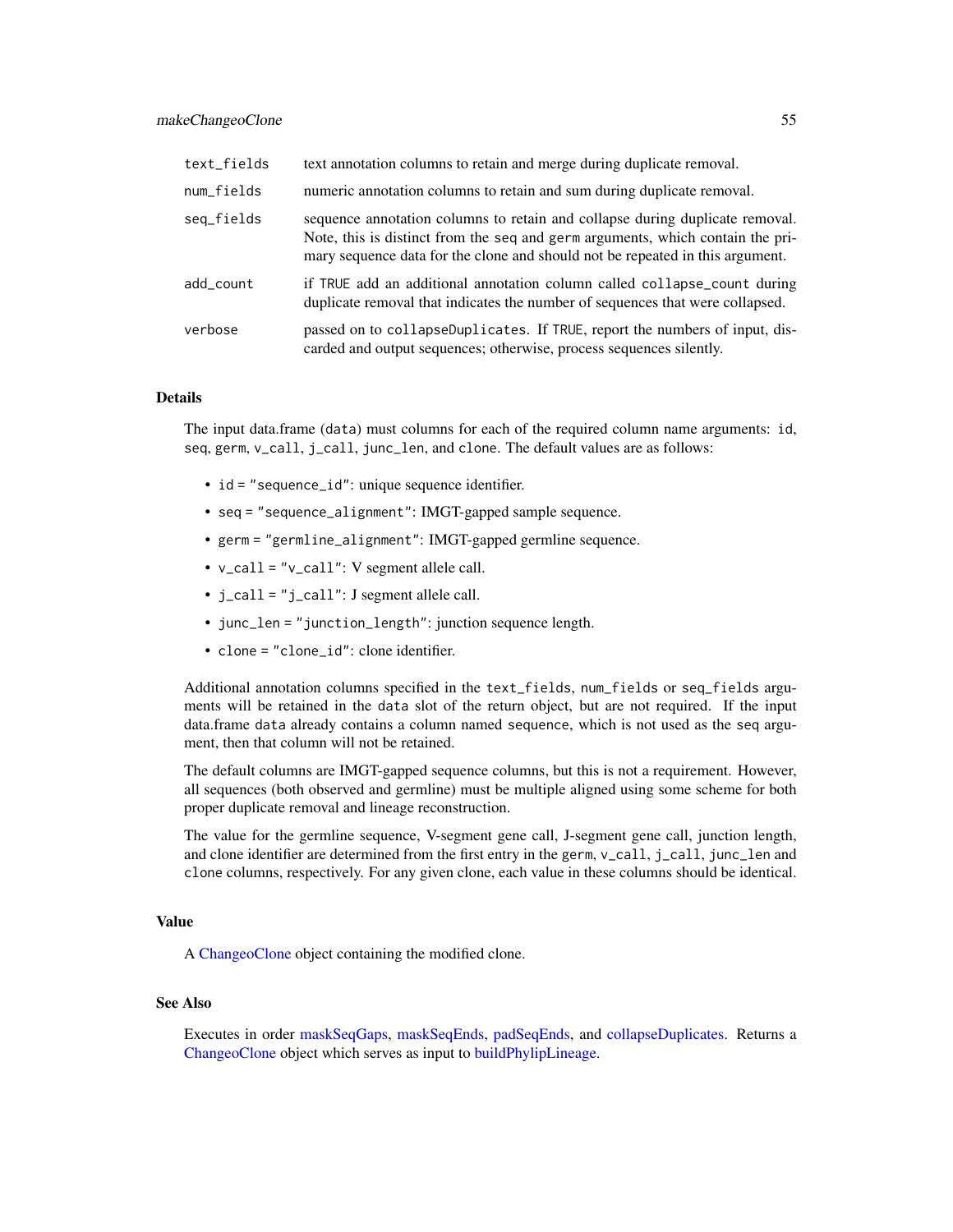## Examples

```
# Example data
db <- data.frame(sequence_id=LETTERS[1:4],
                 sequence_alignment=c("CCCCTGGG", "CCCCTGGN", "NAACTGGN", "NNNCTGNN"),
                 germline_alignment="CCCCAGGG",
                 v_call="Homsap IGKV1-39*01 F",
                 j_call="Homsap IGKJ5*01 F",
                 junction_length=2,
                 clone_id=1,
                 c_call=c("IGHM", "IGHG", "IGHG", "IGHA"),
                 duplicate_count=1:4,
                 stringsAsFactors=FALSE)
 # Without end masking
 makeChangeoClone(db, text_fields="c_call", num_fields="duplicate_count")
 # With end masking
 makeChangeoClone(db, max_mask=3, text_fields="c_call", num_fields="duplicate_count")
```
makeTempDir *Create a temporary folder*

## Description

makeTempDir creates a randomly named temporary folder in the system temp location.

#### Usage

makeTempDir(prefix)

#### **Arguments**

prefix prefix name for the folder.

## Value

The path to the temporary folder.

# See Also

This is just a wrapper for [tempfile](#page-0-0) and [dir.create.](#page-0-0)

## Examples

makeTempDir("Clone50")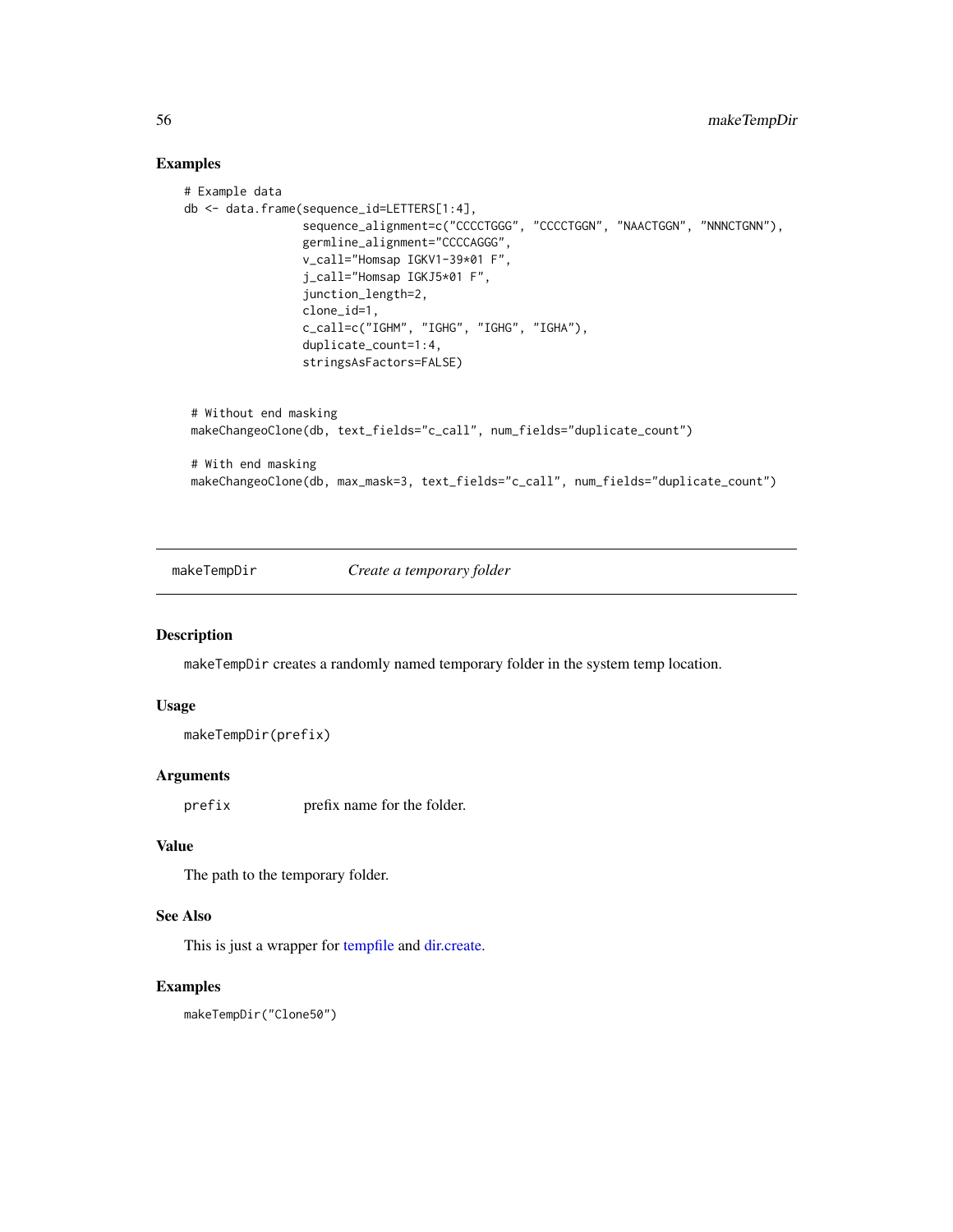<span id="page-56-0"></span>maskPositionsByQuality

*Mask sequence positions with low quality*

#### Description

maskPositionsByQuality will replace positions that have a sequencing quality score lower that min\_quality with an "N" character.

#### Usage

```
maskPositionsByQuality(
  data,
  min\_quality = 70,
  sequence = "sequence_alignment",
  quality_num = "quality_alignment_num"
\mathcal{L}
```
#### Arguments

| data        | data. frame containing sequence data.                                                                                    |
|-------------|--------------------------------------------------------------------------------------------------------------------------|
| min_quality | minimum quality score. Positions with sequencing quality less than min_qual<br>will be masked.                           |
| sequence    | column in data with sequence data to be masked.                                                                          |
| quality_num | column in data with quality scores (a string of numeric values, comma sepa-<br>rated) that can be used to mask sequence. |

### Value

Modified data data.frame with an additional field containing quality masked sequences. The name of this field is created concatenating the sequence name and "\_masked".

# See Also

[readFastqDb](#page-78-0) and [getPositionQuality](#page-40-0)

```
db <- airr::read_rearrangement(system.file("extdata", "example_quality.tsv", package="alakazam"))
fastq_file <- system.file("extdata", "example_quality.fastq", package="alakazam")
db <- readFastqDb(db, fastq_file, quality_offset=-33)
maskPositionsByQuality(db, min_quality=90, quality_num="quality_alignment_num")
```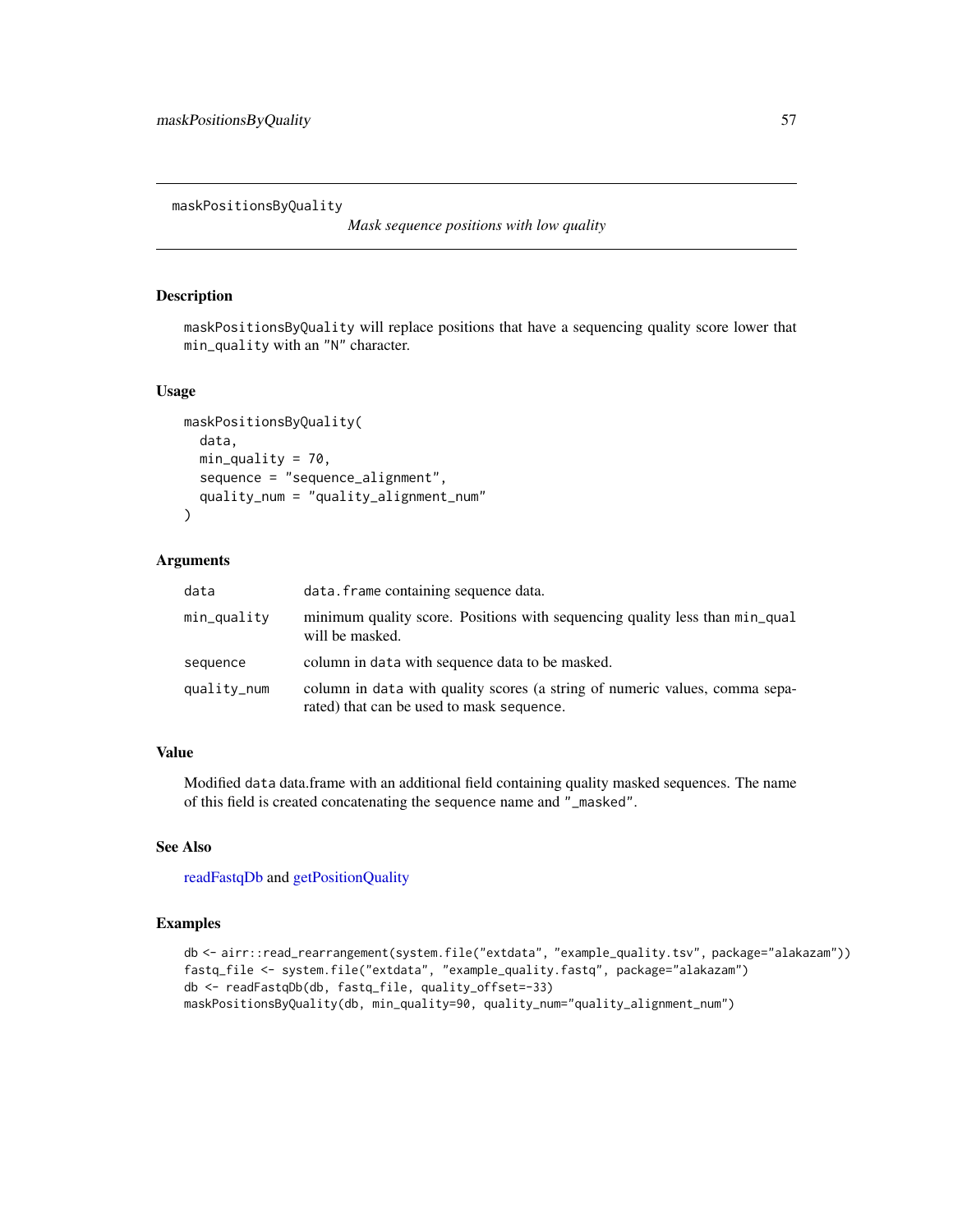<span id="page-57-0"></span>

maskSeqEnds takes a vector of DNA sequences, as character strings, and replaces the leading and trailing characters with "N" characters to create a sequence vector with uniformly masked outer sequence segments.

#### Usage

```
maskSeqEnds(seq, mask_char = "N", max_mask = NULL, trim = FALSE)
```
### Arguments

| seg       | character vector of DNA sequence strings.                                                                                                                                                                                                                                           |
|-----------|-------------------------------------------------------------------------------------------------------------------------------------------------------------------------------------------------------------------------------------------------------------------------------------|
| mask_char | character to use for masking.                                                                                                                                                                                                                                                       |
| max_mask  | the maximum number of characters to mask. If set to 0 then no masking will<br>be performed. If set to NULL then the upper masking bound will be automati-<br>cally determined from the maximum number of observed leading or trailing "N"<br>characters amongst all strings in seq. |
| trim      | if TRUE leading and trailing characters will be cut rather than masked with "N"<br>characters.                                                                                                                                                                                      |

#### Value

A modified seq vector with masked (or optionally trimmed) sequences.

## See Also

See [maskSeqGaps](#page-58-0) for masking internal gaps. See [padSeqEnds](#page-61-0) for padding sequence of unequal length.

#### Examples

```
# Default behavior uniformly masks ragged ends
seq <- c("CCCCTGGG", "NAACTGGN", "NNNCTGNN")
maskSeqEnds(seq)
```
# Does nothing maskSeqEnds(seq, max\_mask=0)

# Cut ragged sequence ends maskSeqEnds(seq, trim=TRUE)

```
# Set max_mask to limit extent of masking and trimming
maskSeqEnds(seq, max_mask=1)
maskSeqEnds(seq, max_mask=1, trim=TRUE)
```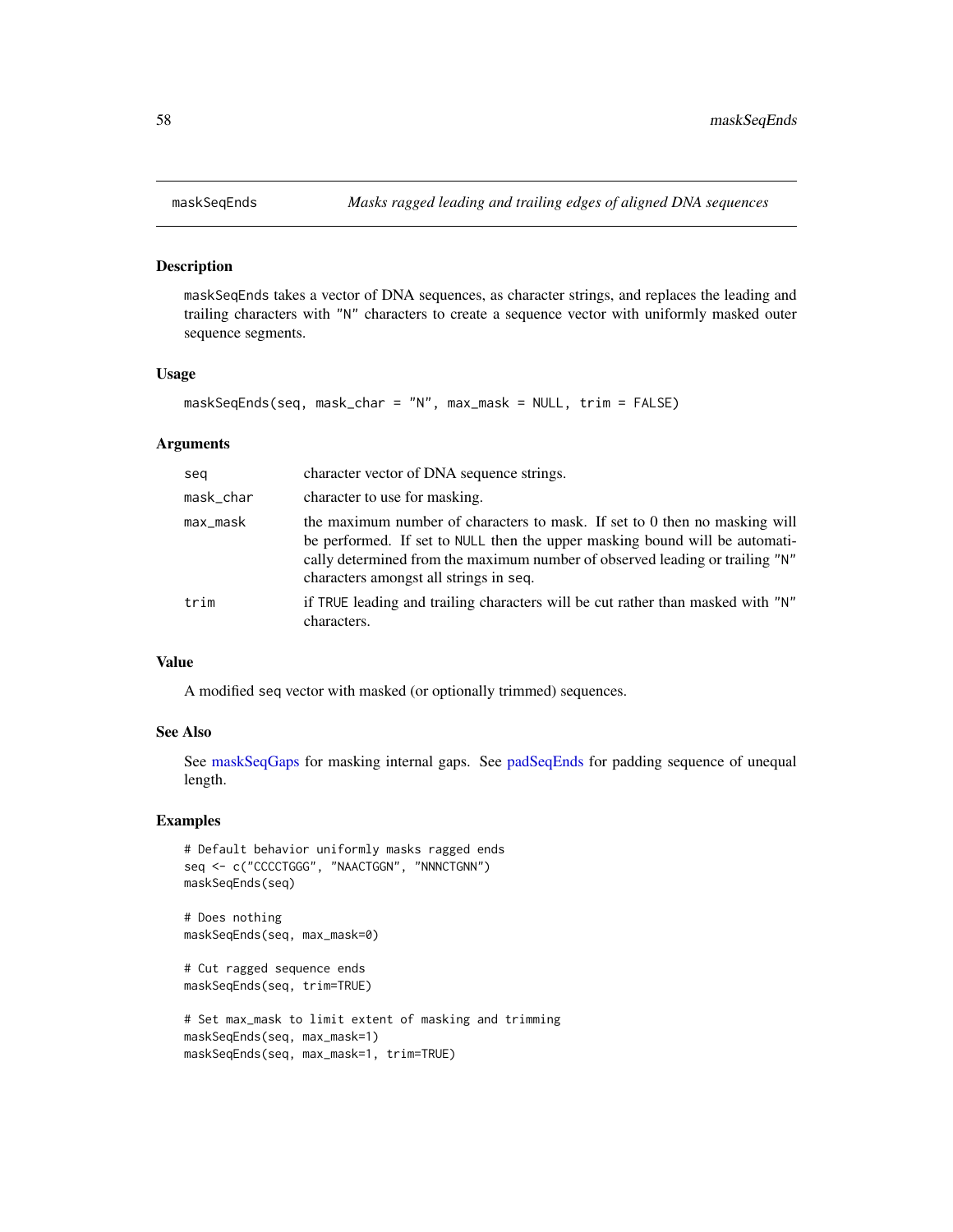```
# Mask dashes instead of Ns
seq <- c("CCCCTGGG", "-AACTGG-", "---CTG--")
maskSeqEnds(seq, mask_char="-")
```
<span id="page-58-0"></span>maskSeqGaps *Masks gap characters in DNA sequences*

## Description

```
maskSeqGaps substitutes gap characters, c("-","."), with "N" in a vector of DNA sequences.
```
## Usage

```
maskSeqGaps(seq, mask_char = "N", outer_only = FALSE)
```
## Arguments

| sea        | character vector of DNA sequence strings.                                                          |
|------------|----------------------------------------------------------------------------------------------------|
| mask_char  | character to use for masking.                                                                      |
| outer_only | if TRUE replace only contiguous leading and trailing gaps; if FALSE replace all<br>gap characters. |

## Value

A modified seq vector with "N" in place of  $c("-", ".^")$  characters.

# See Also

See [maskSeqEnds](#page-57-0) for masking ragged edges.

```
# Mask with Ns
maskSeqGaps(c("ATG-C", "CC..C"))
maskSeqGaps("--ATG-C-")
maskSeqGaps("--ATG-C-", outer_only=TRUE)
# Mask with dashes
```

```
maskSeqGaps(c("ATG-C", "CC..C"), mask_char="-")
```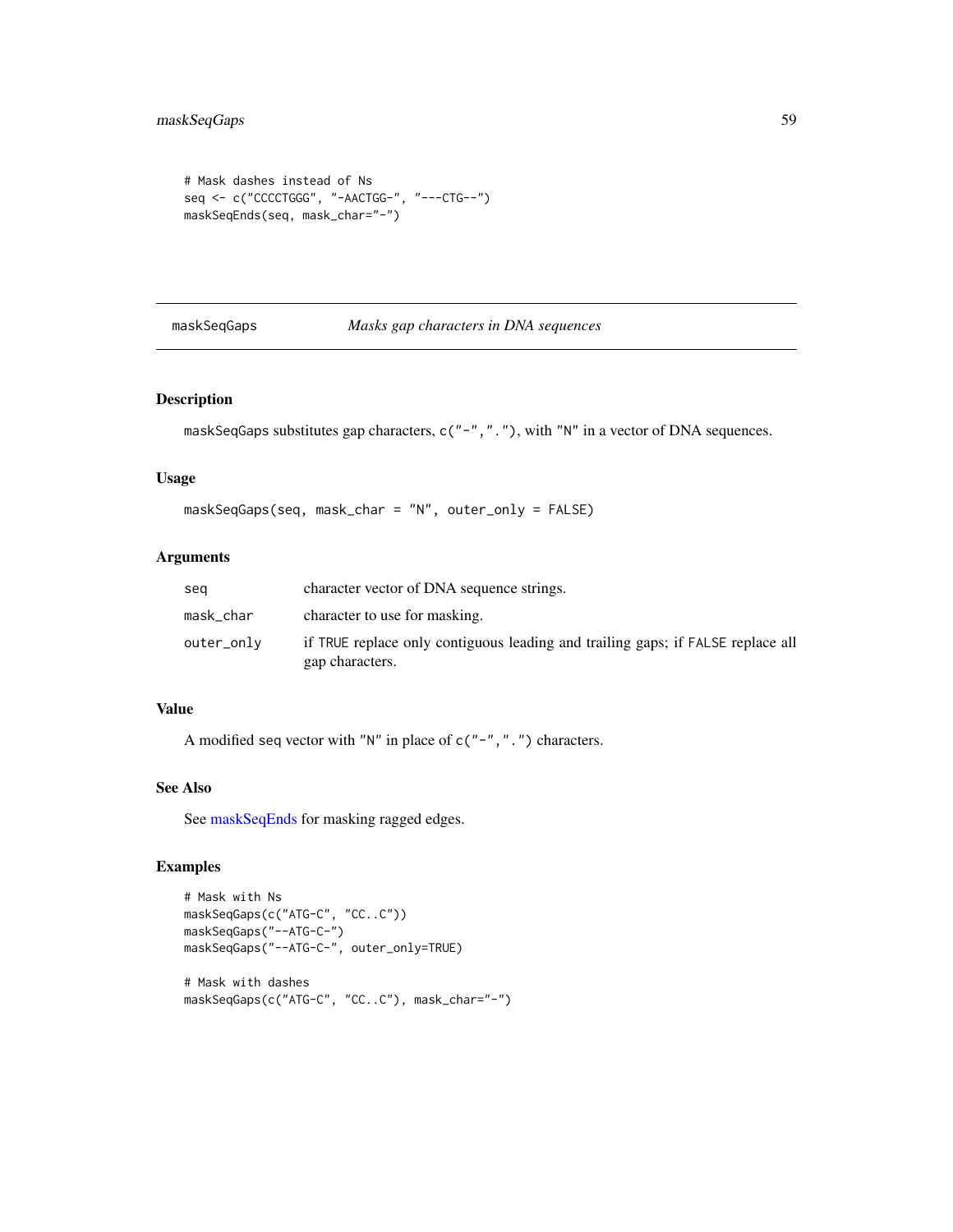<span id="page-59-0"></span>

MRCATest defines the significance of enrichment for annotations appearing at the MRCA of the tree.

#### Usage

```
## S4 method for signature 'MRCATest'
print(x)
```

```
## S4 method for signature 'MRCATest,missing'
plot(x, y, ...)
```
## Arguments

| х         | MRCATest object.                   |
|-----------|------------------------------------|
|           | ignored.                           |
| $\cdot$ . | arguments to pass to plotMRCATest. |

#### Slots

tests data.frame describing the significance test results with columns:

- annotation: annotation value.
- count: observed count of MRCA positions with the given annotation.
- expected: expected mean count of MRCA occurance for the annotation.
- pvalue: one-sided p-value for the hypothesis that the observed annotation abundance is greater than expected.

permutations data.frame containing the raw permutation test data with columns:

- annotation: annotation value.
- count: count of MRCA positions with the given annotation.
- iter: numerical index define which permutation realization each observation corresponds to.

nperm number of permutation realizations.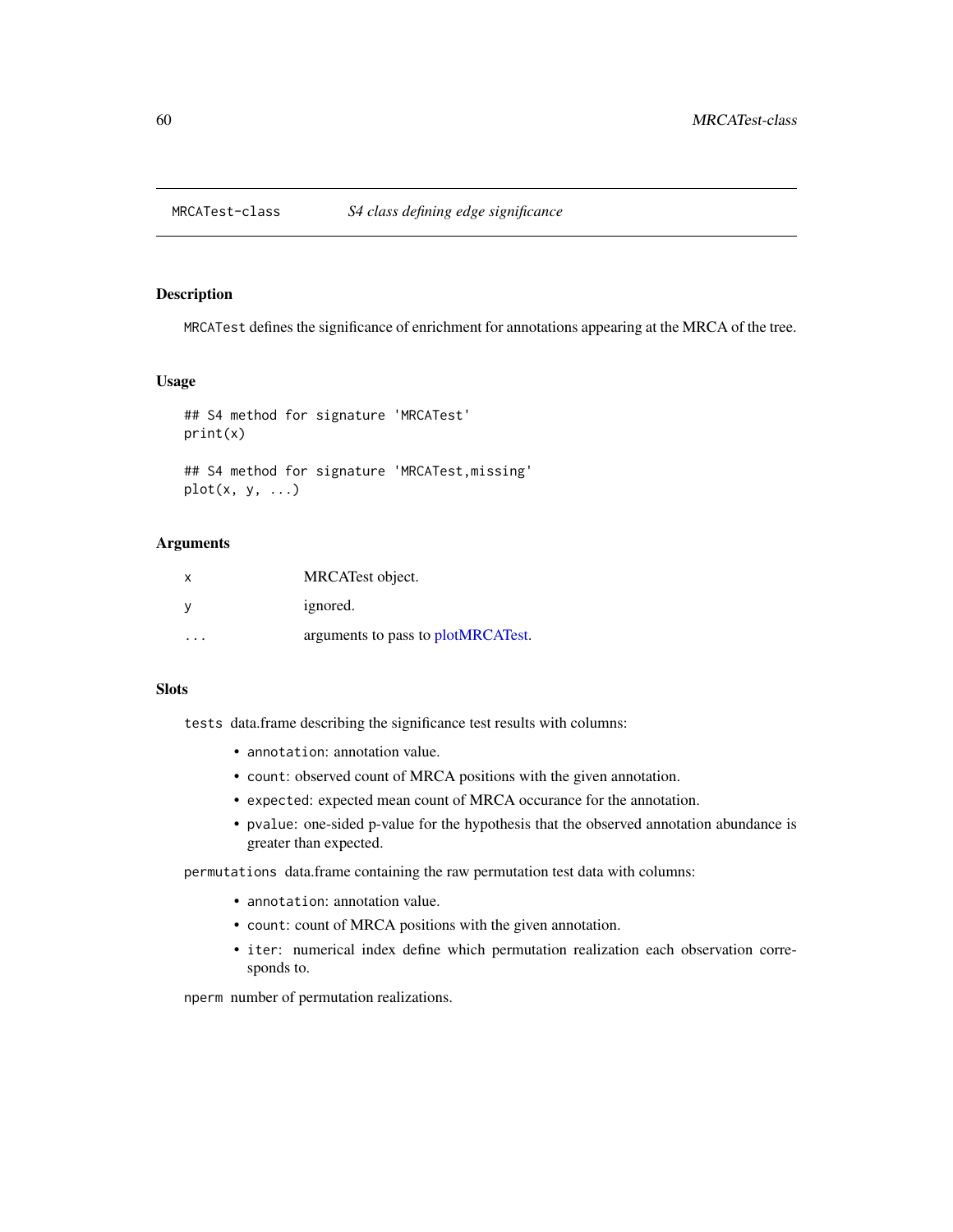nonsquareDist calculates all pairwise distance between a set of sequences and a subset of it.

## Usage

nonsquareDist(seq, indx, dist\_mat = getDNAMatrix())

## Arguments

| seq      | character vector containing a DNA sequences. The sequence vector needs to be<br>named.                                                                                                                                                                                                                                                                                                                                                                                        |
|----------|-------------------------------------------------------------------------------------------------------------------------------------------------------------------------------------------------------------------------------------------------------------------------------------------------------------------------------------------------------------------------------------------------------------------------------------------------------------------------------|
| indx     | numeric vector contating the indices (a subset of indices of seq).                                                                                                                                                                                                                                                                                                                                                                                                            |
| dist mat | Character distance matrix. Defaults to a Hamming distance matrix returned by<br>getDNAMatrix. If gap characters, c("-","."), are assigned a value of -1 in<br>dist_mat then contiguous gaps of any run length, which are not present in both<br>sequences, will be counted as a distance of 1. Meaning, indels of any length<br>will increase the sequence distance by 1. Gap values other than -1 will return a<br>distance that does not consider indels as a special case. |

#### Value

A matrix of numerical distance between each entry in seq and sequences specified by indx indices.

Note that the input subsampled indices will be ordered ascendingly. Therefore, it is necassary to assign unique names to the input sequences, seq, to recover the input order later. Row and columns names will be added accordingly.

Amino acid distance matrix may be built with [getAAMatrix.](#page-36-0) Uses [seqDist](#page-82-0) for calculating distances between pairs. See [pairwiseEqual](#page-63-0) for generating an equivalence matrix.

```
# Gaps will be treated as Ns with a gap=0 distance matrix
seq <- c(A="ATGGC", B="ATGGG", C="ATGGG", D="AT--C")
pairwiseDist(seq,
             dist_mat=getDNAMatrix(gap=0))
nonsquareDist(seq, indx=c(1,3),
             dist_mat=getDNAMatrix(gap=0))
```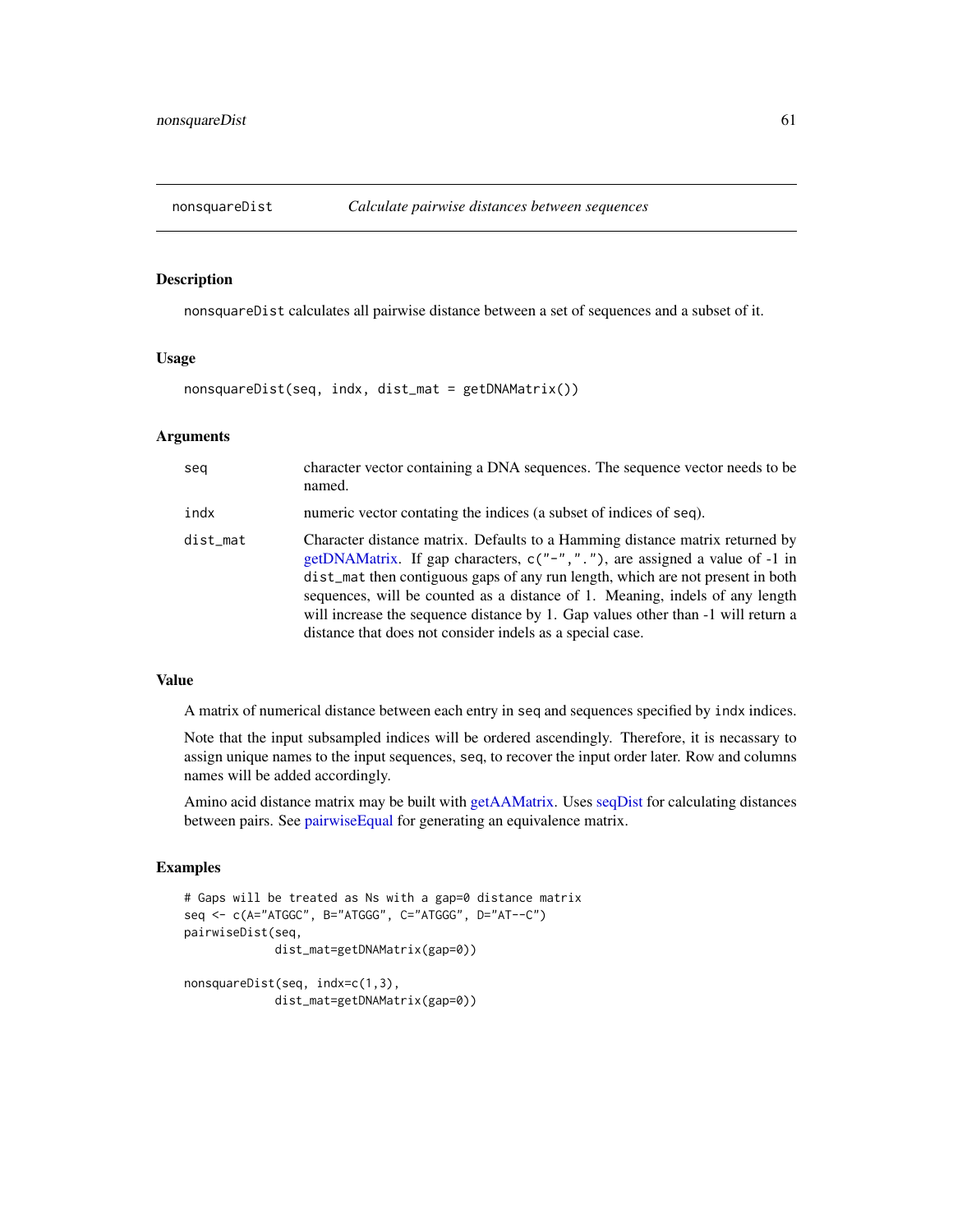<span id="page-61-0"></span>

padSeqEnds takes a vector of DNA sequences, as character strings, and appends the ends of each sequence with an appropriate number of "N" characters to create a sequence vector with uniform lengths.

#### Usage

```
padSeqEnds(seq, len = NULL, start = FALSE, pad_char = "N", mod3 = TRUE)
```
#### Arguments

| seg      | character vector of DNA sequence strings.                                               |
|----------|-----------------------------------------------------------------------------------------|
| len      | length to pad to. Only applies if longer than the maximum length of the data in<br>seg. |
| start    | if TRUE pad the beginning of each sequence instead of the end.                          |
| pad_char | character to use for padding.                                                           |
| mod3     | if TRUE pad sequences to be of length multiple three.                                   |

## Value

A modified seq vector with padded sequences.

## See Also

See [maskSeqEnds](#page-57-0) for creating uniform masking from existing masking.

```
# Default behavior uniformly pads ragged ends
seq <- c("CCCCTGGG", "ACCCTG", "CCCC")
padSeqEnds(seq)
```

```
# Pad to fixed length
padSeqEnds(seq, len=15)
```

```
# Add padding to the beginning of the sequences instead of the ends
padSeqEnds(seq, start=TRUE)
padSeqEnds(seq, len=15, start=TRUE)
```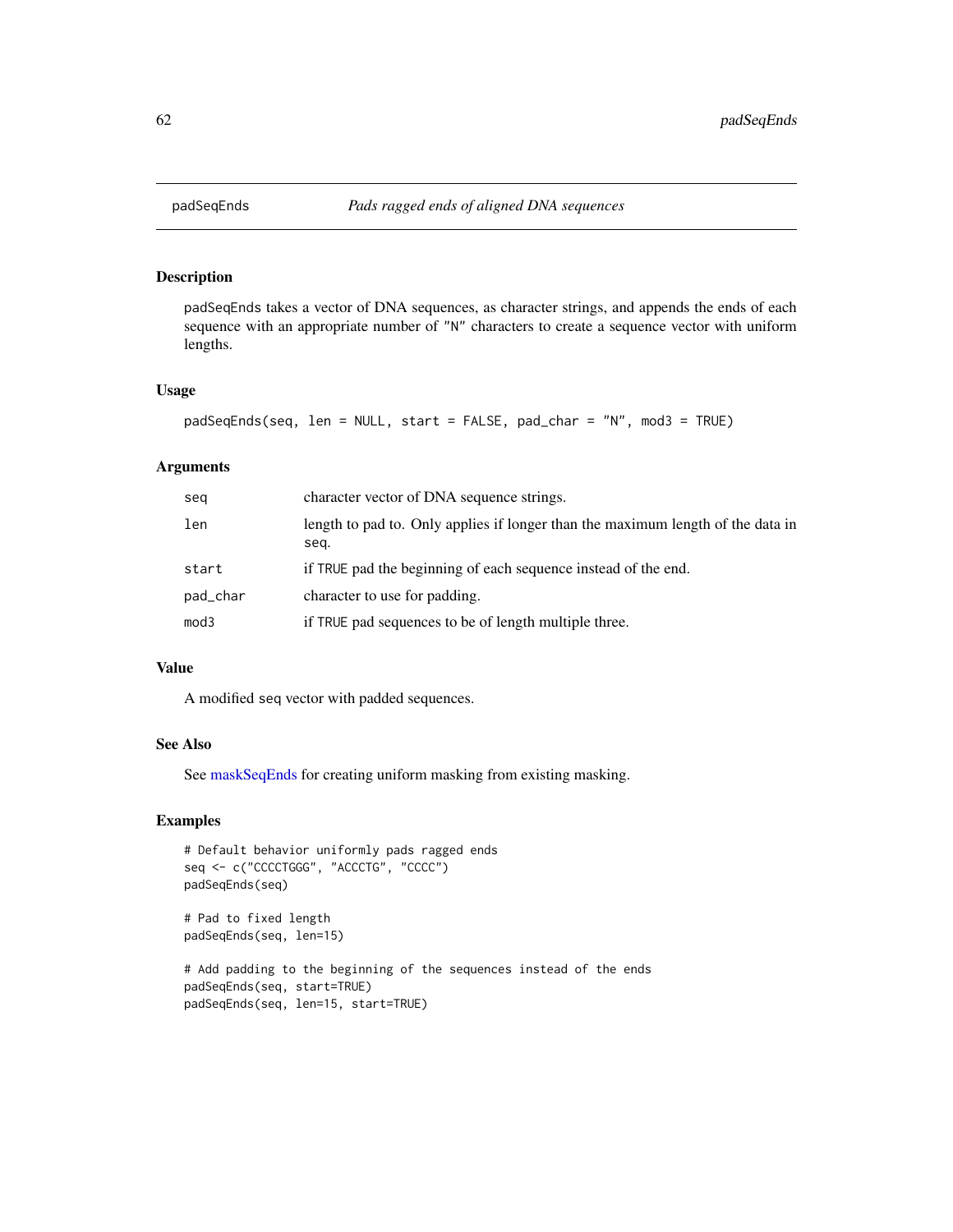<span id="page-62-0"></span>

pairwiseDist calculates all pairwise distance between a set of sequences.

#### Usage

```
pairwiseDist(seq, dist_mat = getDNAMatrix())
```
#### Arguments

| seg      | character vector containing a DNA sequences.                                                                                                                                                                                                                                                                                                                                                                                                                                  |
|----------|-------------------------------------------------------------------------------------------------------------------------------------------------------------------------------------------------------------------------------------------------------------------------------------------------------------------------------------------------------------------------------------------------------------------------------------------------------------------------------|
| dist_mat | Character distance matrix. Defaults to a Hamming distance matrix returned by<br>getDNAMatrix. If gap characters, c("-","."), are assigned a value of -1 in<br>dist_mat then contiguous gaps of any run length, which are not present in both<br>sequences, will be counted as a distance of 1. Meaning, indels of any length<br>will increase the sequence distance by 1. Gap values other than -1 will return a<br>distance that does not consider indels as a special case. |

#### Value

A matrix of numerical distance between each entry in seq. If seq is a named vector, row and columns names will be added accordingly.

Amino acid distance matrix may be built with [getAAMatrix.](#page-36-0) Uses [seqDist](#page-82-0) for calculating distances between pairs. See [pairwiseEqual](#page-63-0) for generating an equivalence matrix.

```
# Gaps will be treated as Ns with a gap=0 distance matrix
pairwiseDist(c(A="ATGGC", B="ATGGG", C="ATGGG", D="AT--C"),
            dist_mat=getDNAMatrix(gap=0))
# Gaps will be treated as universally non-matching characters with gap=1
pairwiseDist(c(A="ATGGC", B="ATGGG", C="ATGGG", D="AT--C"),
            dist_mat=getDNAMatrix(gap=1))
# Gaps of any length will be treated as single mismatches with a gap=-1 distance matrix
pairwiseDist(c(A="ATGGC", B="ATGGG", C="ATGGG", D="AT--C"),
            dist_mat=getDNAMatrix(gap=-1))
```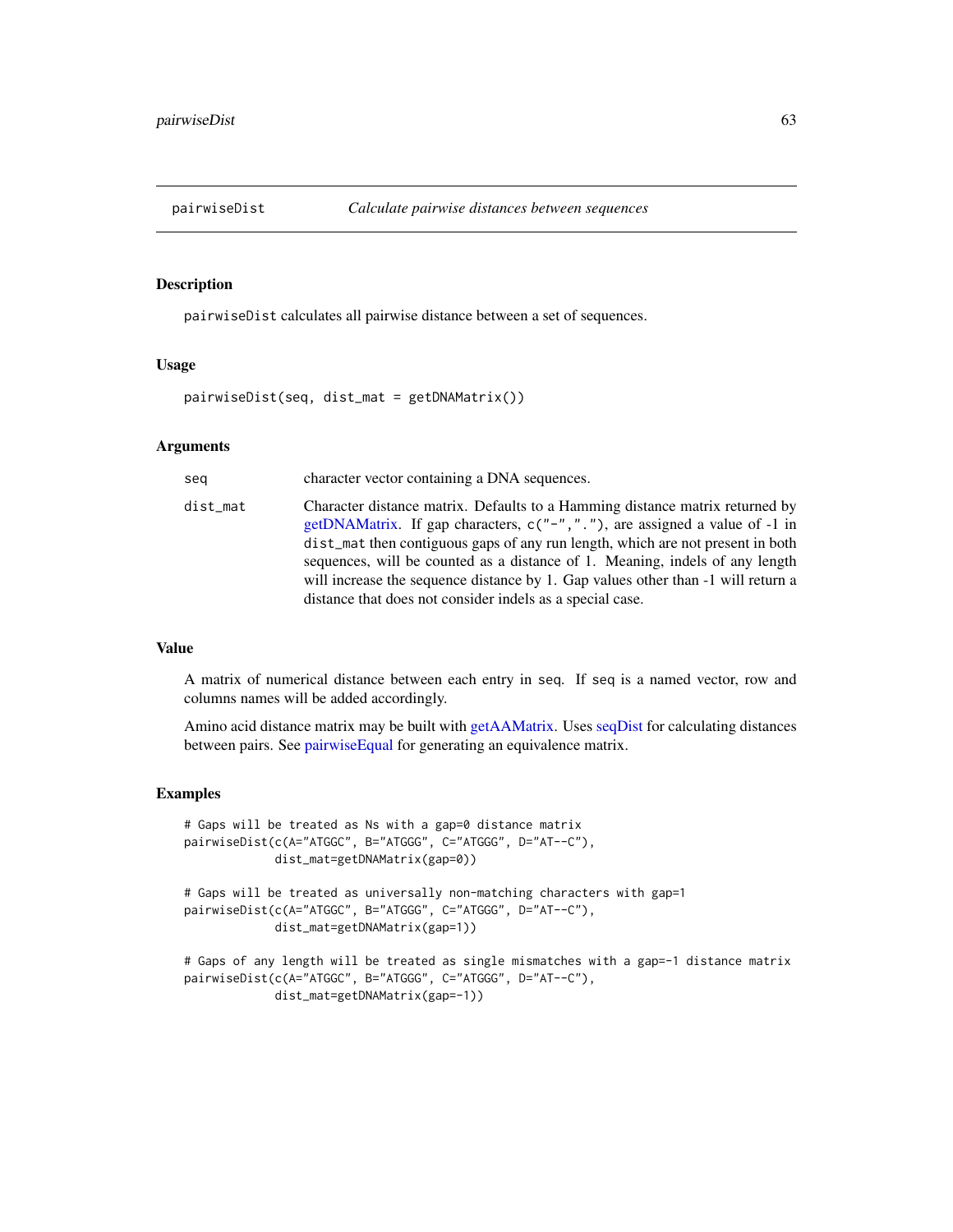<span id="page-63-0"></span>

pairwiseEqual determined pairwise equivalence between a pairs in a set of sequences, excluding ambiguous positions (Ns and gaps).

#### Usage

```
pairwiseEqual(seq)
```
## Arguments

seq character vector containing a DNA sequences.

## Value

A logical matrix of equivalence between each entry in seq. Values are TRUE when sequences are equivalent and FALSE when they are not.

## See Also

Uses [seqEqual](#page-83-0) for testing equivalence between pairs. See [pairwiseDist](#page-62-0) for generating a sequence distance matrix.

# Examples

```
# Gaps and Ns will match any character
seq <- c(A="ATGGC", B="ATGGG", C="ATGGG", D="AT--C", E="NTGGG")
d <- pairwiseEqual(seq)
rownames(d) <- colnames(d) <- seq
d
```
permuteLabels *Permute the node labels of a tree*

## Description

permuteLabels permutes the node annotations of a lineage tree.

## Usage

```
permuteLabels(graph, field, exclude = c("Germline", NA))
```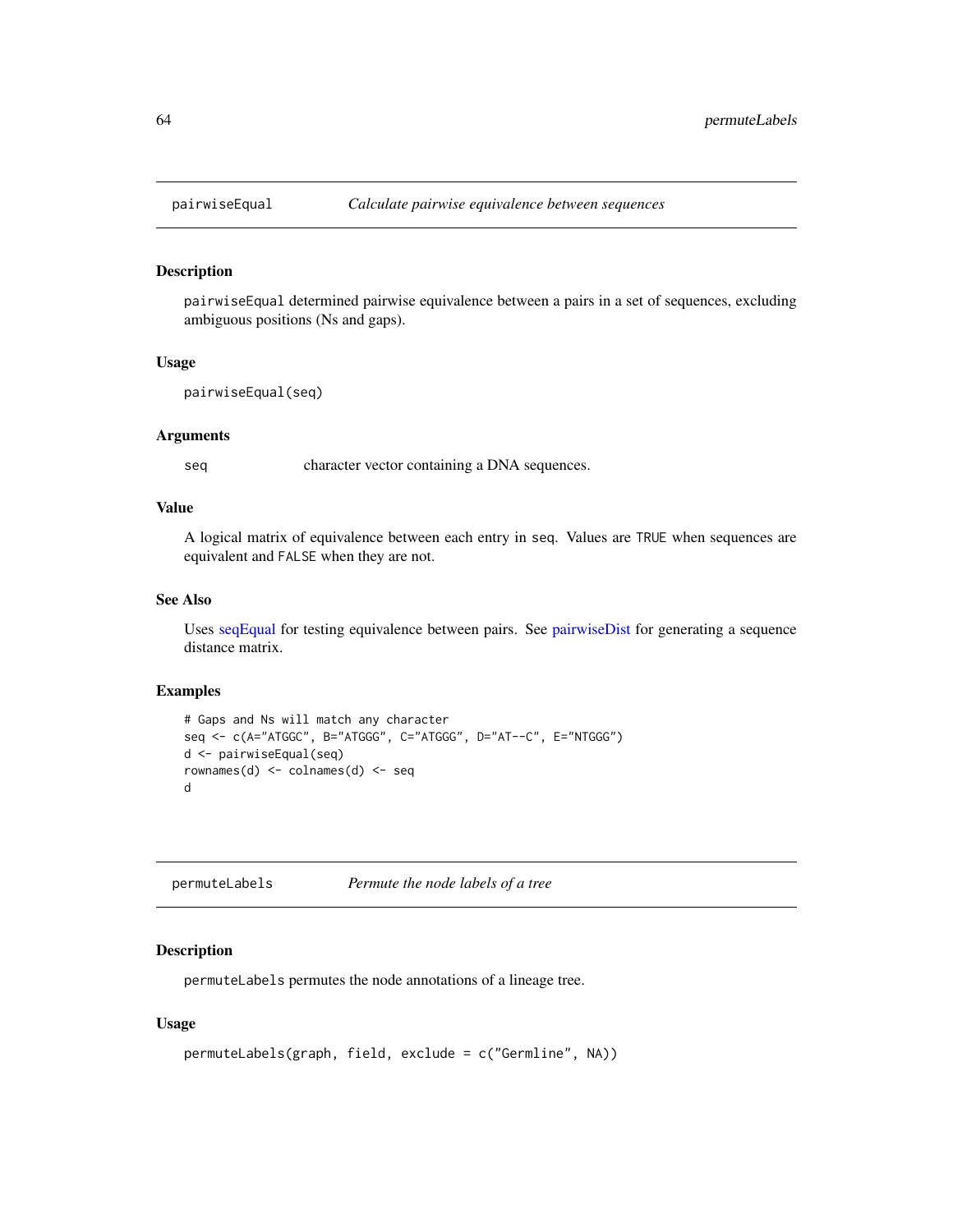## phyloToGraph 65

## Arguments

| graph   | igraph object containing an annotated lineage tree.                  |
|---------|----------------------------------------------------------------------|
| field   | string defining the annotation field to permute.                     |
| exclude | vector of strings defining field values to exclude from permutation. |

# Value

A modified igraph object with vertex annotations permuted.

#### See Also

[testEdges.](#page-91-0)

## Examples

```
# Define and plot example graph
library(igraph)
graph <- ExampleTrees[[23]]
plot(graph, layout=layout_as_tree, vertex.label=V(graph)$c_call,
     vertex.size=50, edge.arrow.mode=0, vertex.color="grey80")
# Permute annotations and plot new tree
g <- permuteLabels(graph, "c_call")
plot(g, layout=layout_as_tree, vertex.label=V(g)$c_call,
```

```
vertex.size=50, edge.arrow.mode=0, vertex.color="grey80")
```
phyloToGraph *Convert a tree in ape* phylo *format to igraph* graph *format.*

## Description

phyloToGraph converts a tree in phylo format to and graph format.

## Usage

```
phyloToGraph(phylo, germline = "Germline")
```
#### Arguments

| phylo    | An ape phylo object.                                                           |
|----------|--------------------------------------------------------------------------------|
| germline | If specified, places specified tip sequence as the direct ancestor of the tree |

#### Details

Convert from phylo to graph object. Uses the node.label vector to label internal nodes. Nodes may rotate but overall topology will remain constant.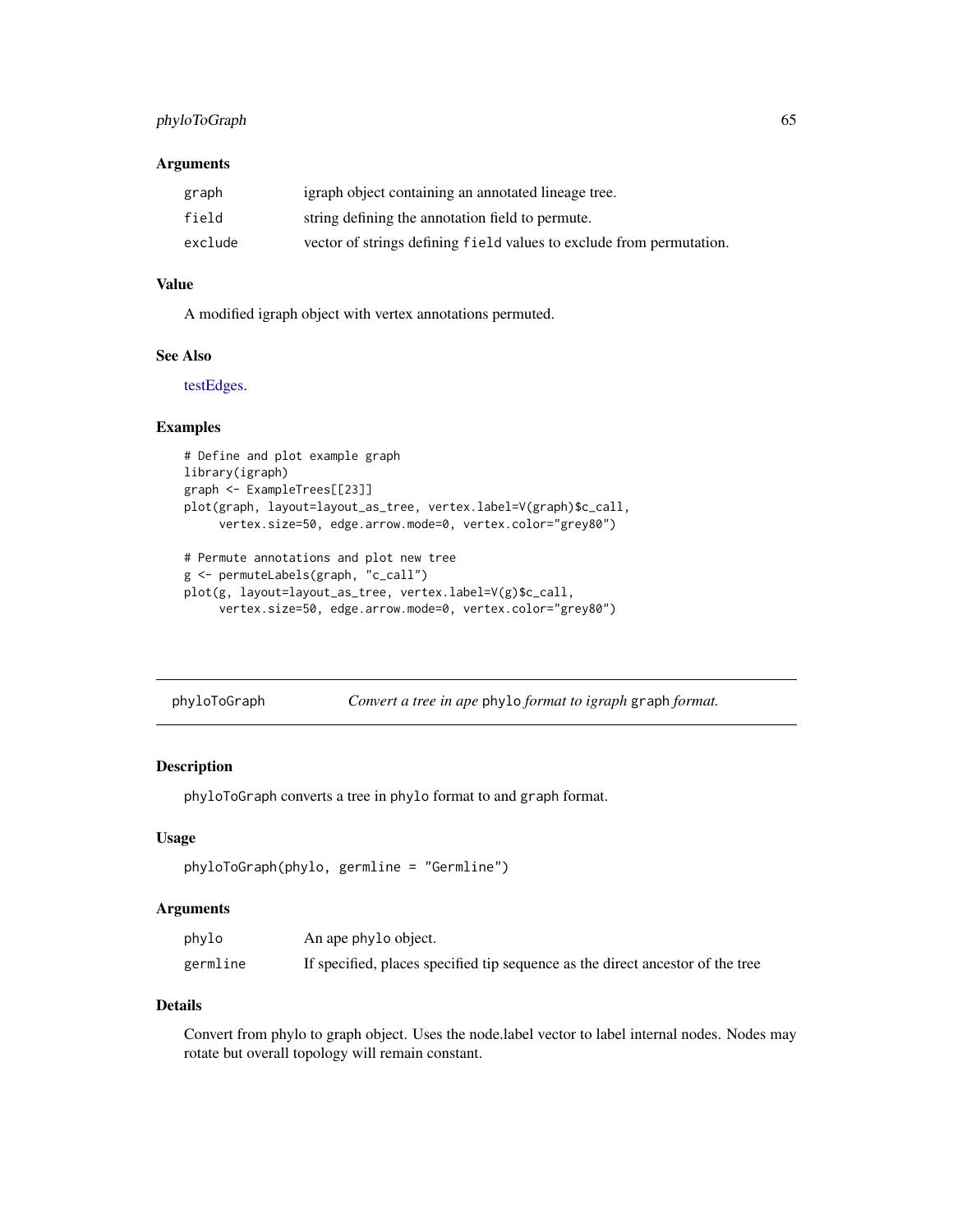A graph object representing the input tree.

## References

- 1. Hoehn KB, Lunter G, Pybus OG A Phylogenetic Codon Substitution Model for Antibody Lineages. Genetics 2017 206(1):417-427 https://doi.org/10.1534/genetics.116.196303
- 2. Hoehn KB, Vander Heiden JA, Zhou JQ, Lunter G, Pybus OG, Kleinstein SHK Repertoirewide phylogenetic models of B cell molecular evolution reveal evolutionary signatures of aging and vaccination. bioRxiv 2019 https://doi.org/10.1101/558825

#### Examples

```
## Not run:
  library(igraph)
  library(ape)
  #convert to phylo
  phylo = graphToPhylo(graph)
   #plot tree using ape
  plot(phylo,show.node.label=TRUE)
   #store as newick tree
  write.tree(phylo,file="tree.newick")
   #read in tree from newick file
  phylo_r = read.tree("tree.newick")
  #convert to igraph
  graph_r = phyloToGraph(phylo_r,germline="Germline")
  #plot graph - same as before, possibly rotated
  plot(graph_r,layout=layout_as_tree)
```
## End(Not run)

plotAbundanceCurve *Plots a clonal abundance distribution*

## Description

plotAbundanceCurve plots the results from estimating the complete clonal relative abundance distribution. The distribution is plotted as a log rank abundance distribution.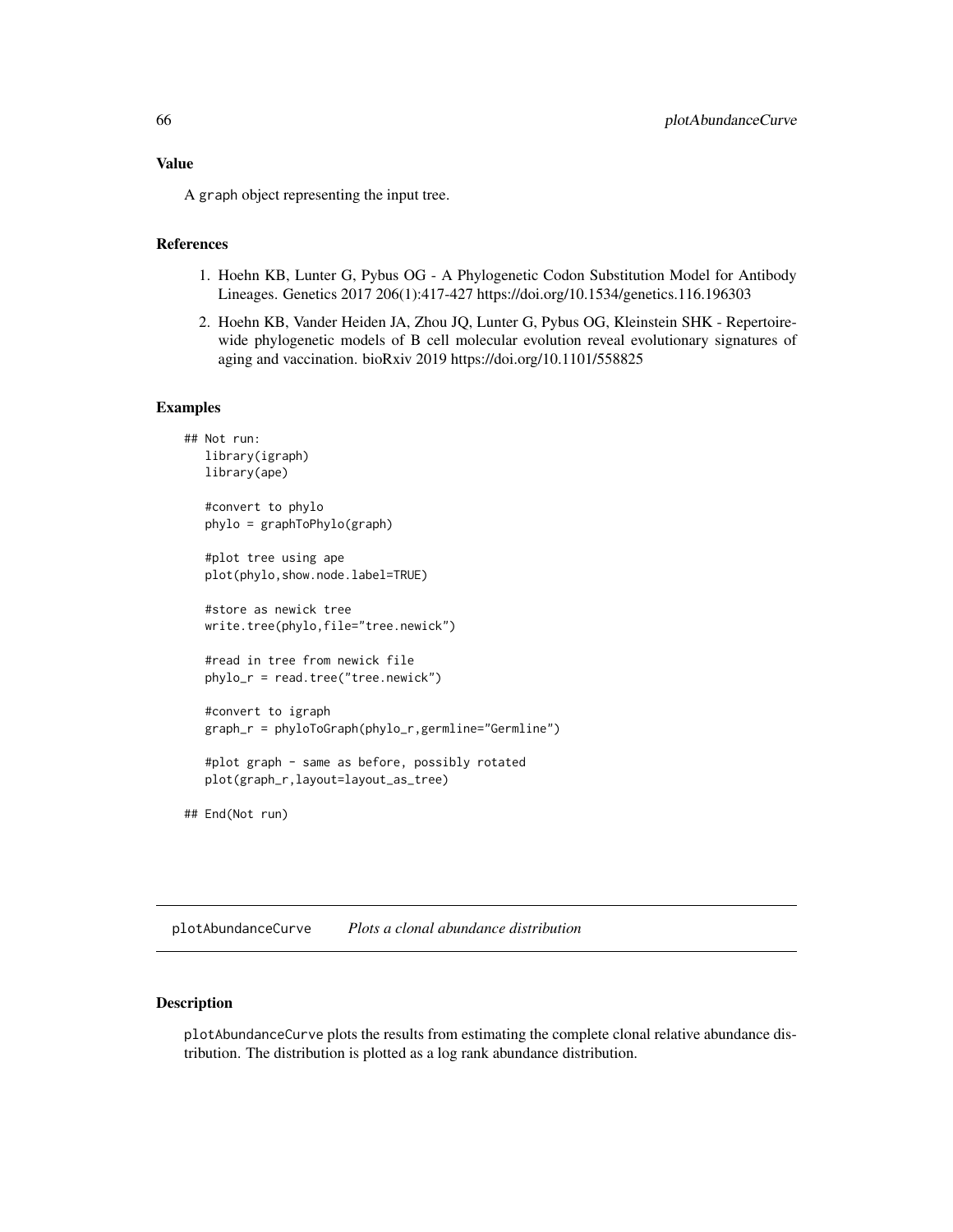## plotAbundanceCurve 67

# Usage

```
plotAbundanceCurve(
  data,
  colors = NULL,
 main_title = "Rank Abundance",
  legend_title = NULL,
  xlim = NULL,ylim = NULL,
  annotate = c("none", "depth"),
  silent = FALSE,
  ...
)
```
#### Arguments

| AbundanceCurve object returned by estimateAbundance.                                                                                                                                                   |
|--------------------------------------------------------------------------------------------------------------------------------------------------------------------------------------------------------|
| named character vector whose names are values in the group column of data<br>and whose values are colors to assign to those group names.                                                               |
| string specifying the plot title.                                                                                                                                                                      |
| string specifying the legend title.                                                                                                                                                                    |
| numeric vector of two values specifying the c(lower, upper) x-axis limits.                                                                                                                             |
| numeric vector of two values specifying the c(lower, upper) y-axis limits.                                                                                                                             |
| string defining whether to added values to the group labels of the legend. When<br>"none" (default) is specified no annotations are added. Specifying ("depth")<br>adds sequence counts to the labels. |
| if TRUE do not draw the plot and just return the ggplot2 object; if FALSE draw<br>the plot.                                                                                                            |
| additional arguments to pass to ggplot2::theme.                                                                                                                                                        |
|                                                                                                                                                                                                        |

# Value

A ggplot object defining the plot.

## See Also

See [AbundanceCurve](#page-3-1) for the input object and [estimateAbundance](#page-31-0) for generating the input abundance distribution. Plotting is performed with [ggplot.](#page-0-0)

```
# Estimate abundance by sample and plot
abund <- estimateAbundance(ExampleDb, group="sample_id", nboot=100)
plotAbundanceCurve(abund, legend_title="Sample")
```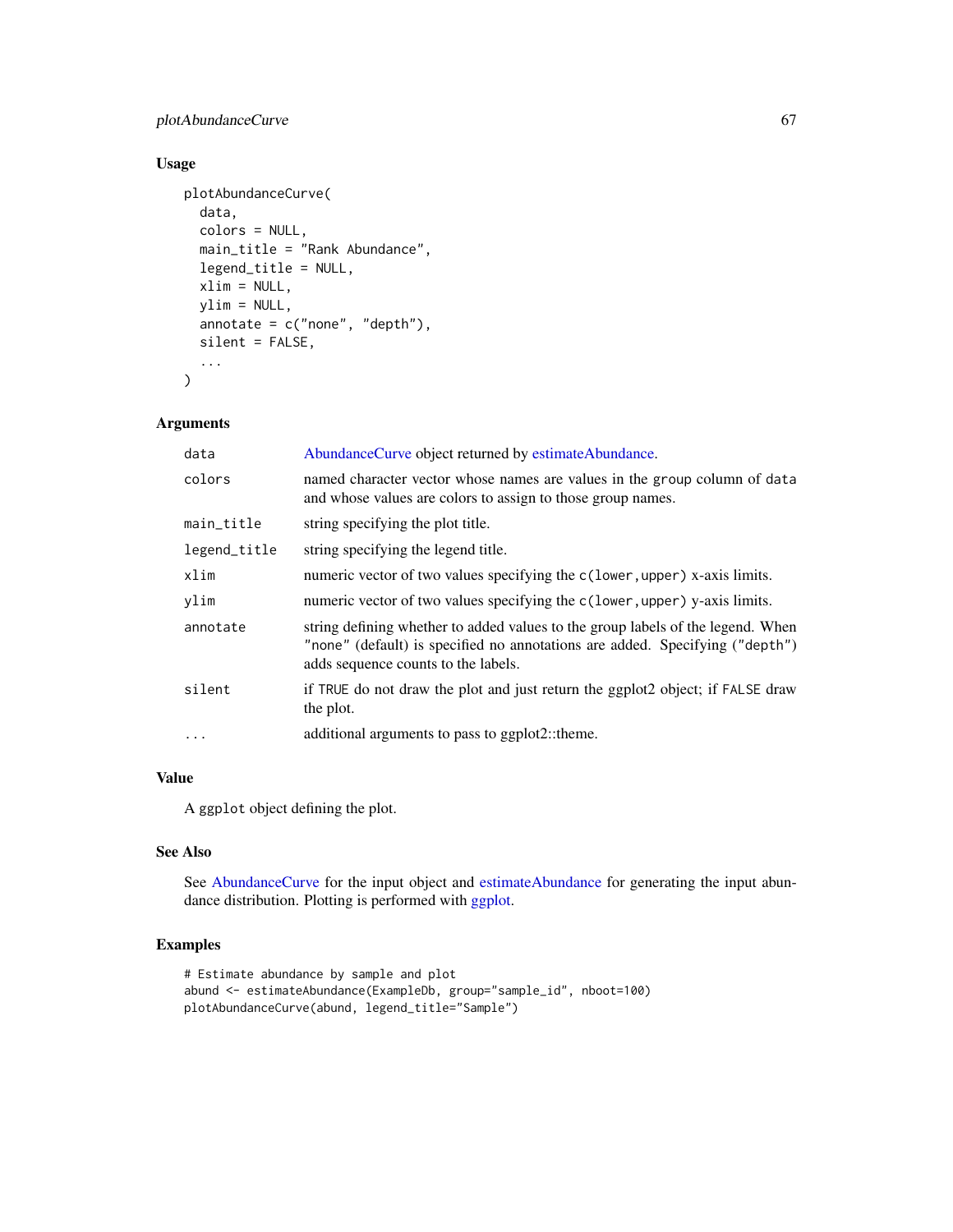plotDiversityCurve *Plot the results of alphaDiversity*

## Description

plotDiversityCurve plots a DiversityCurve object.

# Usage

```
plotDiversityCurve(
  data,
  colors = NULL,
  main_title = "Diversity",
  legend_title = "Group",
  log_x = FALSE,
  log_y = FALSE,
  xlim = NULL,
  ylim = NULL,
  annotate = c("none", "depth"),score = c("diversity", "evenness"),
  silent = FALSE,
  ...
\mathcal{L}
```
# Arguments

| data         | DiversityCurve object returned by alphaDiversity.                                                                                                                                                      |
|--------------|--------------------------------------------------------------------------------------------------------------------------------------------------------------------------------------------------------|
| colors       | named character vector whose names are values in the group column of the<br>data slot of data, and whose values are colors to assign to those group names.                                             |
| main_title   | string specifying the plot title.                                                                                                                                                                      |
| legend_title | string specifying the legend title.                                                                                                                                                                    |
| $log_x$      | if TRUE then plot $q$ on a log scale; if FALSE plot on a linear scale.                                                                                                                                 |
| $log_y$      | if TRUE then plot the diversity/evenness scores on a log scale; if FALSE plot on a<br>linear scale.                                                                                                    |
| xlim         | numeric vector of two values specifying the c(lower, upper) x-axis limits.                                                                                                                             |
| ylim         | numeric vector of two values specifying the c(lower, upper) y-axis limits.                                                                                                                             |
| annotate     | string defining whether to added values to the group labels of the legend. When<br>"none" (default) is specified no annotations are added. Specifying ("depth")<br>adds sequence counts to the labels. |
| score        | one of "diversity" or "evenness" specifying which score to plot on the y-asis.                                                                                                                         |
| silent       | if TRUE do not draw the plot and just return the ggplot2 object; if FALSE draw<br>the plot.                                                                                                            |
| $\ddotsc$    | additional arguments to pass to ggplot2::theme.                                                                                                                                                        |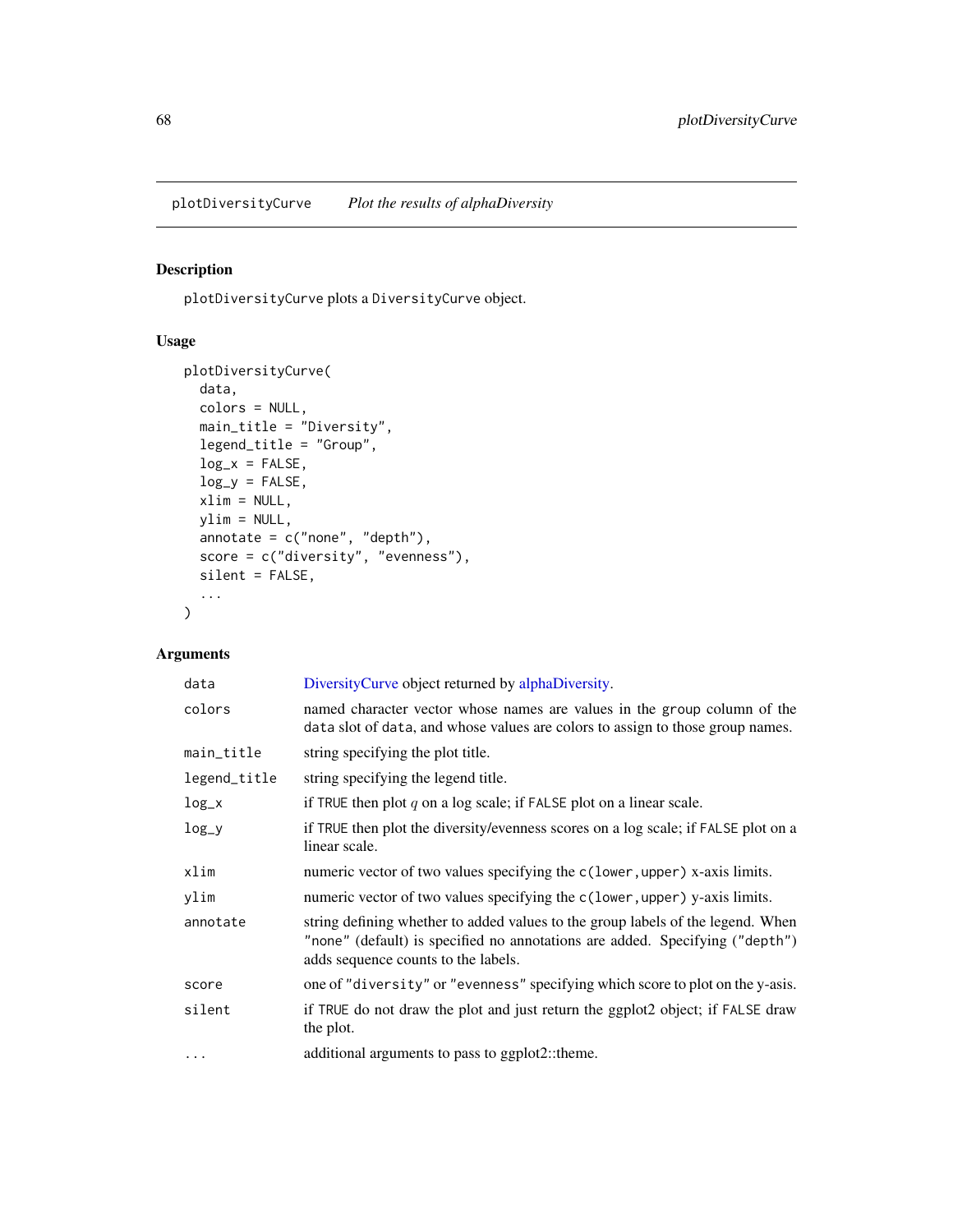## plotDiversityTest 69

# Value

A ggplot object defining the plot.

## See Also

See [alphaDiversity](#page-7-0) and [alphaDiversity](#page-7-0) for generating [DiversityCurve](#page-29-0) objects for input. Plotting is performed with [ggplot.](#page-0-0)

## Examples

```
# Calculate diversity
div <- alphaDiversity(ExampleDb, group="sample_id", nboot=100)
# Plot diversity
plotDiversityCurve(div, legend_title="Sample")
#' # Plot diversity
plotDiversityCurve(div, legend_title="Sample", score="evenness")
```
plotDiversityTest *Plot the results of diversity testing*

#### Description

plotDiversityTest plots summary data for a DiversityCurve object with mean and a line range indicating plus/minus one standard deviation.

# Usage

```
plotDiversityTest(
  data,
  q,
  colors = NULL,
 main_title = "Diversity",
  legend_title = "Group",
  log_d = FALSE,
  annotate = c("none", "depth"),silent = FALSE,
  ...
)
```
#### Arguments

| data | Diversity Curve object returned by alphaDiversity. |
|------|----------------------------------------------------|
| a    | diversity order to plot the test for.              |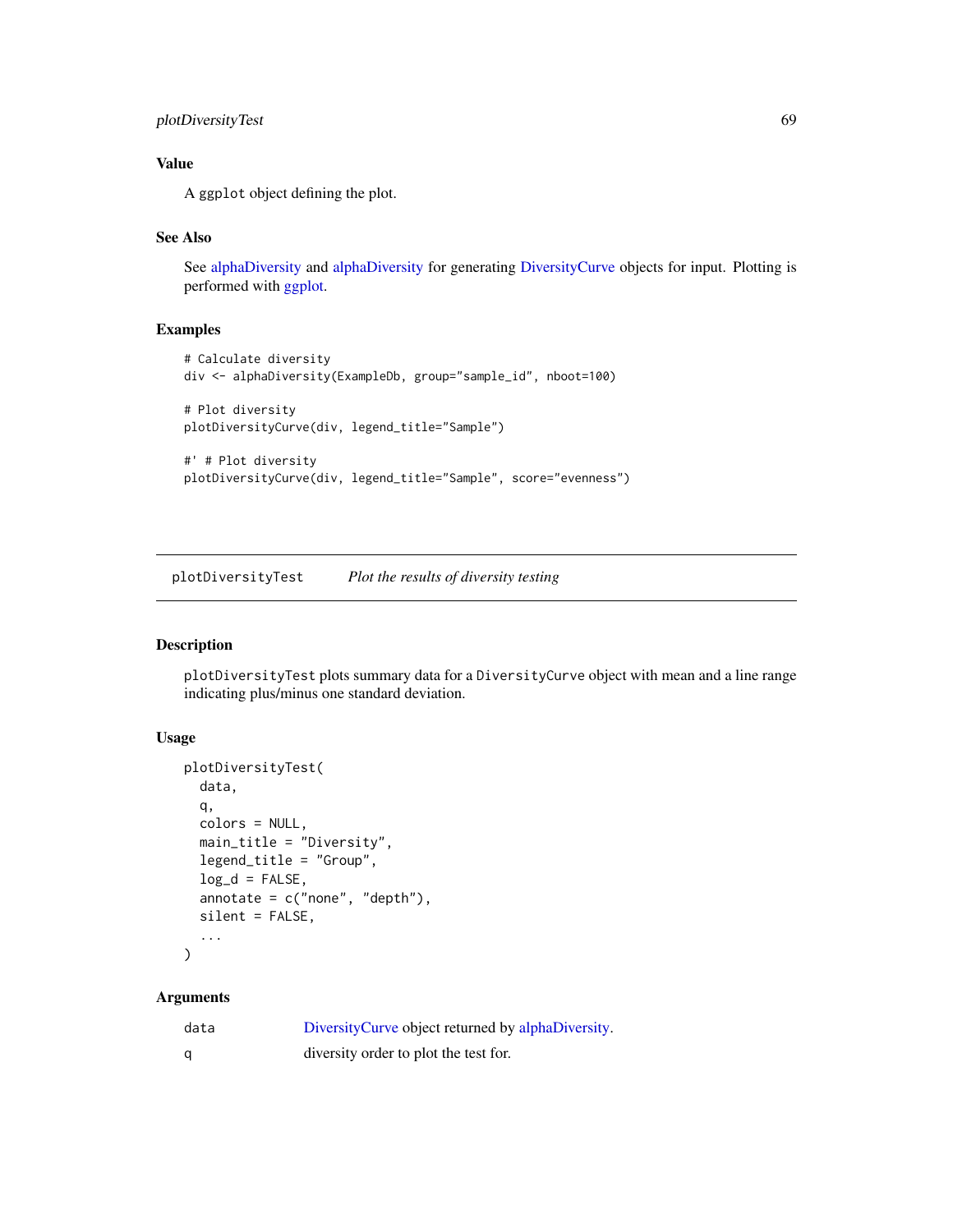| colors       | named character vector whose names are values in the group column of the<br>data slot of data, and whose values are colors to assign to those group names.                                             |
|--------------|--------------------------------------------------------------------------------------------------------------------------------------------------------------------------------------------------------|
| main_title   | string specifying the plot title.                                                                                                                                                                      |
| legend_title | string specifying the legend title.                                                                                                                                                                    |
| $log_d$      | if TRUE then plot the diversity scores $D$ on a log scale; if FALSE plot on a linear<br>scale.                                                                                                         |
| annotate     | string defining whether to added values to the group labels of the legend. When<br>"none" (default) is specified no annotations are added. Specifying ("depth")<br>adds sequence counts to the labels. |
| silent       | if TRUE do not draw the plot and just return the ggplot2 object; if FALSE draw<br>the plot.                                                                                                            |
| $\ddots$ .   | additional arguments to pass to ggplot2::theme.                                                                                                                                                        |

# Value

A ggplot object defining the plot.

# See Also

See [alphaDiversity](#page-7-0) for generating input. Plotting is performed with [ggplot.](#page-0-0)

#### Examples

```
# Calculate diversity
div <- alphaDiversity(ExampleDb, group="sample_id", min_q=0, max_q=2, step_q=1, nboot=100)
# Plot results at q=0 (equivalent to species richness)
plotDiversityTest(div, 0, legend_title="Sample")
# Plot results at q=2 (equivalent to Simpson's index)
plotDiversityTest(div, q=2, legend_title="Sample")
```
plotEdgeTest *Plot the results of an edge permutation test*

# Description

plotEdgeTest plots the results of an edge permutation test performed with testEdges as either a histogram or cumulative distribution function.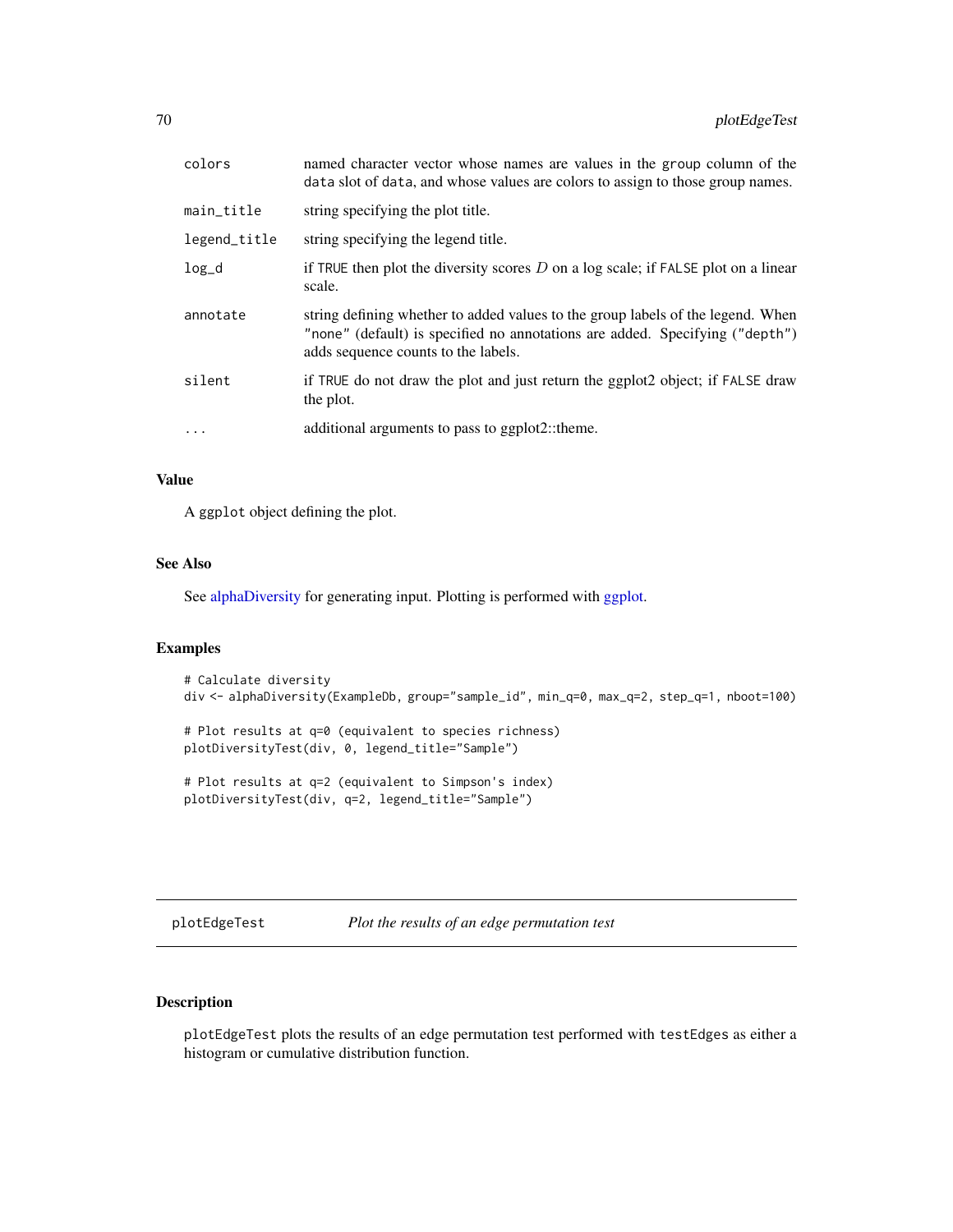# plotEdgeTest 71

# Usage

```
plotEdgeTest(
  data,
  color = "black",
  main_title = "Edge Test",
  style = c("histogram", "cdf"),
  silent = FALSE,
  ...
\mathcal{L}
```
## Arguments

| data       | EdgeTest object returned by testEdges.                                                                                                                            |
|------------|-------------------------------------------------------------------------------------------------------------------------------------------------------------------|
| color      | color of the histogram or lines.                                                                                                                                  |
| main_title | string specifying the plot title.                                                                                                                                 |
| style      | type of plot to draw. One of:                                                                                                                                     |
|            | • "histogram": histogram of the edge count distribution with a red dotted<br>line denoting the observed value.                                                    |
|            | • "cdf": cumulative distribution function of edge counts with a red dotted<br>line denoting the observed value and a blue dotted line indicating the p-<br>value. |
| silent     | if TRUE do not draw the plot and just return the ggplot2 object; if FALSE draw<br>the plot.                                                                       |
| $\ddots$   | additional arguments to pass to ggplot2::theme.                                                                                                                   |

# Value

A ggplot object defining the plot.

## See Also

See [testEdges](#page-91-0) for performing the test.

```
# Define example tree set
graphs <- ExampleTrees[1-10]
# Perform edge test on isotypes
x <- testEdges(graphs, "c_call", nperm=10)
# Plot
plotEdgeTest(x, color="steelblue", style="hist")
plotEdgeTest(x, style="cdf")
```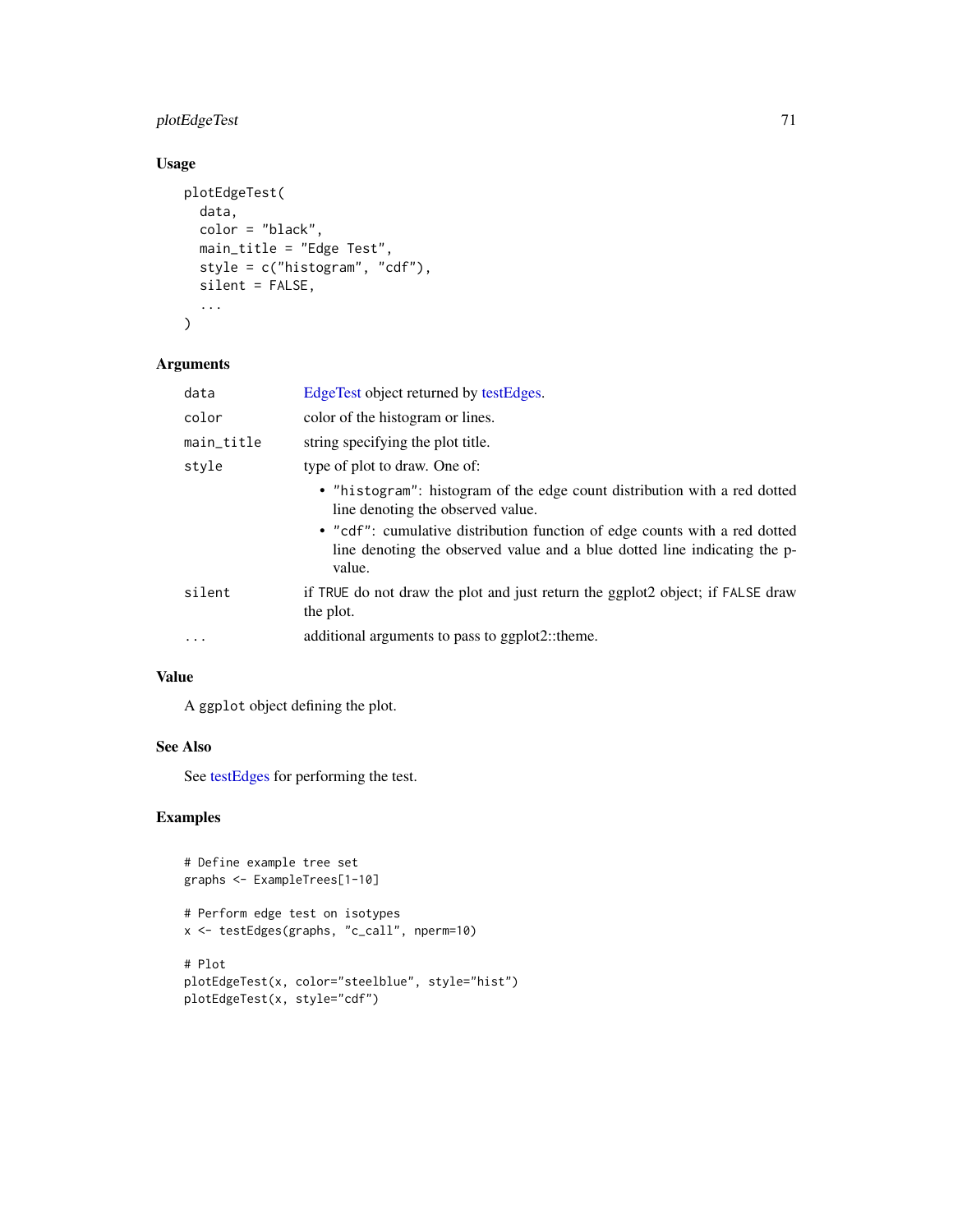<span id="page-71-0"></span>

plotMRCATest plots the results of a founder permutation test performed with testMRCA.

## Usage

```
plotMRCATest(
 data,
  color = "black",
 main_title = "MRCA Test",
 style = c("histogram", "cdf"),
 silent = FALSE,
  ...
)
```
## Arguments

| data       | MRCATest object returned by testMRCA.                                                                                                                                  |
|------------|------------------------------------------------------------------------------------------------------------------------------------------------------------------------|
| color      | color of the histogram or lines.                                                                                                                                       |
| main_title | string specifying the plot title.                                                                                                                                      |
| style      | type of plot to draw. One of:                                                                                                                                          |
|            | • "histogram": histogram of the annotation count distribution with a red<br>dotted line denoting the observed value.                                                   |
|            | • "cdf": cumulative distribution function of annotation counts with a red<br>dotted line denoting the observed value and a blue dotted line indicating<br>the p-value. |
| silent     | if TRUE do not draw the plot and just return the ggplot2 object; if FALSE draw<br>the plot.                                                                            |
| $\cdots$   | additional arguments to pass to ggplot2::theme.                                                                                                                        |

## Value

A ggplot object defining the plot.

# See Also

See [testEdges](#page-91-0) for performing the test.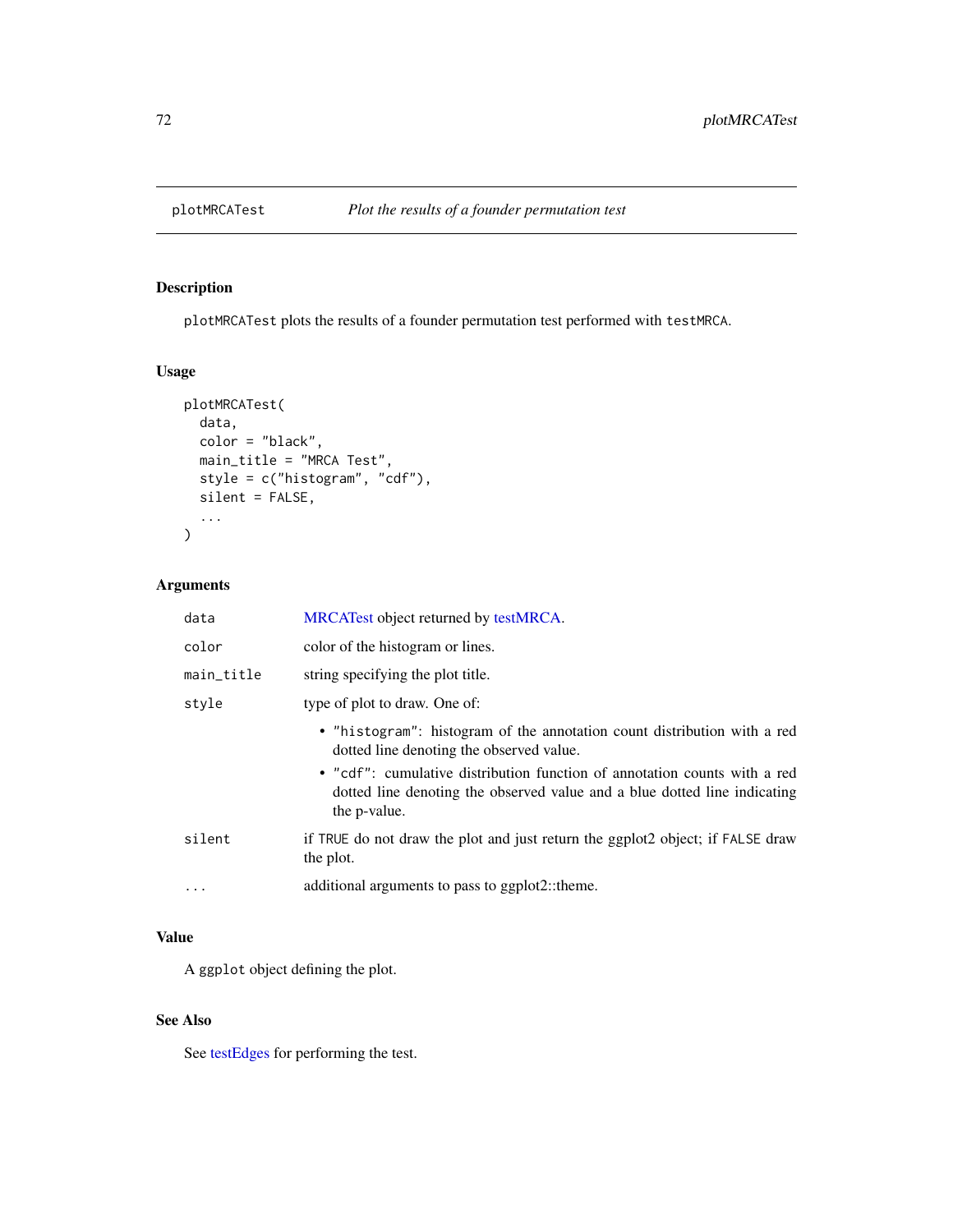# <span id="page-72-0"></span>plotSubtrees 73

# Examples

```
# Define example tree set
graphs <- ExampleTrees[1-10]
# Perform MRCA test on isotypes
x <- testMRCA(graphs, "c_call", nperm=10)
# Plot
plotMRCATest(x, color="steelblue", style="hist")
plotMRCATest(x, style="cdf")
```
#### plotSubtrees *Plots subtree statistics for multiple trees*

# Description

plotSubtree plots distributions of normalized subtree statistics for a set of lineage trees, broken down by annotation value.

#### Usage

```
plotSubtrees(
  graphs,
  field,
  stat,
  root = "Germline",
  exclude = c("Germline", NA),
  colors = NULL,
  main_title = "Subtrees",
  legend_title = "Annotation",
  style = c("box", "violin"),
  silent = FALSE,
  ...
\mathcal{L}
```
#### Arguments

| graphs | list of igraph objects containing annotated lineage trees. |  |
|--------|------------------------------------------------------------|--|
| field  | string defining the annotation field.                      |  |
| stat   | string defining the subtree statistic to plot. One of:     |  |
|        | • outdegree: distribution of normalized node outdegrees.   |  |
|        | • size: distribution of normalized subtree sizes.          |  |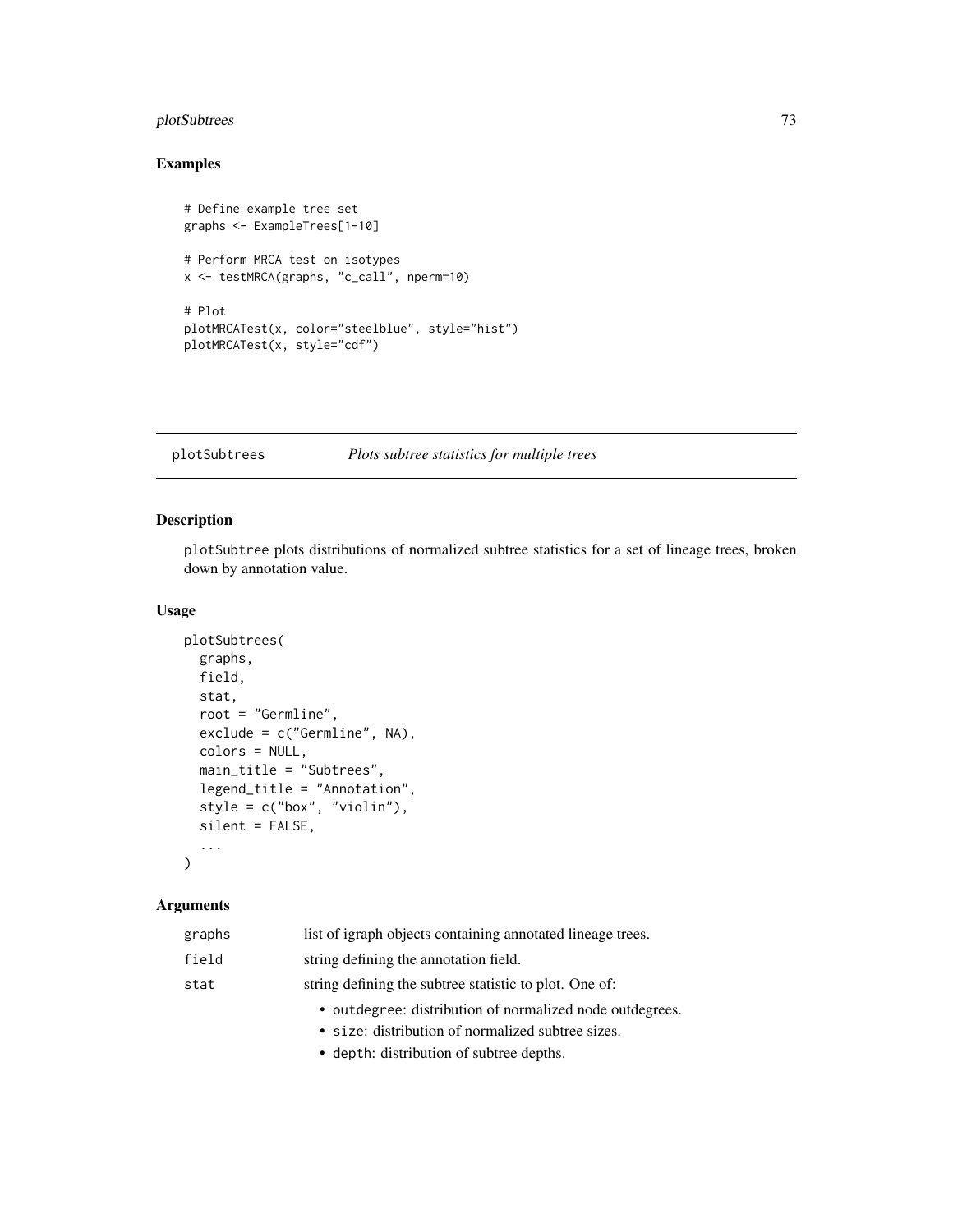<span id="page-73-0"></span>

|              | • pathlength: distribution of maximum pathlength beneath nodes.                                                                                                                                                                                                     |  |
|--------------|---------------------------------------------------------------------------------------------------------------------------------------------------------------------------------------------------------------------------------------------------------------------|--|
| root         | name of the root (germline) node.                                                                                                                                                                                                                                   |  |
| exclude      | vector of strings defining field values to exclude from plotting.                                                                                                                                                                                                   |  |
| colors       | named vector of colors for values in field, with names defining annotation<br>names field column and values being colors. Also controls the order in which<br>values appear on the plot. If NULL alphabetical ordering and a default color<br>palette will be used. |  |
| main_title   | string specifying the plot title.                                                                                                                                                                                                                                   |  |
| legend_title | string specifying the legend title.                                                                                                                                                                                                                                 |  |
| style        | string specifying the style of plot to draw. One of:                                                                                                                                                                                                                |  |
|              | • "histogram": histogram of the annotation count distribution with a red<br>dotted line denoting the observed value.                                                                                                                                                |  |
|              | • "cdf": cumulative distribution function of annotation counts with a red<br>dotted line denoting the observed value and a blue dotted line indicating<br>the p-value.                                                                                              |  |
| silent       | if TRUE do not draw the plot and just return the ggplot2 object; if FALSE draw<br>the plot.                                                                                                                                                                         |  |
| $\cdots$     | additional arguments to pass to ggplot2::theme.                                                                                                                                                                                                                     |  |

# Value

A ggplot object defining the plot.

#### See Also

Subtree statistics are calculated with [summarizeSubtrees.](#page-86-0)

# Examples

```
# Define example tree set
graphs <- ExampleTrees[1-10]
# Violin plots of node outdegree by sample
plotSubtrees(graphs, "sample_id", "out", style="v")
# Violin plots of subtree size by sample
plotSubtrees(graphs, "sample_id", "size", style="v")
# Boxplot of node depth by isotype
```

```
plotSubtrees(graphs, "c_call", "depth", style="b")
```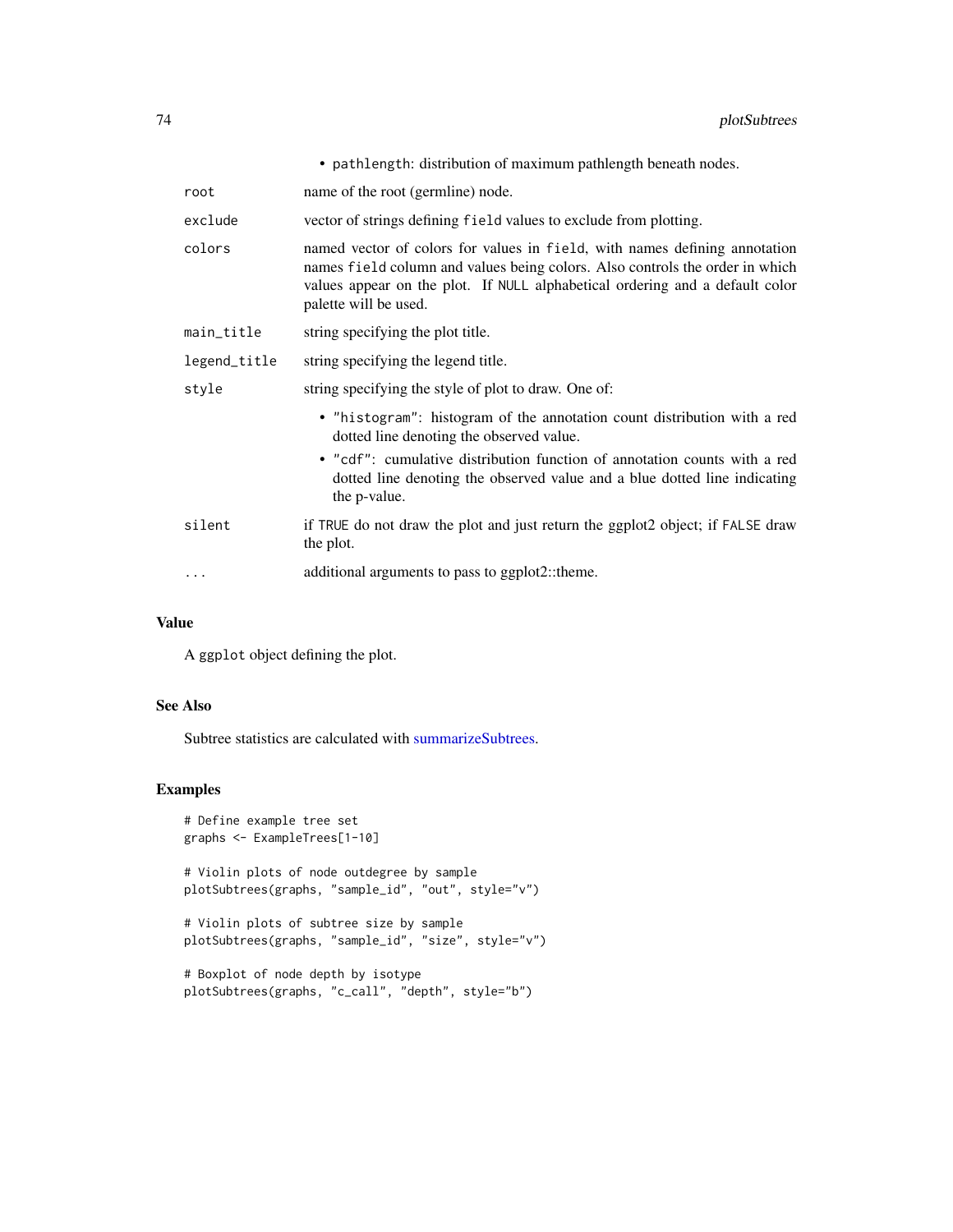<span id="page-74-0"></span>

polar calculates the average polarity score of amino acid sequences. Non-informative positions are excluded, where non-informative is defined as any character in c("X", "-", ".", "\*").

# Usage

```
polar(seq, polarity = NULL)
```
#### Arguments

| seg      | vector of strings containing amino acid sequences.                                                                                                                                   |
|----------|--------------------------------------------------------------------------------------------------------------------------------------------------------------------------------------|
| polarity | named numerical vector defining polarity scores for each amino acid, where<br>names are single-letter amino acid character codes. If NULL, then the Grantham,<br>1974 scale is used. |

# Value

A vector of bulkiness scores for the sequence(s).

### References

1. Grantham R. Amino acid difference formula to help explain protein evolution. Science 185, 862-864 (1974).

#### See Also

For additional size related indices see [aaindex](#page-0-0).

# Examples

```
# Default scale
seq <- c("CARDRSTPWRRGIASTTVRTSW", "XXTQMYVRT")
polar(seq)
# Use the Zimmerman et al, 1968 polarity scale from the seqinr package
library(seqinr)
data(aaindex)
x <- aaindex[["ZIMJ680103"]]$I
# Rename the score vector to use single-letter codes
names(x) <- translateStrings(names(x), ABBREV_AA)
# Calculate polarity
polar(seq, polarity=x)
```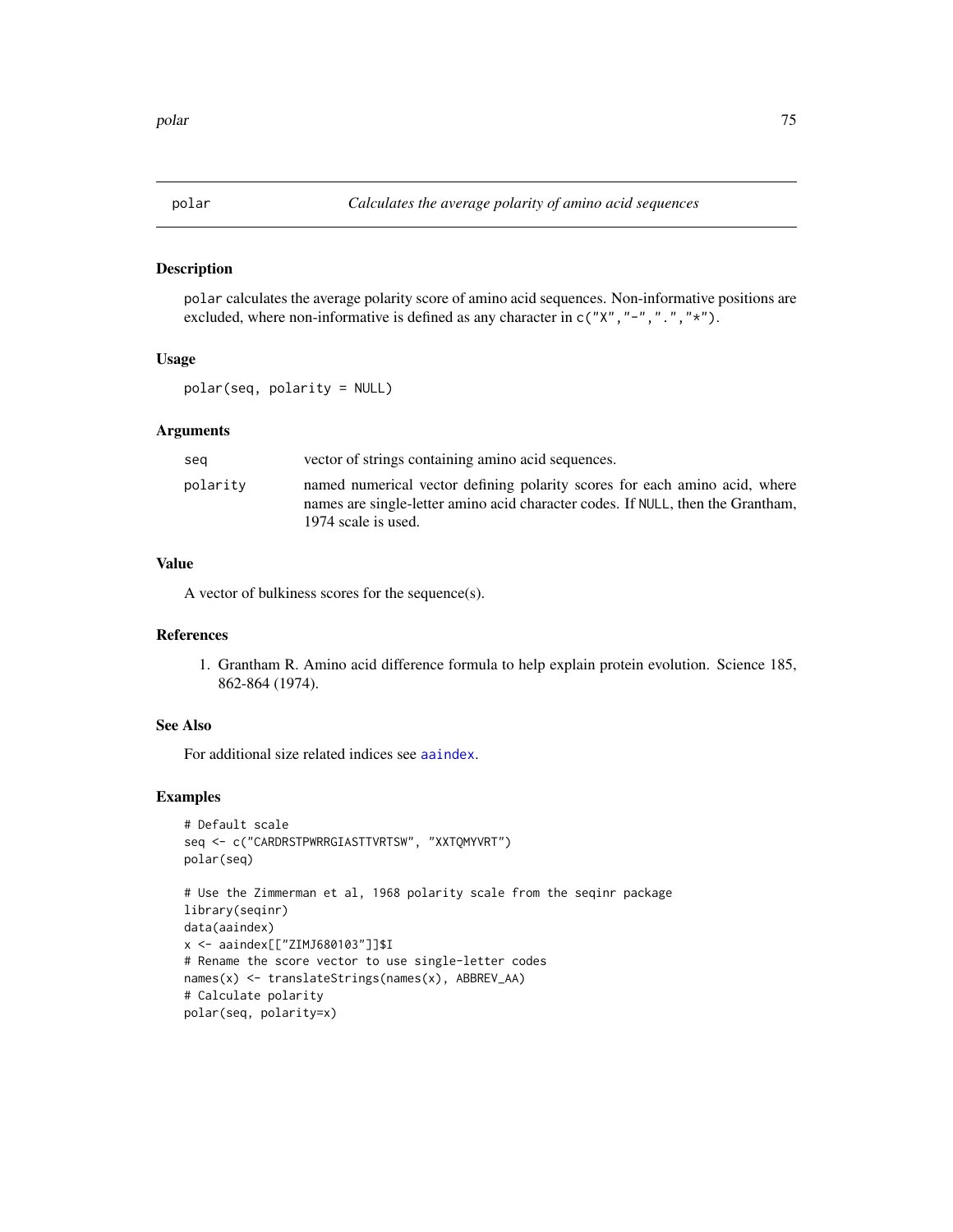<span id="page-75-0"></span>

progressBar defines a common progress bar format.

# Usage

progressBar(n)

#### Arguments

n maximum number of ticks

# Value

A [progress\\_bar](#page-0-0) object.

rarefyDiversity *Generate a clonal diversity index curve*

#### Description

rarefyDiversity divides a set of clones by a group annotation, resamples the sequences from each group, and calculates diversity scores  $(D)$  over an interval of diversity orders  $(q)$ .

# Usage

```
rarefyDiversity(
  data,
 group,
 clone = "CLONE",
 copy = NULL,
 min_q = 0,
 max_q = 4,
 step_q = 0.05,
 min_n = 30,max_n = NULL,
 ci = 0.95,
 nboot = 2000,uniform = TRUE,
 progress = FALSE
\mathcal{E}
```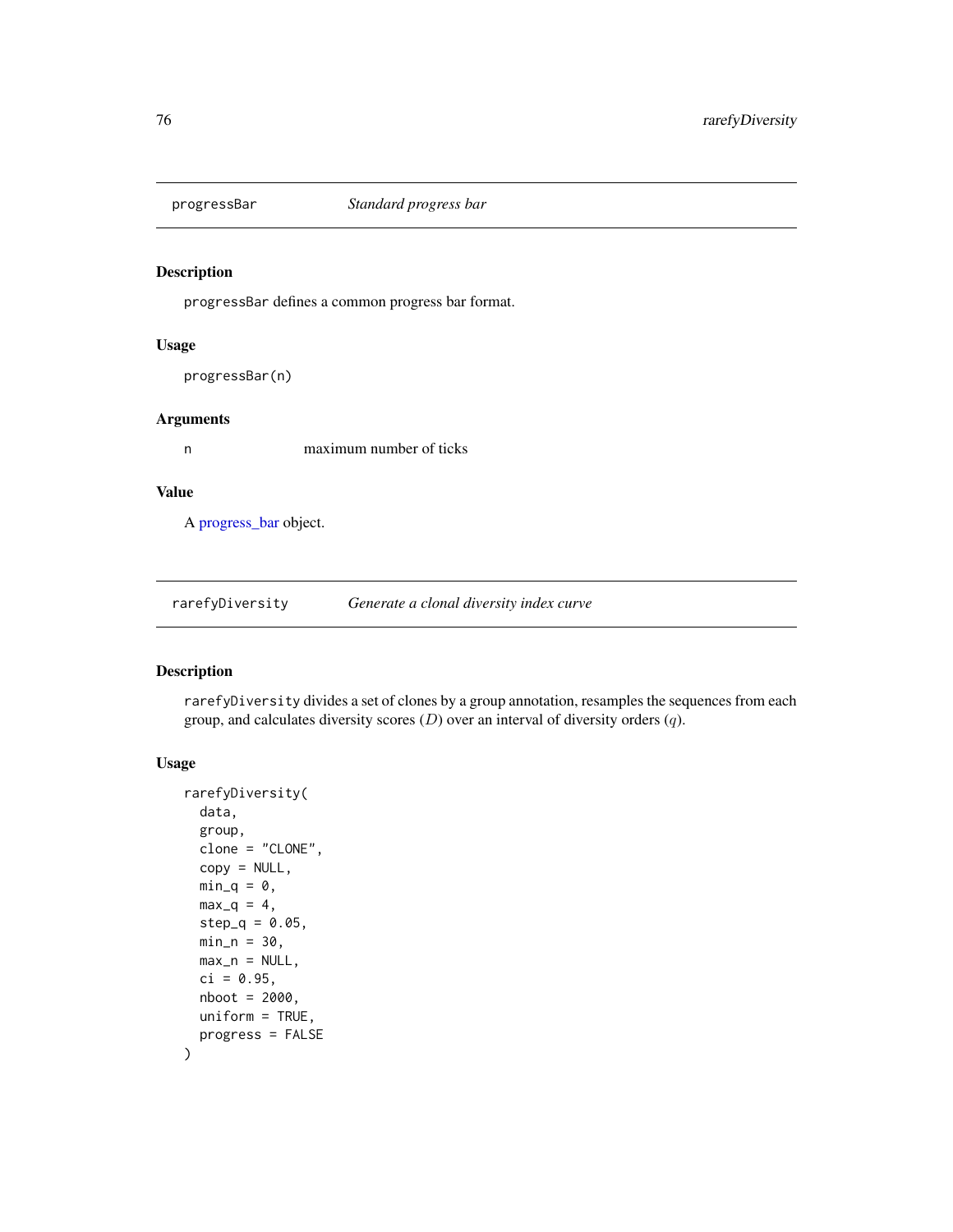# <span id="page-76-0"></span>rarefyDiversity 77

#### Arguments

| data     | data.frame with Change-O style columns containing clonal assignments.                                                                                                                                                                                                                          |  |
|----------|------------------------------------------------------------------------------------------------------------------------------------------------------------------------------------------------------------------------------------------------------------------------------------------------|--|
| group    | name of the data column containing group identifiers.                                                                                                                                                                                                                                          |  |
| clone    | name of the data column containing clone identifiers.                                                                                                                                                                                                                                          |  |
| copy     | name of the data column containing copy numbers for each sequence. If copy=NULL<br>(the default), then clone abundance is determined by the number of sequences.<br>If a copy column is specified, then clone abundances is determined by the sum<br>of copy numbers within each clonal group. |  |
| $min_q$  | minimum value of $q$ .                                                                                                                                                                                                                                                                         |  |
| $max_q$  | maximum value of $q$ .                                                                                                                                                                                                                                                                         |  |
| step_q   | value by which to increment $q$ .                                                                                                                                                                                                                                                              |  |
| $min_n$  | minimum number of observations to sample. A group with less observations<br>than the minimum is excluded.                                                                                                                                                                                      |  |
| $max_n$  | maximum number of observations to sample. If NULL then no maximum is set.                                                                                                                                                                                                                      |  |
| сi       | confidence interval to calculate; the value must be between 0 and 1.                                                                                                                                                                                                                           |  |
| nboot    | number of bootstrap realizations to generate.                                                                                                                                                                                                                                                  |  |
| uniform  | if TRUE then uniformly resample each group to the same number of observations.<br>If FALSE then allow each group to be resampled to its original size or, if specified,<br>max_size.                                                                                                           |  |
| progress | if TRUE show a progress bar.                                                                                                                                                                                                                                                                   |  |

# Details

Clonal diversity is calculated using the generalized diversity index (Hill numbers) proposed by Hill (Hill, 1973). See [calcDiversity](#page-16-0) for further details.

Diversity is calculated on the estimated complete clonal abundance distribution. This distribution is inferred by using the Chao1 estimator to estimate the number of seen clones, and applying the relative abundance correction and unseen clone frequency described in Chao et al, 2015.

To generate a smooth curve, D is calculated for each value of q from  $\min_q$  to  $\max_q$  incremented by step\_q. When uniform=TRUE variability in total sequence counts across unique values in the group column is corrected by repeated resampling from the estimated complete clonal distribution to a common number of sequences.

The diversity index  $(D)$  for each group is the mean value of over all resampling realizations. Confidence intervals are derived using the standard deviation of the resampling realizations, as described in Chao et al, 2015.

# Value

A [DiversityCurve](#page-29-0) object summarizing the diversity scores.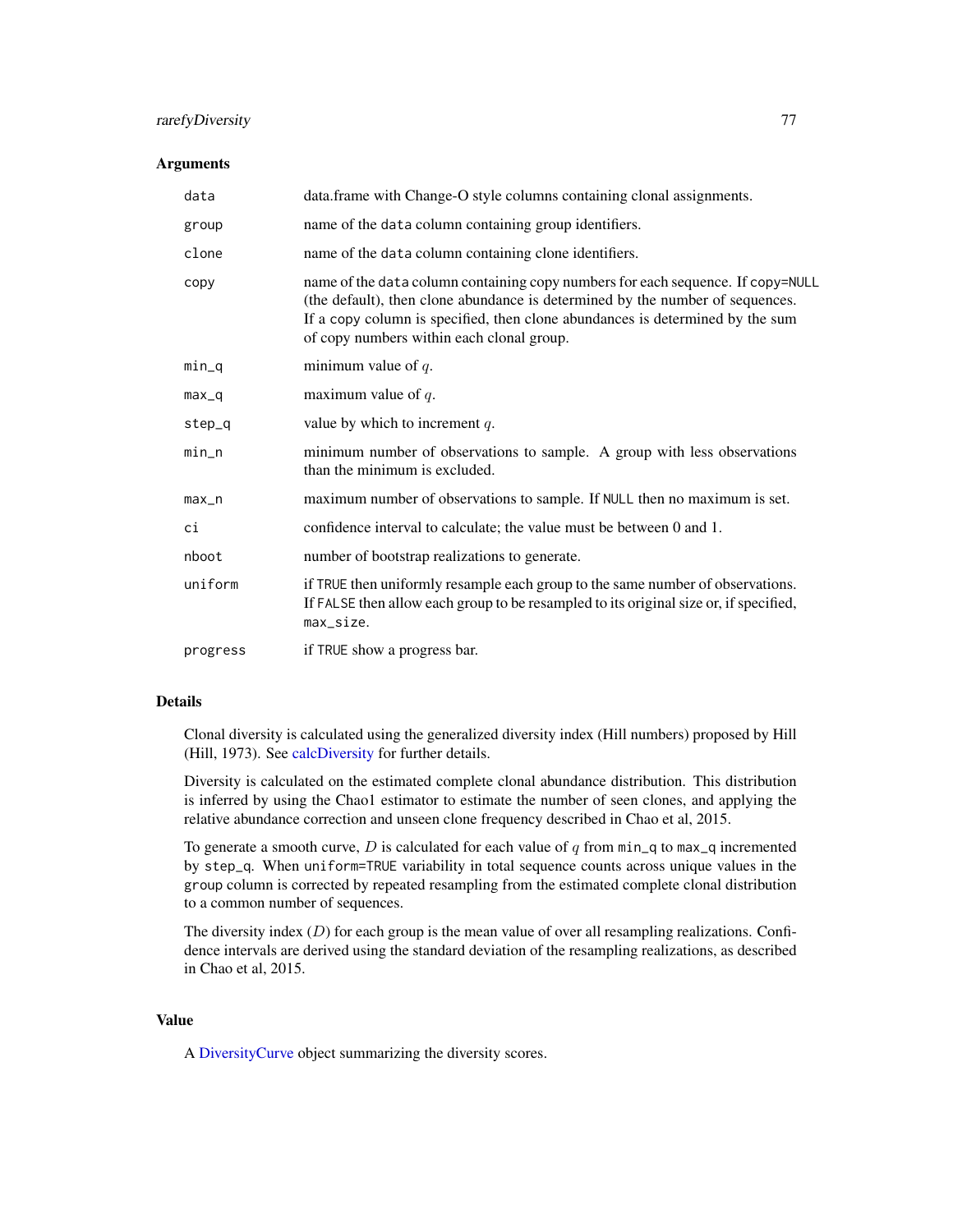#### <span id="page-77-1"></span>References

- 1. Hill M. Diversity and evenness: a unifying notation and its consequences. Ecology. 1973 54(2):427-32.
- 2. Chao A. Nonparametric Estimation of the Number of Classes in a Population. Scand J Stat. 1984 11, 265270.
- 3. Chao A, et al. Rarefaction and extrapolation with Hill numbers: A framework for sampling and estimation in species diversity studies. Ecol Monogr. 2014 84:45-67.
- 4. Chao A, et al. Unveiling the species-rank abundance distribution by generalizing the Good-Turing sample coverage theory. Ecology. 2015 96, 11891201.

#### See Also

[alphaDiversity](#page-7-0)

# Examples

```
## Not run:
# Group by sample identifier
div <- rarefyDiversity(ExampleDb, "sample_id", step_q=1, max_q=10, nboot=100)
plotDiversityCurve(div, legend_title="Sample")
# Grouping by isotype rather than sample identifier
div <- rarefyDiversity(ExampleDb, "c_call", min_n=40, step_q=1, max_q=10,
                       nboot=100)
plotDiversityCurve(div, legend_title="Isotype")
## End(Not run)
```
<span id="page-77-0"></span>readChangeoDb *Read a Change-O tab-delimited database file*

#### Description

readChangeoDb reads a tab-delimited database file created by a Change-O tool into a data.frame.

#### Usage

```
readChangeoDb(file, select = NULL, drop = NULL, seq_upper = TRUE)
```
#### Arguments

| file      | tab-delimited database file output by a Change-O tool.                                                                                         |
|-----------|------------------------------------------------------------------------------------------------------------------------------------------------|
| select    | columns to select from database file.                                                                                                          |
| drop      | columns to drop from database file.                                                                                                            |
| seq_upper | if TRUE convert sequence columns to upper case; if FALSE do not alter sequence<br>columns. See Value for a list of which columns are effected. |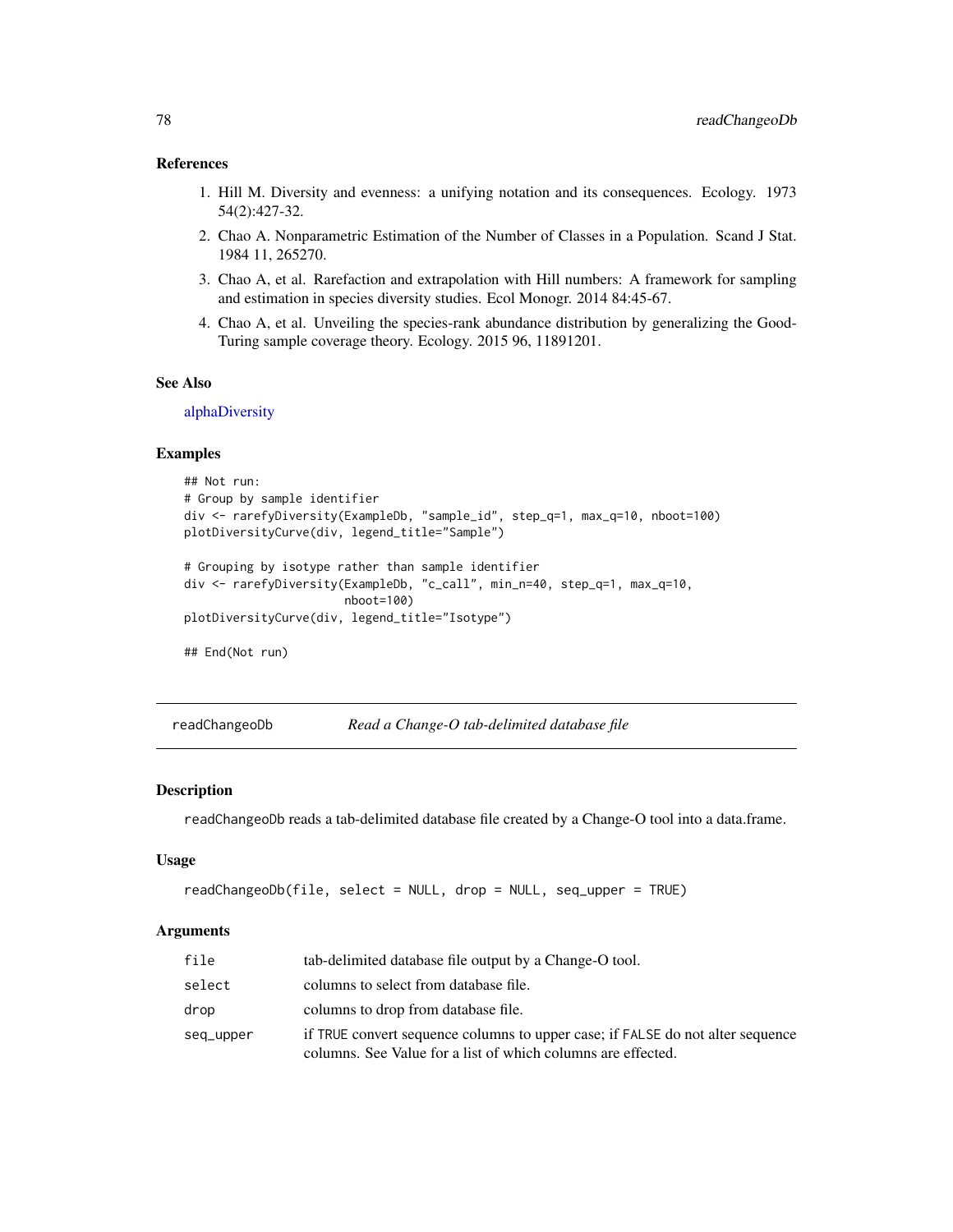# <span id="page-78-0"></span>readFastqDb 79

#### Value

A data.frame of the database file. Columns will be imported as is, except for the following columns which will be explicitly converted into character values:

- SEQUENCE\_ID
- CLONE
- SAMPLE

And the following sequence columns which will converted to upper case if seq\_upper=TRUE (default).

- SEQUENCE\_INPUT
- SEQUENCE\_VDJ
- SEQUENCE\_IMGT
- JUNCTION
- GERMLINE\_IMGT
- GERMLINE\_IMGT\_D\_MASK

#### See Also

Wraps [read\\_delim.](#page-0-0) See [writeChangeoDb](#page-95-0) for writing to Change-O files.

# Examples

```
## Not run:
   # Read all columns in and convert sequence fields to upper case
   db <- readChangeoDb("changeo.tsv")
   # Subset columns and convert sequence fields to upper case
   db <- readChangeoDb("changeo.tsv", select=c("SEQUENCE_ID", "SEQUENCE_IMGT"))
    # Drop columns and do not alter sequence field case
   db <- readChangeoDb("changeo.tsv", drop=c("D_CALL", "DUPCOUNT"),
                       seq_upper=FALSE)
```
## End(Not run)

readFastqDb *Load sequencing quality scores from a FASTQ file*

#### Description

readFastqDb adds the sequencing quality scores to a data.frame from a FASTQ file. Matching is done by 'sequence\_id'.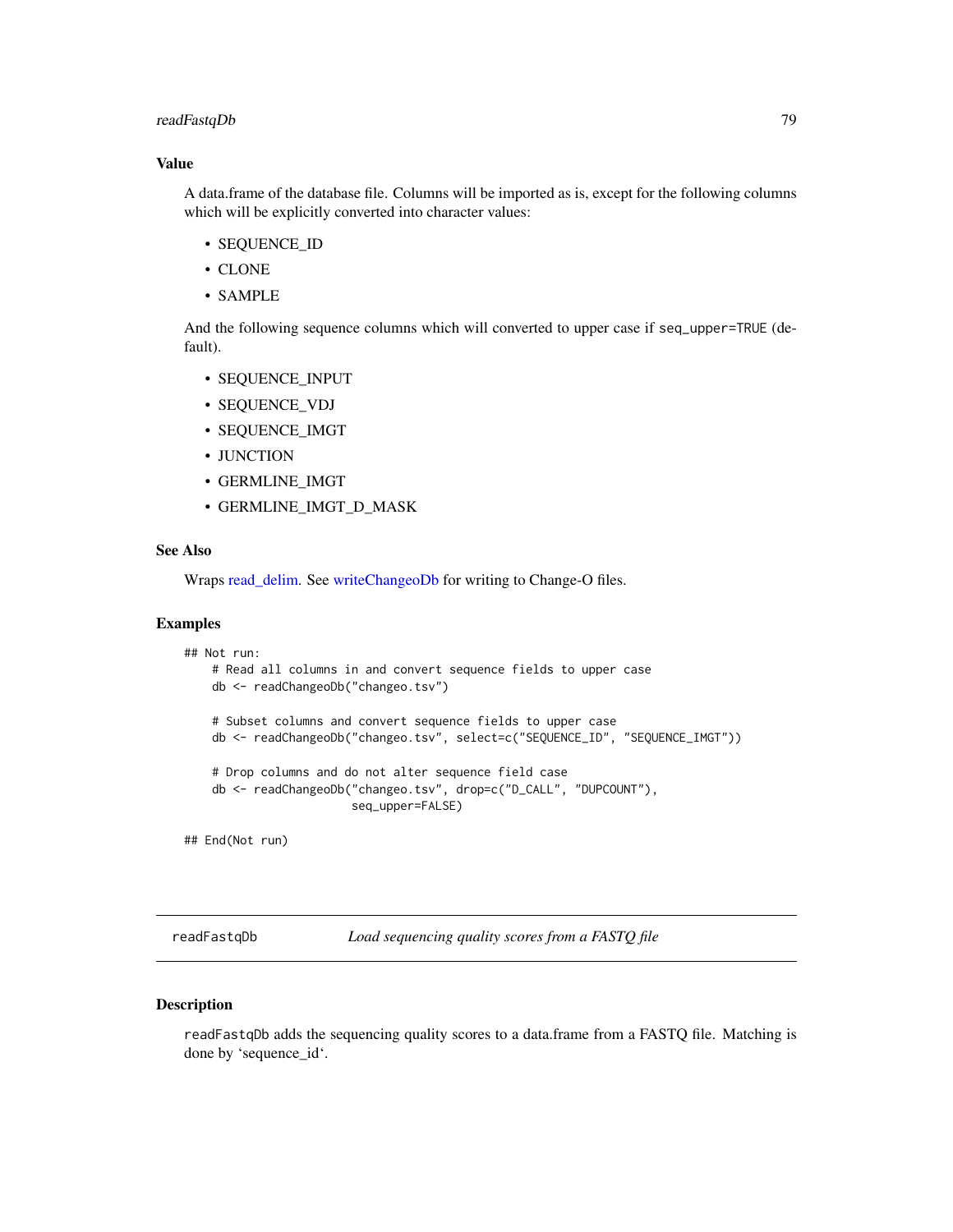# Usage

```
readFastqDb(
  data,
  fastq_file,
  quality_offset = -33,
  header = c("presto", "asis"),
  sequence_id = "sequence_id",
  sequence = "sequence",
  sequence_alignment = "sequence_alignment",
  v_cigar = "v_cigar",
 d_cigar = "d_cigar",
  j_cigar = "j_cigar",
  np1_length = "np1_length",
 np2_length = "np2_length",
  v_sequence_end = "v_sequence_end",
  d_sequence_end = "d_sequence_end",
  style = c("num", "ascii", "both"),
 quality_sequence = FALSE
\mathcal{L}
```
# Arguments

| data               | data. frame containing sequence data.                                                                                                                                                                                                                                   |  |
|--------------------|-------------------------------------------------------------------------------------------------------------------------------------------------------------------------------------------------------------------------------------------------------------------------|--|
| fastq_file         | path to the fastq file                                                                                                                                                                                                                                                  |  |
|                    | quality_offset offset value to be used by ape::read.fastq. It is the value to be added to the<br>quality scores (the default -33 applies to the Sanger format and should work for<br>most recent FASTQ files).                                                          |  |
| header             | FASTQ file header format; one of "presto" or "asis". Use "presto" to spec-<br>ify that the fastq file headers are using the pRESTO format and can be parsed<br>to extract the sequence_id. Use "asis" to skip any processing and use the<br>sequence names as they are. |  |
| sequence_id        | column in data that contains sequence identifiers to be matched to sequence<br>identifiers in fastq_file.                                                                                                                                                               |  |
| sequence           | column in data that contains sequence data.                                                                                                                                                                                                                             |  |
| sequence_alignment |                                                                                                                                                                                                                                                                         |  |
|                    | column in data that contains IMGT aligned sequence data.                                                                                                                                                                                                                |  |
| v_cigar            | column in data that contains CIGAR strings for the V gene alignments.                                                                                                                                                                                                   |  |
| d_cigar            | column in data that contains CIGAR strings for the D gene alignments.                                                                                                                                                                                                   |  |
| j_cigar            | column in data that contains CIGAR strings for the J gene alignments.                                                                                                                                                                                                   |  |
| np1_length         | column in data that contains the number of nucleotides between the V gene and<br>first D gene alignments or between the V gene and J gene alignments.                                                                                                                   |  |
| np2_length         | column in data that contains the number of nucleotides between either the first<br>D gene and J gene alignments or the first D gene and second D gene alignments.                                                                                                       |  |
|                    | v_sequence_end column in data that contains the end position of the V gene in sequence.                                                                                                                                                                                 |  |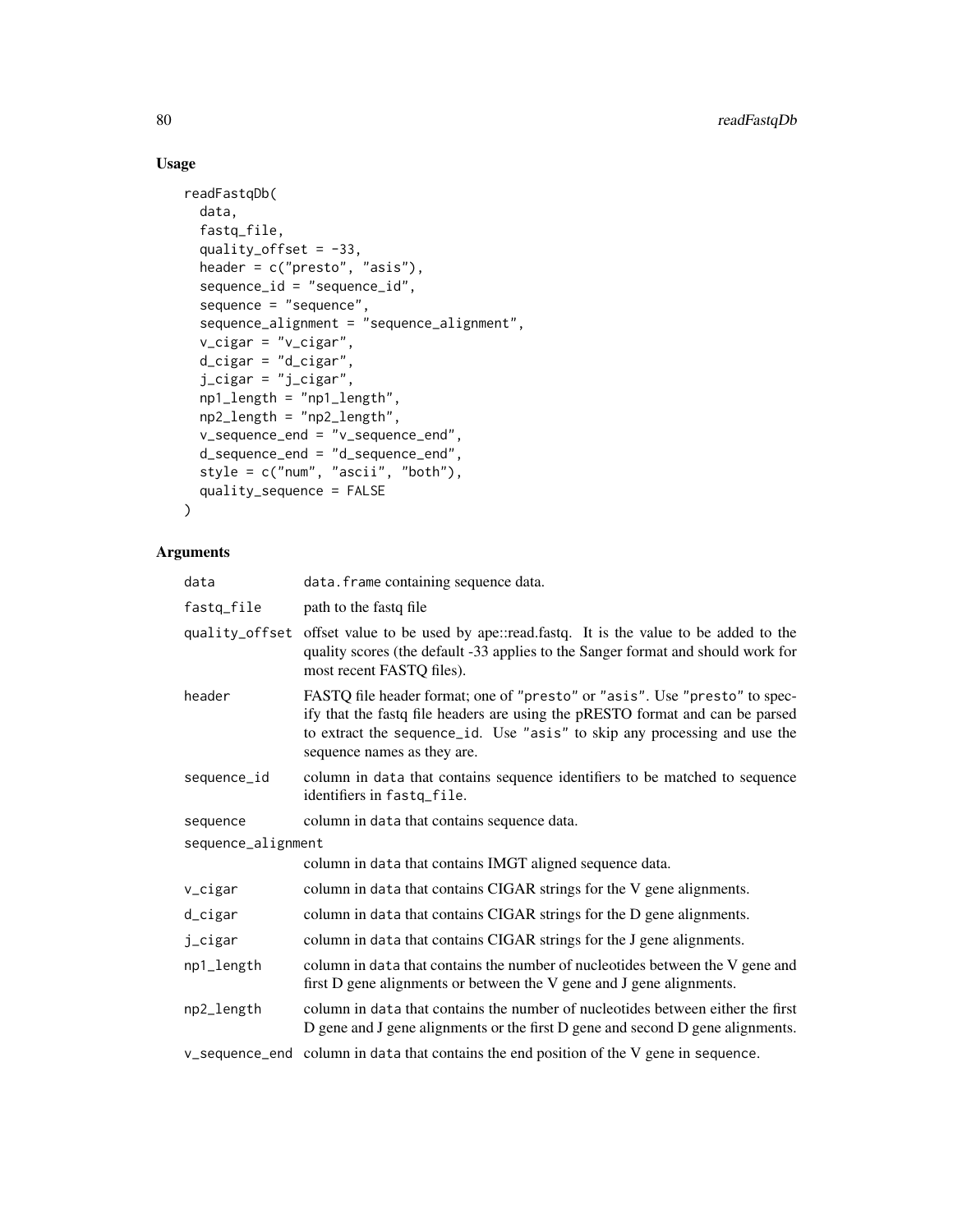#### <span id="page-80-0"></span>readIgphyml 81

d\_sequence\_end column in data that contains the end position of the D gene in sequence.

style how the sequencing quality should be returned; one of "num", "phred", or "both". Specify "num" to store the quality scores as strings of comma separated numeric values. Use "phred" to have the function return the scores as Phred (ASCII) scores. Use "both" to retrieve both.

quality\_sequence

specify TRUE to keep the quality scores for sequence. If false, only the quality score for sequence\_alignment will be added to data.

# Value

Modified data with additional fields:

- 1. quality\_alignment: A character vector with ASCII Phred scores for sequence\_alignment.
- 2. quality\_alignment\_num: A character vector, with comma separated numerical quality values for each position in sequence\_alignment.
- 3. quality: A character vector with ASCII Phred scores for sequence.
- 4. quality\_num: A character vector, with comma separated numerical quality values for each position in sequence.

#### See Also

[maskPositionsByQuality](#page-56-0) and [getPositionQuality](#page-40-0)

#### Examples

```
db <- airr::read_rearrangement(system.file("extdata", "example_quality.tsv", package="alakazam"))
fastq_file <- system.file("extdata", "example_quality.fastq", package="alakazam")
db <- readFastqDb(db, fastq_file, quality_offset=-33)
```
readIgphyml *Read in output from IgPhyML*

#### **Description**

readIgphyml reads output from the IgPhyML phylogenetics inference package for B cell repertoires

#### Usage

```
readIgphyml(
  file,
  id = NULL,format = c("graph", "phylo").collapse = FALSE,
  branches = c("mutations", "distance")
)
```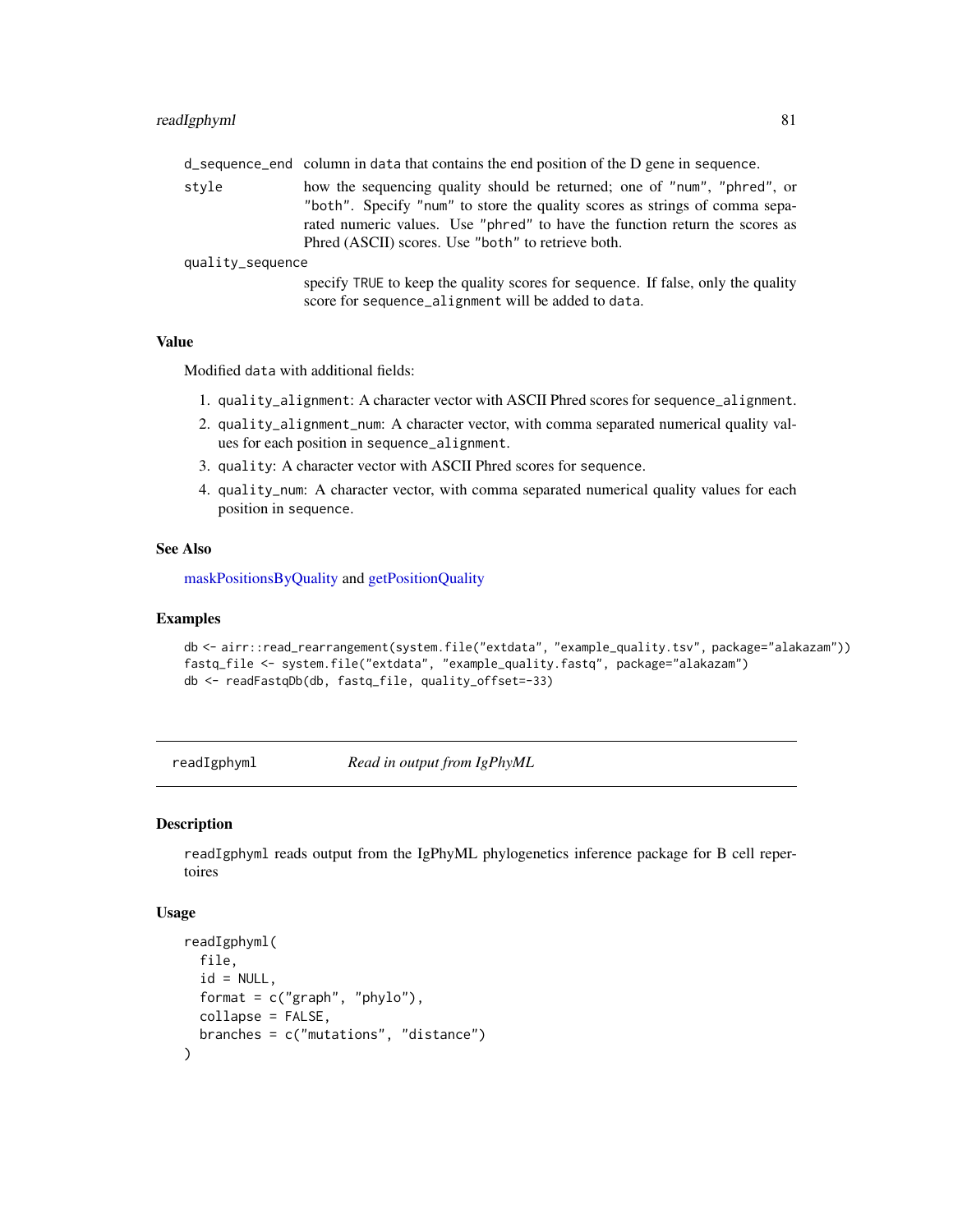#### Arguments

| file     | IgPhyML output file (.tab).                                                                                                                                                                                                                                  |
|----------|--------------------------------------------------------------------------------------------------------------------------------------------------------------------------------------------------------------------------------------------------------------|
| id       | ID to assign to output object.                                                                                                                                                                                                                               |
| format   | if "graph" return trees as igraph graph objects. if "phylo" return trees as ape<br>phylo objects.                                                                                                                                                            |
| collapse | if TRUE transform branch lengths to units of substitutions, rather than substitu-<br>tions per site, and collapse internal nodes separated by branches $< 0.1$ substitu-<br>tions. Will also remove all internal node labels, as it makes them inconsistent. |
| branches | if "distance" branch lengths are in expected mutations per site. If "mutations"<br>branches are in expected mutations.                                                                                                                                       |

# Details

readIgphyml reads output from the IgPhyML repertoire phylogenetics inference package. The resulting object is divded between parameter estimates (usually under the HLP19 model), which provide information about mutation and selection pressure operating on the sequences.

Trees returned from this function are either igraph objects or phylo objects, and each may be visualized accordingly. Futher, branch lengths in tree may represent either the expected number of substitutions per site (codon, if estimated under HLP or GY94 models), or the total number of expected substitutions per site. If the latter, internal nodes - but not tips - separated by branch lengths less than 0.1 are collapsed to simplify viewing.

# Value

A list containing IgPhyML model parameters and estimated lineage trees.

Object attributes:

- param: Data.frame of parameter estimates for each clonal lineage. Columns include: CLONE, which is the clone id; NSEQ, the total number of sequences in the lineage; NSITE, the number of codon sites; TREE\_LENGTH, the sum of all branch lengths in the estimated lineage tree; and LHOOD, the log likelihood of the clone's sequences given the tree and parameters. Subsequent columns are parameter estimates from IgPhyML, which will depend on the model used. Parameter columns ending with \_MLE are maximum likelihood estimates; those ending with \_LCI are the lower 95 with \_UCI are the upper 95 estimate. The first line of param is for clone REPERTOIRE, which is a summary of all lineages within the repertoire. For this row, NSEQ is the total number of sequences, NSITE is the average number of sites, and TREE\_LENGTH is the mean tree length. For most applications, parameter values will be the same for all lineages within the repertoire, so access them simply by: < object>\$param\$OMEGA\_CDR\_MLE[1] to, for instance, get the estimate of dN/dS on the CDRs at the repertoire level.
- trees: List of tree objects estimated by IgPhyML. If format="graph" these are igraph graph objects. If format="phylo", these are ape phylo objects.
- command: Command used to run IgPhyML.

#### References

1. Hoehn KB, Lunter G, Pybus OG - A Phylogenetic Codon Substitution Model for Antibody Lineages. Genetics 2017 206(1):417-427 https://doi.org/10.1534/genetics.116.196303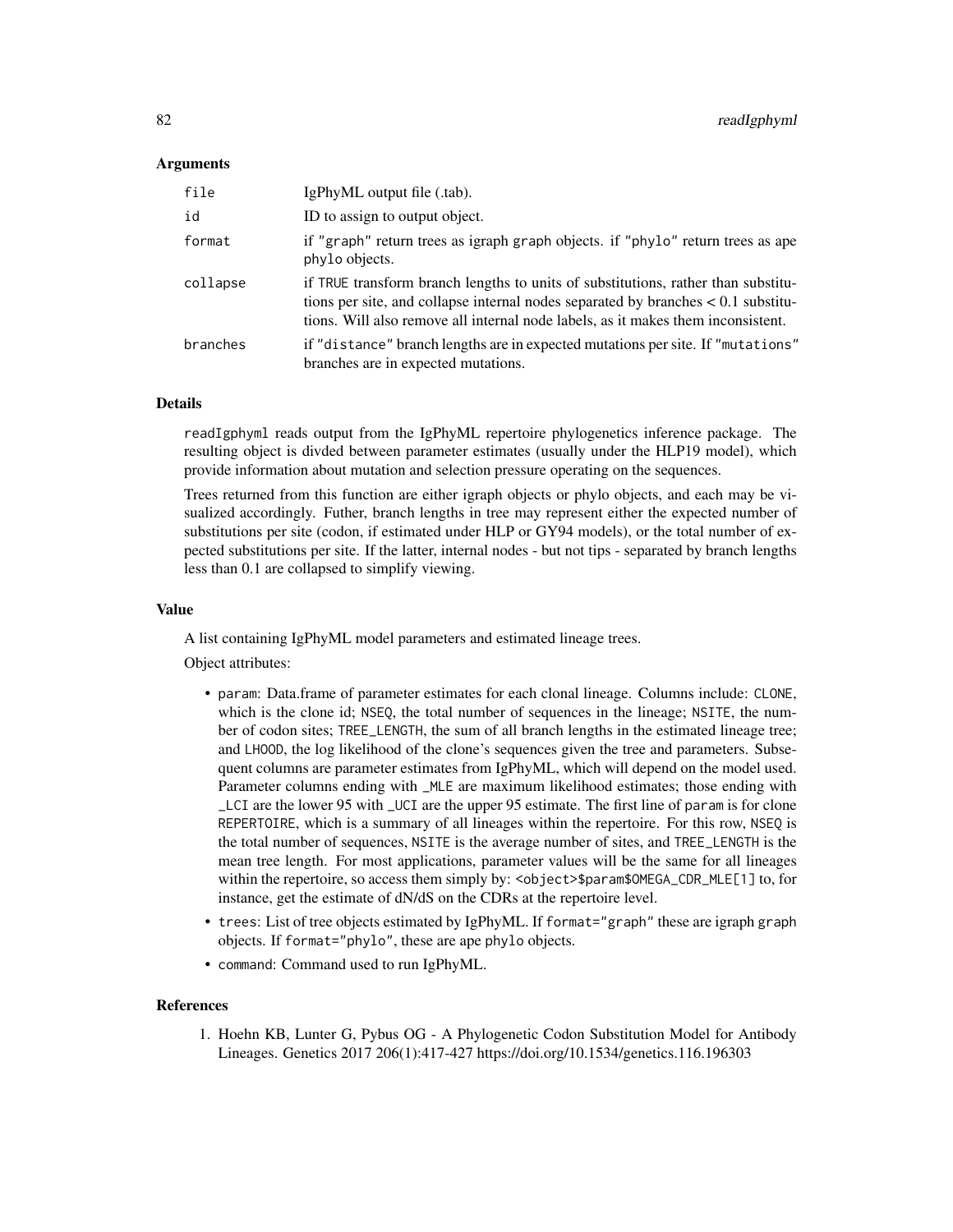#### <span id="page-82-1"></span> $seqDist$  83

2. Hoehn KB, Vander Heiden JA, Zhou JQ, Lunter G, Pybus OG, Kleinstein SHK - Repertoirewide phylogenetic models of B cell molecular evolution reveal evolutionary signatures of aging and vaccination. bioRxiv 2019 https://doi.org/10.1101/558825

# Examples

```
## Not run:
  # Read in and plot a tree from an igphyml run
  library(igraph)
  s1 <- readIgphyml("IB+7d_lineages_gy.tsv_igphyml_stats_hlp.tab", id="+7d")
  print(s1$param$OMEGA_CDR_MLE[1])
  plot(s1$trees[[1]], layout=layout_as_tree, edge.label=E(s1$trees[[1]])$weight)
```
## End(Not run)

<span id="page-82-0"></span>seqDist *Calculate distance between two sequences*

#### Description

seqDist calculates the distance between two DNA sequences.

#### Usage

seqDist(seq1, seq2, dist\_mat = getDNAMatrix())

#### Arguments

| seg1     | character string containing a DNA sequence.                                                                                                                                                                                                                                                                                                                                                                                                                                   |
|----------|-------------------------------------------------------------------------------------------------------------------------------------------------------------------------------------------------------------------------------------------------------------------------------------------------------------------------------------------------------------------------------------------------------------------------------------------------------------------------------|
| seg2     | character string containing a DNA sequence.                                                                                                                                                                                                                                                                                                                                                                                                                                   |
| dist mat | Character distance matrix. Defaults to a Hamming distance matrix returned by<br>getDNAMatrix. If gap characters, c("-","."), are assigned a value of -1 in<br>dist_mat then contiguous gaps of any run length, which are not present in both<br>sequences, will be counted as a distance of 1. Meaning, indels of any length<br>will increase the sequence distance by 1. Gap values other than -1 will return a<br>distance that does not consider indels as a special case. |

#### Value

Numerical distance between seq1 and seq2.

# See Also

Nucleotide distance matrix may be built with [getDNAMatrix.](#page-37-0) Amino acid distance matrix may be built with [getAAMatrix.](#page-36-0) Used by [pairwiseDist](#page-62-0) for generating distance matrices. See [seqEqual](#page-83-0) for testing sequence equivalence.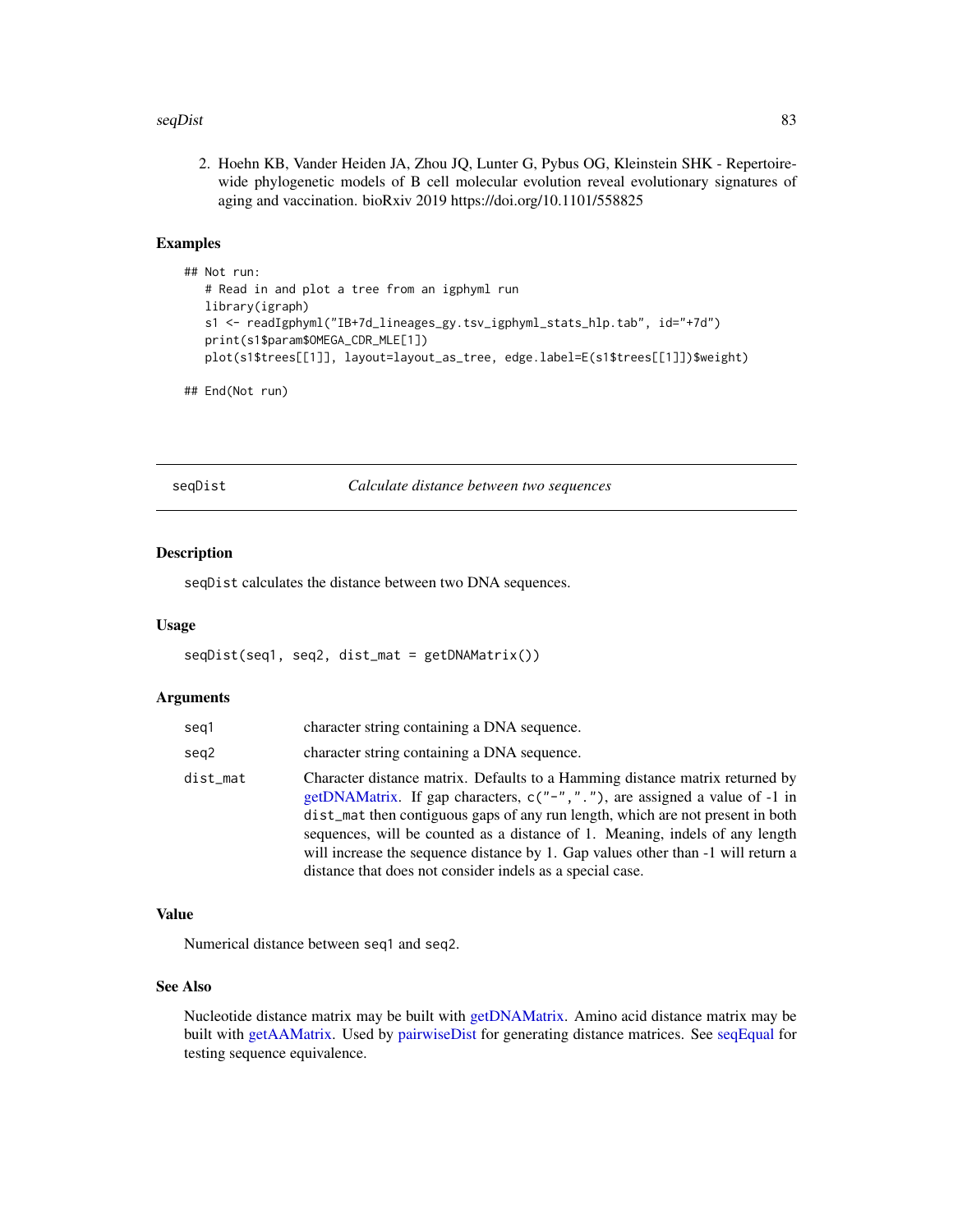# <span id="page-83-1"></span>Examples

```
# Ungapped examples
seqDist("ATGGC", "ATGGG")
seqDist("ATGGC", "ATG??")
# Gaps will be treated as Ns with a gap=0 distance matrix
seqDist("ATGGC", "AT--C", dist_mat=getDNAMatrix(gap=0))
# Gaps will be treated as universally non-matching characters with gap=1
seqDist("ATGGC", "AT--C", dist_mat=getDNAMatrix(gap=1))
# Gaps of any length will be treated as single mismatches with a gap=-1 distance matrix
seqDist("ATGGC", "AT--C", dist_mat=getDNAMatrix(gap=-1))
# Gaps of equivalent run lengths are not counted as gaps
seqDist("ATG-C", "ATG-C", dist_mat=getDNAMatrix(gap=-1))
# Overlapping runs of gap characters are counted as a single gap
seqDist("ATG-C", "AT--C", dist_mat=getDNAMatrix(gap=-1))
seqDist("A-GGC", "AT--C", dist_mat=getDNAMatrix(gap=-1))
seqDist("AT--C", "AT--C", dist_mat=getDNAMatrix(gap=-1))
# Discontiguous runs of gap characters each count as separate gaps
seqDist("-TGGC", "AT--C", dist_mat=getDNAMatrix(gap=-1))
```
seqEqual *Test DNA sequences for equality.*

#### Description

seqEqual checks if two DNA sequences are identical.

# Usage

```
seqEqual(seq1, seq2, ignore = as.charAtacter(c("N", "-"", "."", "?"))
```
#### Arguments

| seg1   | character string containing a DNA sequence.                                                              |
|--------|----------------------------------------------------------------------------------------------------------|
| sea2   | character string containing a DNA sequence.                                                              |
| ignore | vector of characters to ignore when testing for equality. Default is to ignore<br>c("N",".".". .". ? ?") |

#### Value

Returns TRUE if sequences are equal and FALSE if they are not. Sequences of unequal length will always return FALSE regardless of their character values.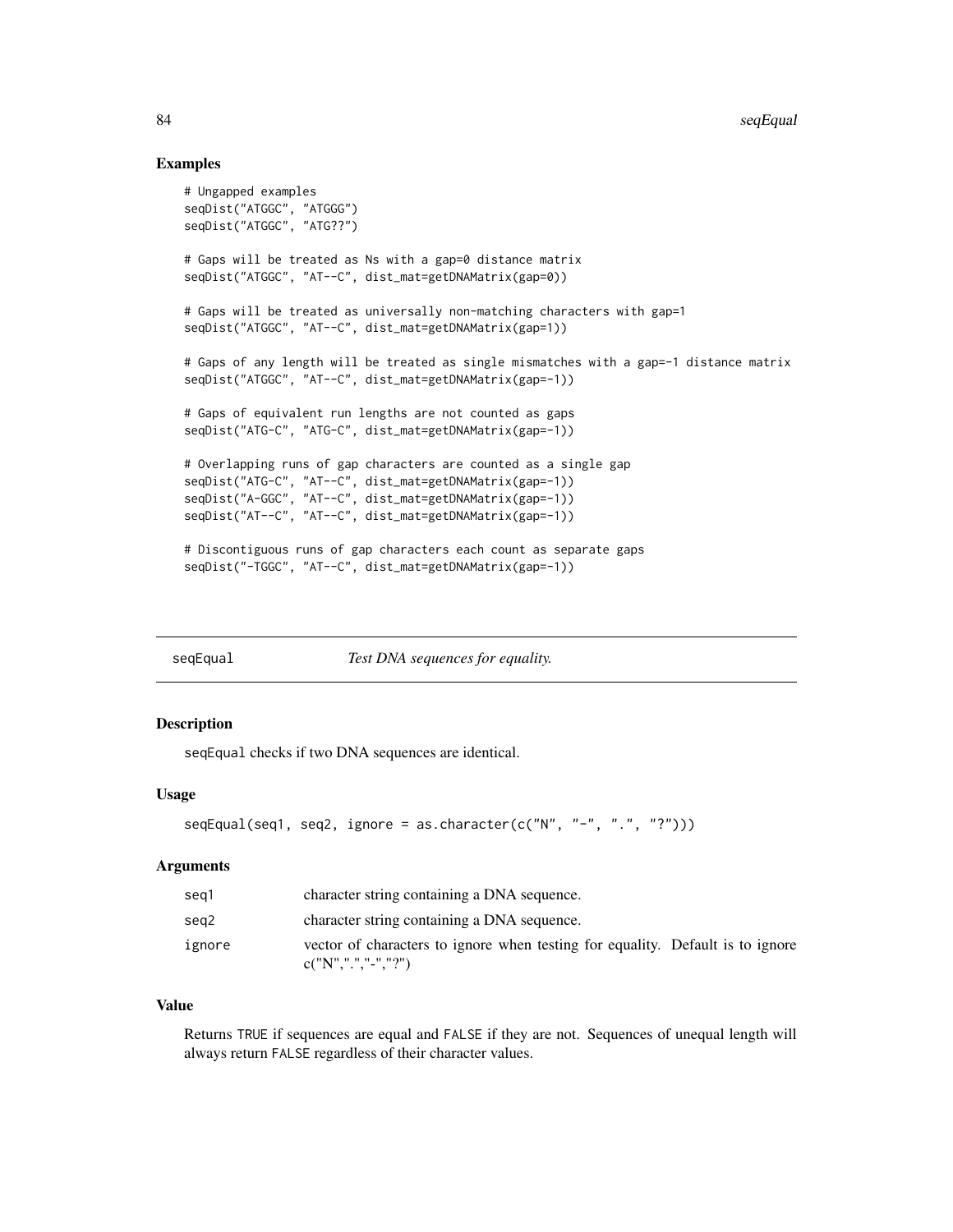#### <span id="page-84-0"></span>SingleDb 85

# See Also

Used by [pairwiseEqual](#page-63-0) within [collapseDuplicates.](#page-20-0) See [seqDist](#page-82-0) for calculation Hamming distances between sequences.

#### Examples

```
# Ignore gaps
seqEqual("ATG-C", "AT--C")
seqEqual("ATGGC", "ATGGN")
seqEqual("AT--T", "ATGGC")
# Ignore only Ns
seqEqual("ATG-C", "AT--C", ignore="N")
seqEqual("ATGGC", "ATGGN", ignore="N")
seqEqual("AT--T", "ATGGC", ignore="N")
```
SingleDb *Single sequence AIRR database*

# Description

A database with just one sequence from ExampleDb and additional AIRR Rearrangement fields containing alignment information. The sequence was reanalyzed with a recent versions of alignment software (IgBLAST 1.16.0) and reference germlines (IMGT 2020-08-12).

#### Usage

SingleDb

# Format

An object of class spec\_tbl\_df (inherits from tbl\_df, tbl, data.frame) with 1 rows and 32 columns.

# See Also

[ExampleDb](#page-33-0)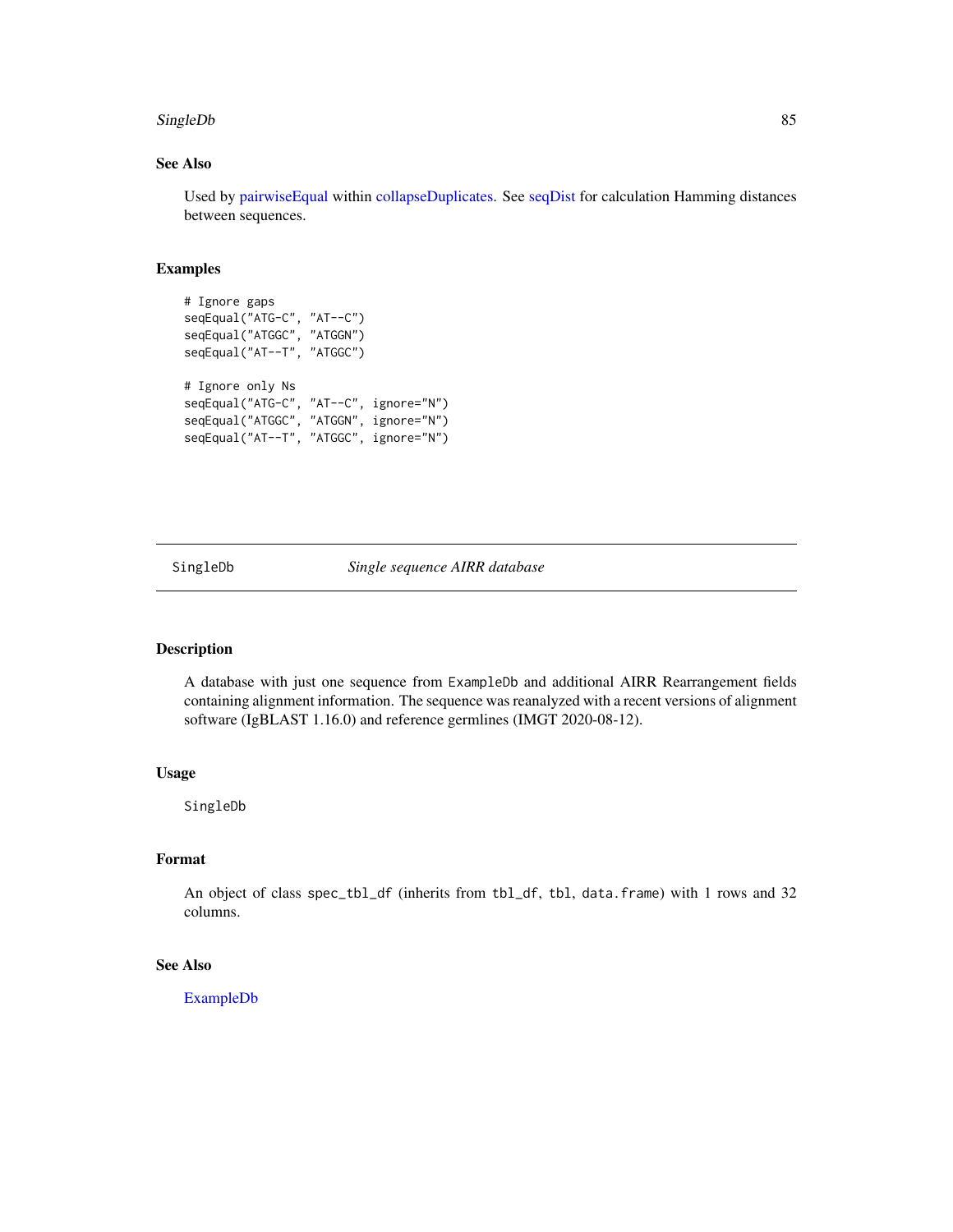<span id="page-85-0"></span>

sortGenes sorts a vector of V(D)J gene names by either lexicographic ordering or locus position.

#### Usage

```
sortGenes(genes, method = c("name", "position"))
```
# Arguments

| genes  | vector of strings respresenting $V(D)J$ gene names.                                                                                                                    |
|--------|------------------------------------------------------------------------------------------------------------------------------------------------------------------------|
| method | string defining the method to use for sorting genes. One of:                                                                                                           |
|        | • "name": sort in lexicographic order. Order is by family first, then gene, and<br>then allele.                                                                        |
|        | • "position": sort by position in the locus, as determined by the final two<br>numbers in the gene name. Non-localized genes are assigned to the highest<br>positions. |
|        |                                                                                                                                                                        |

# Value

A sorted character vector of gene names.

### See Also

See getAllele, getGene and getFamily for parsing gene names.

# Examples

```
# Create a list of allele names
genes <- c("IGHV1-69D*01","IGHV1-69*01","IGHV4-38-2*01","IGHV1-69-2*01",
           "IGHV2-5*01","IGHV1-NL1*01", "IGHV1-2*01,IGHV1-2*05",
           "IGHV1-2", "IGHV1-2*02", "IGHV1-69*02")
# Sort genes by name
sortGenes(genes)
```
# Sort genes by position in the locus sortGenes(genes, method="pos")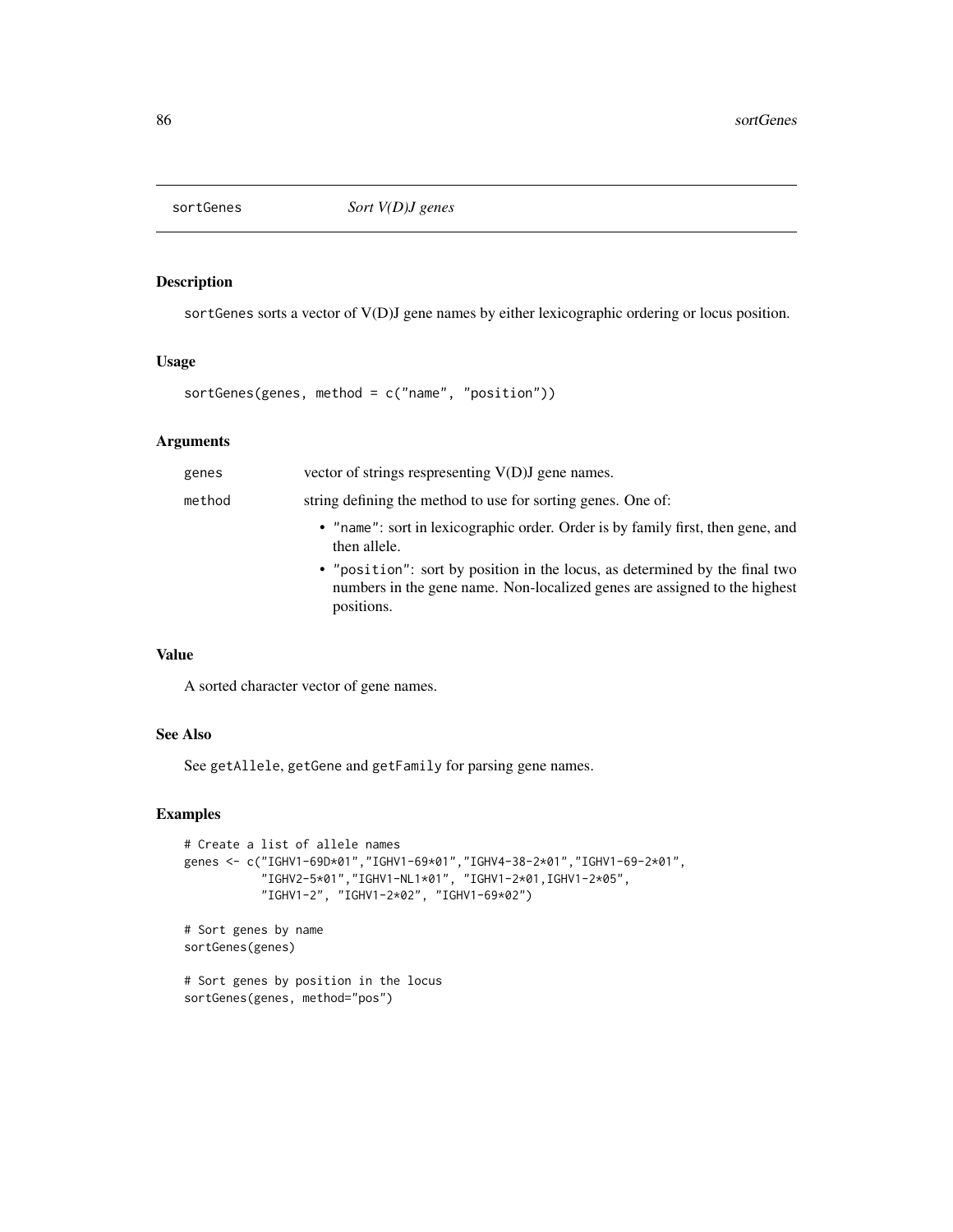<span id="page-86-1"></span>

stoufferMeta combines multiple weighted p-values into a meta-analysis p-value using Stouffer's Z-score method.

# Usage

stoufferMeta(p, w = NULL)

# Arguments

| p | numeric vector of p-values. |
|---|-----------------------------|
| w | numeric vector of weights.  |

# Value

A named numeric vector with the combined Z-score and p-value in the form  $c(2, pvalue)$ .

#### Examples

```
# Define p-value and weight vectors
p \leftarrow c(0.1, 0.05, 0.3)w \leq c(5, 10, 1)# Unweighted
stoufferMeta(p)
# Weighted
stoufferMeta(p, w)
```
<span id="page-86-0"></span>summarizeSubtrees *Generate subtree summary statistics for a tree*

# Description

summarizeSubtrees calculates summary statistics for each node of a tree. Includes both node properties and subtree properties.

#### Usage

```
summarizeSubtrees(graph, fields = NULL, root = "Germline")
```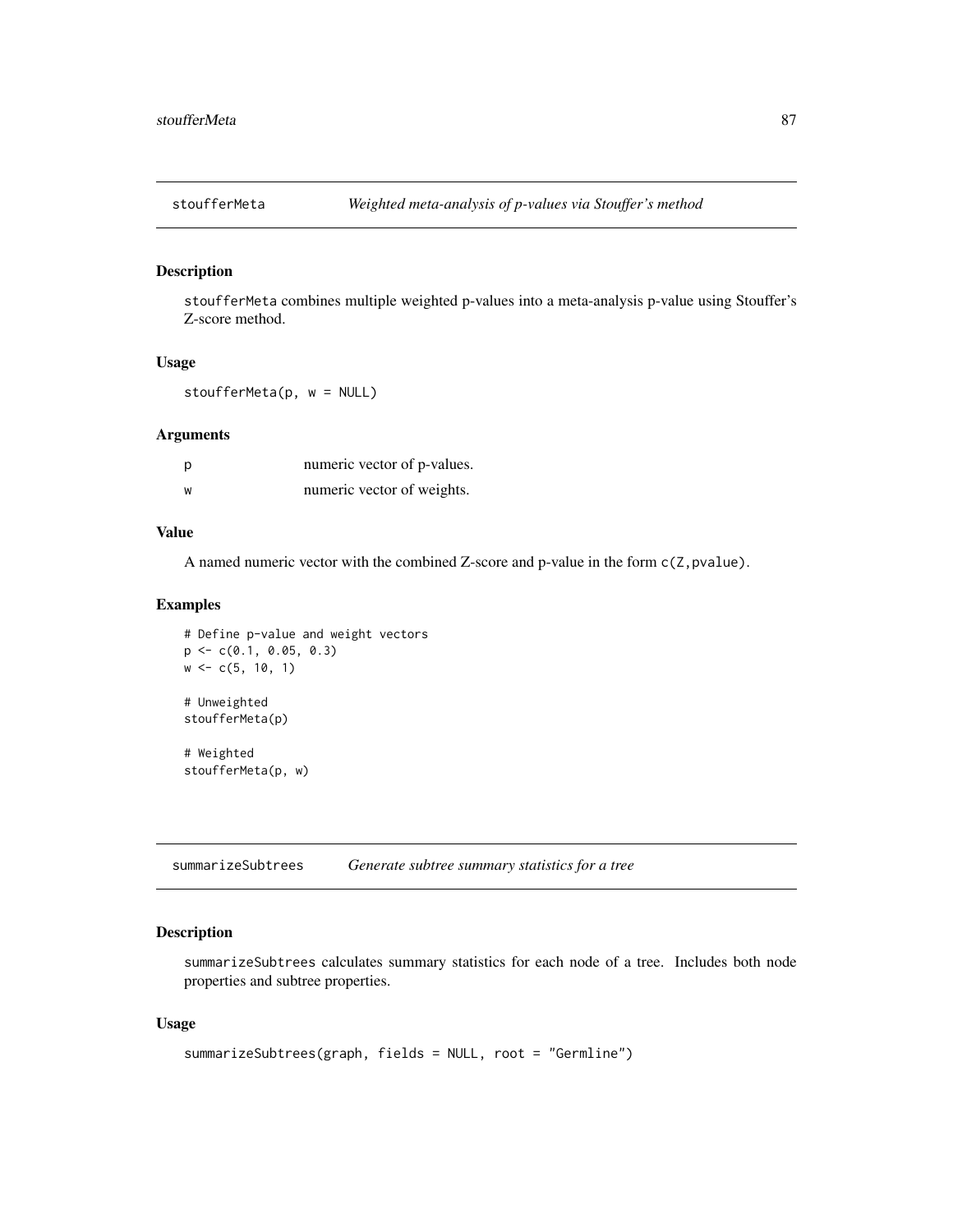<span id="page-87-1"></span>88 tableEdges

#### **Arguments**

| graph  | igraph object containing an annotated lineage tree. |
|--------|-----------------------------------------------------|
| fields | annotation fields to add to the output.             |
| root   | name of the root (germline) node.                   |

# Value

A data.frame with columns:

- name: node name.
- parent: name of the parent node.
- outdegree: number of edges leading from the node.
- size: total number of nodes within the subtree rooted at the node.
- depth: the depth of the subtree that is rooted at the node.
- pathlength: the maximum pathlength beneath the node.
- outdegree\_norm: outdegree normalized by the total number of edges.
- size\_norm: size normalized by the largest subtree size (the germline).
- depth\_norm: depth normalized by the largest subtree depth (the germline).
- pathlength\_norm: pathlength normalized by the largest subtree pathlength (the germline).

An additional column corresponding to the value of field is added when specified.

# See Also

See [buildPhylipLineage](#page-12-0) for generating input trees. See [getPathLengths](#page-39-0) for calculating path length to nodes.

# Examples

```
# Summarize a tree
graph <- ExampleTrees[[23]]
summarizeSubtrees(graph, fields="c_call", root="Germline")
```
<span id="page-87-0"></span>

| tableEdges | Tabulate the number of edges between annotations within a lineage |
|------------|-------------------------------------------------------------------|
|            | tree                                                              |

# **Description**

tableEdges creates a table of the total number of connections (edges) for each unique pair of annotations within a tree over all nodes.

#### Usage

```
tableEdges(graph, field, indirect = FALSE, exclude = NULL)
```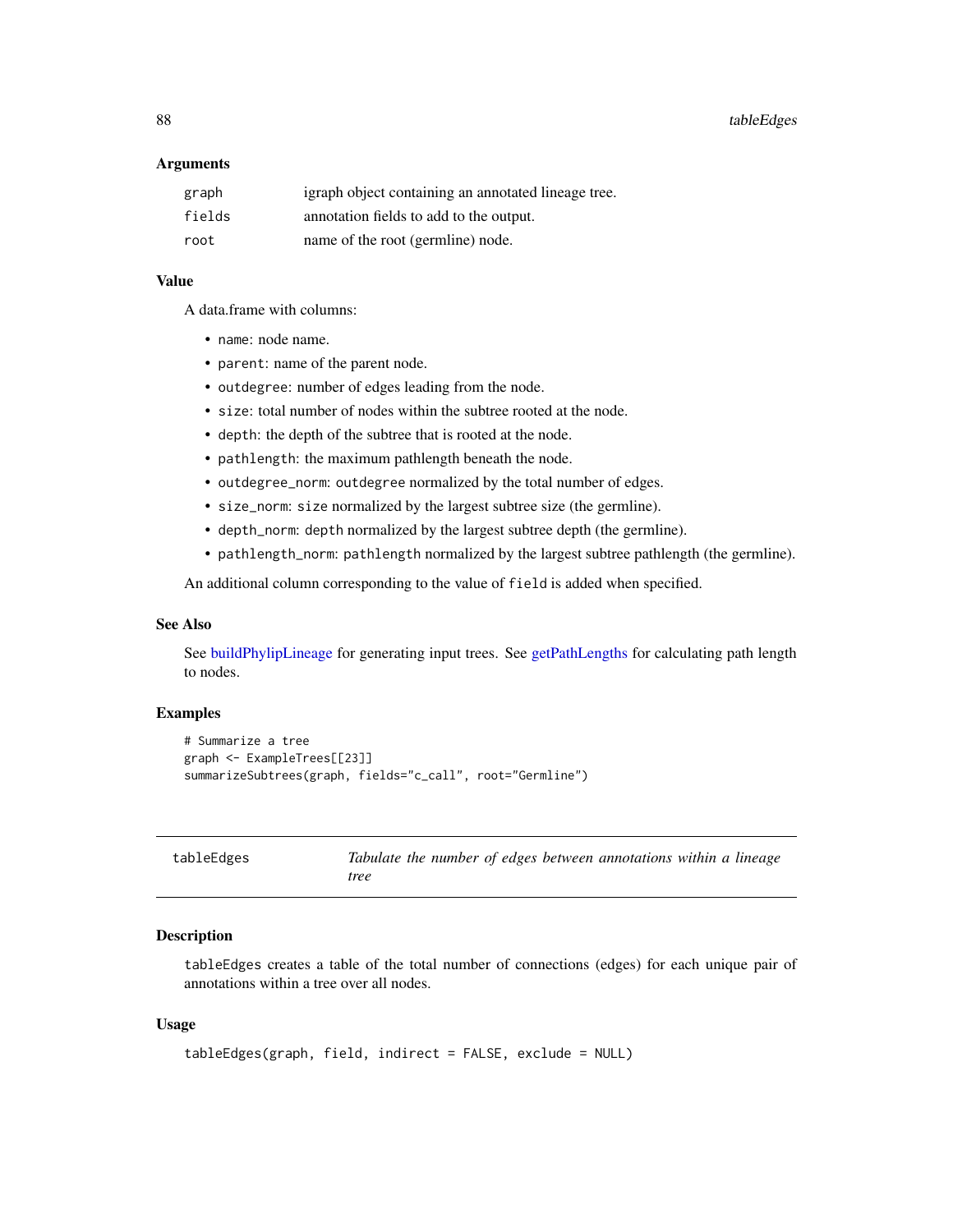# <span id="page-88-0"></span>testDiversity 89

#### **Arguments**

| graph    | igraph object containing an annotated lineage tree.                                                                                                                                                                              |  |
|----------|----------------------------------------------------------------------------------------------------------------------------------------------------------------------------------------------------------------------------------|--|
| field    | string defining the annotation field to count.                                                                                                                                                                                   |  |
| indirect | if FALSE count direct connections (edges) only. If TRUE walk through any nodes<br>with annotations specified in the argument to count indirect connections. Spec-<br>ifying indirect=TRUE with exclude=NULL will have no effect. |  |
| exclude  | vector of strings defining field values to exclude from counts. Edges that either<br>start or end with the specified annotations will not be counted. If NULL count all<br>edges.                                                |  |

# Value

A data.frame defining total annotation connections in the tree with columns:

- parent: parent annotation
- child: child annotation
- count: count of edges for the parent-child relationship

# See Also

See [testEdges](#page-91-0) for performed a permutation test on edge relationships.

#### Examples

```
# Define example graph
graph <- ExampleTrees[[23]]
# Count direct edges between isotypes including inferred nodes
tableEdges(graph, "c_call")
# Count direct edges excluding edges to and from germline and inferred nodes
tableEdges(graph, "c_call", exclude=c("Germline", NA))
```
# Count indirect edges walking through germline and inferred nodes tableEdges(graph, "c\_call", indirect=TRUE, exclude=c("Germline", NA))

testDiversity *Pairwise test of the diversity index*

# Description

testDiversity performs pairwise significance tests of the diversity index  $(D)$  at a given diversity order  $(q)$  for a set of annotation groups via rarefaction and bootstrapping.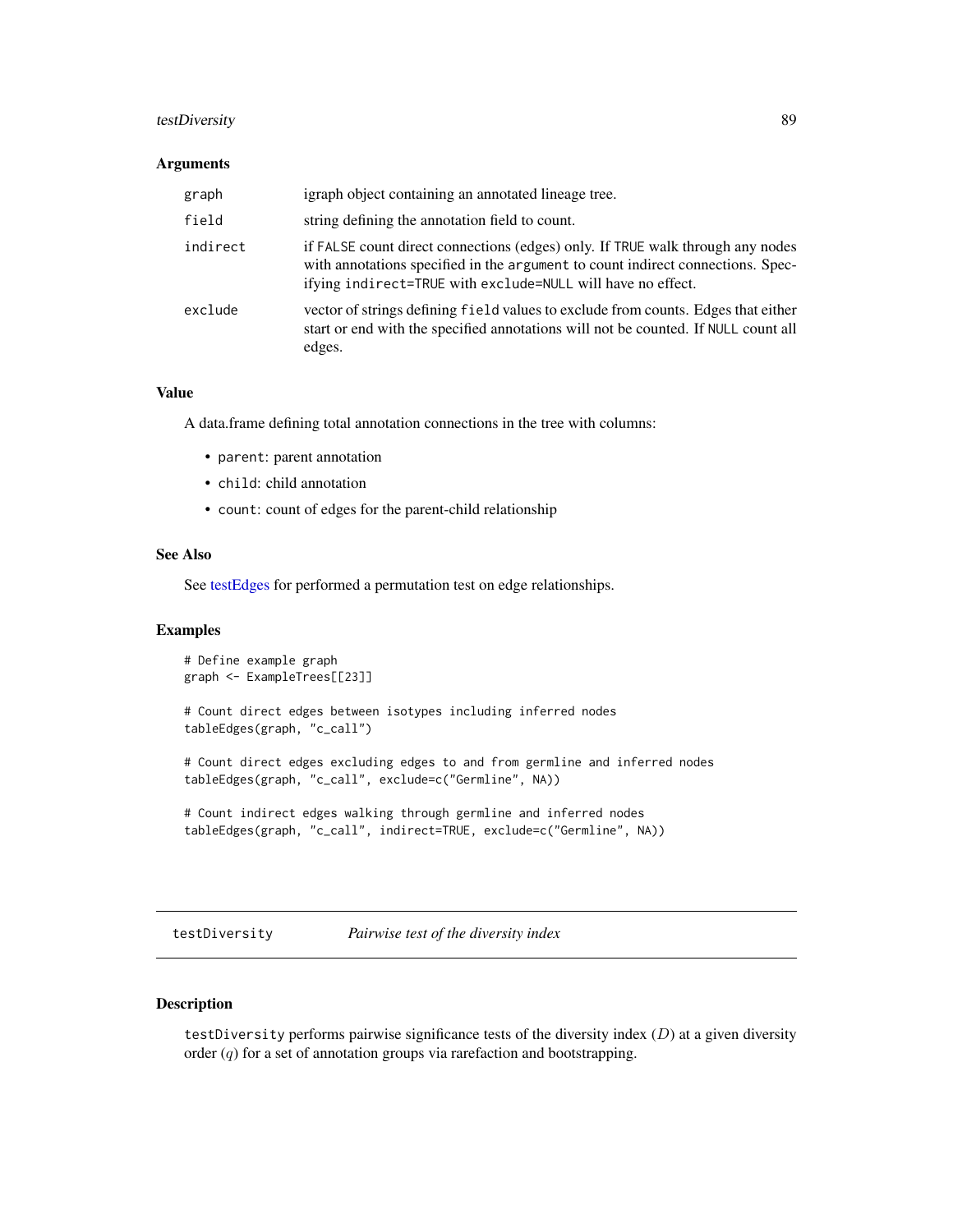#### Usage

```
testDiversity(
  data,
  q,
  group,
  clone = "CLONE",
  copy = NULL,min_n = 30,
 max_n = NULL,nboot = 2000,progress = FALSE,
 ci = 0.95)
```
#### Arguments

| data     | data.frame with Change-O style columns containing clonal assignments.                                                                                                                                                                                                                          |  |
|----------|------------------------------------------------------------------------------------------------------------------------------------------------------------------------------------------------------------------------------------------------------------------------------------------------|--|
| q        | diversity order to test.                                                                                                                                                                                                                                                                       |  |
| group    | name of the data column containing group identifiers.                                                                                                                                                                                                                                          |  |
| clone    | name of the data column containing clone identifiers.                                                                                                                                                                                                                                          |  |
| copy     | name of the data column containing copy numbers for each sequence. If copy=NULL<br>(the default), then clone abundance is determined by the number of sequences.<br>If a copy column is specified, then clone abundances is determined by the sum<br>of copy numbers within each clonal group. |  |
| $min\_n$ | minimum number of observations to sample. A group with less observations<br>than the minimum is excluded.                                                                                                                                                                                      |  |
| $max_n$  | maximum number of observations to sample. If NULL the maximum if automat-<br>ically determined from the size of the largest group.                                                                                                                                                             |  |
| nboot    | number of bootstrap realizations to perform.                                                                                                                                                                                                                                                   |  |
| progress | if TRUE show a progress bar.                                                                                                                                                                                                                                                                   |  |
| сi       | confidence interval to calculate; the value must be between 0 and 1.                                                                                                                                                                                                                           |  |

#### Details

Clonal diversity is calculated using the generalized diversity index proposed by Hill (Hill, 1973). See [calcDiversity](#page-16-0) for further details.

Diversity is calculated on the estimated complete clonal abundance distribution. This distribution is inferred by using the Chao1 estimator to estimate the number of seen clones, and applying the relative abundance correction and unseen clone frequency described in Chao et al, 2014.

Variability in total sequence counts across unique values in the group column is corrected by repeated resampling from the estimated complete clonal distribution to a common number of sequences. The diversity index estimate  $(D)$  for each group is the mean value of over all bootstrap realizations.

Significance of the difference in diversity index  $(D)$  between groups is tested by constructing a bootstrap delta distribution for each pair of unique values in the group column. The bootstrap delta

<span id="page-89-0"></span>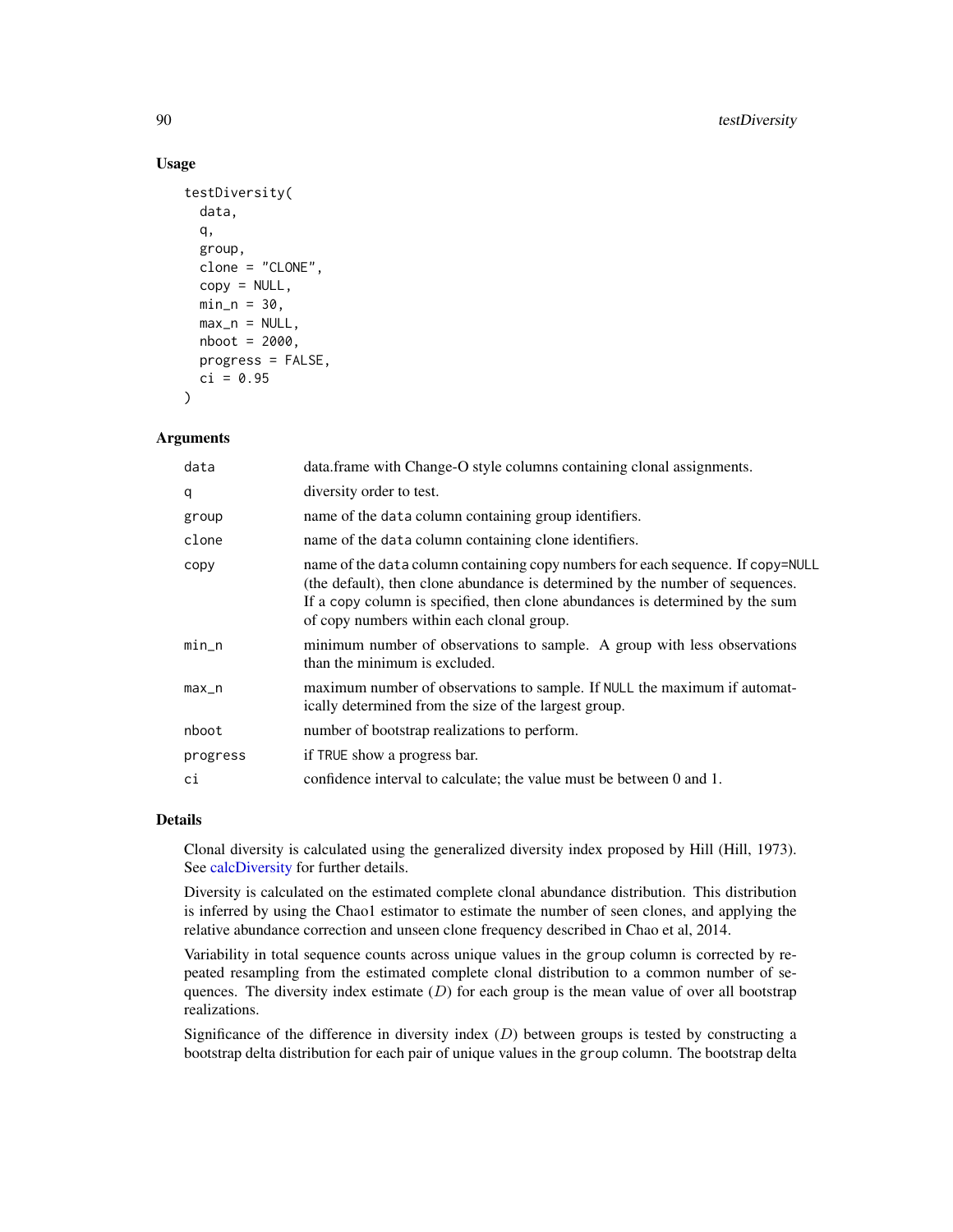# <span id="page-90-0"></span>testDiversity 91

distribution is built by subtracting the diversity index  $Da$  in  $group - a$  from the corresponding value Db in  $group - b$ , for all bootstrap realizations, yeilding a distribution of nboot total deltas; where  $group-a$  is the group with the greater mean D. The p-value for hypothesis  $Da! = Db$  is the value of  $P(0)$  from the empirical cumulative distribution function of the bootstrap delta distribution, multiplied by 2 for the two-tailed correction.

# Value

A [DiversityCurve](#page-29-0) object containing slot test with p-values and summary statistics.

#### **Note**

This method may inflate statistical significance when clone sizes are uniformly small, such as when most clones sizes are 1, sample size is small, and max\_n is near the total count of the smallest data group. Use caution when interpreting the results in such cases. We are currently investigating this potential problem.

#### References

- 1. Hill M. Diversity and evenness: a unifying notation and its consequences. Ecology. 1973 54(2):427-32.
- 2. Chao A. Nonparametric Estimation of the Number of Classes in a Population. Scand J Stat. 1984 11, 265270.
- 3. Wu Y-CB, et al. Influence of seasonal exposure to grass pollen on local and peripheral blood IgE repertoires in patients with allergic rhinitis. J Allergy Clin Immunol. 2014 134(3):604-12.
- 4. Chao A, et al. Rarefaction and extrapolation with Hill numbers: A framework for sampling and estimation in species diversity studies. Ecol Monogr. 2014 84:45-67.
- 5. Chao A, et al. Unveiling the species-rank abundance distribution by generalizing the Good-Turing sample coverage theory. Ecology. 2015 96, 11891201.

# See Also

# [alphaDiversity](#page-7-0)

#### Examples

```
## Not run:
# Groups under the size threshold are excluded and a warning message is issued.
testDiversity(ExampleDb, "sample_id", q=0, min_n=30, nboot=100)
```
## End(Not run)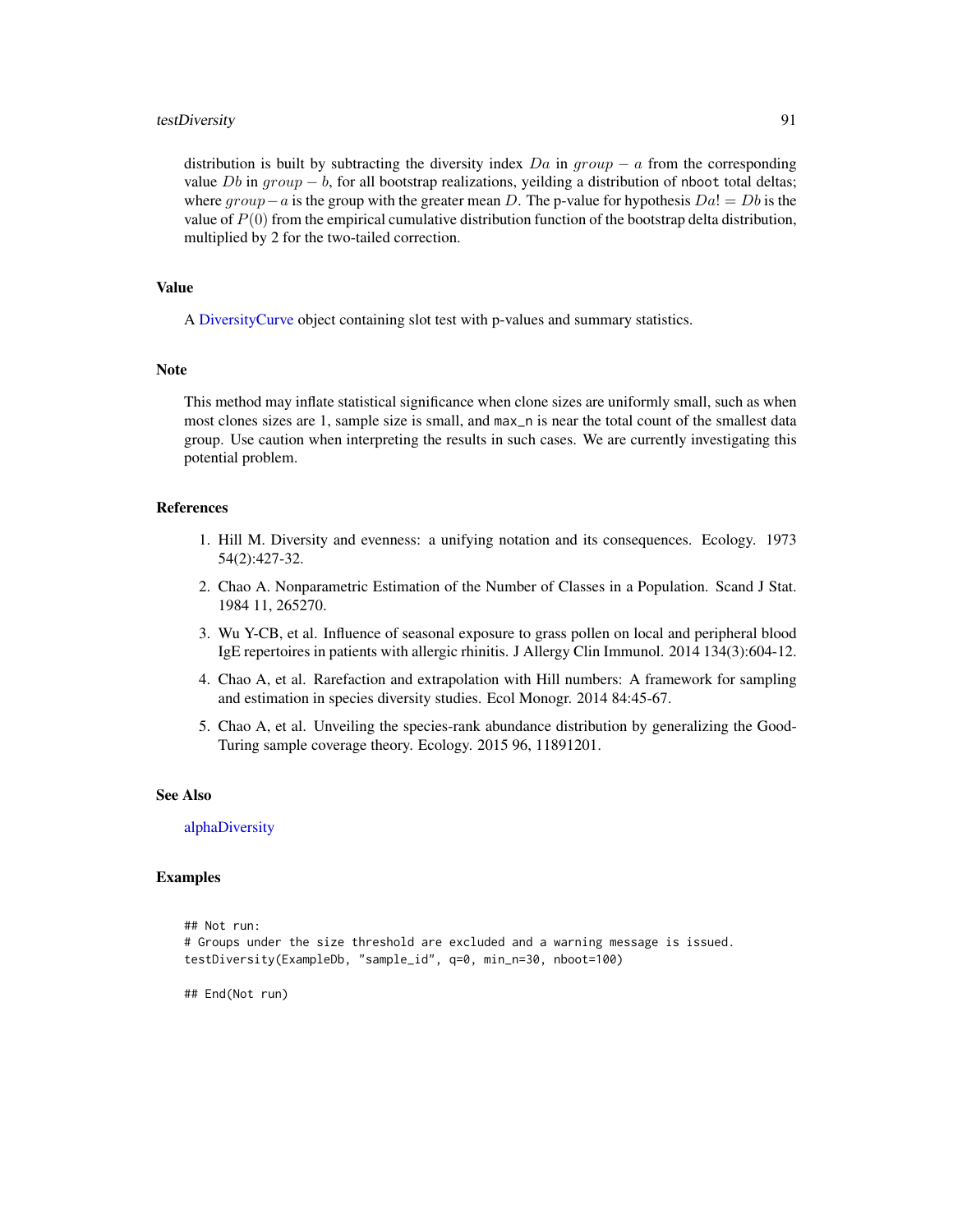<span id="page-91-1"></span><span id="page-91-0"></span>testEdges performs a permutation test on a set of lineage trees to determine the significance of an annotation's association with parent-child relationships.

#### Usage

```
testEdges(
 graphs,
 field,
  indirect = FALSE,
 exclude = c("Germline", NA),
 nperm = 200,
 progress = FALSE
)
```
#### Arguments

| graphs   | list of igraph objects with vertex annotations.                                                                                                                                                                                  |  |
|----------|----------------------------------------------------------------------------------------------------------------------------------------------------------------------------------------------------------------------------------|--|
| field    | string defining the annotation field to permute.                                                                                                                                                                                 |  |
| indirect | if FALSE count direct connections (edges) only. If TRUE walk through any nodes<br>with annotations specified in the argument to count indirect connections. Spec-<br>ifying indirect=TRUE with exclude=NULL will have no effect. |  |
| exclude  | vector of strings defining field values to exclude from permutation.                                                                                                                                                             |  |
| nperm    | number of permutations to perform.                                                                                                                                                                                               |  |
| progress | if TRUE show a progress bar.                                                                                                                                                                                                     |  |

#### Value

An [EdgeTest](#page-30-0) object containing the test results and permutation realizations.

#### See Also

Uses [tableEdges](#page-87-0) and [permuteLabels.](#page-63-1) See [plotEdgeTest](#page-69-0) for plotting the permutation distributions.

# Examples

```
# Define example tree set
graphs <- ExampleTrees[1-10]
# Perform edge test on isotypes
x <- testEdges(graphs, "c_call", nperm=10)
print(x)
```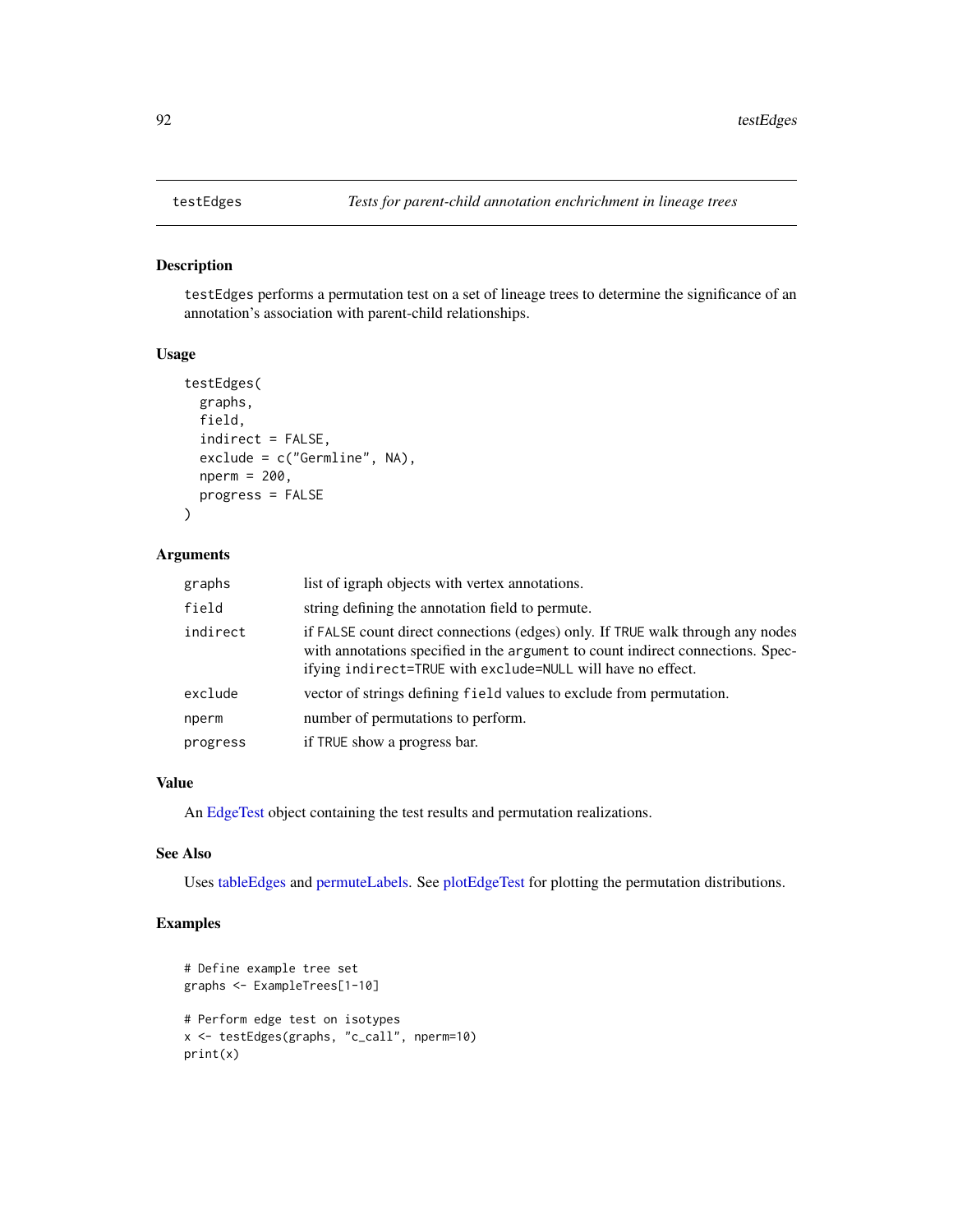<span id="page-92-0"></span>testMRCA *Tests for MRCA annotation enrichment in lineage trees*

# Description

testMRCA performs a permutation test on a set of lineage trees to determine the significance of an annotation's association with the MRCA position of the lineage trees.

# Usage

```
testMRCA(
  graphs,
  field,
  root = "Germline",
  exclude = c("Germline", NA),
  nperm = 200,
 progress = FALSE
\lambda
```
# Arguments

| graphs   | list of igraph object containing annotated lineage trees.                                            |
|----------|------------------------------------------------------------------------------------------------------|
| field    | string defining the annotation field to test.                                                        |
| root     | name of the root (germline) node.                                                                    |
| exclude  | vector of strings defining field values to exclude from the set of potential<br>founder annotations. |
| nperm    | number of permutations to perform.                                                                   |
| progress | if TRUE show a progress bar.                                                                         |

# Value

An [MRCATest](#page-59-0) object containing the test results and permutation realizations.

# See Also

Uses [getMRCA](#page-38-0) and [getPathLengths.](#page-39-0) See [plotMRCATest](#page-71-0) for plotting the permutation distributions.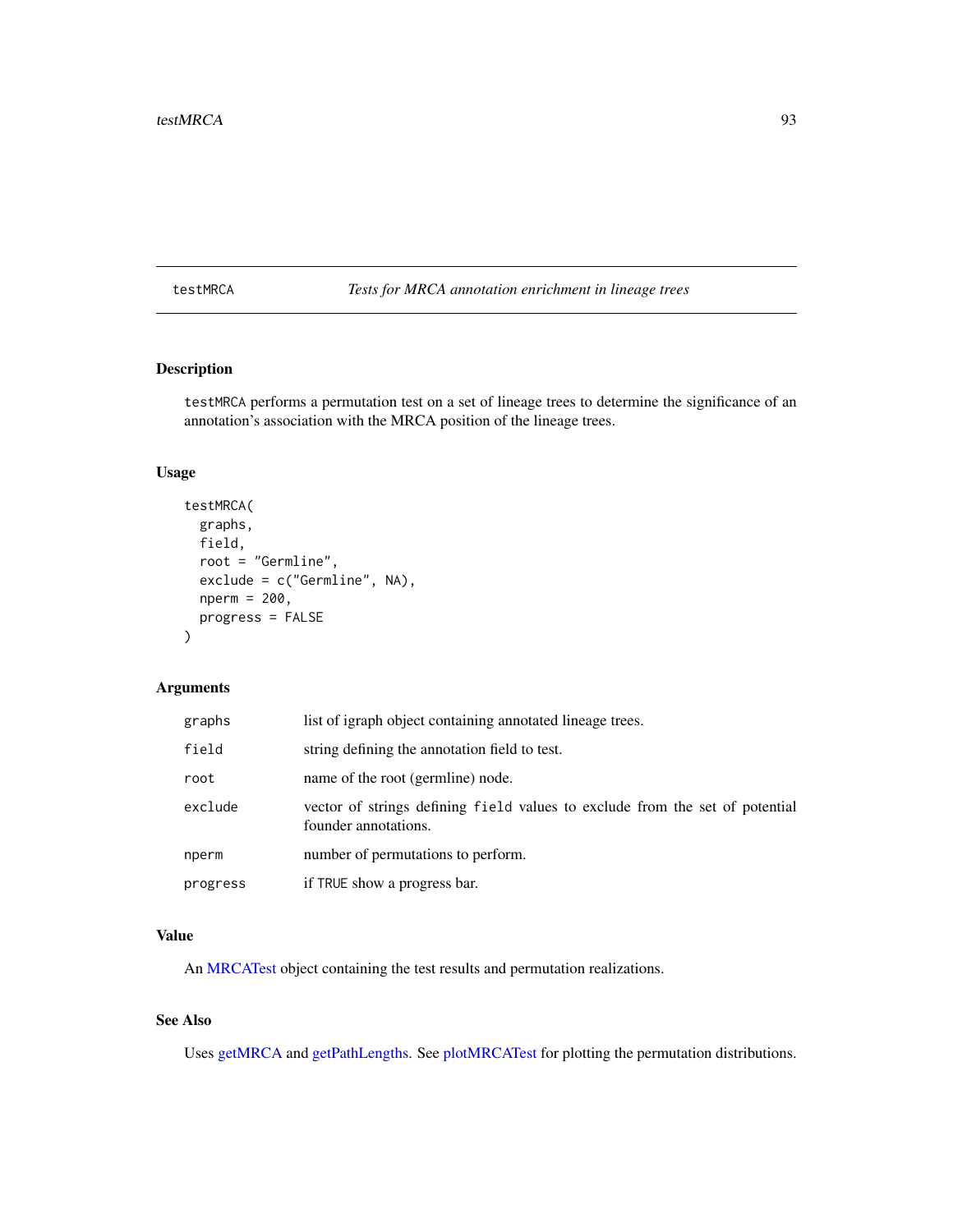# Examples

```
# Define example tree set
graphs <- ExampleTrees[1-10]
# Perform MRCA test on isotypes
x <- testMRCA(graphs, "c_call", nperm=10)
print(x)
```
translateDNA *Translate nucleotide sequences to amino acids*

# Description

translateDNA translates nucleotide sequences to amino acid sequences.

# Usage

```
translateDNA(seq, trim = FALSE)
```
#### Arguments

| sea  | vector of strings defining DNA sequence(s) to be converted to translated.                      |
|------|------------------------------------------------------------------------------------------------|
| trim | boolean flag to remove 3 nts from both ends of seq (converts IMGT junction to<br>CDR3 region). |

# Value

A vector of translated sequence strings.

# See Also

[translate](#page-0-0).

# Examples

```
# Translate a single sequence
translateDNA("ACTGACTCGA")
```

```
# Translate a vector of sequences
translateDNA(ExampleDb$junction[1:3])
```

```
# Remove the first and last codon from the translation
translateDNA(ExampleDb$junction[1:3], trim=TRUE)
```
<span id="page-93-0"></span>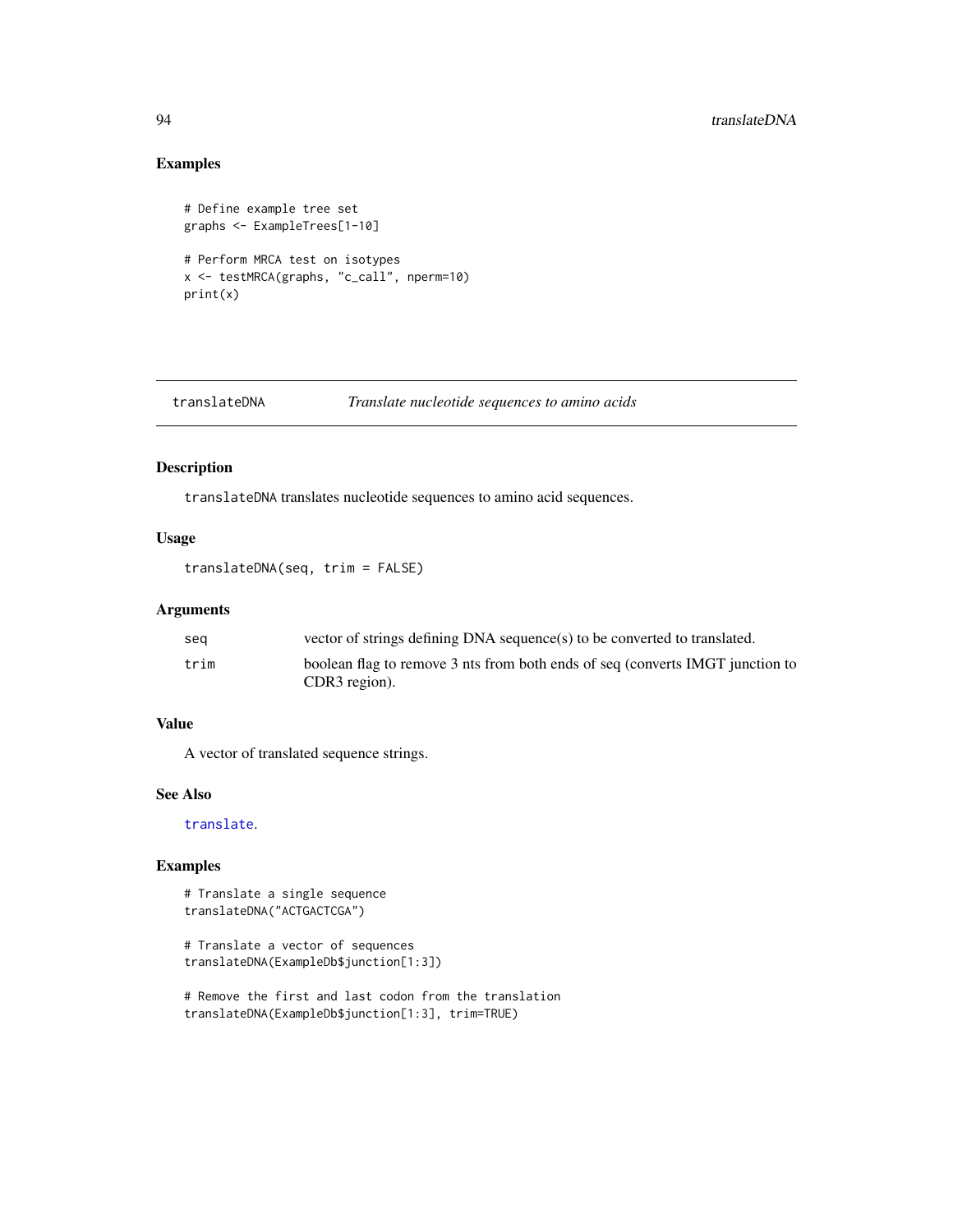<span id="page-94-0"></span>translateStrings modifies a character vector by substituting one or more strings with a replacement string.

# Usage

translateStrings(strings, translation)

#### Arguments

| strings     | vector of character strings to modify.                                          |
|-------------|---------------------------------------------------------------------------------|
| translation | named character vector or a list of character vectors specifying the strings to |
|             | replace (values) and their replacements (names).                                |

# Details

Does not perform partial replacements. Each translation value must match a complete strings value or it will not be replaced. Values that do not have a replacement named in the translation parameter will not be modified.

Replacement is accomplished using [gsub.](#page-0-0)

### Value

A modified strings vector.

#### See Also

See [gsub](#page-0-0) for single value replacement in the base package.

#### Examples

```
# Using a vector translation
strings <- LETTERS[1:5]
translation <- c("POSITION1"="A", "POSITION5"="E")
translateStrings(strings, translation)
```

```
# Using a list translation
strings <- LETTERS[1:5]
translation <- list("1-3"=c("A","B","C"), "4-5"=c("D","E"))
translateStrings(strings, translation)
```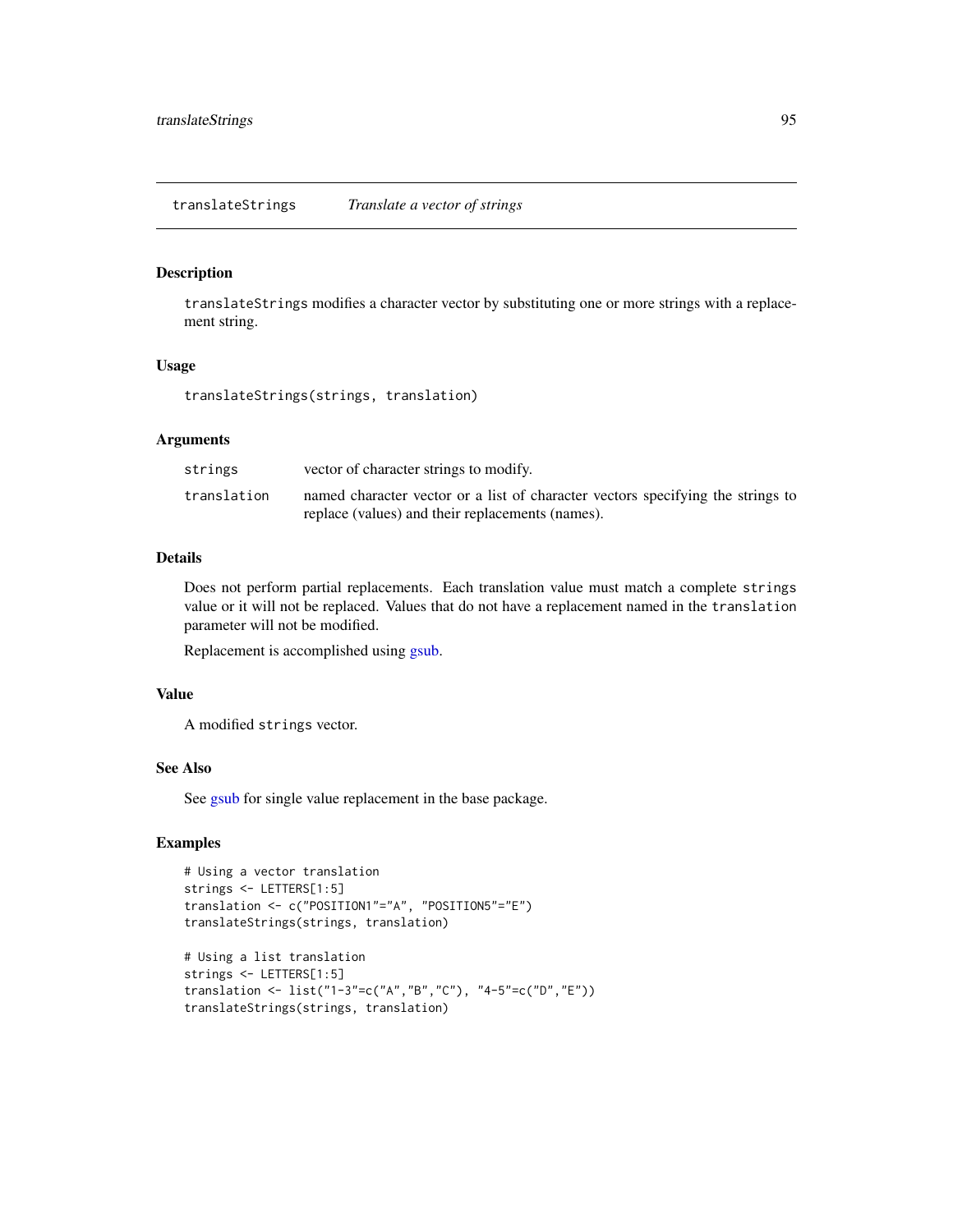<span id="page-95-1"></span><span id="page-95-0"></span>

writeChangeoDb is a simple wrapper around [write\\_delim](#page-0-0) with defaults appropriate for writing a Change-O tab-delimited database file from a data.frame.

#### Usage

```
writeChangeoDb(data, file)
```
# Arguments

| data | data.frame of Change-O data. |
|------|------------------------------|
| file | output file name.            |

# See Also

Wraps [write\\_delim.](#page-0-0) See [readChangeoDb](#page-77-0) for reading to Change-O files.

# Examples

```
## Not run:
 # Write a database
 writeChangeoDb(data, "changeo.tsv")
```
## End(Not run)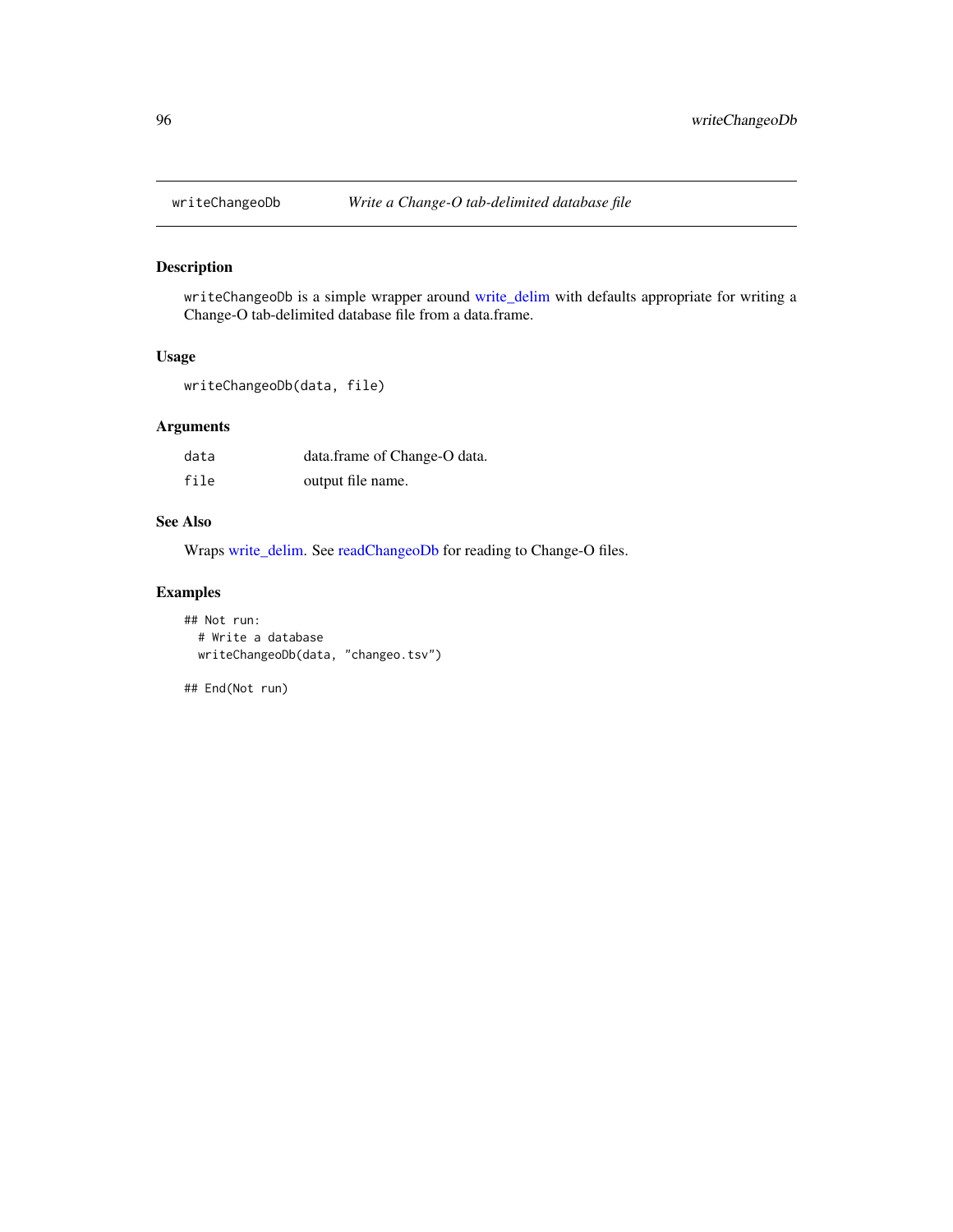# **Index**

∗ datasets ABBREV\_AA, [4](#page-3-0) DEFAULT\_COLORS, [29](#page-28-0) Example10x, [33](#page-32-0) ExampleDb, [34](#page-33-1) ExampleDbChangeo, [35](#page-34-0) ExampleTrees, [36](#page-35-0) IMGT\_REGIONS, [50](#page-49-0) IUPAC\_CODES, [51](#page-50-0) SingleDb, [85](#page-84-0) aaindex, *[16](#page-15-0)*, *[47](#page-46-0)*, *[75](#page-74-0)* ABBREV\_AA, [4,](#page-3-0) *[51](#page-50-0)* AbundanceCurve, *[8](#page-7-1)*, *[33](#page-32-0)*, *[67](#page-66-0)* AbundanceCurve *(*AbundanceCurve-class*)*, [4](#page-3-0) AbundanceCurve-class, [4](#page-3-0) AbundanceCurve-method *(*AbundanceCurve-class*)*, [4](#page-3-0) alakazam, [5](#page-4-0) aliphatic, [7,](#page-6-0) *[10](#page-9-0)*, *[12](#page-11-0)* alphaDiversity, *[6](#page-5-0)*, [8,](#page-7-1) *[17,](#page-16-1) [18](#page-17-0)*, *[33](#page-32-0)*, *[68–](#page-67-0)[70](#page-69-1)*, *[78](#page-77-1)*, *[91](#page-90-0)* aminoAcidProperties, *[7](#page-6-0)*, [10](#page-9-0) baseTheme, [12](#page-11-0) buildPhylipLineage, *[6](#page-5-0)*, [13,](#page-12-1) *[19](#page-18-0)*, *[36](#page-35-0)*, *[40](#page-39-1)*, *[55](#page-54-0)*, *[88](#page-87-1)* bulk, *[10](#page-9-0)*, *[12](#page-11-0)*, [15](#page-14-0) calcCoverage, [16](#page-15-0) calcDiversity, *[8,](#page-7-1) [9](#page-8-0)*, [17,](#page-16-1) *[77](#page-76-0)*, *[90](#page-89-0)* ChangeoClone, *[13](#page-12-1)*, *[15](#page-14-0)*, *[55](#page-54-0)* ChangeoClone *(*ChangeoClone-class*)*, [18](#page-17-0) ChangeoClone-class, [18](#page-17-0) charge, *[10](#page-9-0)*, *[12](#page-11-0)*, [19](#page-18-0) checkColumns, [20](#page-19-0) collapseDuplicates, *[6](#page-5-0)*, [21,](#page-20-1) *[55](#page-54-0)*, *[85](#page-84-0)* combineIgphyml, [23](#page-22-0) countClones, *[6](#page-5-0)*, [24](#page-23-0)

countGenes, *[6](#page-5-0)*, [26,](#page-25-0) *[44](#page-43-0)* countPatterns, *[7](#page-6-0)*, *[12](#page-11-0)*, [27](#page-26-0) cpuCount, [28](#page-27-0)

DEFAULT\_COLORS, [29](#page-28-0) dir.create, *[56](#page-55-0)* DiversityCurve, *[9](#page-8-0)*, *[68,](#page-67-0) [69](#page-68-0)*, *[77](#page-76-0)*, *[91](#page-90-0)* DiversityCurve *(*DiversityCurve-class*)*, [30](#page-29-1) DiversityCurve-class, [30](#page-29-1) DiversityCurve-method *(*DiversityCurve-class*)*, [30](#page-29-1) DNA\_COLORS *(*DEFAULT\_COLORS*)*, [29](#page-28-0) DNA\_IUPAC *(*IUPAC\_CODES*)*, [51](#page-50-0) EdgeTest, *[71](#page-70-0)*, *[92](#page-91-1)* EdgeTest *(*EdgeTest-class*)*, [31](#page-30-1) EdgeTest-class, [31](#page-30-1) EdgeTest-method *(*EdgeTest-class*)*, [31](#page-30-1) estimateAbundance, *[6](#page-5-0)*, *[8](#page-7-1)*, [32,](#page-31-0) *[67](#page-66-0)* Example10x, [33](#page-32-0) ExampleDb, [34,](#page-33-1) *[36](#page-35-0)*, *[85](#page-84-0)* ExampleDbChangeo, *[35](#page-34-0)*, [35](#page-34-0) ExampleTrees, *[35,](#page-34-0) [36](#page-35-0)*, [36](#page-35-0)

getAAMatrix, [37,](#page-36-1) *[38](#page-37-1)*, *[61](#page-60-0)*, *[63](#page-62-1)*, *[83](#page-82-1)* getAllele, *[6](#page-5-0)*, *[42](#page-41-0)* getAllele *(*getSegment*)*, [42](#page-41-0) getChain *(*getSegment*)*, [42](#page-41-0) getDNAMatrix, *[13](#page-12-1)*, *[38](#page-37-1)*, [38,](#page-37-1) *[61](#page-60-0)*, *[63](#page-62-1)*, *[83](#page-82-1)* getFamily, *[6](#page-5-0)*, *[42](#page-41-0)* getFamily *(*getSegment*)*, [42](#page-41-0) getGene, *[6](#page-5-0)*, *[42](#page-41-0)* getGene *(*getSegment*)*, [42](#page-41-0) getLocus *(*getSegment*)*, [42](#page-41-0) getMRCA, [39,](#page-38-1) *[93](#page-92-0)* getPathLengths, *[40](#page-39-1)*, [40,](#page-39-1) *[88](#page-87-1)*, *[93](#page-92-0)* getPositionQuality, [41,](#page-40-1) *[57](#page-56-1)*, *[81](#page-80-0)* getSegment, [42](#page-41-0) ggplot, *[47](#page-46-0)*, *[67](#page-66-0)*, *[69,](#page-68-0) [70](#page-69-1)* graph, *[15](#page-14-0)*

extractVRegion, *[6](#page-5-0)*, [36](#page-35-0)